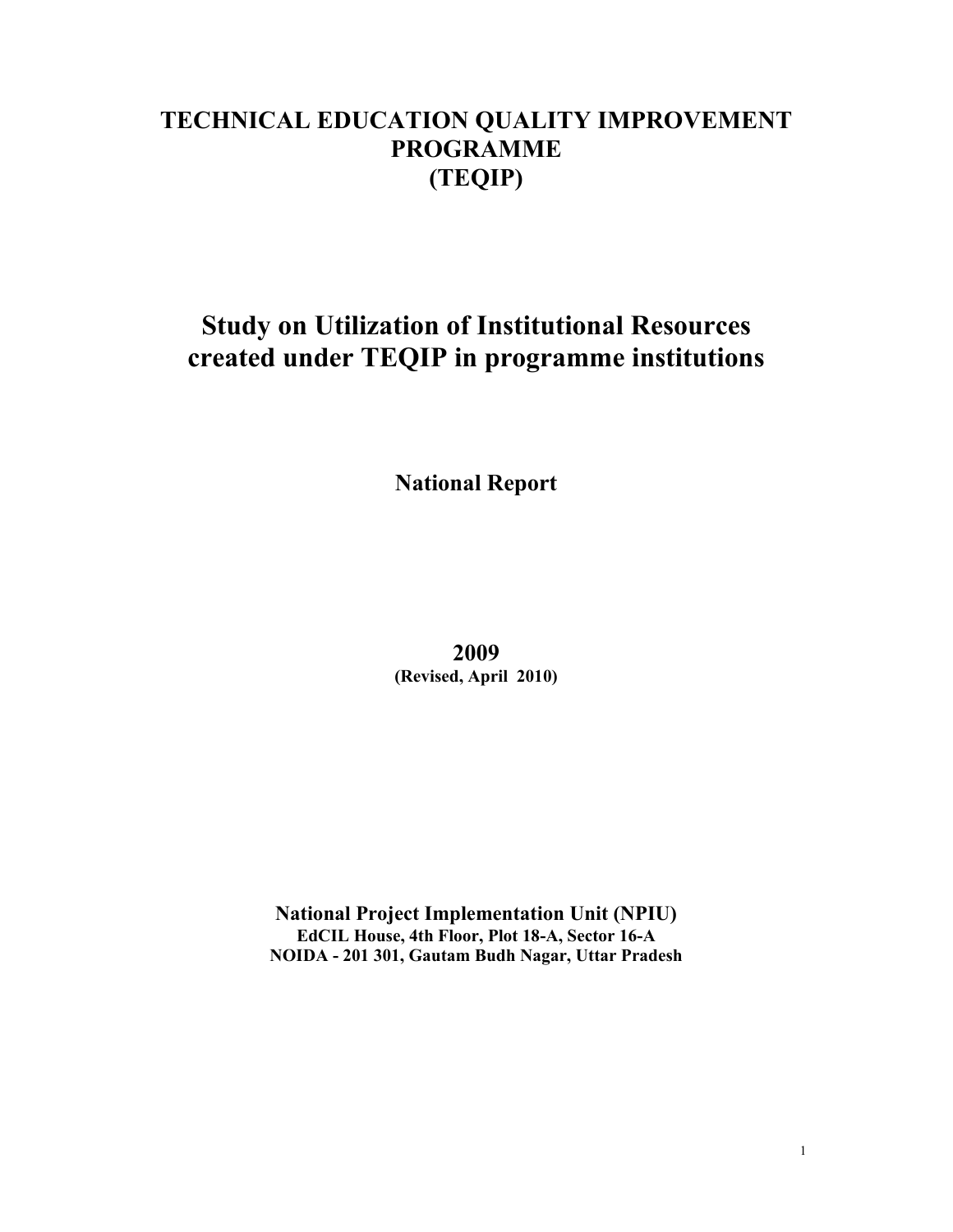## **CONTENTS**

| S. No.        | Section                                                                                                                                                                                                                                                                                                                                                                                                                                              | Page No.       |
|---------------|------------------------------------------------------------------------------------------------------------------------------------------------------------------------------------------------------------------------------------------------------------------------------------------------------------------------------------------------------------------------------------------------------------------------------------------------------|----------------|
|               | <b>Executive Summary</b>                                                                                                                                                                                                                                                                                                                                                                                                                             | 3              |
| 1.0           | Preamble                                                                                                                                                                                                                                                                                                                                                                                                                                             | $\overline{7}$ |
| 2.0           | Objectives of the Study                                                                                                                                                                                                                                                                                                                                                                                                                              | 8              |
| 3.0           | Scope and Methodology<br>A. Scope $(8)$<br>Methodology (10)<br><b>B.</b>                                                                                                                                                                                                                                                                                                                                                                             | 8              |
| 4.0           | State/CFI-Level Reports<br>1) Introduction (10)<br>2) Distribution of Programme-Institutions (11)<br>3) Reports $(13)$<br>1. Andhra Pradesh (13)<br>Gujarat (22)<br>2.<br>3. Haryana (27)<br>4. Himachal Pradesh (32)<br>5. Jharkhand (36)<br>6. Karnataka (41)<br>7. Kerala (51)<br>8. Madhya Pradesh (56)<br>9. Maharashtra (62)<br>10. Tamil Nadu (73)<br>11. Uttarakhand (78)<br>12. Uttar Pradesh (83)<br>13. West Bengal (90)<br>14. CFIs (97) | 10             |
| 5.0           | Some General Suggestion for Enhanced Utilization                                                                                                                                                                                                                                                                                                                                                                                                     | 109            |
| 6.0           | <b>Concluding Remarks</b>                                                                                                                                                                                                                                                                                                                                                                                                                            | 111            |
|               | Acknowledgements                                                                                                                                                                                                                                                                                                                                                                                                                                     | 113            |
| Appendix<br>A | List of State/CFI/National-Level Auditors                                                                                                                                                                                                                                                                                                                                                                                                            | 114            |
| Appendix<br>B | Summary of the clarifications provided by the institutions on<br>comments given by auditor in National Report                                                                                                                                                                                                                                                                                                                                        | 115            |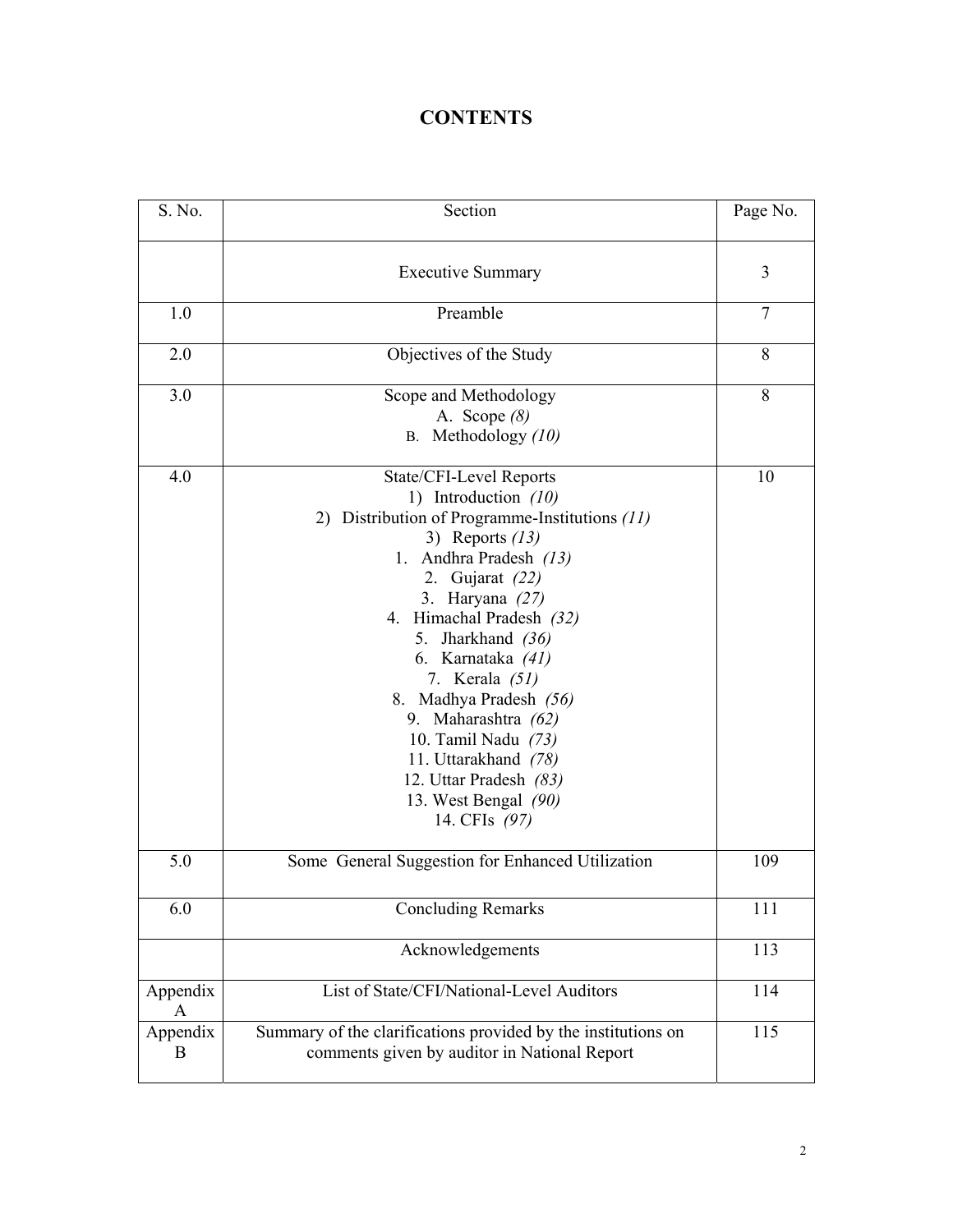## **Executive Summary**

 The Report is prepared to provide an insight into the *utilization of the institutional resources* created by the State-level and Centrally-funded technical institutions supported under the Technical Education Quality Improvement Programme (TEQIP) of the Government of India, implemented as a World Bank assisted project. In all, 109 Institutions from thirteen States and 18 Centrally Funded Institutions (CFIs) totaling 127, were identified to receive financial support under this project in its Phase-I (designated as TEQIP-I), which was launched in the year 2003-04. As TEQIP-I was to complete its period in March 2009, its *National Project Implementation Unit (NPIU)* with the assistance of the *State Project Facilitation Units (SPFUs)* in the respective States had initiated an assessment and review of performance of all the 127 institutions supported under this project. The broad objective of this assessment and review taken up in the latter half of 2009, was to determine the level and extent of utilization of the resources created at each institution under TEQIP-I, with a view to maximize their usage and minimize wastage. As Phase-II of TEQIP (Designated TEQIP-II) was proposed to be launched in the year 2010-11, it was felt that this assessment and review would be helpful to also indicate the achievements of the institutions in respect of institutional development and system management capacity improvement, which were the major aims of TEQIP. Hence, the following procedure was followed for conducting the study in this connection:

- Guidelines for the study finalized by *NPIU,* after discussion at different levels;
- State/CFI-level & National- level Auditors appointed by *NPIU* to undertake the work;
- Data formats for seeking institutional information standardized by *NPIU;*
- Institutions concerned given data formats by *NPIU/SPFUs* to fill and return;
- Guidelines & filled formats provided to State/CFI-level Auditors by *NPIU/SPFUs;*
- Identification by *NPIU* of sample institution(s) for visit by State/CFI-level Auditors;
- *NPIU/SPFUs* facilitating on-site visit by State/CFI-level Auditors concerned;
- State/CFI-level Auditors preparing 14 Reports, based on their study/assessment;
- The Reports covered 124 (State:108, CFI:16) institutions, as against a total of 127;
- *NPIU* providing Guidelines and 124 Reports to the National-level Auditor;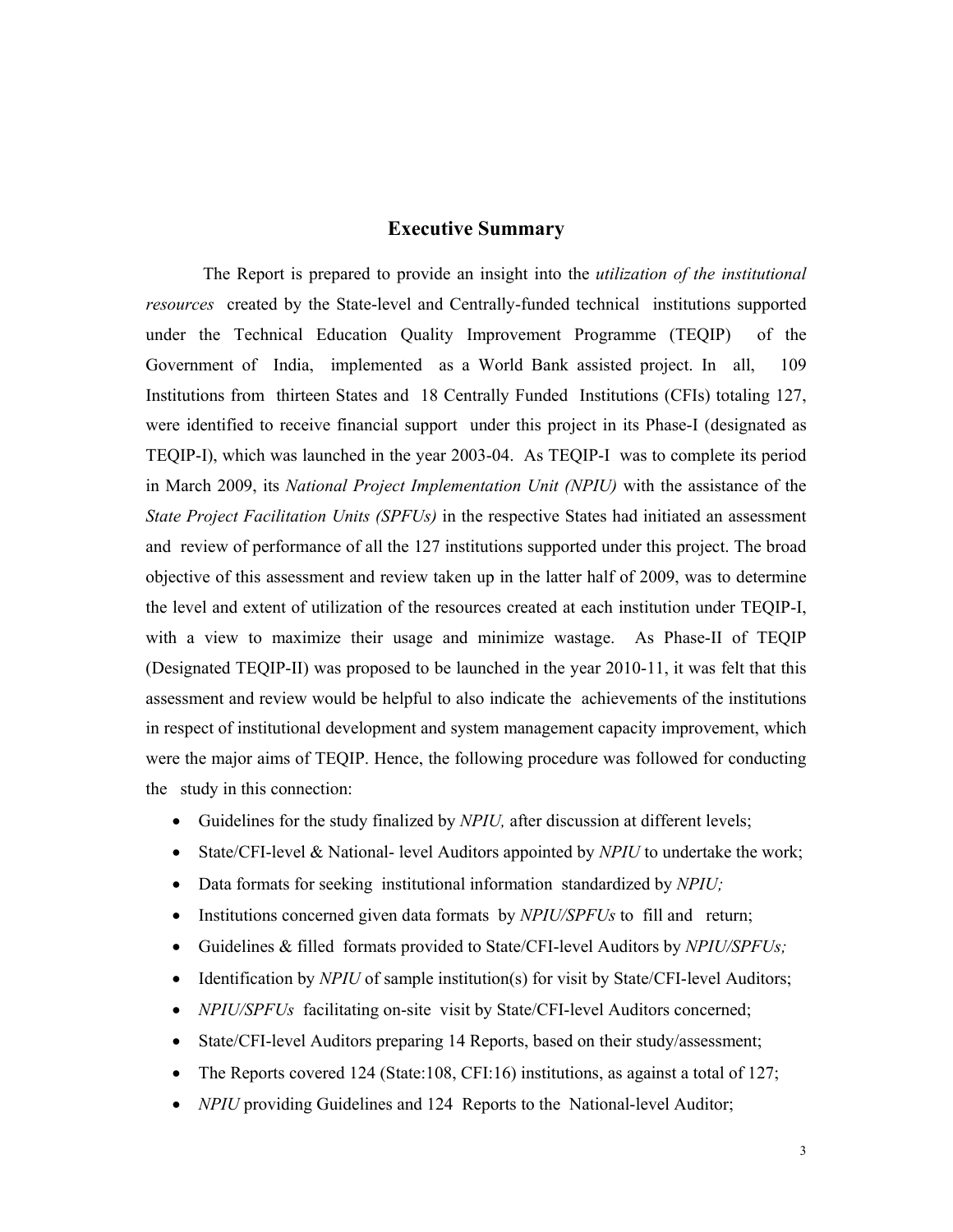- Study/analysis of the Reports by National-level Auditor, to prepare a draft Report;
- Draft Report sent to *NPIU;* Comments/suggestions received from *NPIU/World Bank*;
- The 3 Reports (State:1, CFI:2) received late given by *NPIU* to National level Auditor;
- Revised National Report finalized by the National level Auditor using these inputs;

 Thus, the National Report is a consolidation of the thirteen State-level Reports covering 109 institutions and one CFI-level Report including 18 institutions. As the institutions included herein cover National Institutes of Technology, Technological Universities including Deemed to be Universities, Engineering Colleges of different types, like Government, Government-Aided, Private Self-financing, Autonomous and Constituent, as well as Polytechnics of the Government or the Government-Aided categories, the technical education sector covered under TEQIP-I has been fairly wide spread and having ramifications on the future of technological, industrial and economic progress of the country. Hence, the assessment taken up by the State/CFI-level and National Auditors included a study covering different aspects of equipment/facilities and books/learning resources obtained by the institutions under TEQIP-I, covering:

- (i) Commissioning, operation and maintenance and record keeping;
- (ii) Training imparted to faculty/staff in operation/maintenance/use;
- (iii)Availability of consumables/spares. service and operating manuals;
- (iv)Status and extent of utilization, for both formal/non-formal activities;;
- (v) Strategy/action plan for enhancing their utilization and sustenance

 The study conducted on these aspects for all the 127 institutions forms a significant part of this Report. It has included a number of activities like, modernization of laboratories /workshops, up-gradation of library, networking between institutions, curricula improvement, R&D, industrial interaction and related activities. Here, the Reports as prepared by the State/CFI-level Auditors based on their visits to identified sample institutions for on-the spot study, followed by desk study of data formats submitted by the institutions, have formed the basis for the National Report. With wide variations/gaps and mostly qualitative information in many cases as observed in the data formats at the institutional level, considerable variations have crept in the presentation of State/CFI-level Reports. Besides, a few State/CFI-level Auditors have not followed the *NPIU* guidelines strictly, while preparing their Reports on the study conducted. As the National Report is mainly based on the Reports of the State/CFI-level Auditors, some of these variations/gaps/inconsistencies have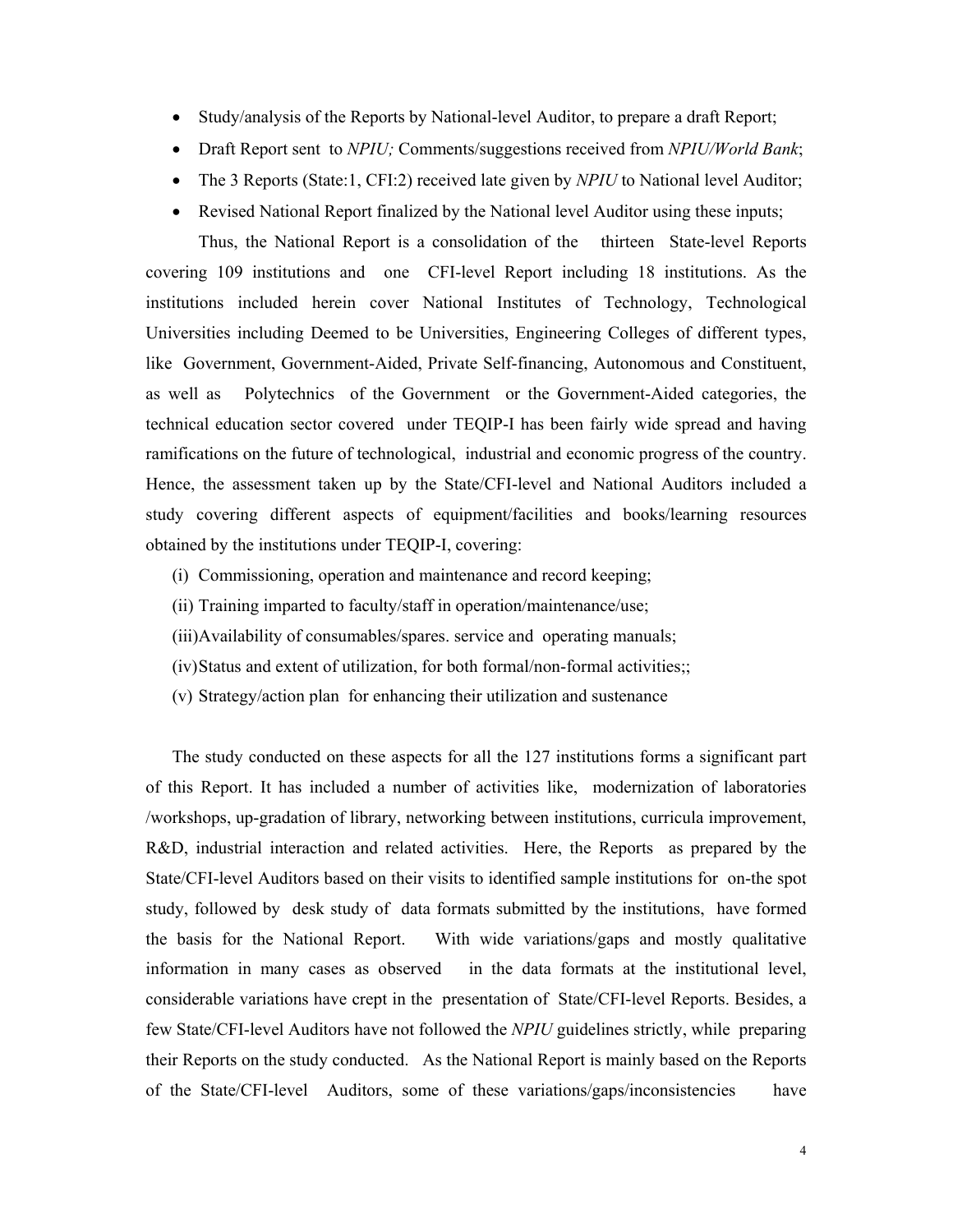naturally entered into the National Report. Hence, no meaningful comparison of performance of either the *programme institutions* or the States *in the utilization of institutional resources under TEQIP-I* could be undertaken to provide the results in the National Report. However, it is believed that the National Report will be able to give a broad indication of the post -TEQIP-I status of *utilization of institutional resources created by the programme institutions* since the inception of TEQIP and it can be helpful in assisting the planners and implementers of TEQIP-II to introduce suitable corrective steps in the future.

 The National Report is divided into six Sections. In the first Section devoted to *Preamble,* the present status of TEQIP, its broad aims and the need and means of the study on "*Utilization of institutional resources" created under TEQIP in programme institutions* is briefly covered. This is followed by a brief outline of the *Objectives of the Study,* presented in the next Section. The *Scope and Methodology of the Study* are then presented in detail in the third Section. The *State/CFI-level Reports* are then presented in Section 4 of the National Report, based on the study, analysis and compilation of the Reports of the State/CFI-level Auditors covering 124 *programme institutions* provided by *NPIU* and 3 additional Reports from the *programme institutions* received late by *NPIU* and directly forwarded to the National-level Auditor. Here, all the thirteen States (=109 institutions) are covered first followed by the 18 CFIs, all in the alphabetical order, by forming Sub-Sections 1-14. In each case, a *Summary of Observations* is given to begin with, followed by *Specific Observations* on each institution, *Assessment of Discrepancies, Assessment of Un-Commissioned/Under-Utilized Equipment & LRs, Short Overall Review* and *Some Suggestions for Enhanced Utilization* at the end. Where ever possible, data/information has been provided in tabular form in this Section and the presentation has been made easy to read. *Some General Suggestions for Enhanced Utilization* are then given in Section 5, which supplement the suggestions included in each of the Sub-Sections 1-14 of Section 4. Section 6 of the Report deals with the *Concluding Remarks,* which summarize the major findings of the study conducted for the National Report, as briefly given below:

- Satisfactory installation, commissioning and utilization of equipment/facilities at most of the *programme institutions;* Utilization level of Category A, B items found to be much higher than that of Category C, D types;
- Some faculty/staff trained for operating the equipment of Category C, D at most *programme institutions*; Operating manuals also prepared in many cases, to improve the equipment use; But, record keeping(e.g., log books) not strictly followed;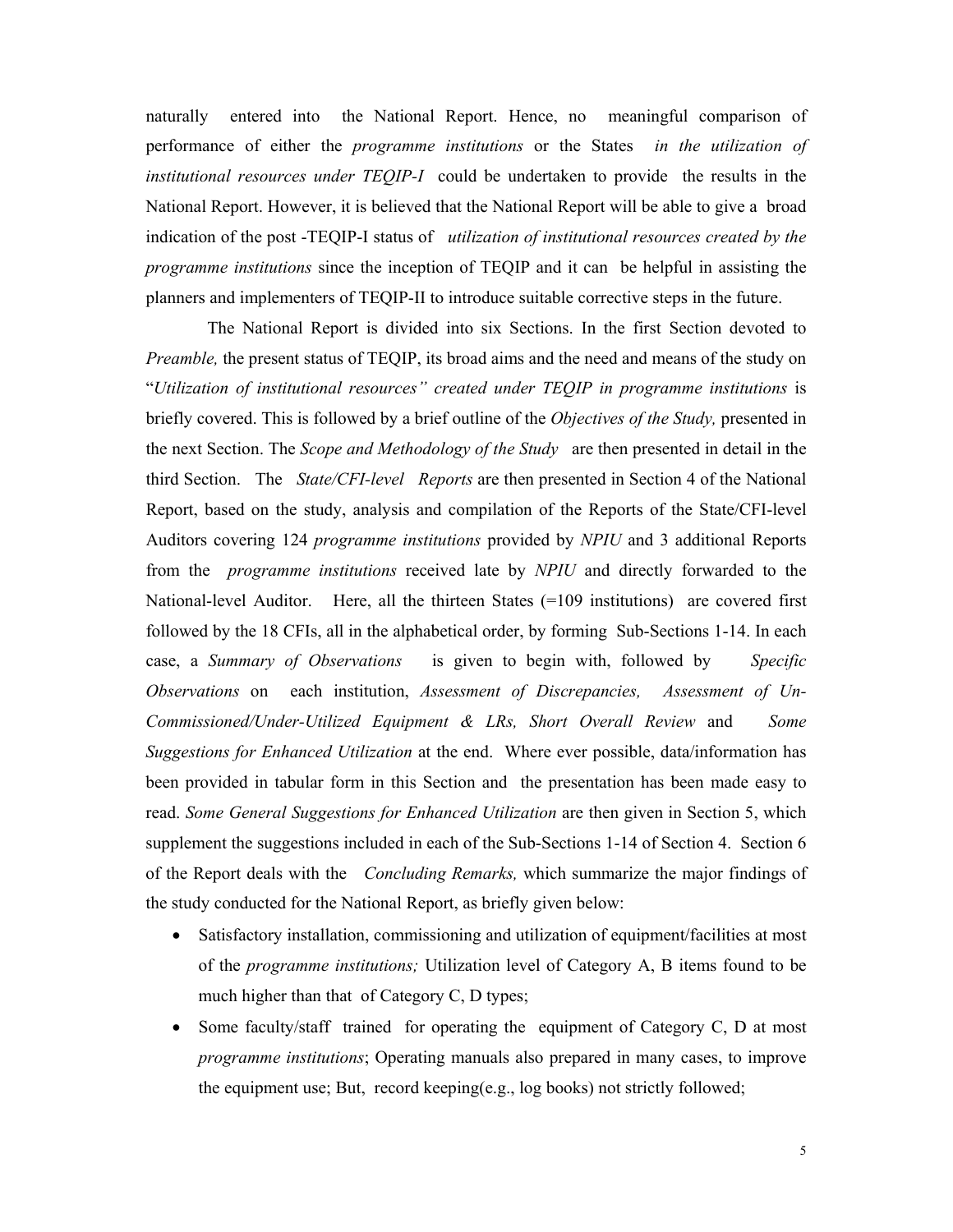- Limited provision made to meet the maintenance needs (e.g., Spares, Consumables, AMC) of equipment/facilities .at most *programme institutions;* Likely to affect their trouble-free operation for long intervals, as many of them crossed warranty periods;
- Computers, campus-wide LAN, internet access, licensed software procured, installed, used well at most *programme institutions;* But, the same care/attention not shown in getting other costly equipment, leading to their poor use; Not a good practice;
- Library collections, both in print and e-format, greatly expanded at most *programme institutions*; But, lack of trained staff, poor ambience and limited working hours, not conducive to attract more number of students and faculty to the Library;
- In a few cases, equipment/facilities not working properly or grossly under-utilized (e.g., Jharkhand, Kerala, Maharashtra, Uttarakhand & in the CFI at Ranchi), as pointed out in Section 4; Not a good reflection of TEQIP achievements;

 Some suggestions have been given in the Report to handle the different issues pointed out as above. Administrators and Planners at *NPIU/SPFUs* and learned faculty members at the *programme institutions* concerned, may give due consideration to these suggestions at the earliest. *.*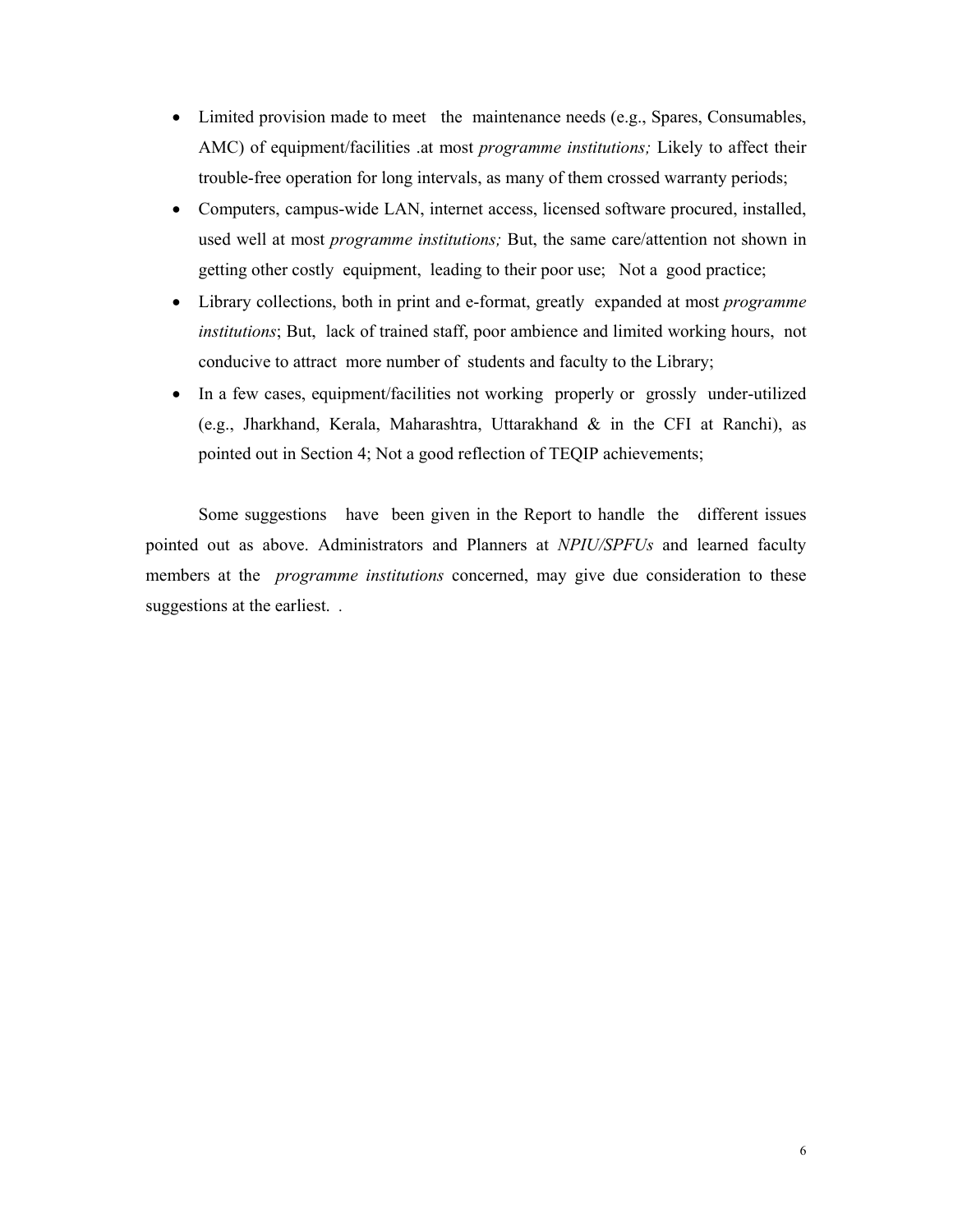## **1.0 Preamble**

 Technical Education Quality Improvement Programme of the Government of India (TEQIP) has been implemented as a World Bank assisted Project to improve the quality and standard of technical education system in the country. The TEQIP has aimed at Institutional Development covering:

- a) Promotion of Academic Excellence;
- b) Networking of Institutions for Quality Enhancement and Resource Sharing;
- c) Enhancing Quality and Reach of Services to Community and Economy; and,
- d) System Management Capacity Improvement.

 The Programme was initiated in March 2003. Under this Programme, 109 Colleges/ Institutions in 13 States and 18 Centrally Funded Institutions (CFIs) located all over the country had been identified for financial support, at an estimated total project cost of Rs. 15,500 Million. The various institutions were included in phase-I of the TEQIP project (termed TEQIP-I) in two cycles of national selection, conducted by the Government of India in the years 2003-04 and 2004-05. These institutions, termed as *programme institutions,* included National Institutes of Technology, Technological Universities including Deemed to be Universities, Engineering Colleges of different types, like Government, Government-Aided, Private Self-financing, Autonomous and Constituent, as well as Polytechnics of the Government or the Government-Aided categories. Of these institutions, a few capable ones were supported under TEQIP-I, as *lead institutions* and the others were categorized for support as *network institutions,* consistent with the hub and spoke structure for them as envisaged under the TEQIP project.

 Looking at the magnitude of the funding provided to the *programme institutions* and their expected outcomes/outputs in the stipulated time frame, the Government of India had established a *National Project Implementation Unit (NPIU)* for centrally coordinating, facilitating, overseeing, monitoring and reviewing their progress and also of the implementation of the project as a whole. Similarly, each State concerned had set up a *State Project Facilitation Unit (SPFU),* to enable the smooth functioning of the project at the Statelevel *programme institutions* in its jurisdiction. Both the *NPIU* and the *SPFUs* have made significant contribution to the implementation of TEQIP-I.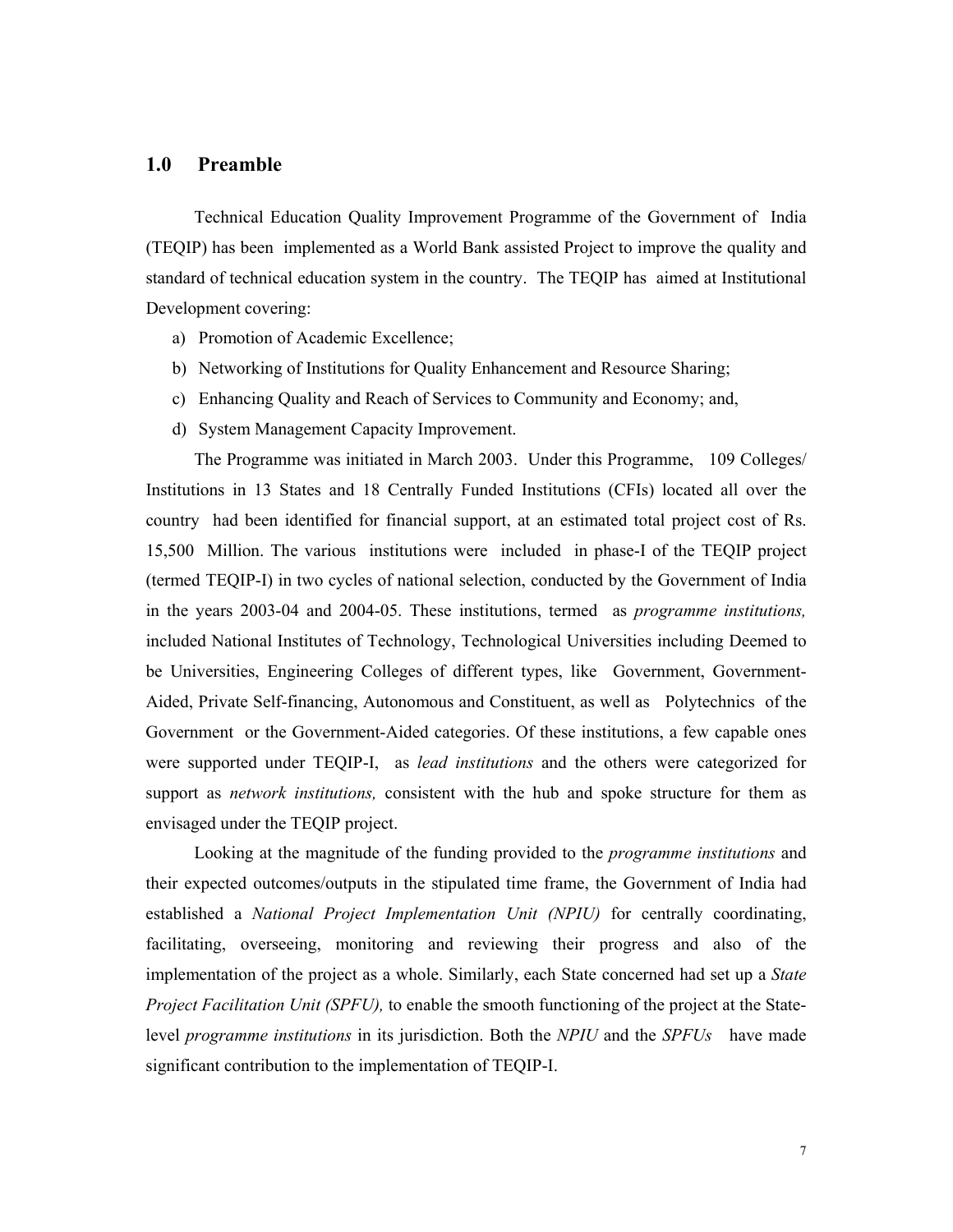Under TEQIP-I, each *programme institution* was required to create and establish a wide range of resources, including equipment and learning resources (LRs) and fulfill the project aims as outlined earlier. As the project period was to reach its end on March  $31<sup>st</sup>$ 2009, it was decided by *NPIU* that this is perhaps the right time to evaluate the impact of TEQIP-I on the technical education system in the country. Hence, a study was initiated by *NPIU on the utilization of resources created and established under TEQIP-I* at the *programme institutions*. This study is expected to determine the level and extent of utilization of all such resources, maximize their usage and reduce their wastage. It is hoped that the study will also enable the assessment of benefits of these resources to all the stakeholders and making recommendations on strategies for sustaining them in the future.

## **2.0 Objectives of the Study**

Considering the broad outline of the study as conceptualized above, the title of the study was fixed by *NPIU* as **"***Utilization of institutional resources created under TEQIP in programme institutions".* And, the purpose of the study was to assess the extent of availability and utilization with respect to equipment, books and LRs and to suggest a strategy for their optimum utilization and sustenance. With these basics being fixed, the *NPIU* recommended the following detailed objectives for the study:

- *1.* Evaluate the commissioning and operation of equipment purchased under TEQIP-I;
- *2.* Determine the status and extent of their utilization;
- *3.* Assess the availability of their consumables, spares, service and operating manuals;
- *4.* Assess the availability of support staff/faculty for operating and maintaining them;
- *5.* Identify the training needs to prepare the support staff/faculty as required;
- *6.* Assess the utilization of books and learning resources; and,
- *7.* Suggest a comprehensive strategy/action plan for enhancing their utilization;

## **3.0 Scope and Methodology of the Study**

#### *A. Scope:*

The scope of the study as suggested by *NPIU* included the following:

- 1. The study to cover:
	- All the 127 *programme institutions*, both at the State and the Central levels;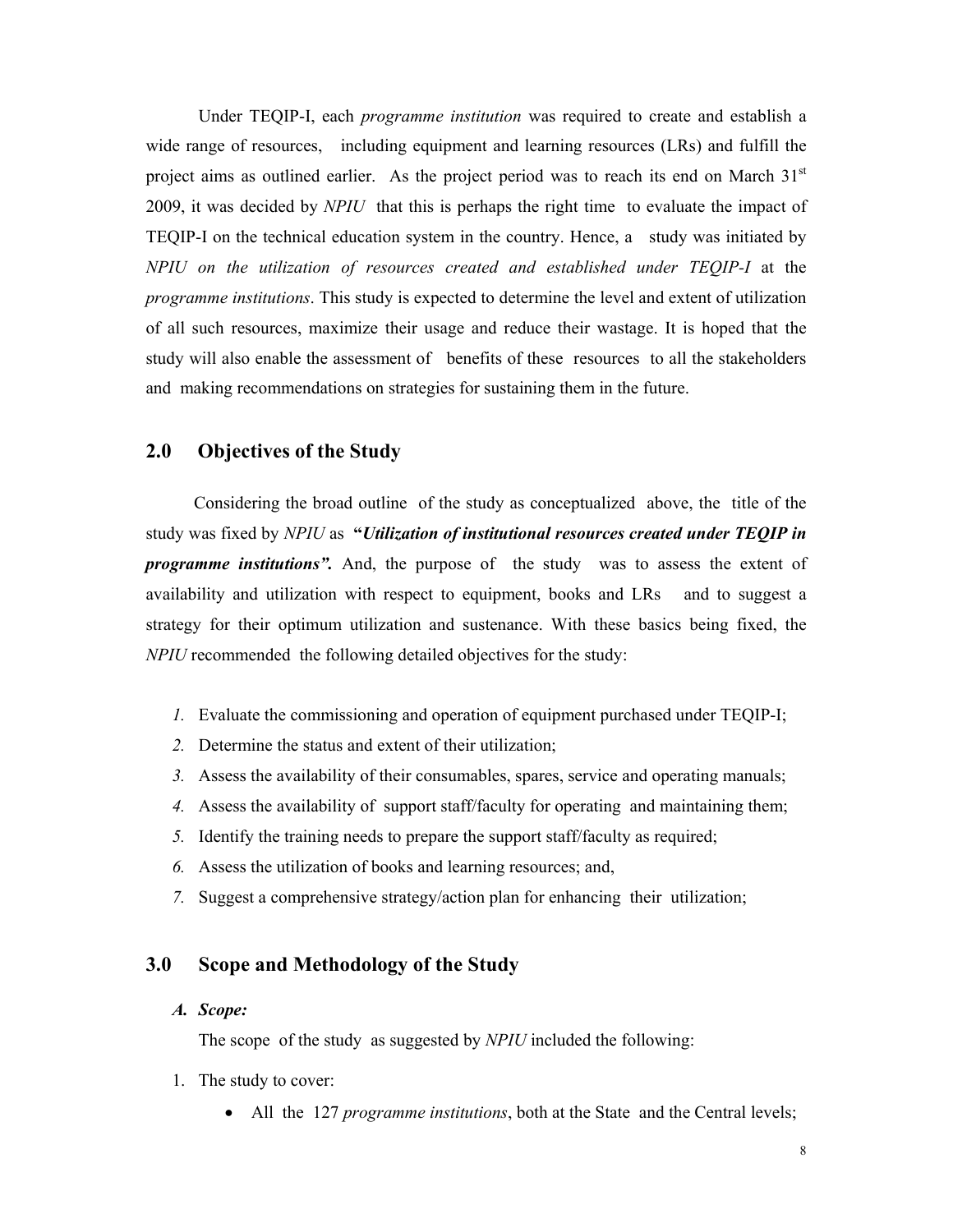- Period to be from the start of the programme till January 2009;
- 2 Specially designed Reporting formats to be filled in by each *programme institution* with greater accuracy and accountability;
- 3 The filled in formats to be submitted by each *programme institution* to *SPFUs* in the case of State-level and to *NPIU* in the case of Centrally Funded Institutions(CFIs);
- 4 *SPFUs* to compile the information provided by the *programme institutions* in their respective States and forward the same to *NPIU*;
- 5 *NPIU* to appoint State- and CFI-level Auditors and launch visits to identified sample institutions with their help, to check the ground reality;
- 6 13 State level and 1 CFI-level Reports to be prepared by the State/CFI-level Auditors; Similarly, *NPIU*-appointed National-level Auditor to prepare a National Report;
- 7 Each Report to highlight the achievements of TEQIP-I in terms of initiatives taken in the last five years on the utilization of various resources. Both the National and the State level Reports to contain the following sections:
	- a) An executive summary of not more than 4 pages;
	- b) An overall assessment of commissioning and utilization of equipment and LRs obtained under TEQIP-I, based on independently verified and objective information; To be particularly based on the use of the equipment and LRs for regular scheduled teaching-learning; Assessment to respond to all the stated objectives of the study; Further, the assessment to be supported by numerical analysis together with a few examples;
	- c) An assessment of the discrepancies between what the institution reported and what the Auditors found; Institutions with major or repeated discrepancies to be noted in a separate annex, with a short description of the discrepancy;
	- d) A reasonable and executive list of un-commissioned or substantially underutilized equipment and LRs to be produced for future follow-up by the State Government;
	- e) Short overall review of each aspect of commissioned and utilization asked for in the reporting format for equipment in the following page (Table 6.1) i.e. : Existence of log book, No. of hours used in the last month according to the log book, use of equipment per activity, cross-departmental use of equipment;
	- f) Suggestions for enhanced utilization and actions to increase sustainability of equipment and LRs; To include also suggestions for future studies/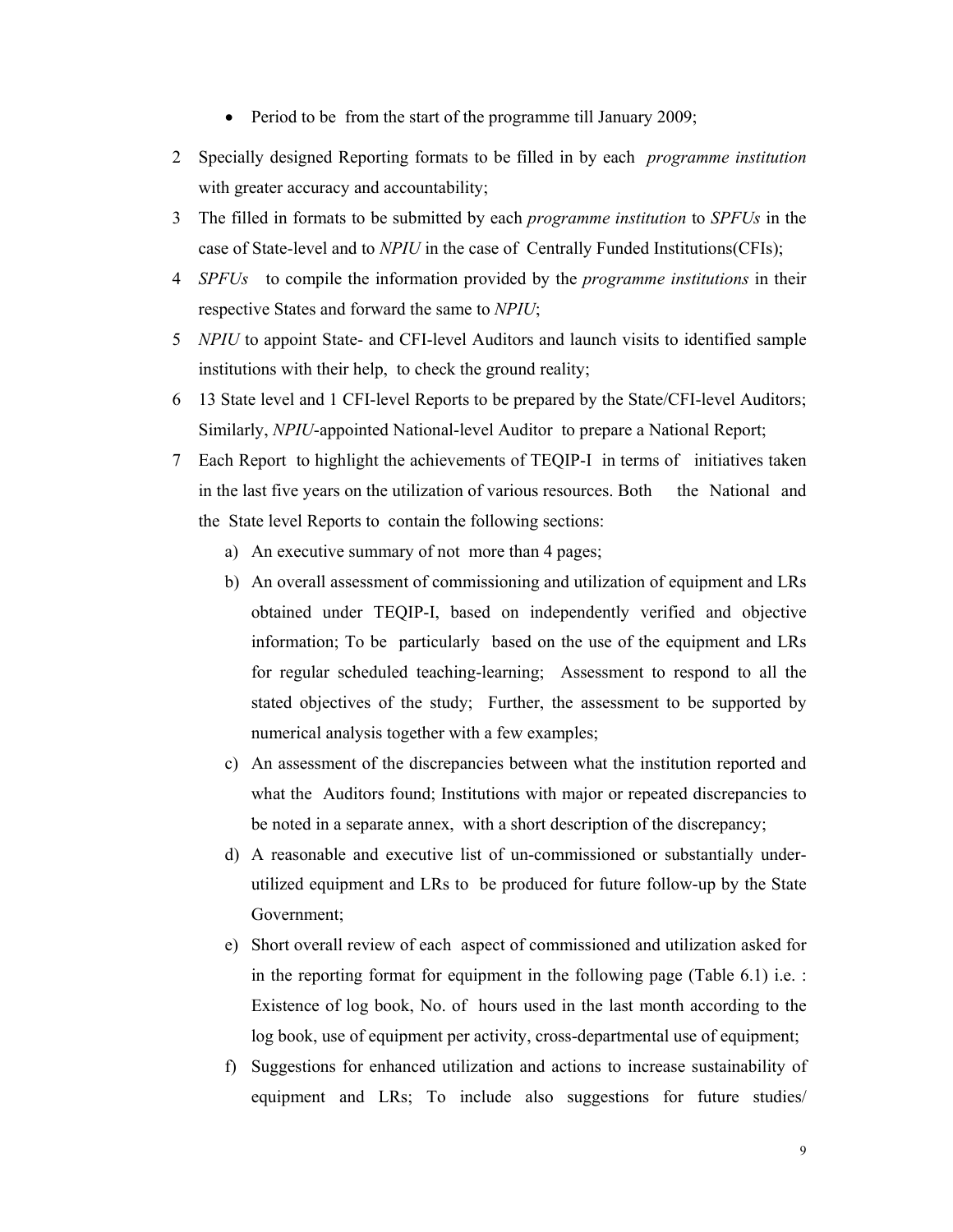methodologies to ensure a higher utilization of these equipment; and,

g) The Report to be delivered together with separate file(s), with all information;

#### *B. Methodology:*

 Taking into account the suggestions of *NPIU* for the above *study*, the following *methodology* was adopted to conduct the *Study on Utilization of Institutional Resources created under TEQIP* in the *programme institutions:* 

- 1) State- and CFI-level and National- level Auditors appointed by *NPIU*, as per the list given in Appendix- A;
- 2) *NPIU* provided State/CFI-level Auditors with the data/information formats filled by 124 (State: 108, CFI:16) out of 127 institutions, together with *Guidelines* prepared;
- 3) *NPIU* also identified the sample institution(s) to be visited by each State/CFI-level Auditor and facilitated the visit;
- 4) State/CFI-level Auditors studied the institutional Reports, conducted the visits as planned, followed by preparing the State/CFI-level Reports for submission to *NPIU;*
- 5) *NPIU* provided the 108 State-level and 16 CFI-level Reports so prepared, to the National-level Auditor, along with *Guidelines* for his study, analysis and compiling;
- 6) Draft National Report covering 124 *programme institutions* prepared by the Nationallevel Auditor*(Dec. 2009)* and submitted to *NPIU* in both soft and hard copy formats;
- 7) *NPIU* provided 3 Reports received late *(Mar. 2010)* from *programme institutions*  (State:1, CFI:2) directly to the National-level Auditor, for use in the revised Report;
- 8) Further, *NPIU* provided its comments on the draft Report and also those from the World Bank*(Mar. 2010),* to the National-level Auditor for use in the revised version;
- 9) A revised National Report prepared by the National-level Auditor based on these additional inputs, for submission to *NPIU (Apr. 2010);*
- 10) The revised National Report to provide relevant data/information on the *Utilization of Institutional Resources created in all the programme institutions* under TEQIP-I;

## **4.0 State/CFI-Level Reports**

#### *1) Introduction:*

 The Study Reports on *the utilization of institutional resources created under TEQIP I* covering all the *programme institutions* from 13 States (109) and the CFIs (18) have been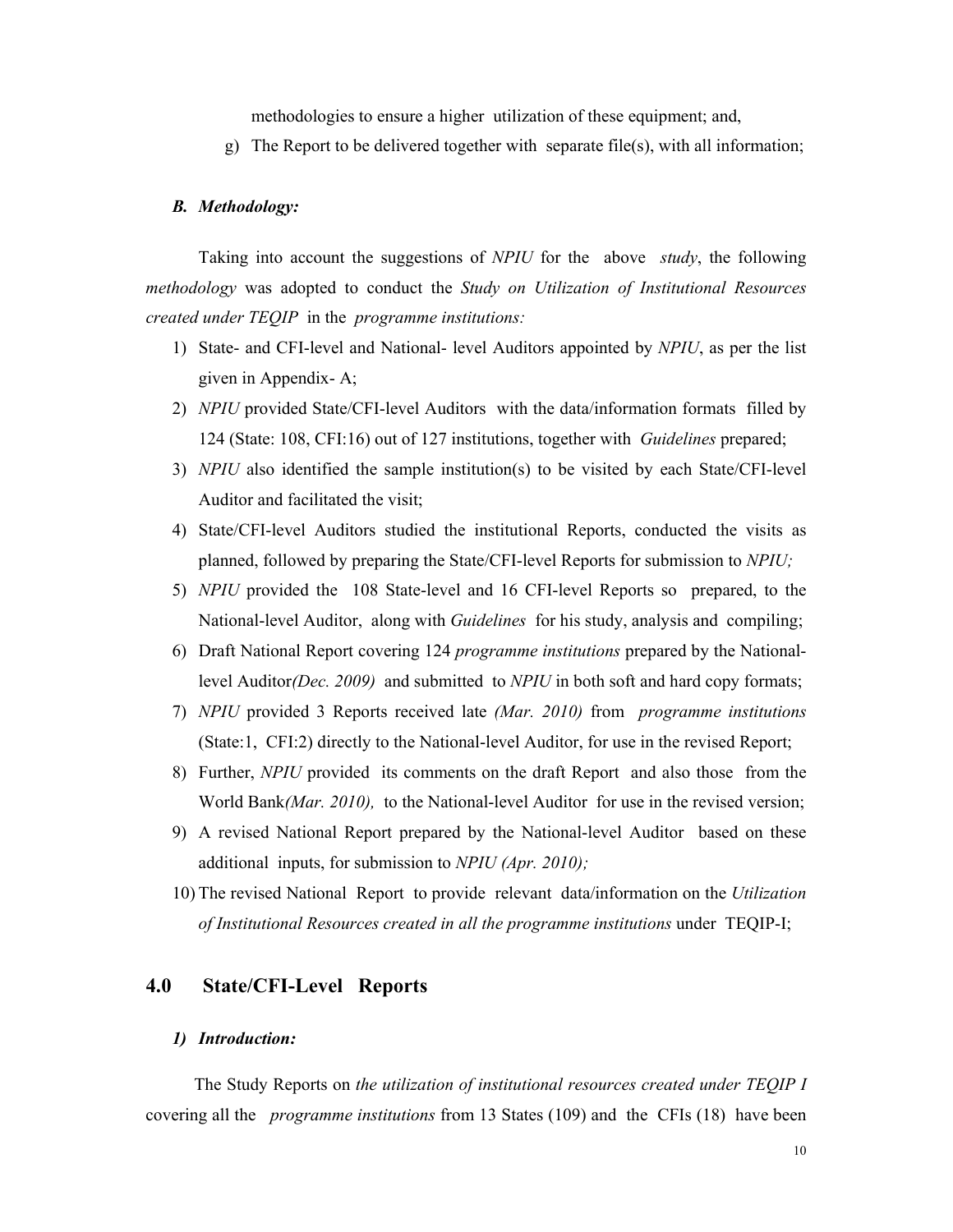made use of in preparing the National Report. Here, the 14 Reports (States:13, CFIs:1) covering 124 (State level: 108, CFI level:16) *programme institutions* as prepared by the State/CFI-level Auditors, after their desk study followed by visits to the 16 identified sample institutions (State level:14, CFI level:2) for on-site verification have been compiled, reviewed and presented to form the National Report. Besides, the Reports received late by *NPIU* from 3 *programme institutions*(State level:1, CFI level:2) and made available directly to the National-level Auditor have also been included in the National Report. Thus, the National Report is a compilation of the Study Reports covering all the 127 *programme institutions* included under TEQIP-I. As a result, a few features relating to them are worth mentioning here, because they may have some influence on the utility of the Report:

- Prescribed formats not filled in properly by a few *programme institutions;*
- Some providing quantitative data/information; Some others giving only qualitative;
- Proper categorization of equipment/LRs not done by the institutions in some cases;
- Lack of uniformity in the Study Reports prepared by the State/CFI-level Auditors;
- Wide differences in the data/information presented and gaps in their Study Reports;

 These limitations have naturally crept in the National Report as well, making it difficult to conduct a meaningful comparative study of performance of the States and/or the CFIs on *the utilization of institutional resources created under TEQIP I in programme institutions* in their respective jurisdictions. However, it is believed that the National Report will provide broadly the post -TEQIP-I status of *utilization of institutional resources created in the programme institutions* since the inception of TEQIP and assist the planners and implementers of TEQIP-II for introducing suitable corrective steps in the future. As the features listed above are mainly due to differences in the perception of formats prescribed and the interpretation of data/ information sought by *NPIU* at the *programme institutions,*  as well as the multiple authorship of the Study Reports at the State/CFI-levels, *NPIU* may like to introduce suitable improvements to take care of these issues in the future.

## 2) *Distribution of Programme Institutions:*

 The State-wise distribution of Colleges/Institutions and the list of CFIs included under TEQIP-I, both arranged in the alphabetical order, can be seen below in Tables 1 and 2. The lists of *programme institutions* from each of the 13 States and from among the CFIs, also arranged alphabetically. are then given in Tables 3-16. Of the Colleges/Institutions at the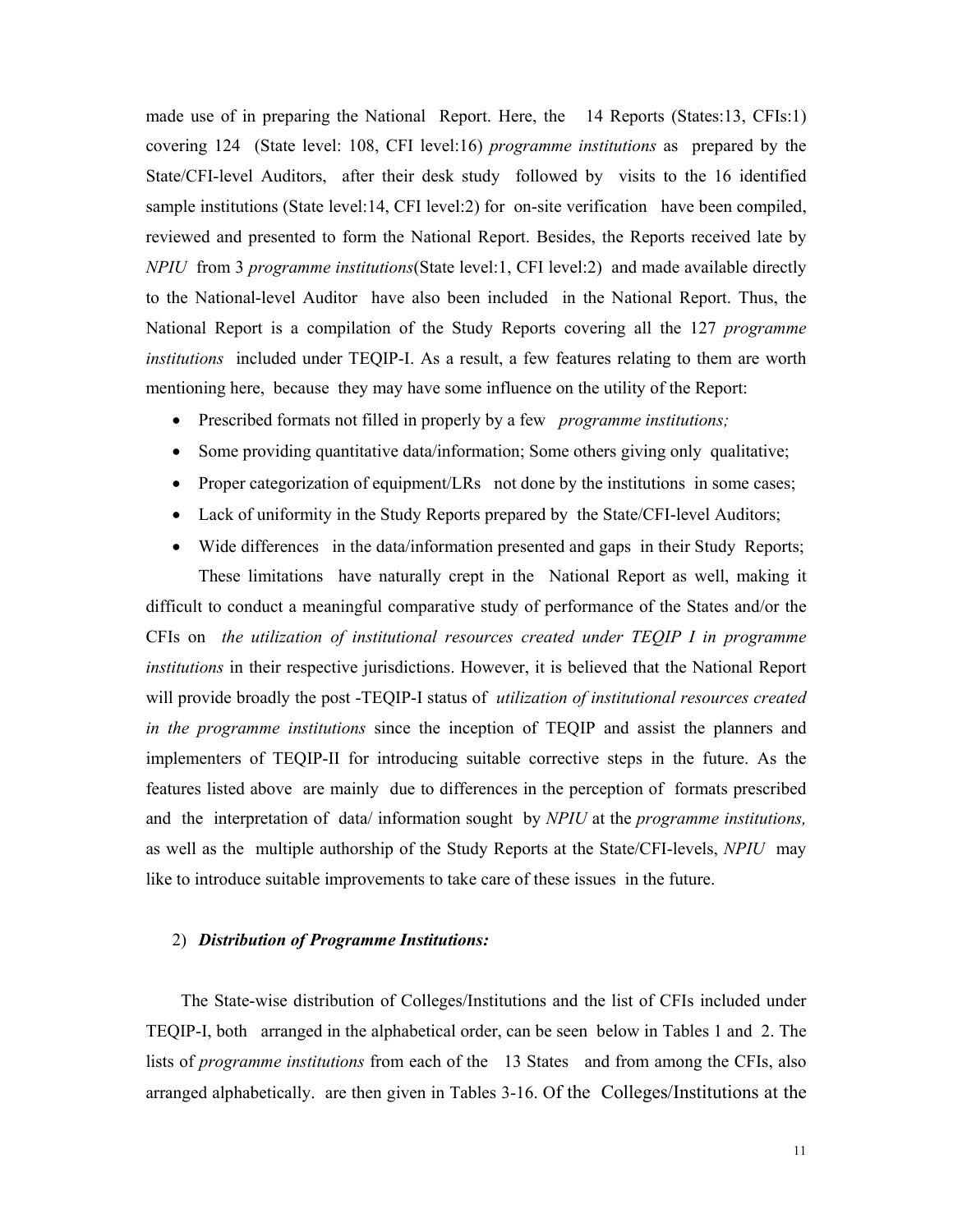State-level listed herein, the starred (\*) ones received TEQIP-I support as *lead institutions* and the others as *network institutions* consistent with the hub and spoke structure for them as envisaged under TEQIP-I. Major observations of the National Auditor on each *programme institution* are then summarized State-wise/CFI-wise, along with specific observations on them followed by some suggestions for enhanced utilization of the resources created in each case. Here, the following order is generally followed in the presentation of the State- level (13) and the CFI-level (1) Reports:

- A. Summary of Observations
- B. Specific Observations
- C. Assessment of Discrepancies
- D. Assessment of Un-Commissioned/Under-Utilized Equipment & LRs
- E. Short Overall Review
- F. Some suggestion for enhanced utilization

| S. No. | <b>State</b>         | <b>No. of Colleges/Institutions</b> |
|--------|----------------------|-------------------------------------|
| 01     | Andhra Pradesh       | 12                                  |
| 02     | Gujarat              | 6                                   |
| 03     | Haryana              | 5                                   |
| 04     | Himachal Pradesh     | 3                                   |
| 05     | Jharkhand            | $\overline{4}$                      |
| 06     | Karnataka            | 14                                  |
| 07     | Kerala               | 5                                   |
| 08     | Madhya Pradesh       | $\overline{7}$                      |
| 09     | Maharashtra          | 17                                  |
| 10     | Tamil Nadu           | 11                                  |
| 11     | Uttarakhand          | $\overline{4}$                      |
| 12     | <b>Uttar Pradesh</b> | 10                                  |
| 13     | West Bengal          | 11                                  |
| Total  | 13 States            | 109                                 |

**Table 1: Distribution of Colleges/Institutions in the States covered under TEQIP-I** 

|  |  | Table 2 : List of Centrally Funded Institutions covered under TEQIP-I |
|--|--|-----------------------------------------------------------------------|
|--|--|-----------------------------------------------------------------------|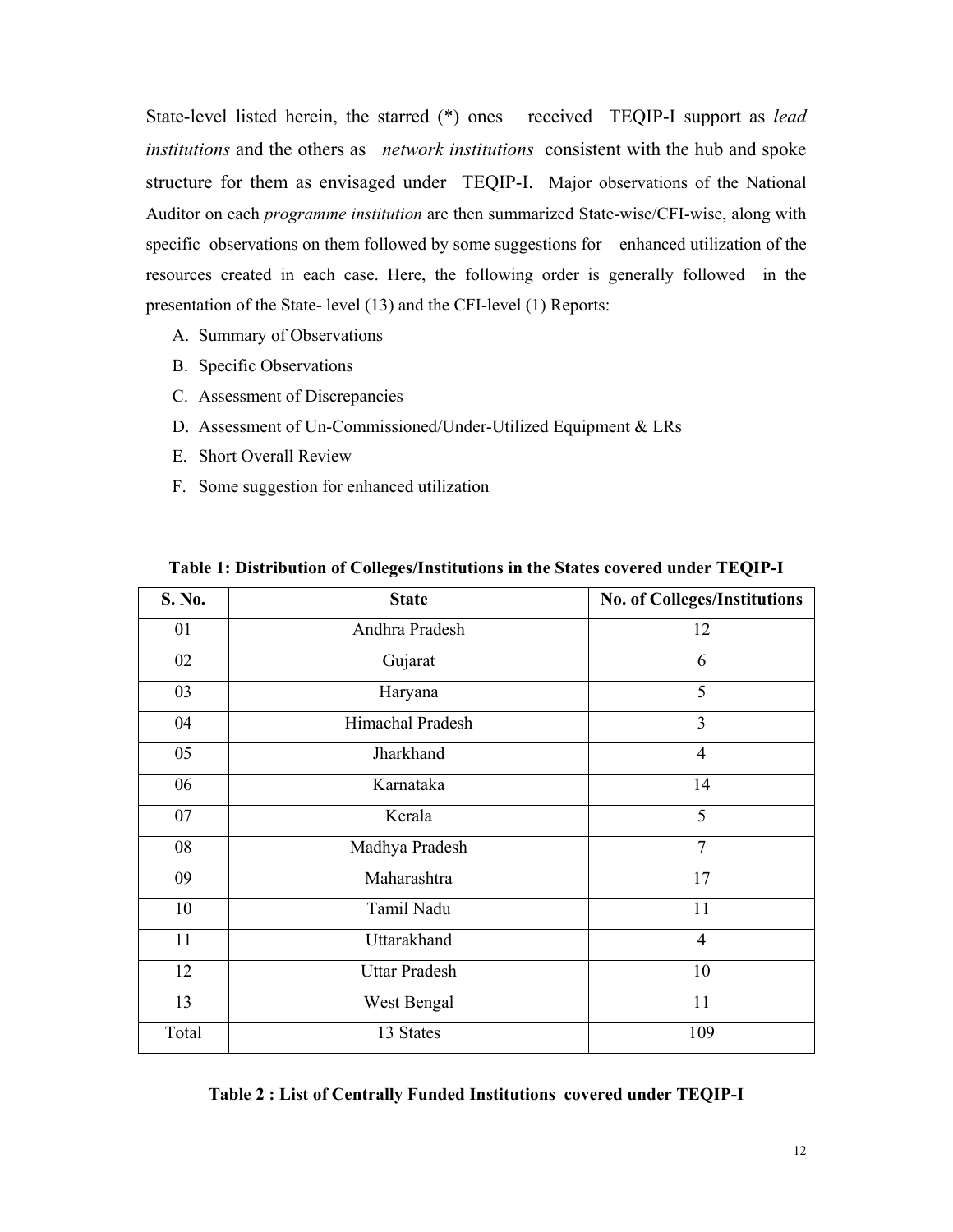| <b>S. No.</b> | <b>Institution</b>                                             |
|---------------|----------------------------------------------------------------|
| 01            | Dr. B. R. Ambedkar National Institute of Technology, Jalandhar |
| 02            | Malviya National Institute of Technology, Jaipur               |
| 03            | Maulana Azad National Institute of Technology, Bhopal          |
| 04            | Motilal Nehru National Institute of Technology, Allahabad      |
| 05            | National Institute of Foundry & Forge Technology, Ranchi       |
| 06            | National Institute of Technology, Calicut                      |
| 07            | National Institute of Technology, Durgapur                     |
| 08            | National Institute of Technology, Hamirpur                     |
| 09            | National Institute of Technology, Jamshedpur                   |
| 10            | National Institute of Technology, Kurukshetra                  |
| 11            | National Institute of Technology, Rourkela                     |
| 12            | National Institute of Technology, Silchar                      |
| 13            | National Institute of Technology, Srinagar                     |
| 14            | National Institute of Technology, Surathkal                    |
| 15            | National Institute of Technology, Tituchirapalli               |
| 16            | National Institute of Technology, Warangal                     |
| 17            | Sardar Vallabhbhai National Institute of Technology, Surat     |
| 18            | Visvesvaraya National Institute of Technology, Nagpur          |
| Total         | 18 FIs                                                         |

## *3) Reports*

Each State/CFI-wise Report is now given below in Sub-Sections 1-14, as per the Alphabetical order followed in Tables 1-2:

## *1. Andhra Pradesh:*

## *A. Summary of Observations:*

The State of Andhra Pradesh was included under TEQIP-I in its second cycle beginning from April 1, 2004, along with six other States. The Colleges/Institutions in the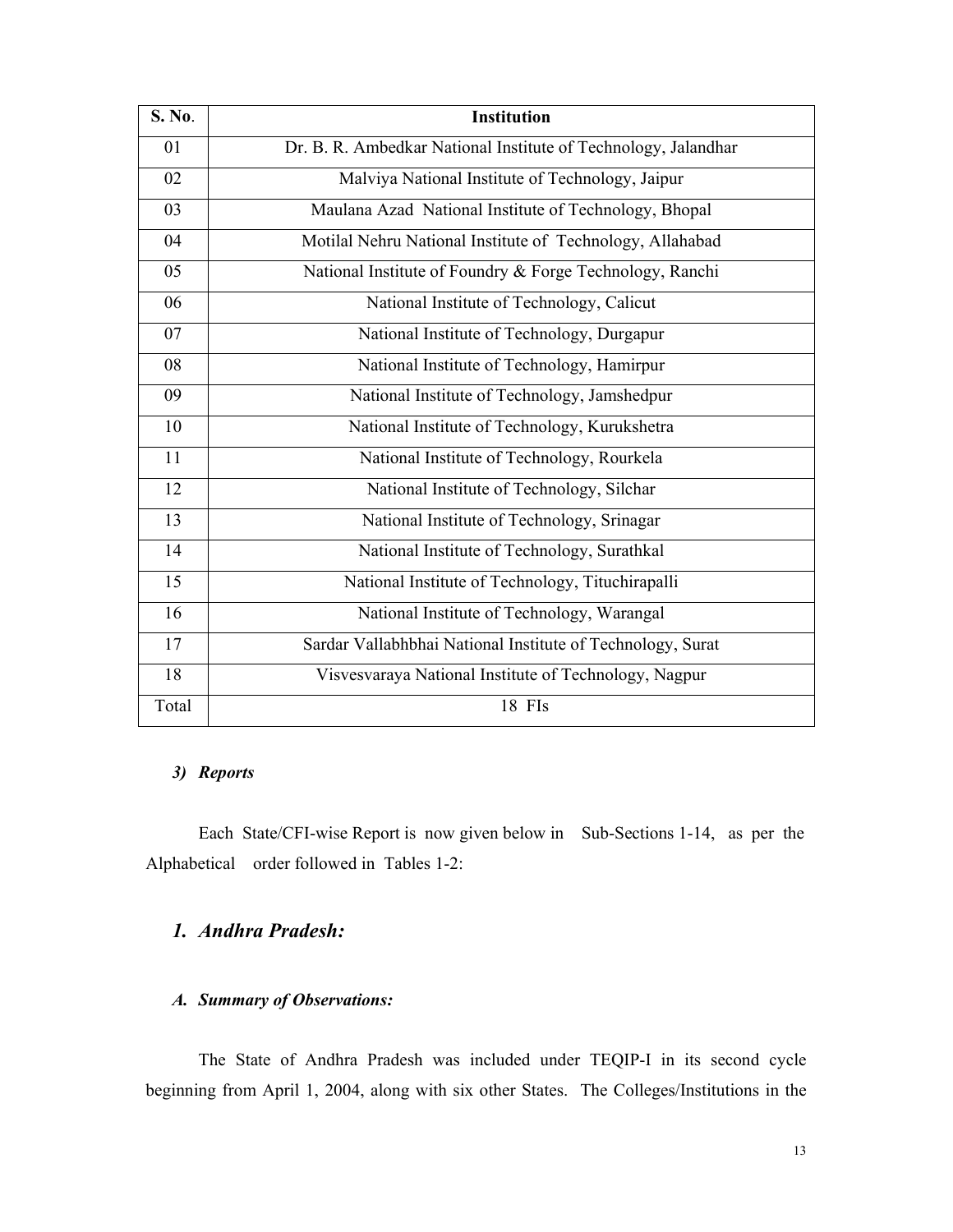State supported under TEQIP-I from this time until March 31, 2009 are listed in Table 3 in the alphabetical order. Of the twelve Colleges/Institutions listed herein, the starred (\*) ones received TEQIP-I support as *lead institutions* and the others as *network institutions.* Major observations as a result of the study and analysis of the State -level Report of the Auditor are as follows:

- Most of the items procured under TEQIP-I utilized for routine UG and PG laboratory work and in some cases for students' projects;
- Research work using these equipment/facilities yet low; However, research papers published in journals and/or presented at conferences in some cases;
- No major differences noticed in the activities/outcomes/outputs of *lead or network institutions;*
- Reporting errors and inconsistencies often noticed in the Reports prepared by some Colleges/Institutions;
- The level of training provided by the manufacturer/supplier quite low and inadequate, particularly for costly (C&D category) equipment;
- Only a minor discrepancy noticed in the sample institution visited during the course of the study; but, this seems to have been resolved;
- S&T consultancy using the facilities established at these Colleges/Institutions, yet at an insignificant level;

| S. No. | <b>College/Institution</b>                                         |
|--------|--------------------------------------------------------------------|
| 1.01   | Andhra University College of Engineering, Vishakhapatnam*          |
| 1.02   | Bapatla Engineering College, Bapatla                               |
| 1.03   | Government Institute of Electronics, Secundarabad                  |
| 1.04   | Institute of Science and Technology, JNTU, Hyderabad               |
| 1/05   | JNTU College of Engineering, Anantapur                             |
| 1.06   | JNTU College of Engineering, Kakinada                              |
| 1.07   | JNTU College of Engineering, Kukatapally, Hyderabad* (#)           |
| 1.08   | Rajiv Gandhi Memorial College of Engineering & Technology, Nandyal |
| 1.09   | Sreenidhi Institute of Science & Technology, Ghatkesar             |
| 1.10   | Sri Venkateswara University College of Engineering, Tirupati*      |

**Table 3: Colleges/Institutions in Andhra Pradesh supported under TEQIP-I**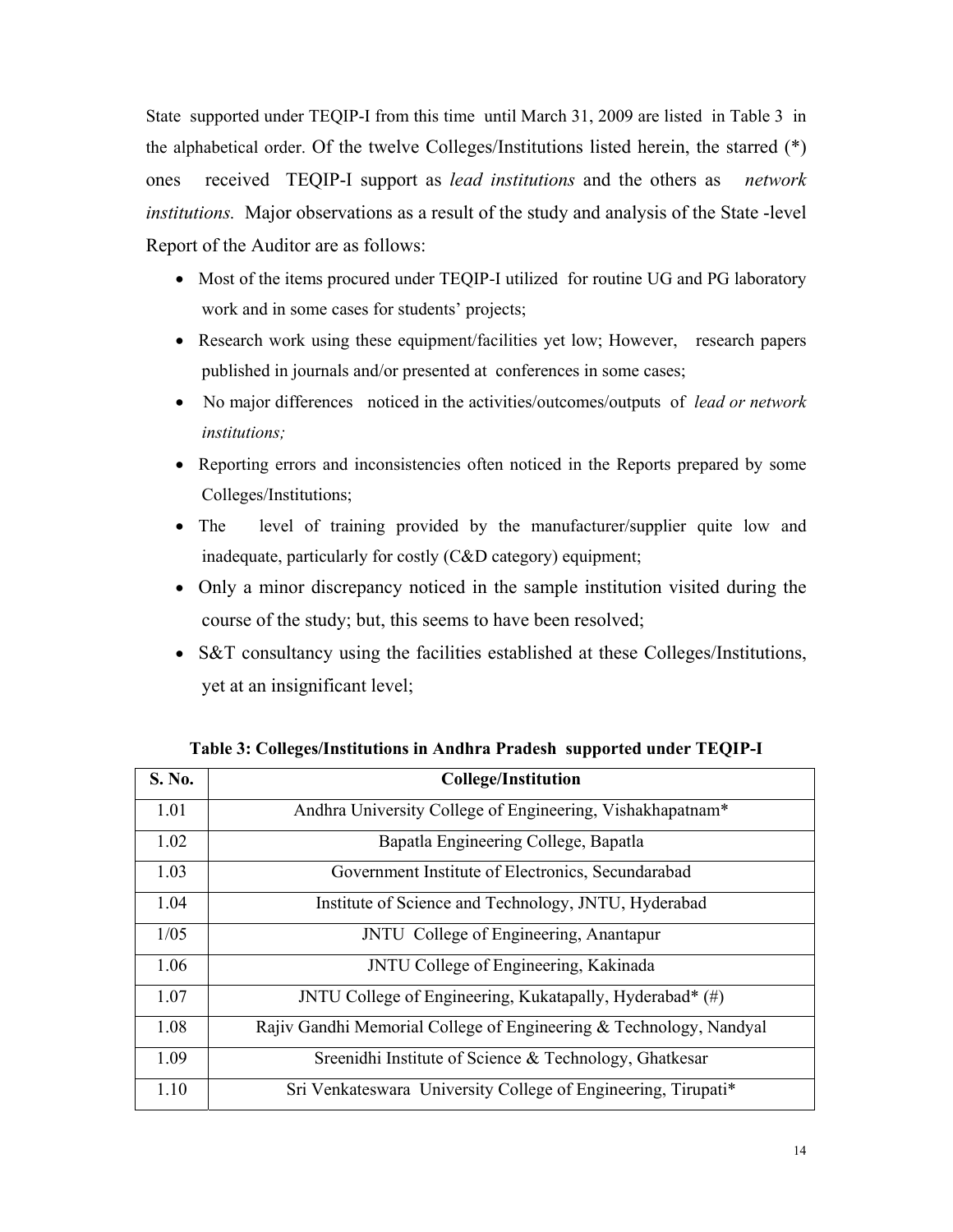|                                                           | University College of Engineering, Osmania University, Hyderabad* |
|-----------------------------------------------------------|-------------------------------------------------------------------|
| 1.12                                                      | University College of Technology, Osmania University, Hyderabad   |
| $\sim$ . The set of $\sim$ and $\sim$ . The set of $\sim$ |                                                                   |

(\*) Lead Institutions; (#) On-site visit conducted;

 The broad categorization of equipment procured by the Colleges/ Institutions in Andhra Pradesh under TEQIP-I is as follows:

| Category $A -$ |        | $>$ 500 items costing between Rs. 1-5 Lakhs;   |
|----------------|--------|------------------------------------------------|
| Category B     | $\sim$ | $>$ 170 items costing between Rs. 5-10 Lakhs;  |
| Category C     |        | $> 100$ items costing between Rs. 10-20 Lakhs; |
| Category $D -$ |        | $>$ 30 items costing more than Rs. 20 Lakhs;   |

 Besides, all the Colleges/Institutions have made substantial investment in the up-gradation of their library and information centres, e-resources of books, journals and stand alone video courses (e.g., from NPTEL). In addition, they have paid special attention to installing computer networks across their campuses for providing the students and faculty access to on-line journals and other e-content from national/ international sources. These measures have enabled many significant improvements in the quality of laboratory experience of the students and in the attitudinal profile of faculty members, particularly at the middle level. Most of the equipment and learning resources procured by the Colleges/Institutions under TEQIP-I have been installed and commissioned in time and are being used by them reasonably well in the pursuit of excellence in the respective subject areas. Thus, TEQIP-I has been a major stimulant to technical institutions in the State in their efforts to enhance the quality and standard of their academic and research activities for the benefit of their stake holders.

## *B. Specific Observations:*

 Specific College/Institution-wise data/information on the utilization of resources procured under TEQIP-I are given below in Sub-Sections 1.01-1.12, in the same order of their listing in Table 3:

## *1.01 Andhra University College of Engineering, Vishakhapatnam*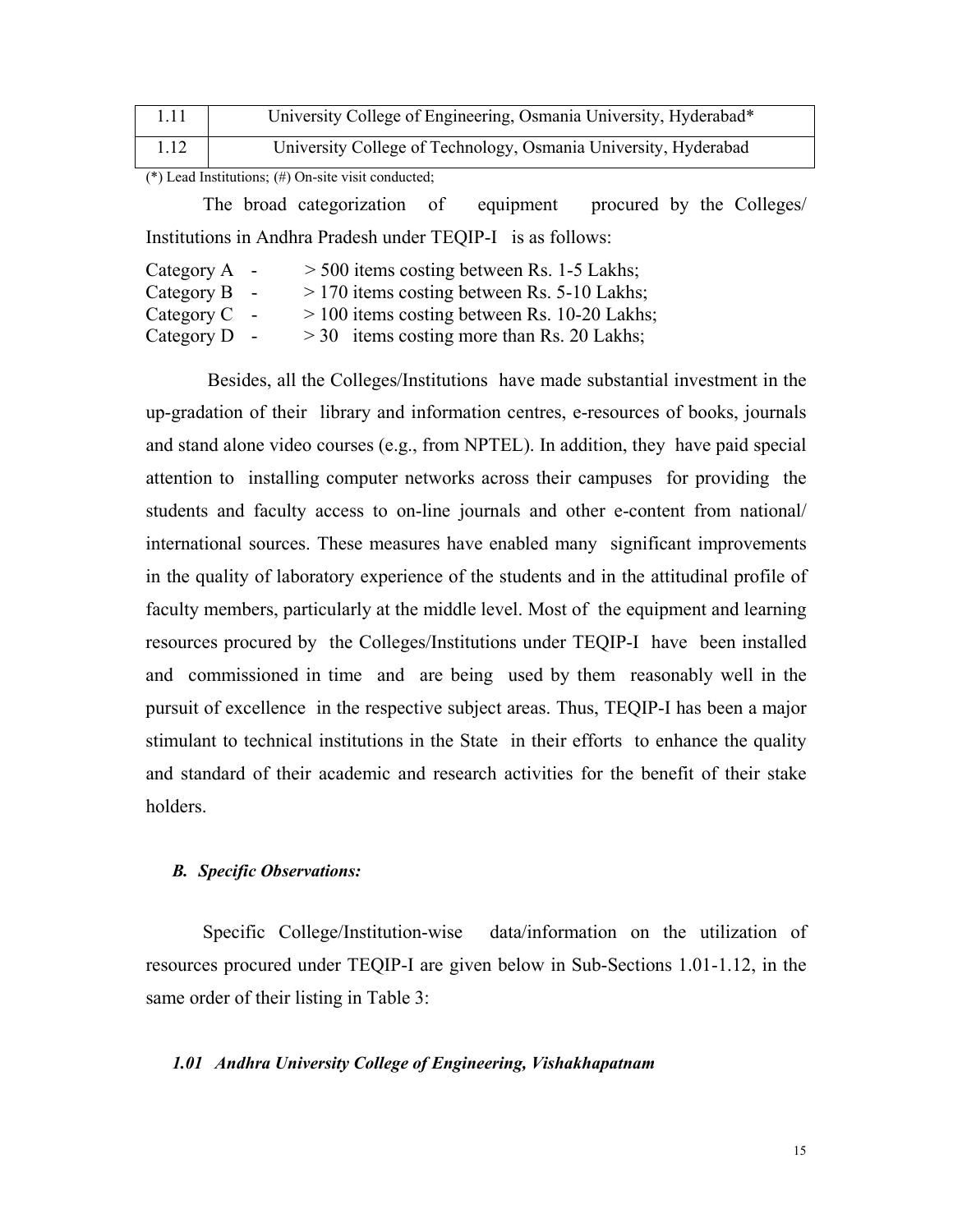- (i) The data/information on equipment mostly incomplete, relating to commissioning  $\&$ log book maintenance, number of hours/month used and cross departmental uses;
- (ii) Besides, data/information not provided in the format given, leading to inconsistencies in many cases;
- (iii); Nodal Officer urged by the State-level Auditor to send the full data as per Tables 6.1A, B soon; But, not received in time for inclusion in his Report;
- (iv)Hence, making any review/comments on the *installation and commissioning of equipment and LRs* specifically at the institution not proper/useful;

#### *1.02 Bapatla Engineering College, Bapatla*

- (i) The data/information given on the 107 items in Table 6.1A of doubtful reliability, as in most case the concerned Departments the dates of commissioning;
- (ii) Utilization of 6 costly equipment for teaching and laboratory instruction reasonable,
- (iii)although data in hrs/mth. not given; But, hrs in Jan. 2009 satisfactory at 40-120,
- (iv)Cross-Departmental usage of equipment not reported by the institution; College to look into this and take steps to encourage this activity for better utilization;
- (v) Use of expensive equipment yet low; College to emphasize the use of such equipment/ facilities for students' project work also;

#### *1.03 Government Institute of Electronics, Secundarabad*

- (i) Commissioning time for 50 items of equipment in the range 1-3 weeks; Reasonable' However, in 4-5 cases, reported time in the range 2-6 months raising doubts;
- (ii) Equipment utilization mostly for teaching, laboratory instruction  $\&$  for preparing learning material for other institutions; Utilization hrs satisfactory;
- (iii)Hours of use of expensive equipment at the institution yet low; College to emphasize use of such equipment/facilities for students' project work and training;

#### *1.04 Institute of Science and Technology, JNTU, Hyderabad*

(i) Log books maintained for all equipment of Category C, D numbering 23 out of a total of 82 items listed in Table  $\triangle$  1A; Commissioning reasonably satisfactory;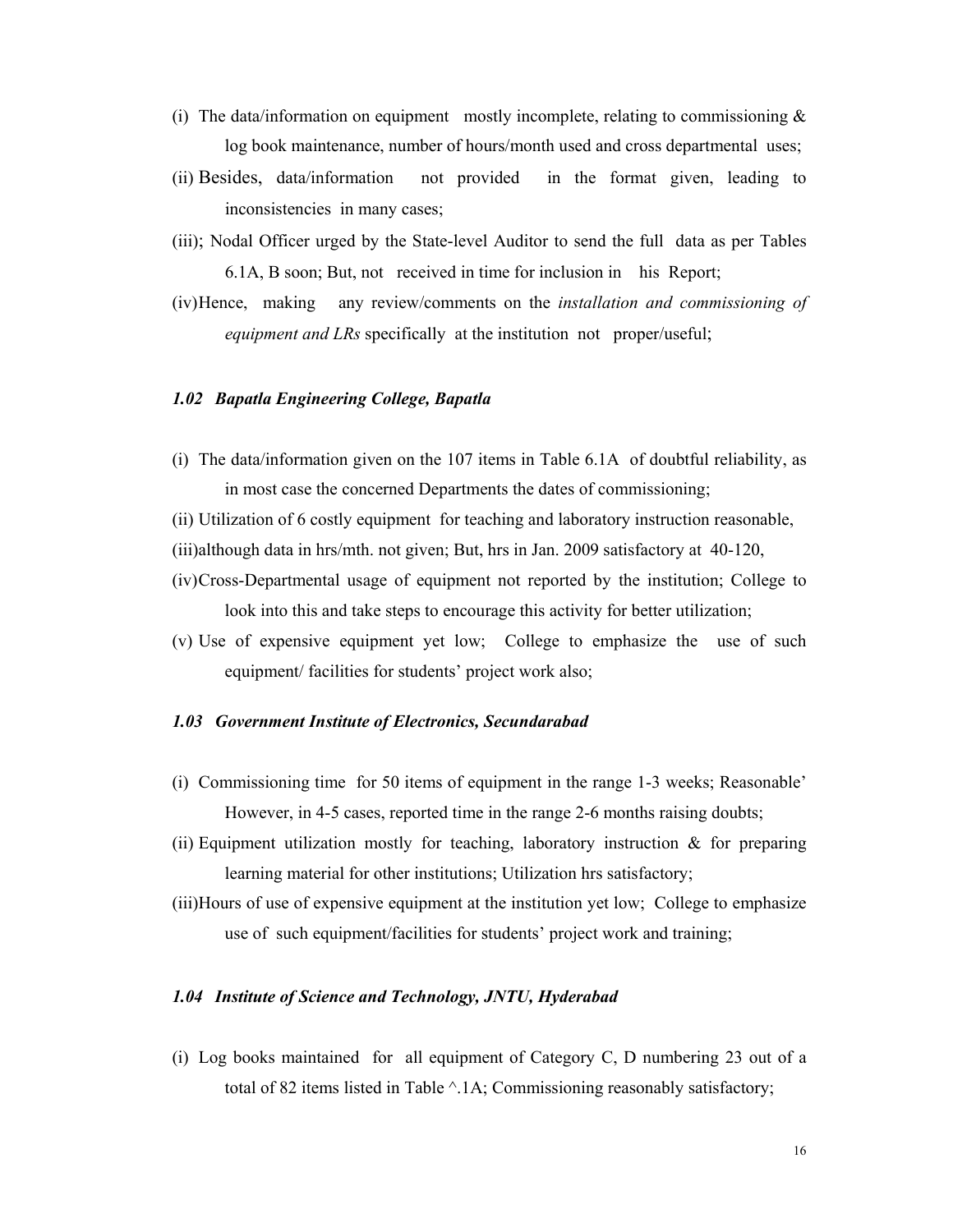- (ii) Utilization of equipment/software mostly for teaching, laboratory  $\&$  research; No. of hrs used in Jan.2009: Satisfactory; Costly items; 15-20; Others: 200-400;
- (iii)Cross-Departmental utilization not in practice at the institution as yet; Serious attention to be given to broaden the utilization base across Departments;
- (iv)Use of expensive equipment at the institution, yet at a low level; The institution to take up sponsored research and industrial consultancy to enhance this activity;

#### *1.05 JNTU College of Engineering, Anantapur*

- (i) Log books maintained only for 9 items of equipment listed in Table 6.1B; Their commissioning reasonably satisfactory;
- (ii) No. of hours used in Jan. 2009 typically 10-20 for research facilities and 400 for campus-wide LAN and other items; Satisfactory;
- (iii)Utilization of most of the equipment/facilities for teaching, laboratory and research work; No. of hours per month data activity wise, not provided;
- (iv)Serious attention to be given to expand the use of all equipment on the campus, particularly for the benefit of faculty and students alike;;

#### *1.06 JNTU College of Engineering, Kakinada*

- (i) Commissioning of 124 items of equipment listed in Table 6.1A reported done in a short time, like a couple of days; Satisfactory;
- (ii) Maintenance of log books, particularly for 18 items of equipment of Category C, D well done as per the guidelines; Reasonably satisfactory;
- (iii)No evidence seen of cross-departmental usage of equipment/facilities set up; College to pay urgent attention to take care of this and correct the situation;
- (iv)No. of hours used in Jan '09 as per log book: Rather low;  $\sim 6$  for specialized items and  $\sim$ 200 for others; However, MATLAB software only 25;
- (v) Most of the items used for teaching, laboratory and research work; Serious attention to be given to expand their use for students' training, research and others;

#### *1.07 JNTU College of Engineering, Kukatapally, Hyderabad*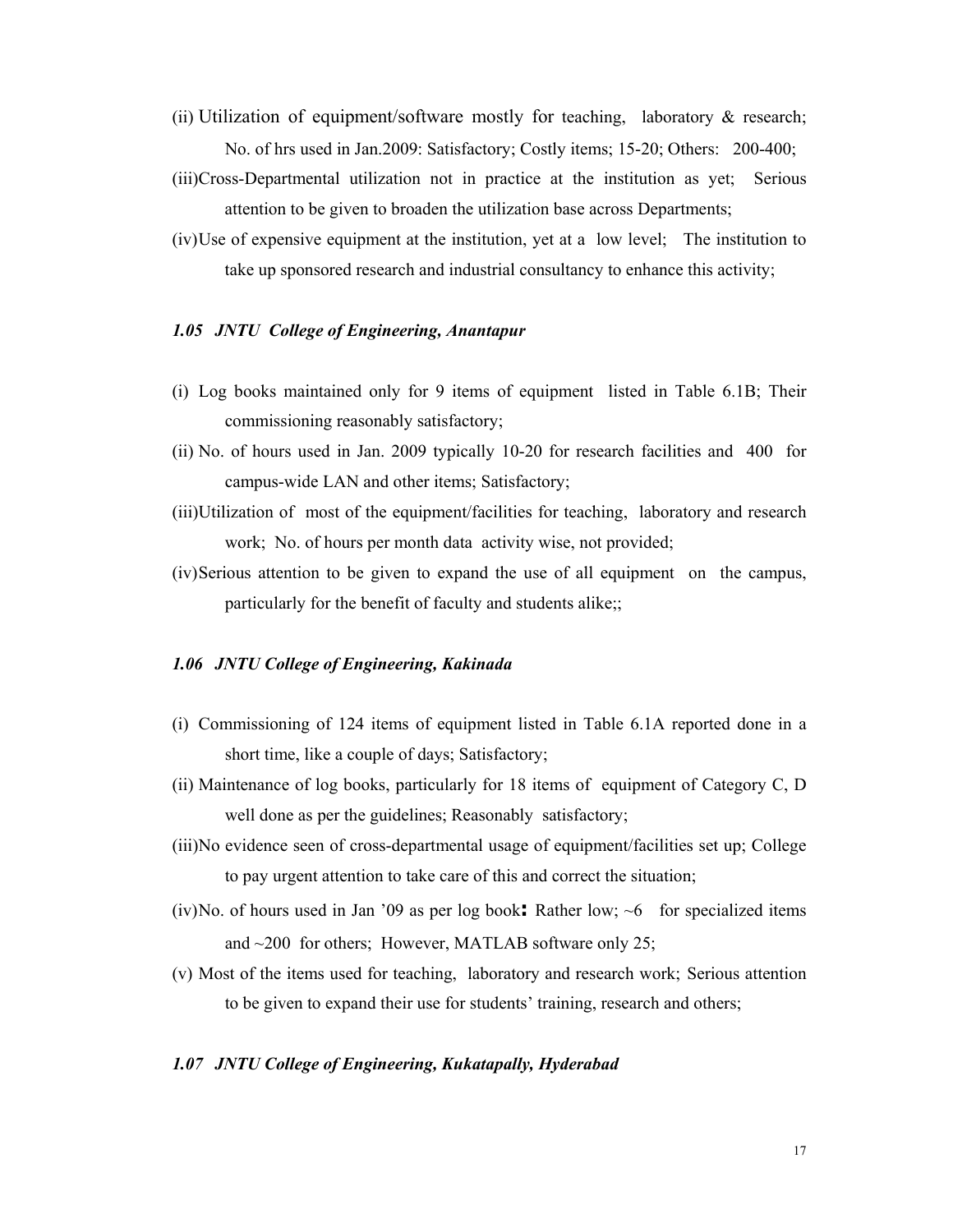- (i) Satisfactory; Commissioning of equipment in a short time in most cases, except one; Log books maintained for only Category  $C & D$  items;
- (ii) No. of hours of equipment use in Jan. '09: Reasonable; 2-3 for specialized facilities and 25-30 in most other cases, except for the UTM in Civil Engg. Department;
- (iii)Utilization of equipment generally acccfeptable, being mostly for teaching, laboratory and research work; However, good case for enlarging the user base;
- (iv)Cross-Departmental of mostly expensive items based on software and hosted on the campus-wide LAN and not for any other items; To cover all costly items;
- (v) Use of Category C, D equipment and software yet low; To be given due attention in the short term by encouraging faculty/students in project work & other activities;

#### *1.08 Rajiv Gandhi Memorial College of Engineering & Technology, Nandyal*

- (i) Commissioning of most equipment in a short time, as per report given; No mention of maintaining Log books, as no items procured under category C&D;
- (ii) No. of hrs of equipment usage in Jan.'09: Satisfactory, although no data provided; But, most of the items of Category A,B, useful in UG/PG teaching;
- (iii) Utilization of equipment generally satisfactory for teaching, laboratory and project work; Surprisingly, getting library books or increasing library hours reported;
- (iv)Regarding cross-Departmental usage of equipment, no evidence provided, mostly indicating a nil statement;
- (v) Good efforts being made to strengthen UG/PG programmes using the new equipment/facilities; New in9itiatives now required to expand their use;;

#### *1.09 Sreenidhi Institute of Science & Technology, Ghatkesar*

- (i) Satisfactory commissioning of equipment in a short time in most cases; Log books maintained for only two items procured under category C,D;
- (ii) No. of hours of equipment usage in Jan. '09: Satisfactory in most cases; Standby Generator and MATLAB software also well used;
- (iii)Utilization of all items of equipment generally satisfactory; Mostly for class room teaching, laboratory work and some research work;
- (iv)Cross-Departmental usage of equipment yet limited; However, Standby Generator and Campus-wide LAN only items used across Departments;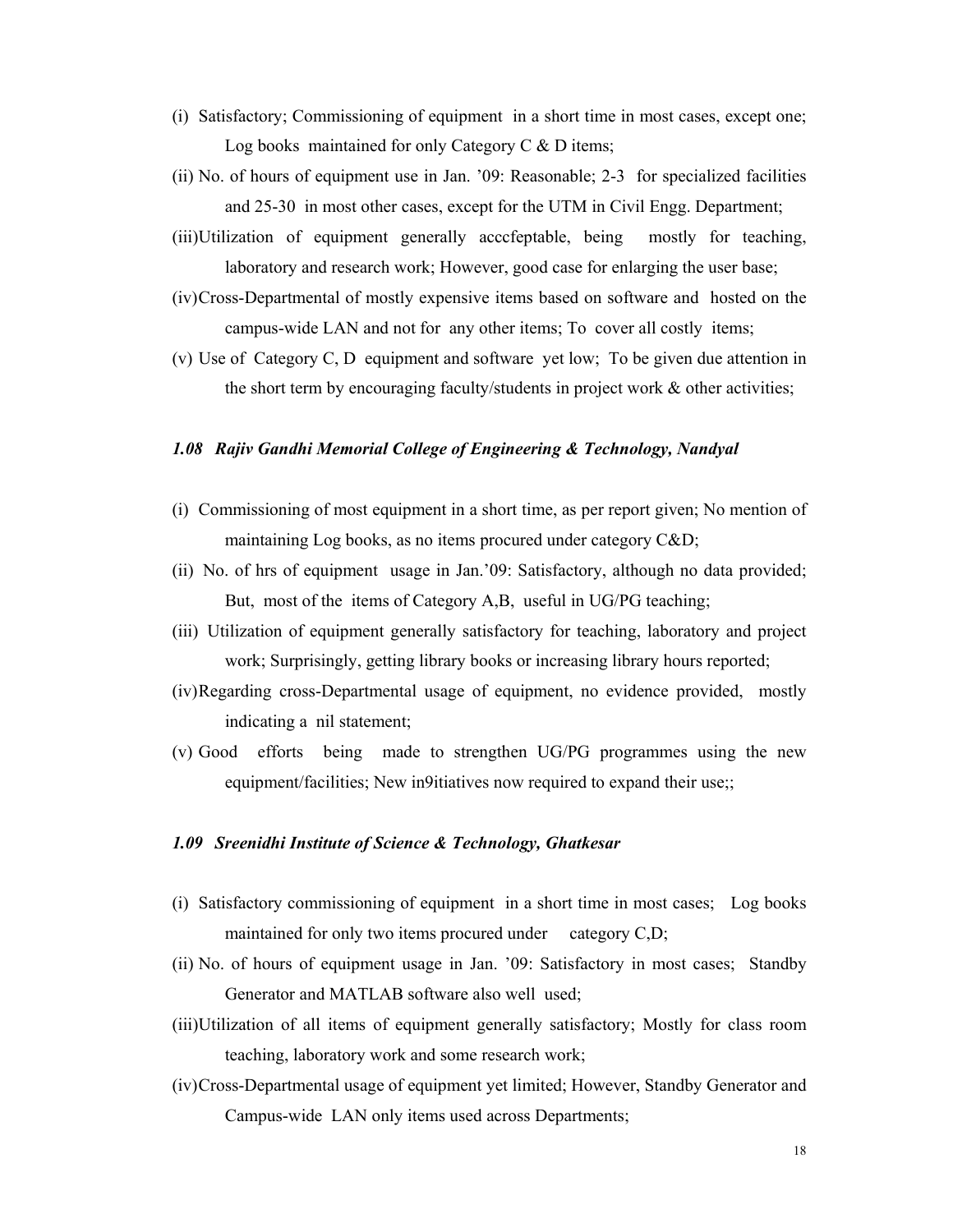(v) The institution to make more serious efforts to strengthen UG/PG programmess; by encouraging the use of these equipment for better laboratory/project work;

## *1.10 Sri Venkateswara University College of Engineering, Tirupati*

- (i) Satisfactory commissioning of equipment in a short time in most cases; Log books maintained for all the 13 items procured under Category C,D;
- (ii) No. pf hours of equipment usage in Jan.'09: Satisfactory in most cases; Cumulatively 500 -1500 of usage reported;
- (iii)Utilization of equipment mostly for teaching in the class room, laboratory instruction and research work; Generally satisfactory;
- (iv)Negligible cross-departmental utilization of equipment/facilities; to be looked into urgently and corrected so as to benefit all the Departments at the College;
- (v) More serious efforts required to strengthen UG/PG/Research programmess using the new facilities set up under TEQIP;

## *1.11 University College of Engineering, Osmania University, Hyderabad*

- (i) Satisfactory commissioning of equipment in a short time in most cases; Log books maintained for all the 29 items procured under category C, D;
- (ii) No. of hours of equipment usage: Satisfactory at 15-20, for specialized items;  $\sim$  200 for others; Generally acceptable;
- (iii)Utilization of equipment mostly for teaching, laboratory and research work; Good case to expand these by encouraging faculty and students alike for wider use;
- (iv)Cross-Departmental usage observedonly in the case of software, like MATLAB and ANSYS loaded on campus- wide LAN and not for equipment items;
- (v) ; More serious efforts required to expand the user base of all facilities added and strengthen academic/research activities at the institution;

#### *1.12 University College of Technology, Osmania University, Hyderabad*

(i) Commissioning of most equipment items satisfactory; Log books maintained for all the 9 items procured under Category C, D;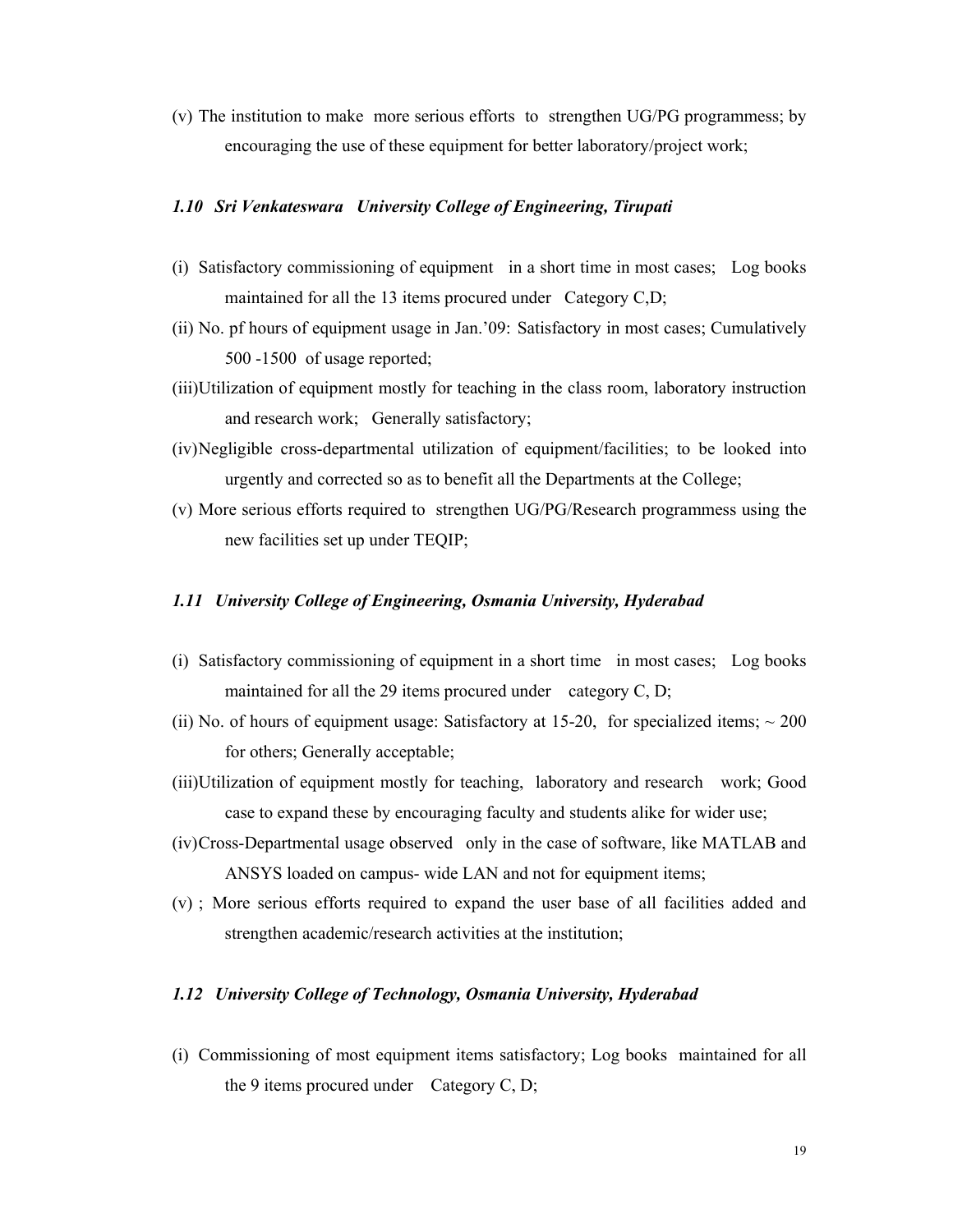- (ii) No. of hours of equipment usage satisfactory; 20-60 hrs for specialized items of equipment procured;
- (iii)Utilization of equipment items mostly for class room teaching, laboratory instruction and research work; Generally satisfactory;
- (iv)Cross-Departmental usage of equipment/facilities not reported by the institution; Hence, no comments/suggestions being given;
- (v) More serious efforts required to expand the user base of all the major equipment/ facilities added, for deriving good benefits from TEQIP support;

## *Observations on learning resources and software:*

 Most of the *programme institutions* have reported as follows: in relation to the procurement and utilization of library additions and LRs:

- Addition of large number of text books and digital content, of wide use on shared basis by faculty and students;
- Procurement of licensed software and e-resources thereby reducing the use of pirated software/resources and enhance their compliance with IPRs;
- Providing increased access to library, e-resources and software going up to 24/7 hrs, e.g., JNTU Colleges of Engineering Hyderabad and Anantapur;
- State of the art, reliable campus-wide computer networks, leading to wider utilization of library using online OPAC system;

These steps would not have been possible, but for their inclusion under TEQIP-I

## *C. Assessment of Discrepancies:*

 The assessment of discrepancies between what the institution reported and what the State-level Auditor has found in respect of one institution visited and reported by him is summarized below:

| Institution            | Discrepancy Noticed                                                 | Remarks                                                  |
|------------------------|---------------------------------------------------------------------|----------------------------------------------------------|
| <b>JNTU</b><br>College | of   1. Dept. of Metallurgical   Later learnt that the item not     |                                                          |
| Engineering,           | Kukatapally, Engg.: 'Sintering furnace', commissioned properly; The |                                                          |
| Hyderabad              |                                                                     | vaguely stated in Table 6.1B: Principal promised to look |
|                        | "Equipment procured to   into this and get it corrected;            |                                                          |
|                        | provide state of Art facility                                       |                                                          |
|                        | for students to explore and                                         |                                                          |
|                        | conduct research in the                                             |                                                          |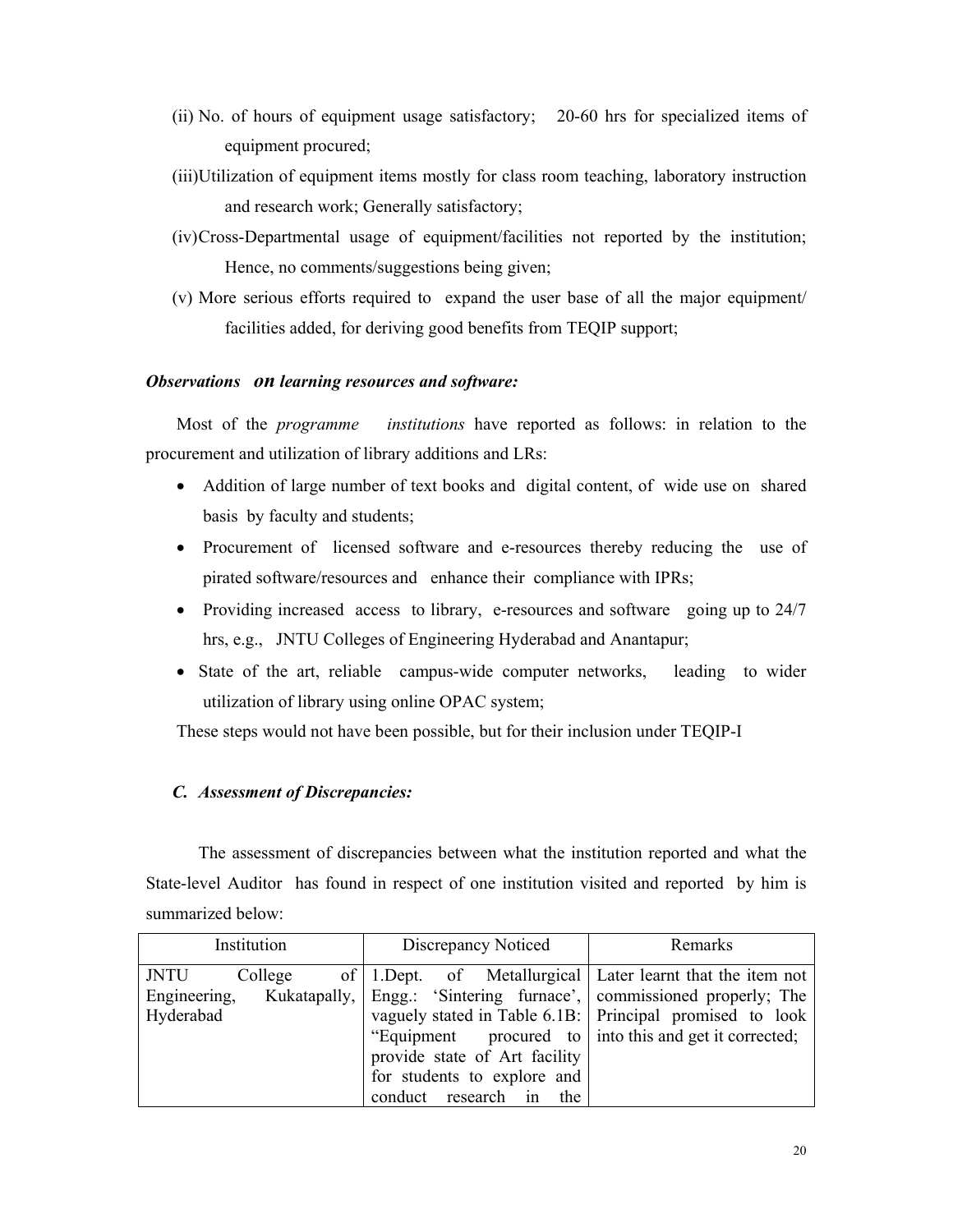| field". Equipment not in<br>regular use and no specific<br>details available;                                                                                                                                                                       |                                                                                                                                                                                                                                                               |
|-----------------------------------------------------------------------------------------------------------------------------------------------------------------------------------------------------------------------------------------------------|---------------------------------------------------------------------------------------------------------------------------------------------------------------------------------------------------------------------------------------------------------------|
| 2. Dept. of Mechanical Engg.:<br>Combustion laboratory Oil<br>burner reported "working"<br>well and being used by<br>students to explore and<br>conduct research in the<br>field". But, specific column-<br>wise details not given in the<br>Table. | Required description of each<br>high value equipment<br>indicating its utilization for<br>production /Research<br>projects, major experiments/<br>publications not mentioned<br>in the data provided, causing<br>confusion; College to be<br>advised on this; |

## *D. Assessment of Un-Commissioned/Under-Utilized Equipment & LRs:*

 There has been no evidence of any major item of equipment remaining uncommissioned and/or un-utilized at any of the 12 State-level *programme- institutions* in Andhra Pradesh, included in the Report of the State-level Auditor, except in the following two cases, at *the JNTU College of Engineering, Kukatapally, Hyderabad:*

- *Sintering Furnace at the Department of Metallurgical Engineering:-* Long delay in installation and commissioning; Present status not clear;
- *Combustion laboratory Oil burner at the Department. of Mechanical Engineering.:*  The details of commissioning and use not available; Present status not clear;

No report received from any *programme- institution* on un-utilized LRs. All the LRs procured by each institution seem to be adequately utilized.

## *E. Short Overall Review:*

 A short overall review of each aspect of commissioning and utilization of equipment and LRs obtained under TEQIP-I, as extracted from the reporting format used by the Statelevel Auditor is given below:

- Most of the equipment procured by the *programme institutions* well used;
- Log-books are generally maintained, especially for equipment of Categories C and D;
- Cross Departmental use of equipment not being attempted in most cases;
- Utilization of equipment for networking and service to community, also at low level;
- Utilization of LRs progressing well; Of considerable benefit to the stake holders;
- Institutional level over viewing/monitoring of equipment/facilities set up, yet low;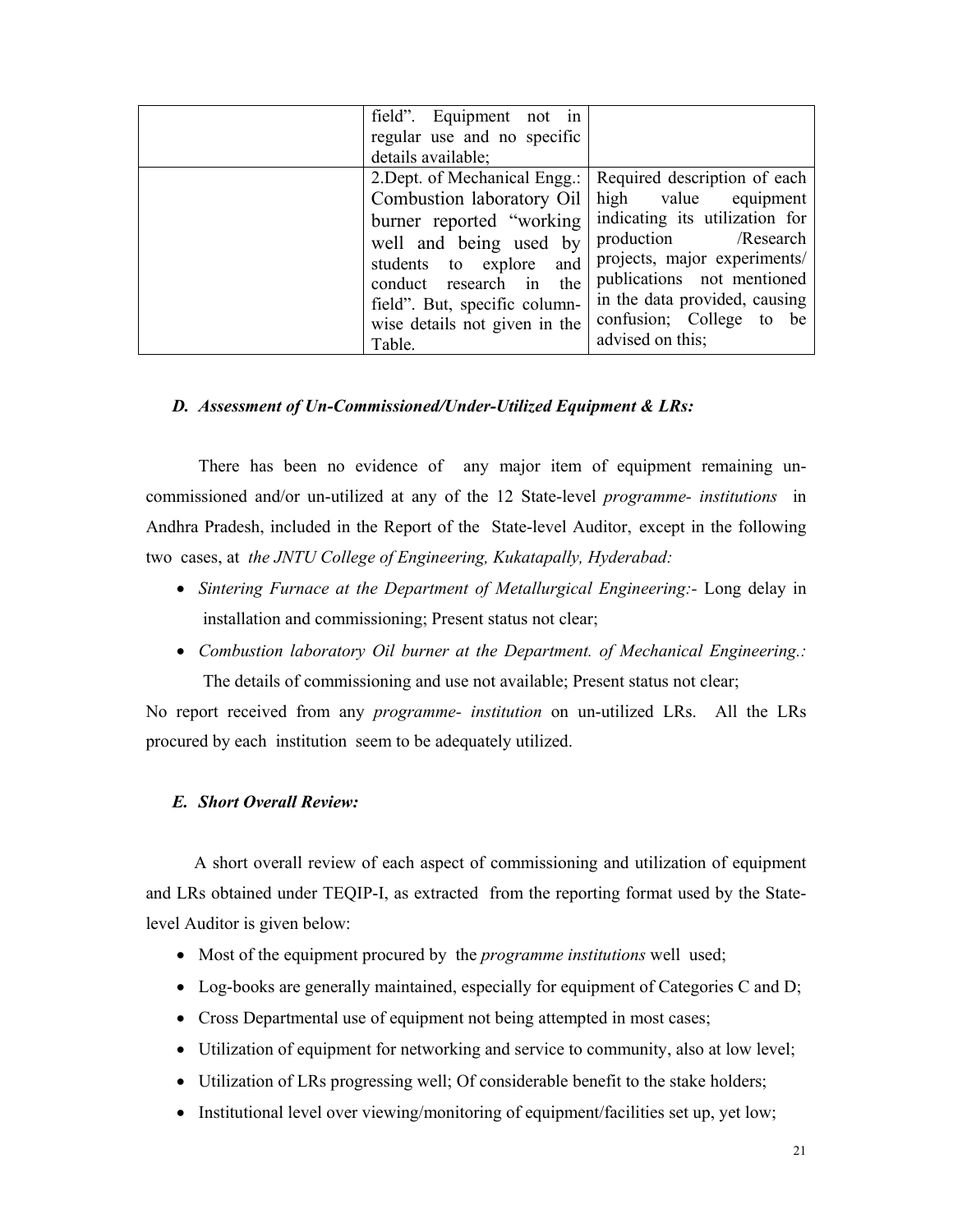#### *F. Some suggestion for enhanced utilization:*

 Indeed TEQIP-I has been responsible for substantially upgrading of the laboratories, libraries, computers and the IT Infrastructures at all the *programme institutions* in the State of Andhra Pradesh. The following few suggestions are now being made to extend these facilities for better and wider use among the stake holders at each *programme institution:*

- Constitute a *Faculty Committee* at each College/Institution to oversee and monitor the utilization of resources and also plan for the future;
- Take early steps to introduce *Best Practices* for the utilization of equipment/ facilities at each College/Institution, as followed at leading institutions;
- Obtain *a priori* commitment from equipment/resource suppliers regarding the possible experimental work using the facilities set up and the availability of spares;

## *2. Gujarat:*

.

#### *A. Summary of Observations:*

The State of Gujarat was included under TEQIP-I in its second cycle beginning from April 1, 2004, along with six other States. The Colleges/Institutions in the State supported under TEQIP-I from this time until March 31, 2009 are listed in Table 4 in the alphabetical order. These included two polytechnics, each one identified by  $a (+)$  symbol as well. Of the six Colleges/Institutions listed herein, the starred (\*) one received TEQIP-I support as *lead institution* and the others as *network institutions.* Major observations as a result of the study and analysis of the State -level Report of the Auditor include:

- 100% utilization of grants by all the *programme institutions;*
- Generally satisfactory installation and commissioning of equipment/LRs;
- Utilization of items mostly for routine UG and PG instruction/studies;
- Limited research, consultancy and related activities taken up;
- *Lead and network institutions* performing similarly, with no visible differences*;*
- Need analysis not conducted properly before planning the procurement of items;
- Reporting of data/information often incomplete for making detailed review;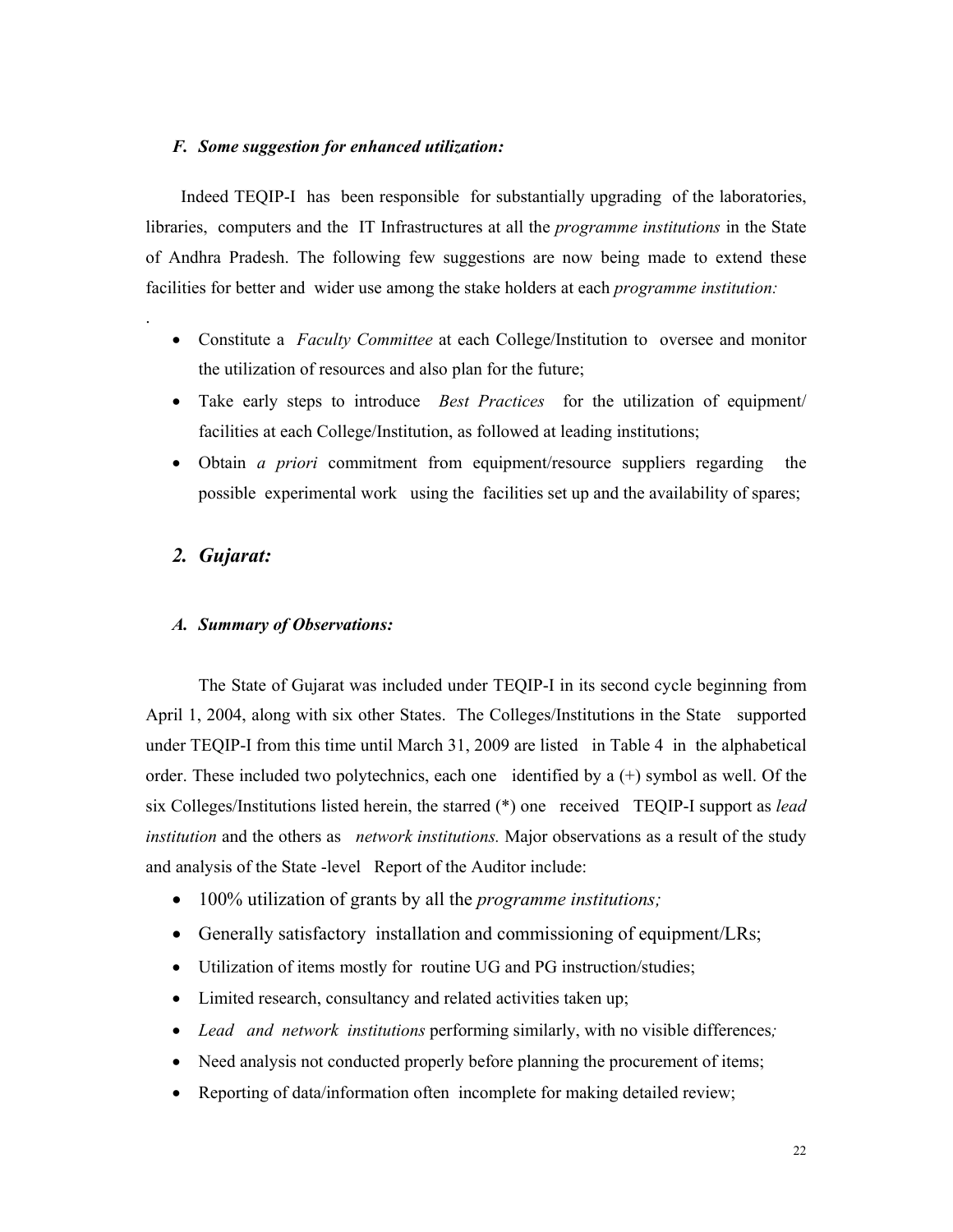| S.No. | College/Institution                                                |
|-------|--------------------------------------------------------------------|
| 2.01  | DD Institute of Technology, Nadiad                                 |
| 2.92  | Dr. S & SS Ghandy College of Engineering & Technology, Surat $(+)$ |
| 2.03  | Government College of Engineering, Modasa                          |
| 2.04  | Government Polytechnic, Ahmedabad $(+)$ (#)                        |
| 2.95  | LD College of Engineering, Ahmedabad*                              |
| 2.06  | Vishwakarma Government Engineering College, Gandhinagar            |

**Table 4: Colleges/Institutions in Gujarat supported under TEQIP-I** 

(\*) Lead Institution;  $(+)$  Polytechnics;  $(+)$  On-site visit conducted;

## *B. Specific Observations:*

 Specific College/Institution-wise data/information on the utilization of resources procured under TEQIP-I are given below in the same order of their listing in Table 4:

#### *2.01 DD Institute of Technology, Nadiad*

(i) Equipment items procured under the following categories, mostly for UG/PG teaching and laboratory instruction and including a Diesel Generator and EPABX;:

Category A: 41 items; Category B : 8 items; Category  $C \quad 9$  items Category D: 4 items: :

- (ii) All items procured installed and commissioned in a short time; Log books maintained for expensive items only, i.e., Category C and D items;
- (iii) While most of the equipment used for regular UG/PG classes, some used by only a few faculty members since inception. Ways to be found to expand their utilization;
- (iv) Need analysis not made before procuring even expensive items, such as those in categories C and D, resulting in their low level of utilization;
- (v) Software packages and LRs being used by students extensively; The Micro Tutor Learning Resources covering a range of topics found highly useful;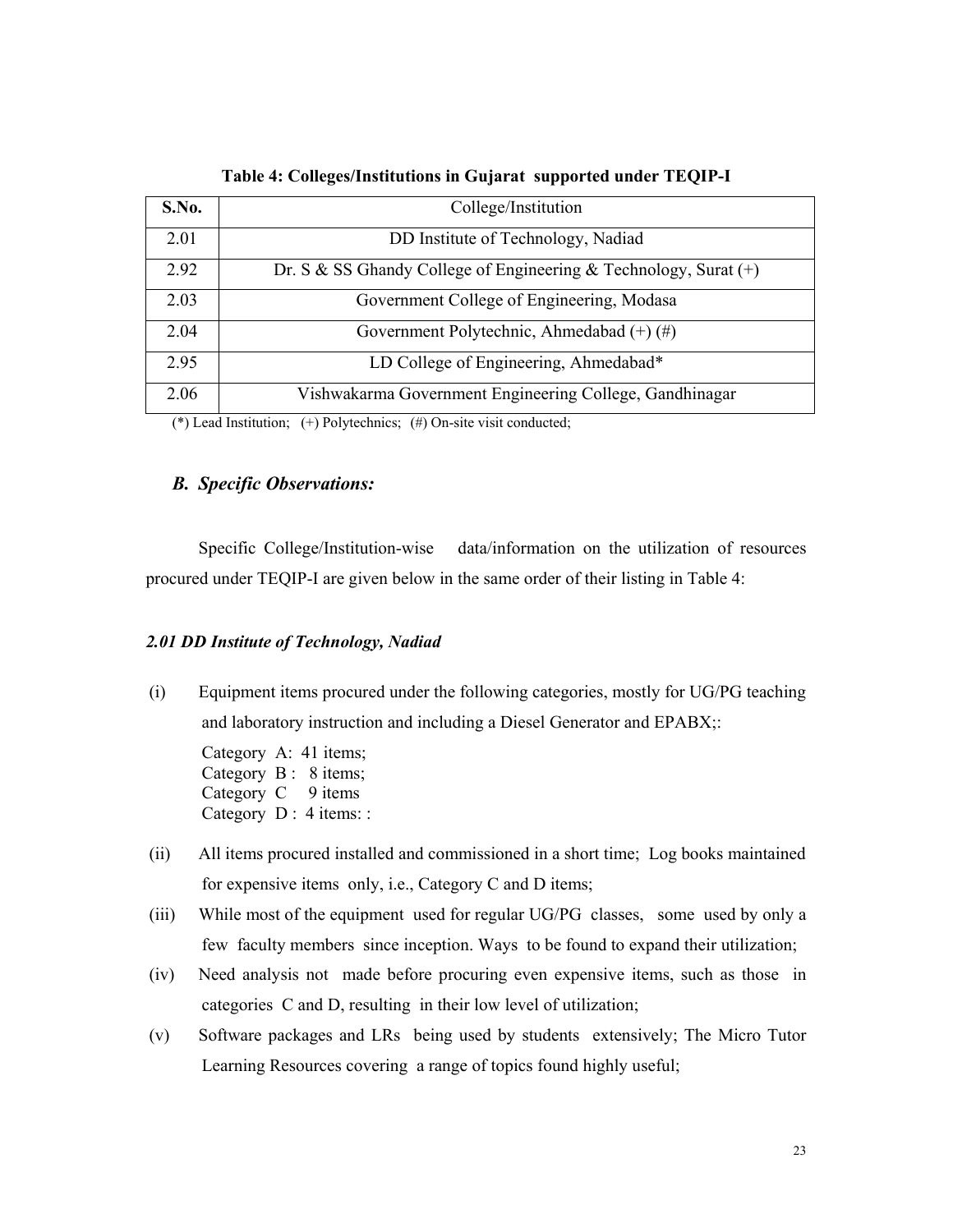(vi) No plans evident to generate revenue by making use of TEQIP-I equipment/ resources for S&T consultancy and other activities; To be given top priority;

## *2.02 Dr. S & SS Ghandy College of Engineering & Technology, Surat*

(i) Equipment items procured under the following categories, mostly for teaching and laboratory instruction:

Category1 A: 6 items; Category B: (1 item, i.e., Total Survey Station for student training) All the items installed and commissioned for use at the institution;

- (ii) :A few software/CA packages also procured and found to useful to students; Satisfactory performance;
- (iii)Negligible R&D & consultancy taken up; Training programmes conducted and some revenue generated; Reasonable level of industrial interaction also observed ;
- (iv) With no major activity of resource generation utilizing the TEQIP-I equipment, their sustainability likely to be affected in the long term; To be given priority attention;

#### *2.03 Government College of Engineering, Modasa*

*(i)* The College has procured equipment in the following categories: Category A: 31 items; Category B: 11 items; Category C: 2 items

Category D: 1 item (i.e., campus wide LAN)

All the items installed and commissioned for use at the College;

- *(ii)* Large number of students using these equipment for laboratory classes; Computer software obtained (e.g., Lab view, Multi Sim) and MCDS found widely useful;
- *(iii)* No proper planning done for optimum utilization of the new equipment; Also . no sponsored research or consultancy; To be given priority attention;

#### *2.04 Government Polytechnic, Ahmedabad*

(i) The items procured include those for campus- wide networking  $\&$  2 items of category A; Also, a number .of small items  $\&$  LRs procured; All items install;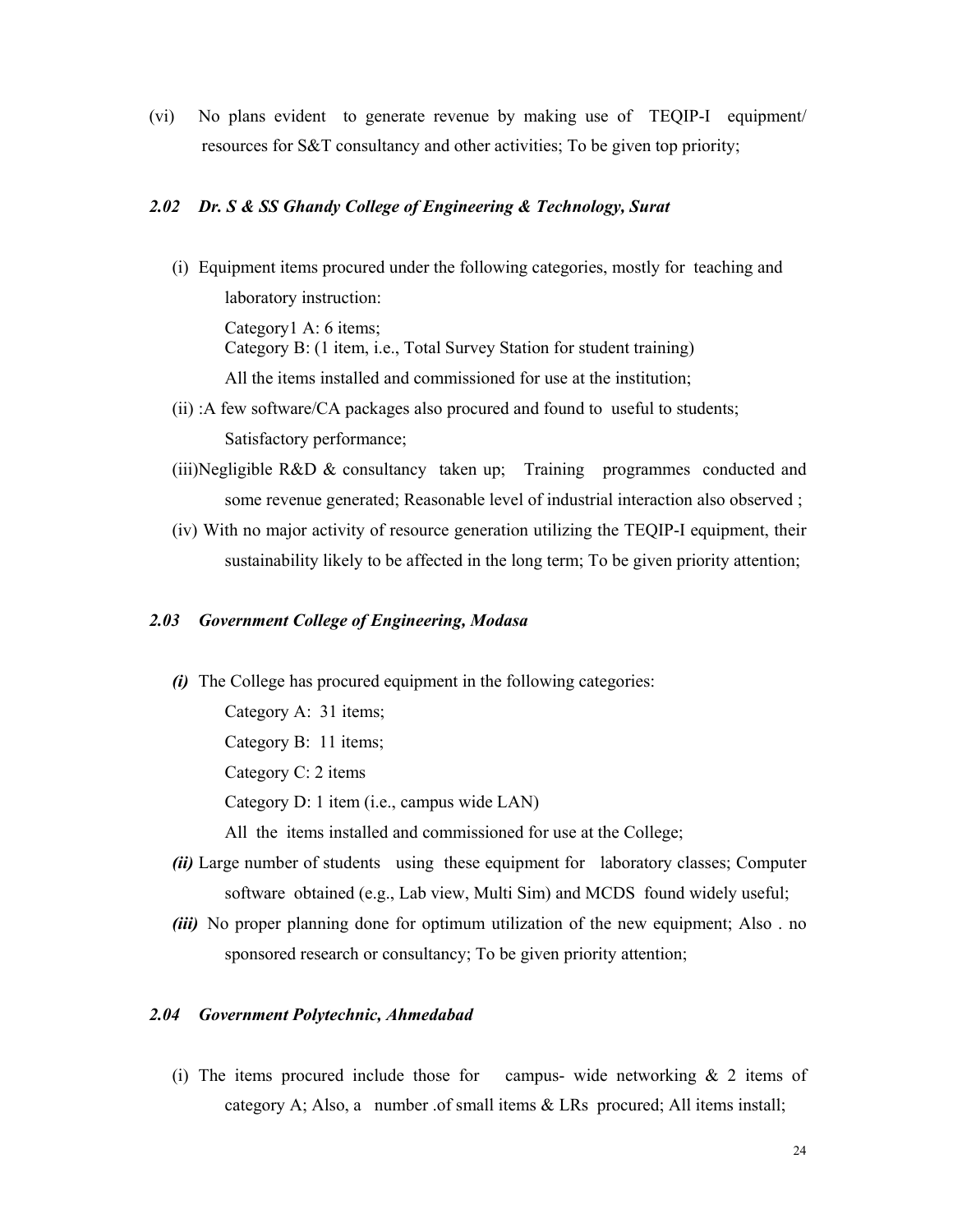- (ii) The computerized Wheel Alignment equipment for the Auto shop being unique, found widely utilized for student training  $&$  for testing jobs for auto garages;
- (iii) The LRs procured for student instruction being used regularly for class room teaching purposes;
- (iv)Negligible R&D work; Hence, revenue generation possibility through sponsored research/consultancy limited; Institution to take up teacher training programmes ;

#### *2.05 LD College of Engineering, Ahmedabad*

(i) Equipment items procured under the following categories, mostly for UG/PG teaching, laboratory instruction and research work:

Category A: 125items; Category B : 36 items; Category C 21 items Category D : 11 items:

All the items installed, commissioned and being used regularly;

- (ii) Equipment of Categories A ad B extensively used by UG/ PG students; But, items of categories C & D only by limited number of users  $(5)$ ; Log sheets maintained;
- (iii) Surprisingly, the expensive equipment not successful in attracting sponsored research or consultancy projects;
- (iv)Procurement of equipment not need based (i.e., no need analysis conducted); But rather on ease of availability in most cases, leading to their limited utilization;
- (v) No clear planning for optimum use of equipment of categories C, D; Urgent need to explore options for revenue generation for unique item: Altium Designer set up;
- (vi)The LRs and software packages procured being extensively used by UG/PG students;
- (vii) .With no possibility of resource generation using items of equipment at the College, their sustenance/ maintenance to be given priority consideration;

#### *2.06 Vishwakarma Government Engineering College, Gandhinagar*

(i) The category-wise breakdown of equipment/resources procured under TEQIP-I:

 Category A: 106 items; Category B: 18 items; Category C: 17 items; Category D: 4 items;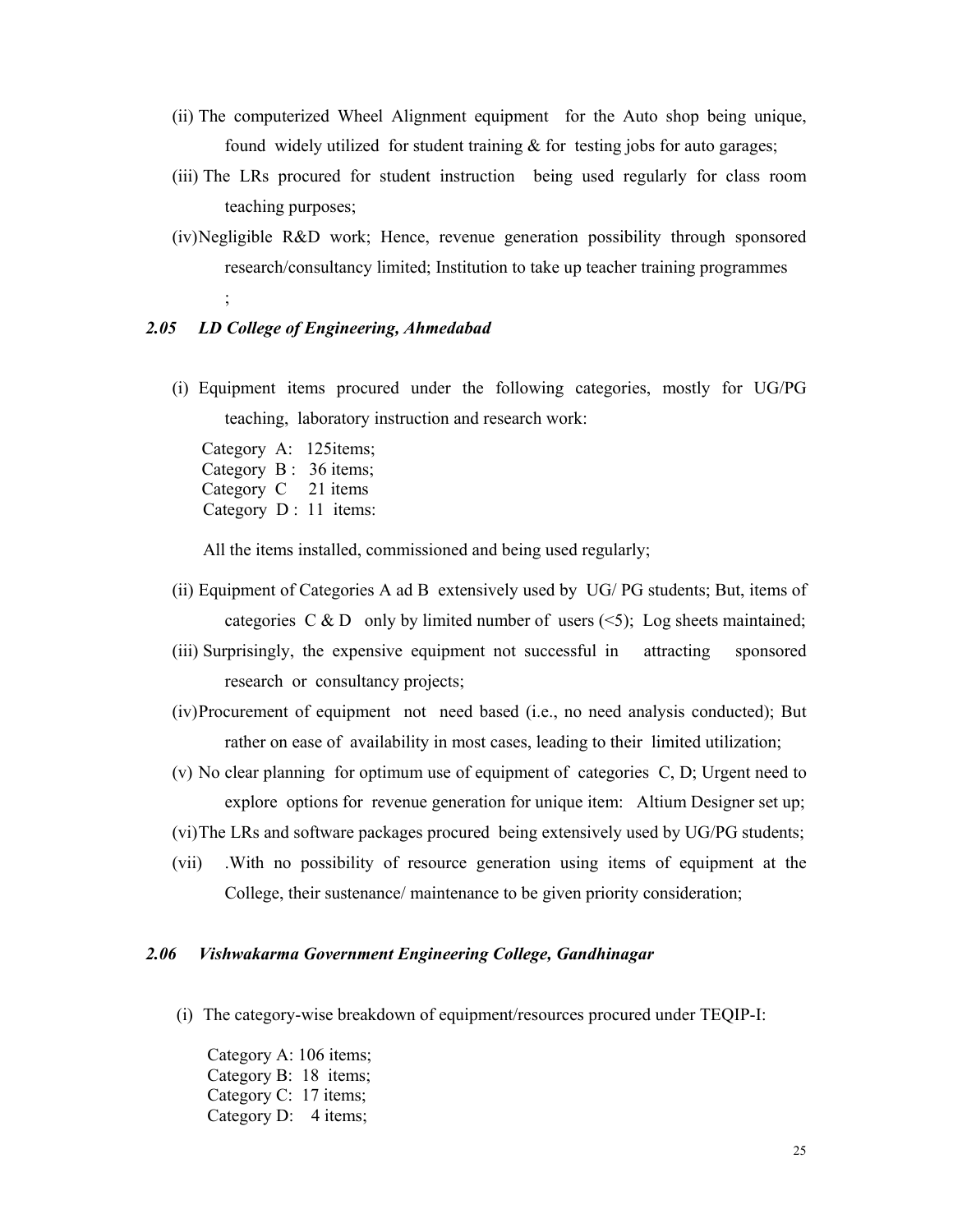- (ii)Equipment of categories A and B largely used by UG/PG students; But, category C and D items useful for students' project work and for R&D;
- (iii) College not done any need analysis for equipment procurement, resulting in their sub-optimal use, particularly for categories C and D items;
- (iv) Only one software package MATLAB of category D procured and found useful by UG/PG students.
- (v) No effort seen on the part of faculty to earn revenue by using the TEQIP-I equipment items;
- (vi) Taking up of R&D projects and sponsored research culture to be stepped up at the institution in the short term to gain advantage of TEQIP-I facilities;

## *C. Assessment of Discrepancies:*

 The assessment of discrepancies between what the institution reported and what the State -level Auditor has found in respect of one institution visited and reported by him is summarized below:

| Institution             |  | Discrepancy Noticed                                                                                                              | Remarks |
|-------------------------|--|----------------------------------------------------------------------------------------------------------------------------------|---------|
| Government<br>Ahmedabad |  | Polytechnic,   None, either in the equipment   Satisfactory performance;;<br>items or in the LRs procured<br>by the institution; |         |

#### *D. Assessment of Un-Commissioned/Under-Utilized Equipment & LRs:*

 There has been no evidence of any major item of equipment remaining uncommissioned and/or un-utilized at any of the 6 State-level *programme- institutions* in Gujarat, included in the Report of the State-level Auditor. Also, none of the *programmeinstitutions* have reported on un-utilized LRs. All the LRs procured by each institution seem to be adequately utilized.

#### *E. Short Overall Review:*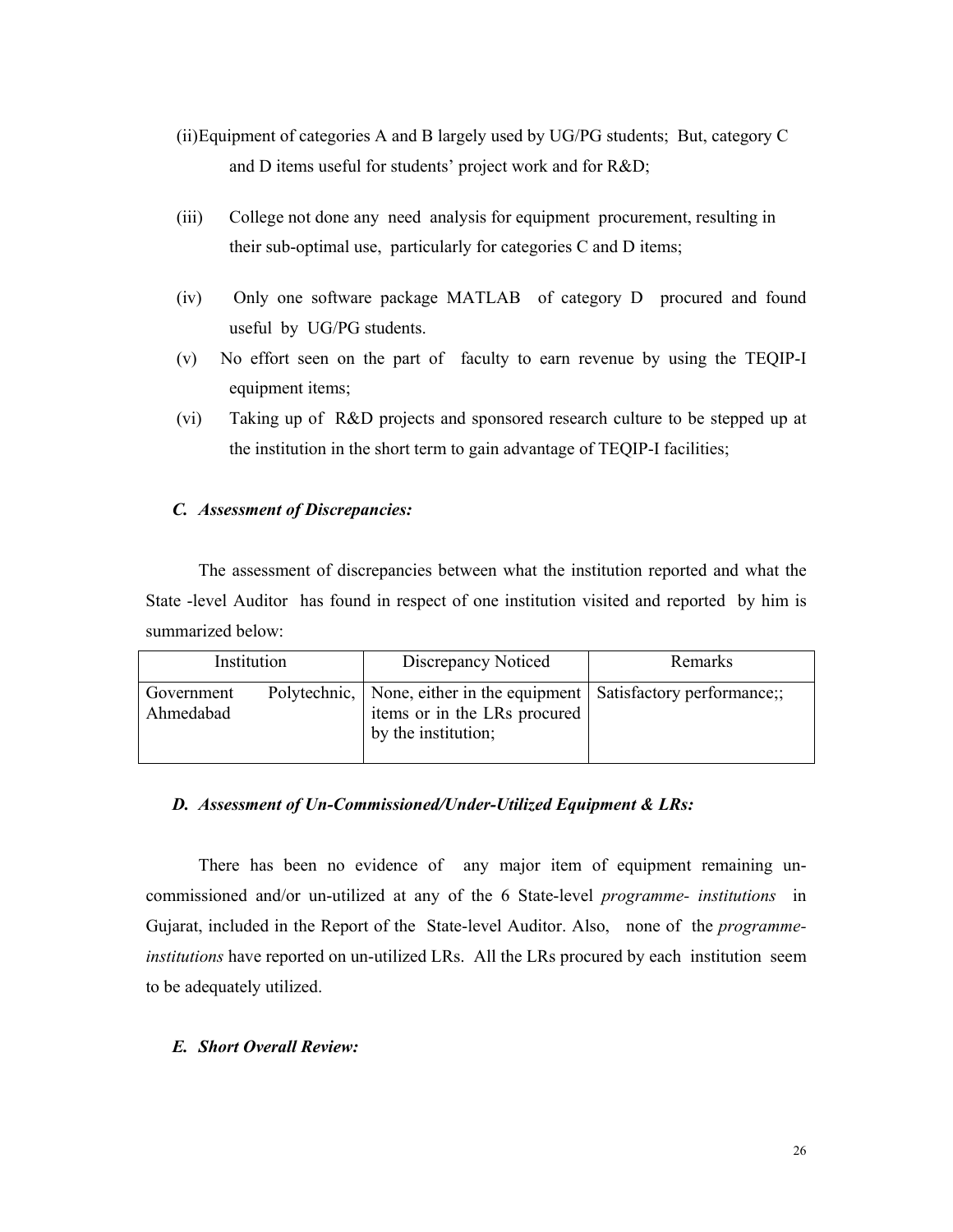A short overall review of each aspect of commissioning and utilization of equipment and LRs obtained under TEQIP-I, as extracted from the reporting format used by the Statelevel Auditor for Gujarat is given below:

- All the equipment procured by the *programme institutions* generally used well;
- Log-books are maintained, mainly for equipment of Categories C and D;
- Cross Departmental use of equipment, yet negligible;
- Utilization of equipment for networking and service to community, also at low level;
- LRs being used reasonably well; However, good scope for further improvement;
- Institutional level over viewing/monitoring of equipment not yet functioning;

#### *F. Some suggestion for enhanced utilization:*

 TEQIP-I has been primarily responsible for substantially upgrading of the laboratories, libraries, computers and the IT Infrastructures at all the *programme institutions* in the State of Gujarat. The few suggestions given below are now being made to extend these facilities for wider use among the stake holders at each *programme institution:*

- Serious attention to be paid to promote the use of equipment/resources on a war footing, by encouraging sponsored R&D, consultancy and continuing education;
- In the future, need analysis and planning for optimal utilization to precede any procurement of equipment/resources;
- Encouragement to be given for 24/7 hrs usage of software packages, e-resources, digital content and the like, by making use of campus LAN at each institution;

## *3. Haryana:*

### *A. Summary of Observations:*

The State of Haryana was included under TEQIP-I in its first cycle beginning in the year 2003-04, along with five other States and CFIs. The Colleges/Institutions in the State supported under TEQIP-I from this time until March 31, 2009 are listed in Table 5 in the alphabetical order. These included five *programme institutions* in all, covering three University level institutions, one College and a Polytechnic identified by a  $(+)$  symbol.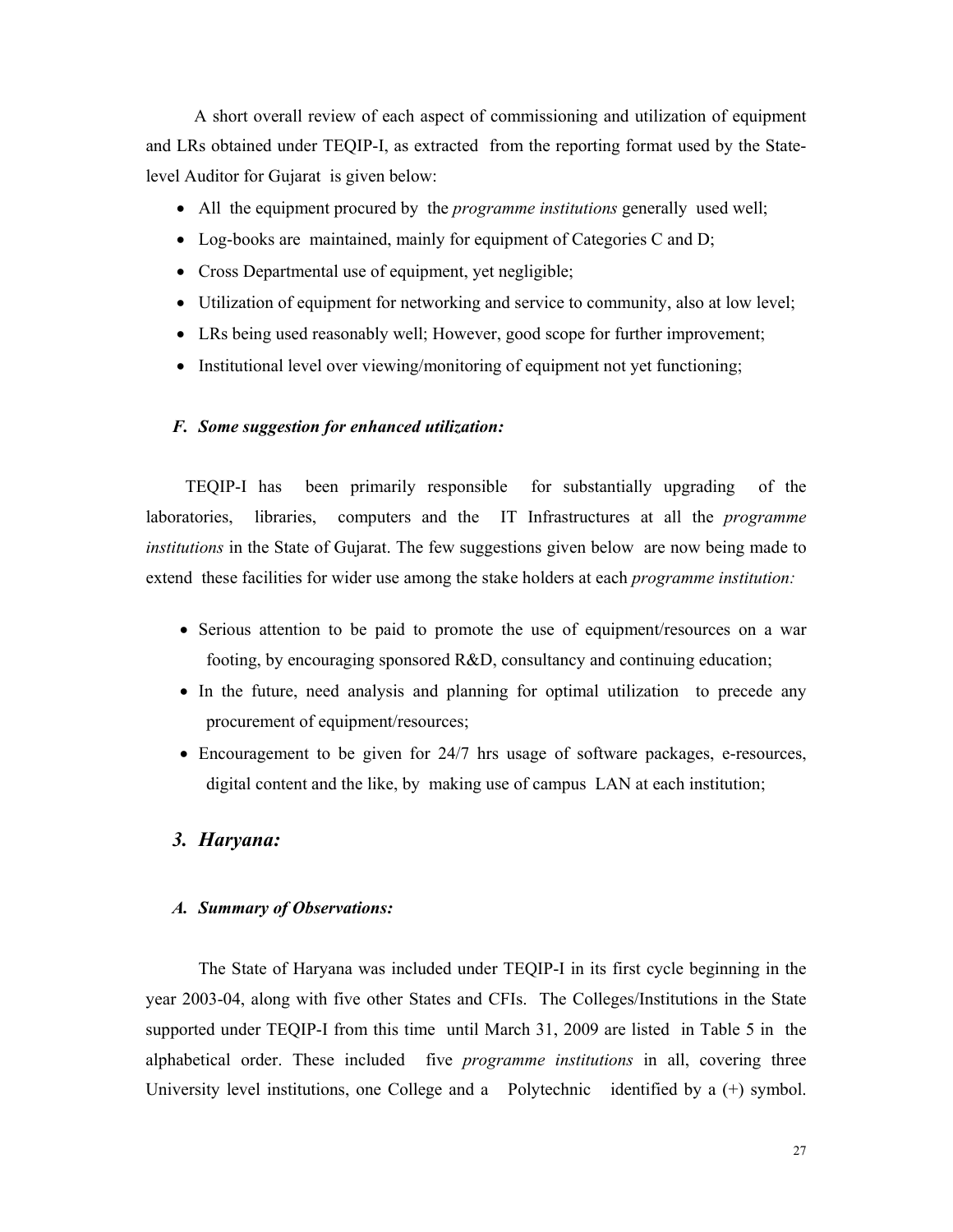Major observations as a result of the study and analysis of the State -level Report of the Auditor include:

- Reporting of data/information mostly qualitative and incomplete;
- Level of utilization of grants by all the *programme institutions* reasonable;
- Installation and commissioning of equipment/LRs, generally satisfactory;
- Utilization of low-cost items mostly for routine UG and PG instruction/studies;
- Utilization of expensive items (Categories C/D), generally limited;
- Working hours of central facilities/libraries not extended to enable increased use;
- Limited level of sponsored research, consultancy and related activities

;<br>;

## **Table 5: Colleges/Institutions in Haryana supported under TEQIP-I**

| S. No. | <b>College/Institution</b>                                         |
|--------|--------------------------------------------------------------------|
| 3.01   | Deen Bandhu Chottu Ram University of Science & Technology, Murthal |
| 3.02   | Government Polytechnic, Nilokheri, Karnal (+)                      |
| 3.03   | Guru Jambeshwar University of Science & Technology, Hissar $(\#)$  |
| 3.04   | Kurukshetra University, Kurukshetra                                |
| 3.05   | YMCA Institute of Engineering, Faridabad                           |

 $(+)$  Polytechnic;  $(+)$  On-site visit conducted;

## *B. Specific Observations:*

 Specific College/Institution-wise data/information on the utilization of resources procured under TEQIP-I are given below in the same order of their listing in Table 5:

## *3.01 Deen Bandhu Chottu Ram University of Science & Technology, Murthal*

(i) Category wise breakdown of equipment procured by the institution under TEQIP-I:

Category A: Most of the items; Category B: 7 items; Category C: None listed; Category D: None listed;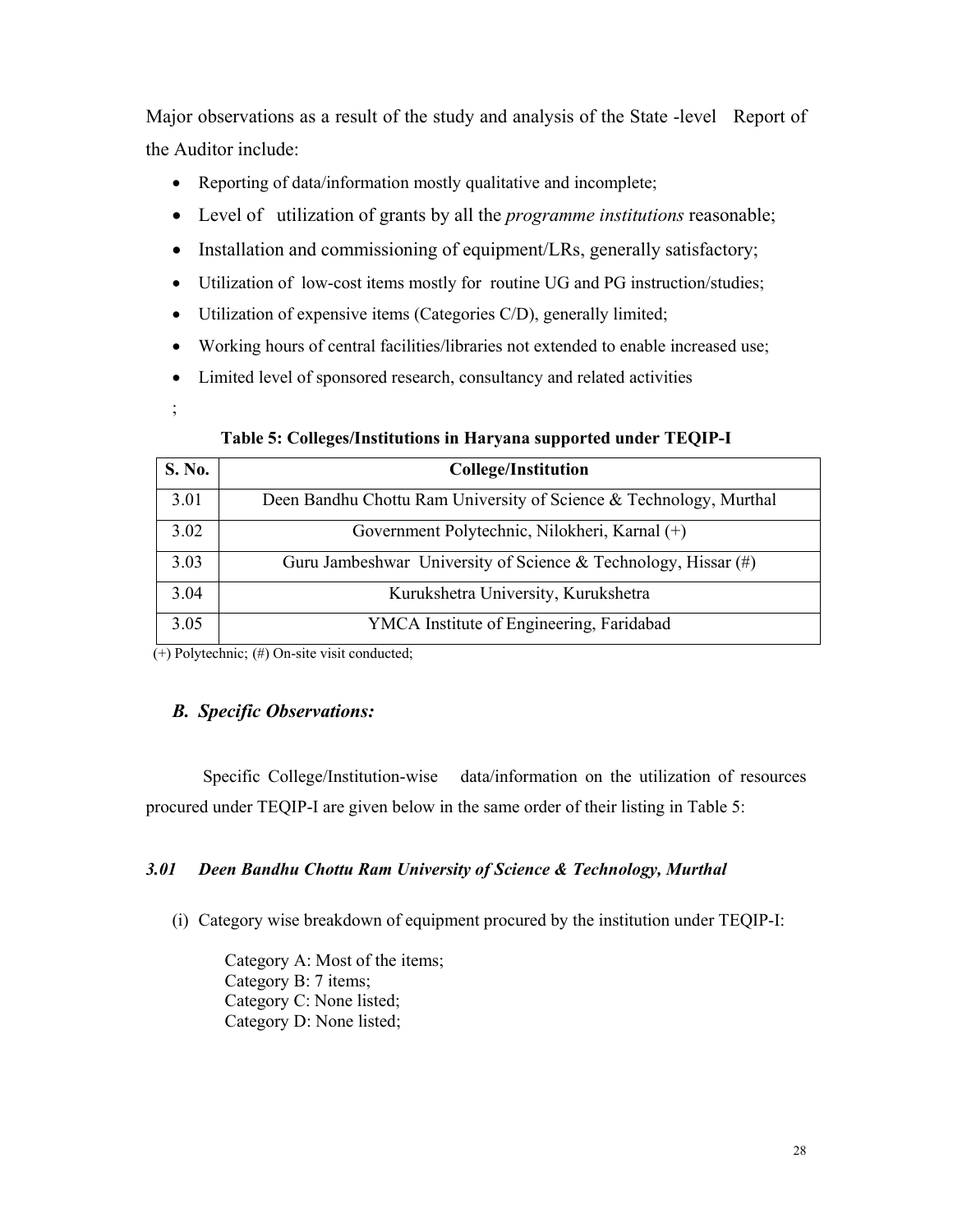- (ii) All items installed and commissioned in a short time; But, low level of utilization reported for most of the items, including Robot Trainer; However, for campus wide LAN ~225 hrs of usage reported;
- (iii)Category A and B items being used by students and faculty in the class rooms and the laboratories, benefitting the institution in upgrading the academic programmes and resulting in improved outcomes of the stake holders;
- (iv)Library acquisitions mostly for Reference Books and e-resources, with limited usage; However, text books procured  $(\sim 7200)$  widely used by the students; But, library working hours not extended to meet the demand;
- (v) Low level of R&D, sponsored research, consultancy and related activities at present, leading to doubts on the future sustenance of facilities established; To be given serious consideration in the near future;

#### *3.02 Government Polytechnic, Nilokheri, Karnal*

- (i) Most of the items of equipment planned for TEQIP-I received, installed and commissioned for use in a short time; Main use in class rooms and laboratories;
- (ii) Some items, although expensive like storage CRO and HMT lathe used by large number of students over extended periods, like 200-300 hrs;
- (iii)However, another expensive item, viz., HP server used sparingly by only 4 persons, apparently in the administrative section;
- (iv)Large number of text books  $(-4,200)$  obtained for use in the library; Other learning resources also obtained; Well used by students and faculty members alike;
- (v) Surprisingly no reference books or journals obtained for the library; As a result, support to R&D and related activities negligible;
- (vi)At present, no log books maintained for recording the usage of various facilities; To be given urgent attention and corrected in the short term;
- (vii) Negligible revenue generation activities so far; Institution to consider working closely with industry and engaging itself in training activities for industry;

#### *3.03 Guru Jambeshwar University of Science & Technology, Hissar*

(i) All the items of equipment/facilities proposed have been received, installed, commissioned and being used regularly at the institution;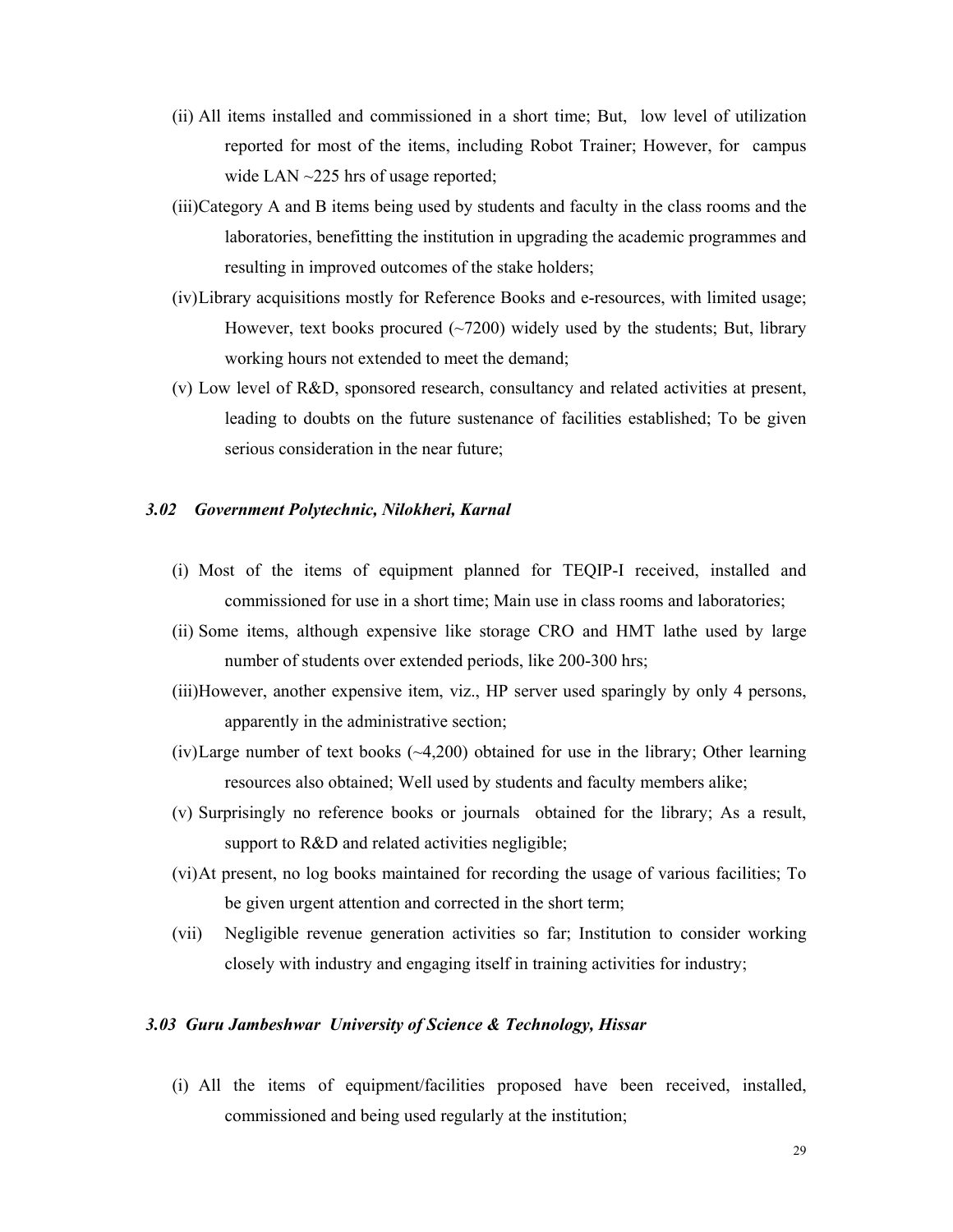- (ii) Bulk of items in Categories A and B; However, some items also in Categories C  $\&$  D: e.g., Absorption Meter, PCR m/c and Multi colour web fed offset m/c;
- (iii)Low cost items finding wide use in class rooms and laboratories, whereas expensive items being used sparingly for research work and two Ph. D students training;
- (iv)Some items usable for low volume production, like Multi colour web fed offset m/c, CNC m/c; Worth exploring new applications to ensure their wider use;
- (v) Library books (mostly texts), e-resources, journals considerably expanded under TEQIP-I; But, utilization yet low;
- (vi)Campus wide LAN functioning well, with large numbers of students/faculty benefitting from the intranet and internet access;
- (vii) Improved facilities to be used in launching new courses and new continuing education programmes; To be given urgent attention;
- (viii) Revenue generation using sponsored research, consultancy and related activities also to be stepped up in the short term;

#### *3.04 Kurukshetra University, Kurukshetra*

- (i) Format filled in by the institution incomplete and as such reflected also in the Report of the State level Auditor;
- (ii) Justification provided for Category C and D items also misplaced and inconsistent, leading to no conclusions being drawn;
- (iii)Similar case also with the library acquisitions and LRs;

 Hence, the institution to be asked to provide the required information strictly in accordance with the NPIU format for any meaningful understanding/appreciation of its achievements under TEQIP-I.

#### *3.05 YMCA Institute of Engineering, Faridabad*

- (i) In many case, data/information provided incomplete, making it difficult to understand on the installation, commissioning and utilization of equipment/facilities;
- (ii) However, some notable software obtained include: Pro Engineer, VLSI Design Tool Kits and Open Inventor Software; Used by limited number of students/faculty;
- (iii)Expensive (Category C & D) equipment obtained include: TIG/MIG Welding m/c, CNC Turning m/c, surface grinder, Precision lathe, etc., being widely used;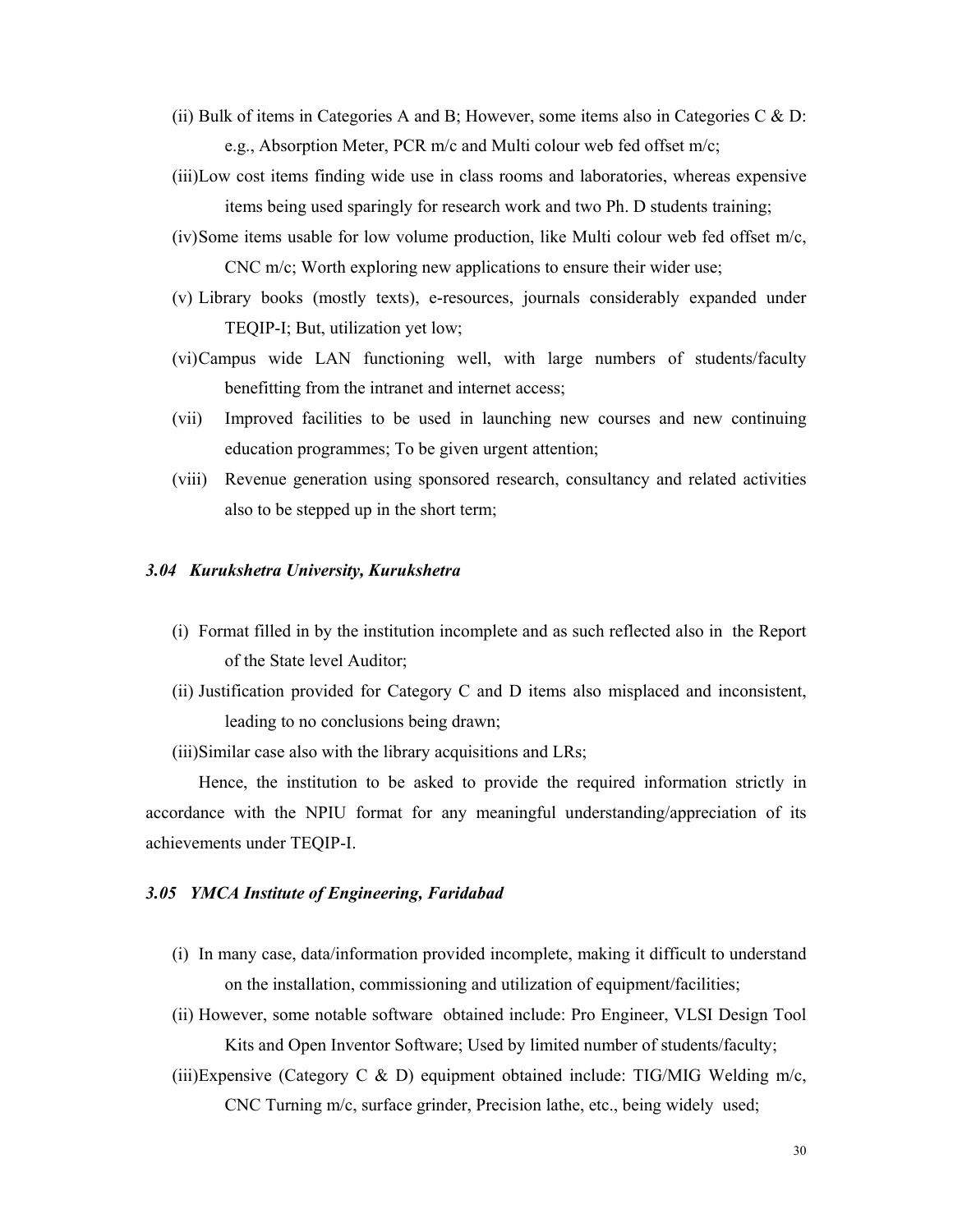- (iv)On the other hand, other expensive items like Storage CRO found to be used rather sparingly by UG/PG students; However, desktop PCs well used for project work;
- (v) Notebook PCs obtained in large numbers and given to faculty members; User profile and hours of usage data not available from the institution;
- (vi)Text/Reference books added to the library in wide use; Library timings also extended by some time to enhance usage; Overall performance acceptable;

## *C. Assessment of Discrepancies:*

 The assessment of discrepancies between what the institution reported and what the State -level Auditor has found in respect of one institution visited and reported by him is summarized below:

| Institution        |  | Discrepancy Noticed                                                               | Remarks                                        |
|--------------------|--|-----------------------------------------------------------------------------------|------------------------------------------------|
| Guru               |  | Jambeshwar   Mostly relating to reporting   Errors noticed in the number          |                                                |
|                    |  | University of Science $\&$ of Category C, D equipment, of hours utilized for many |                                                |
| Technology, Hissar |  |                                                                                   | as formats given not items; Needs to be looked |
|                    |  | interpreted properly; Many into and corrected;                                    |                                                |
|                    |  | columns left blank in the                                                         |                                                |
|                    |  | formats;                                                                          |                                                |

#### *D. Assessment of Un-Commissioned/Under-Utilized Equipment & LRs:*

 All major items of equipment installed and commissioned in a reasonable time, although some avoidable delays observed at *Guru Jambeshwar University of Science & Technology, Hissar*. No items reported un-utilized at any of the 5 State-level *programmeinstitutions* in Haryana, included in the Report of the State-level Auditor. However, the level of their utilization, particularly in respect of costly items yet low. Also, none of the *programme- institutions* have reported on un-utilized LRs, although they could increase their utilization further by extending the working hours of the Library at each institution and by improving the Library service.

#### *E. Short Overall Review:*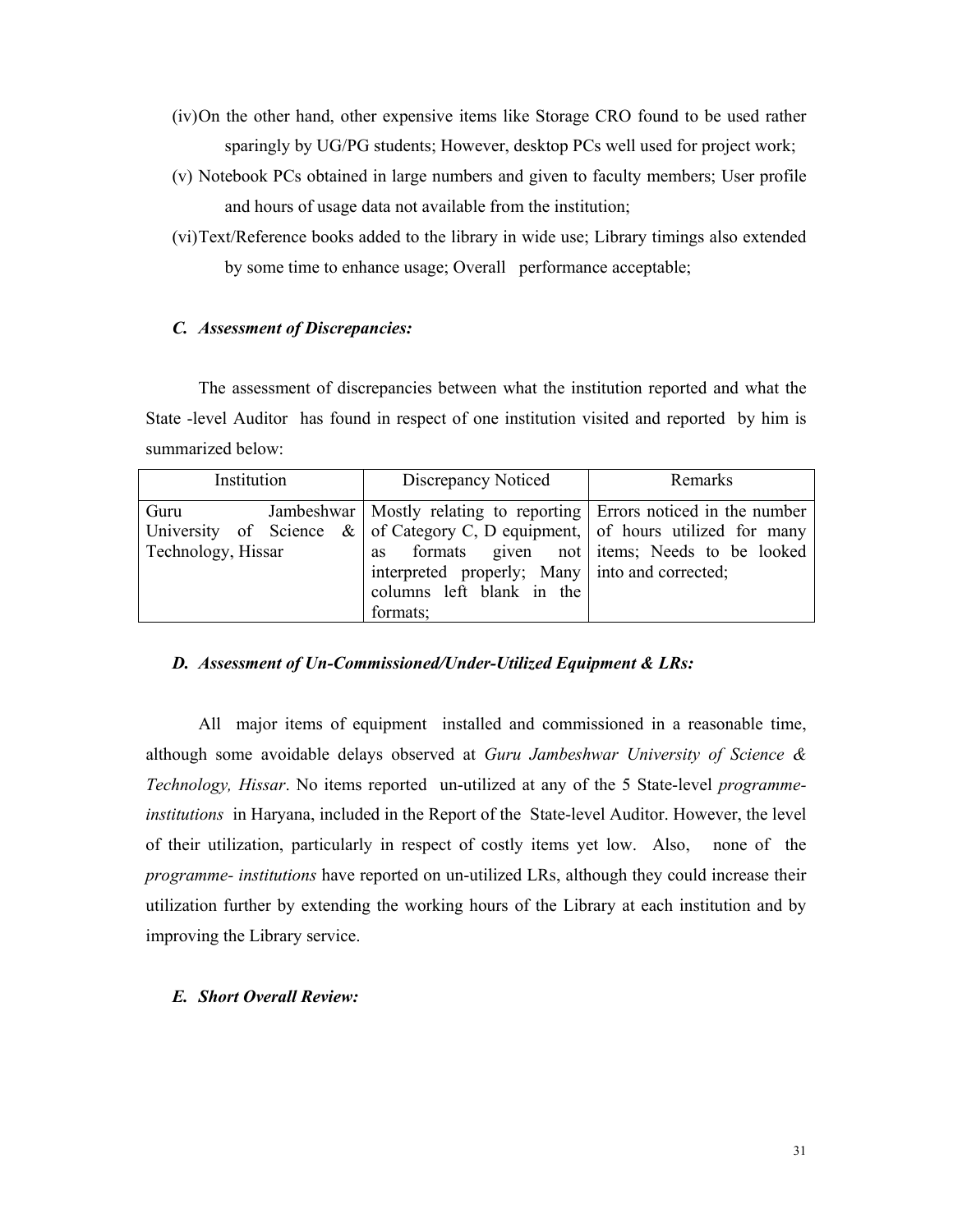A short overall review of each aspect of commissioning and utilization of equipment and LRs obtained under TEQIP-I, as extracted from the reporting format used by the Statelevel Auditor for Haryana is given below:

- All the equipment procured by the *programme institutions* generally used well;
- Log-books are not maintained at many institutions, even for Category C, D items;
- Cross Departmental use of equipment, generally non existent;
- Utilization of equipment for networking and service to community, also at low level;
- LRs being used well; But, good scope for improving this further;
- Institutional level over viewing/monitoring of equipment not yet functioning;

#### *F. Some suggestion for enhanced utilization:*

 It is clear from this Report that TEQIP-I has enabled strengthening and upgrading of the teaching facilities, laboratories, libraries, computers and the IT Infrastructures at all the 5 *programme institutions* in Haryana. However, it is noticed that some institutions have not taken care to present the data/information sought in the *NPIU* prescribed format, thereby limiting the scope of observations to be recorded by the National-level Auditor. The following few suggestions are now being made to make the equipment/facilities created under TEQIP-I of wider use among the stake holders at each *programme institution*:

- Serious attention to be paid to promote better use of equipment/resources by expanding access to more students  $(2<sup>nd</sup> shift?$ , Part-time students?);
- Encouraging R&D work, particularly sponsored projects, industrial coordination, consultancy, continuing education and related activities;
- Project work of final year B.E./M.E. students to play a distinctive role in UG/PG programmes and innovative practices to be rewarded;
- Associate merited faculty members with competent administrative staff in planning and implementing future requirements of equipment/facilities;
- In the future, need analysis and planning for optimal utilization to precede any procurement of equipment/resources;
- Encouragement to be given for 24/7 hrs usage of software packages, e-resources, digital content and the like by making use of the campus LAN at each institution;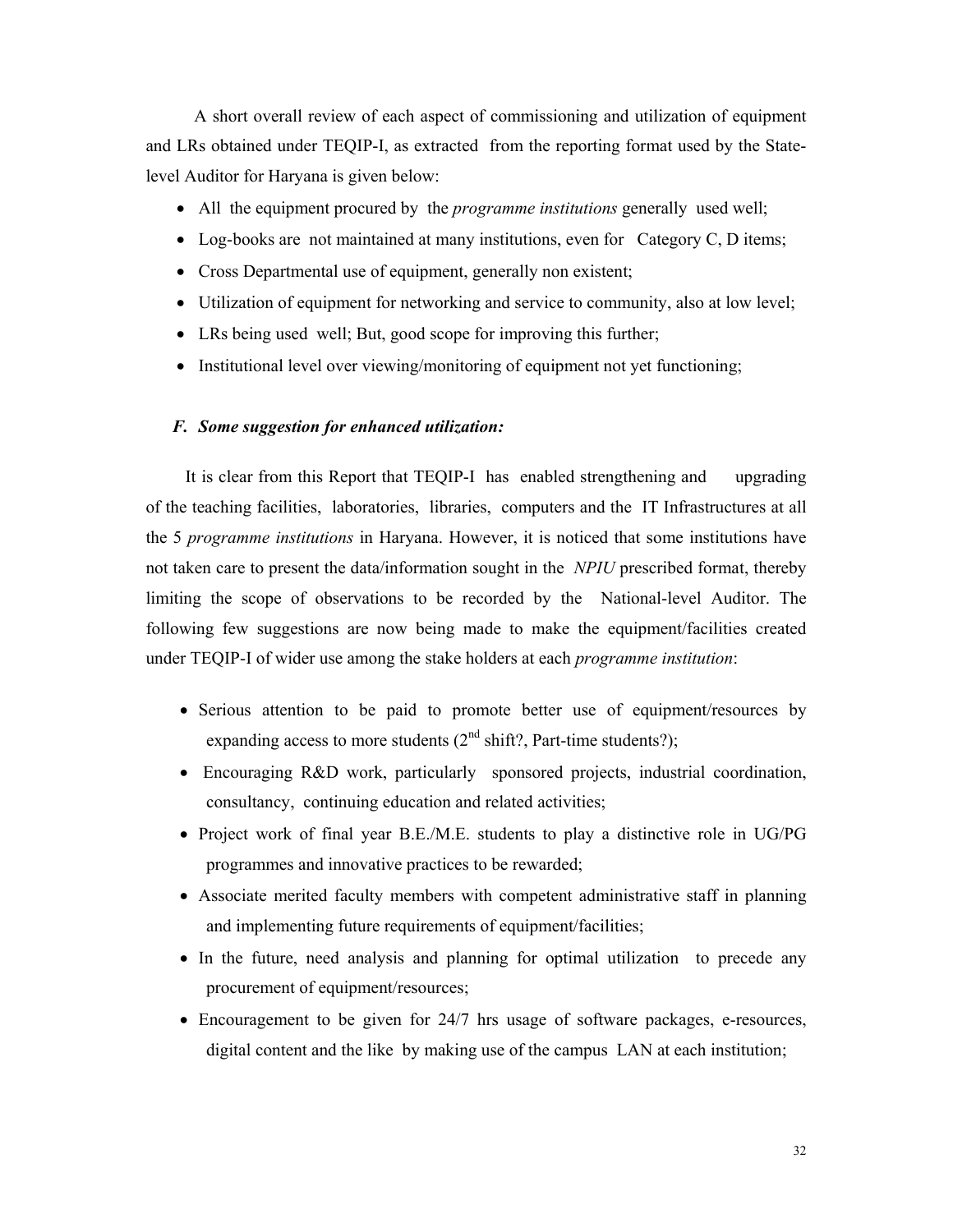## *4. Himachal Pradesh:*

#### *A. Summary of Observations:*

Himachal Pradesh was included under TEQIP-I in its first cycle beginning in the year 2003-04, along with five other States and CFIs. The Colleges/Institutions in the State supported under TEQIP-I from this time until March 31, 2009 are listed in Table 6 in the alphabetical order. These included three *programme institutions,* all being polytechnics with each one marked with  $a (+)$  symbol. Major observations as a result of the study and analysis of the State -level Report of the Auditor include:

- Most of the equipment/facilities planned to enhance the quality of education imparted;
- Wide range of good equipment added and many facilities created;
- Grants allocated generally well utilized by the *programme institutions;*
- Installation and commissioning of equipment/LRs generally satisfactory;
- Utilization of low-cost items mostly for class room/laboratory instruction;
- Some expensive equipment/items procured, mostly without planning for their use;
- Negligible R&D work being done; Limited revenue generation;

**Table 6 : Colleges/Institutions in Himachal Pradesh supported under TEQIP-I** 

| S. No. | College/Institution                             |  |  |
|--------|-------------------------------------------------|--|--|
| 4.01   | Government Polytechnic, Hamirpur(+) $(\#)$      |  |  |
| 4.02   | Government Polytechnic for Women, Kandaghat (+) |  |  |
| 4.03   | Government Polytechnic, Sundarnagar (+)         |  |  |

(+) Polytechnics; (#) On-site visit conducted;

#### *B. Specific Observations:*

 Specific College/Institution-wise data/information on the utilization of resources procured under TEQIP-I are given below in the same order of their listing in Table 6:

#### *4.01 Government Polytechnic, Hamirpur*

(i) Most of the equipment/software obtained here in Category A; Installed, commissioned in a short time; Items generally useful for students in class rooms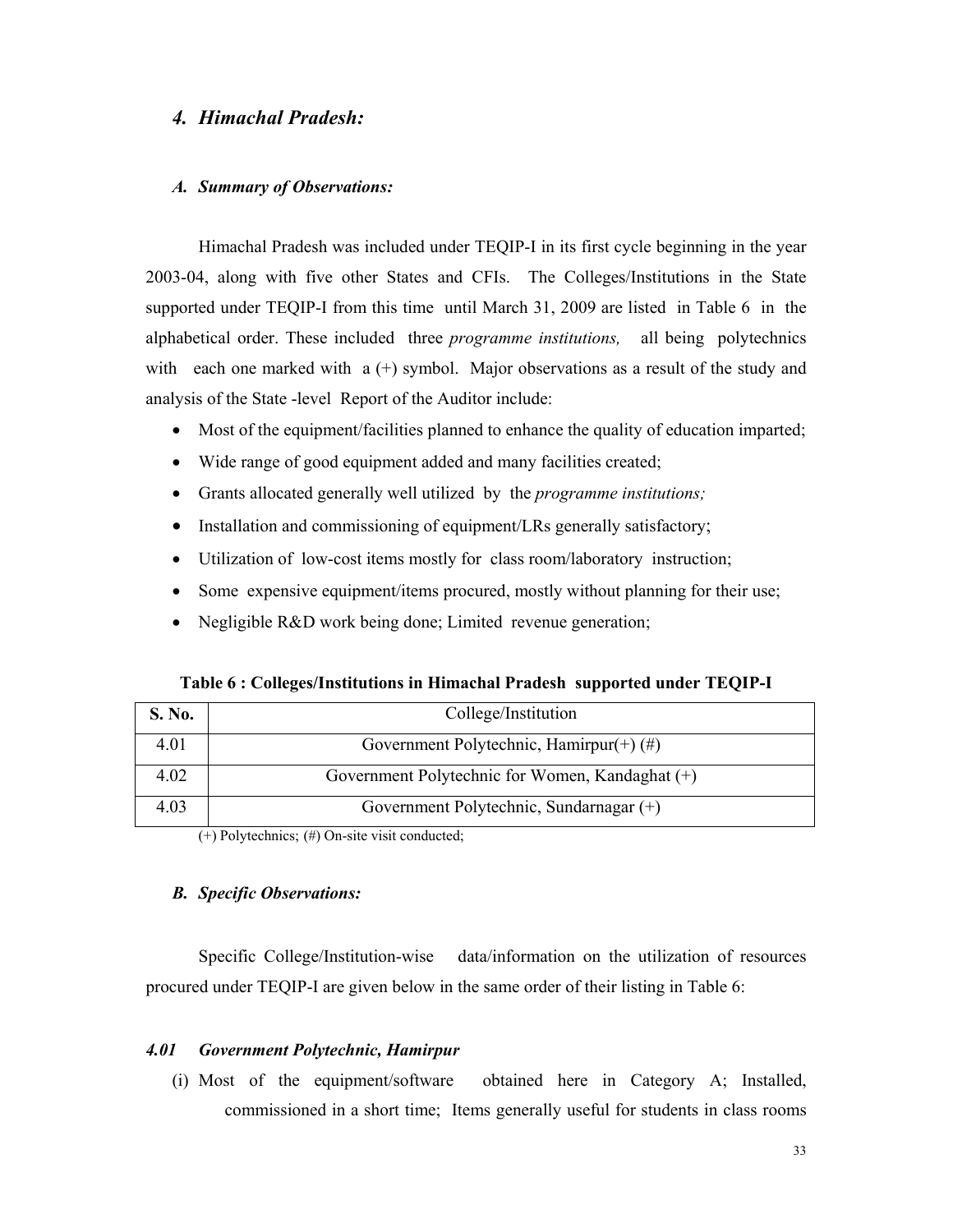and laboratories for instruction and experimentation; But, quantitative data not available in the Reports in all the cases;

- (ii) Most items installed in respective laboratories utilized regularly by students; e.g. ,Electric Machine Tutor, CAD/CAM software, Static converter, PCB software, all of Category A and Automatic Compression Testing machine and Total Station, both of Category B; All items working well;
- (iii)Campus wide computer network installed at the institution and functional since 2007, providing excellent opportunity of intranet to students and faculty; Satisfaction to all the users; Overall utilization moderate at present;
- (iv)Although about 1500 books are procured in the library under TEQIP-I, their utilization by students yet low, largely because of their general reluctance to borrow them for their use rather than purchase them on their own;
- (v) Faculty to play a crucial role in encouraging the students to use the Library in a better manner; Besides, Library working hours to be extended substantially and students' facilities to be improved to enable more number of students to use the Library more effectively;
- (vi)Negligible research activity at the institution, leading to limitations in the internal revenue generation through industrial consultancy and related activities; Hence, R&D work to be stepped up, based on the availability of TEQIP-I facilities;

#### *4.02 Government Polytechnic for Women, Kandaghat*

- (i) Most of the equipment/resources procured found useful for the academic pursuits of the students and the faculty at the Polytechnic; Reasonably satisfactory usage;
- (ii) Most of the equipment installed in time, commissioned without much delay and being used regularly by large numbers of students and faculty.
- (iii) However, the utilization of one item (Category C), viz., CISCO Academy found to be yet limited, although set up in 2007; None used this in January 2009;
- (iv) Perhaps, CISCO Academy to be used for intensive training in networking, of students/faculty of the *programme institution,* and other institutions as well;
- (v)Although the library facilities considerably upgraded, its utilization yet low; Steps to be taken to popularize the Library among the students and increase its utilization;
- (vi) The Principal and senior faculty to deliberate on ways and means to enhance the utilization of all facilities set up and also to earn revenue;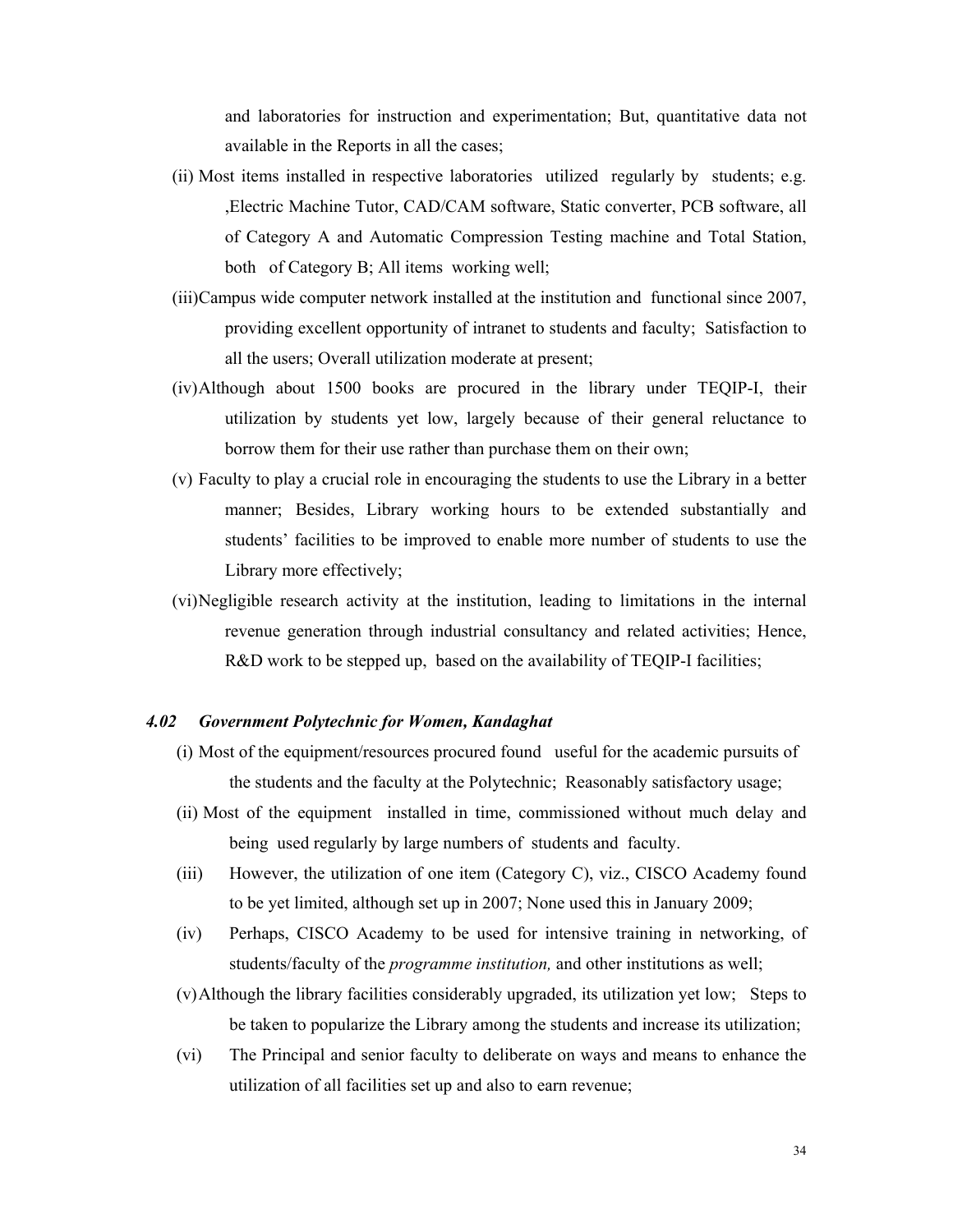#### *4.03 Government Polytechnic, Sundarnagar*

- (i) Almost all the equipment/software received under TEQIP-I found useful for the class-room/laboratory instruction of students; Reasonably satisfactory utilization;
- (ii)Most of the items installed in time, commissioned without much delay and put to use for the benefit of students in large numbers;
- (iii) However, one major item procured in 2007, viz., Router, found non-functional at present; Steps to be taken urgently to get it working and network in order;
- (iv) Library added with  $\sim$ 15,000 new books; but utilization yet low; Serious steps to be taken to improve students' facilities and extend working hours;
- (v)Principal and senior faculty to work out methodology to enhance revenue generation using TEQIP-I facilities and also step up extension activities;

## *C. Assessment of Discrepancies:*

 The assessment of discrepancies between what the institution reported and what the State -level Auditor has found in respect of one institution visited and reported by him is summarized below:

| Institution            |  | Discrepancy Noticed                                                                                                            | Remarks |
|------------------------|--|--------------------------------------------------------------------------------------------------------------------------------|---------|
| Government<br>Hamirpur |  | Polytechnic,   None, either in the equipment   Satisfactory performance<br>items or in the LRs procured<br>by the institution; |         |

#### *D. Assessment of Un-Commissioned/Under-Utilized Equipment & LRs:*

 All major items of equipment installed and commissioned in a reasonable time; No undue delays reported in the installation/commissioning of equipment items at any *programme institution.* However, the level of utilization of major equipment reported to be low at present, presumably due to all the 3 *programme institutions* in Himachal Pradesh being polytechnics. The level of utilization of LRs at each institution also low at present. Here, the utilization could be increased by extending the working hours of the Library at each institution and by improving the Library service.

#### *E. Short Overall Review:*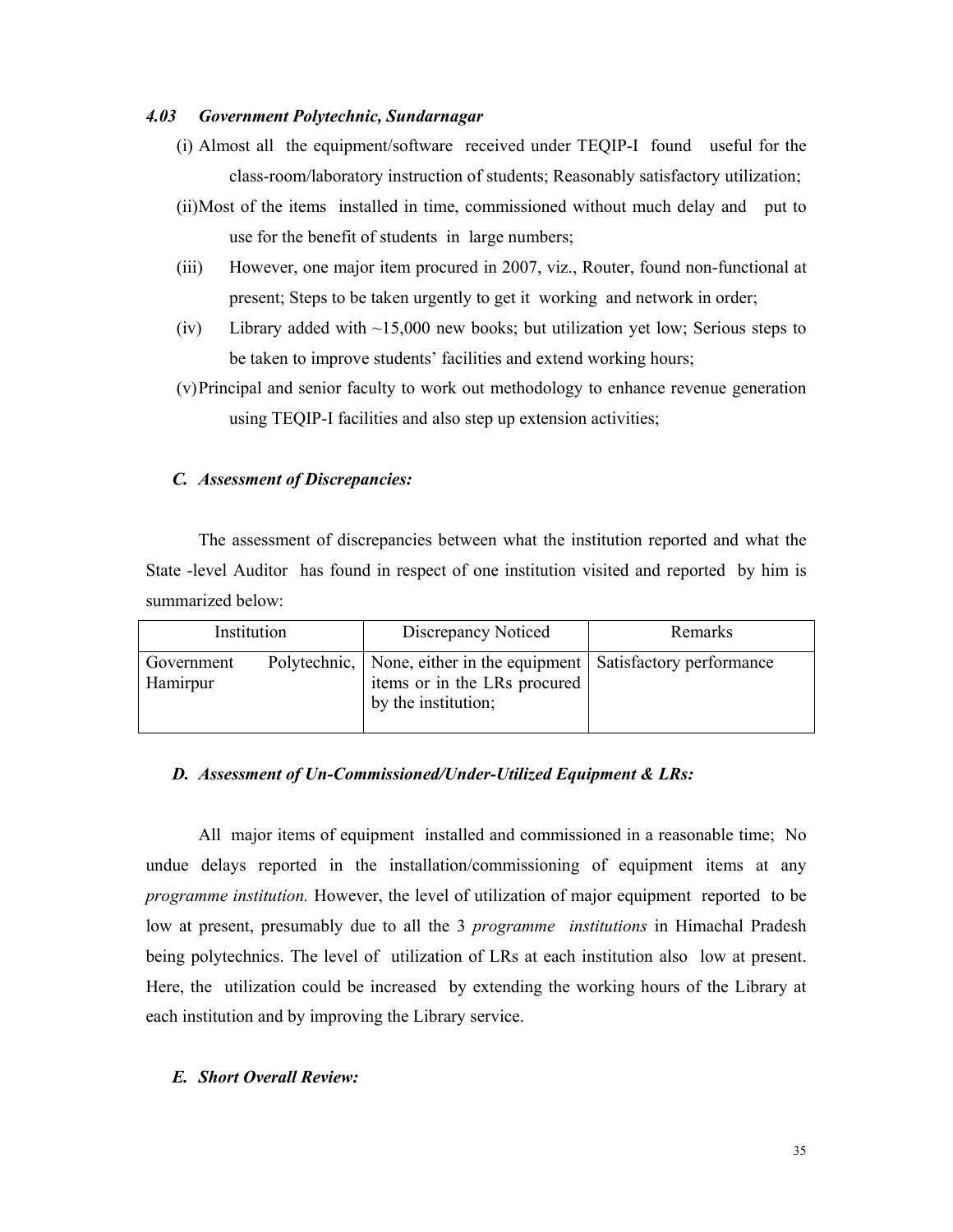A short overall review of each aspect of commissioning and utilization of equipment and LRs obtained under TEQIP-I, as extracted from the reporting format of the State-level Auditor for Himachal Pradesh is given below:

- Most of the equipment procured by the *programme institutions* well used;
- Majority of the items being of Categories A and B, log-books not being maintained;
- However, equipment widely used for laboratory classes and project work of students;
- Cross Departmental use of equipment, generally not being practiced;
- LRs being used only to a limited extent; Good scope for improving this further;
- Institutional level over viewing/monitoring of equipment not yet functioning;

#### *F. Some suggestion for enhanced utilization:*

 This Report has shown that TEQIP-I has been of much help to provide strength to the *programme institutions* for upgrading their academic/training facilities including class rooms, laboratories, workshops, libraries, computers and the IT Infrastructures in the State of Himachal Pradesh. However, the institutions have yet to get better benefit from the utilization of these facilities and become self reliant and self sustaining. The following few suggestions are now being made in this connection.

- Project work to be assigned to final year/senior students making use of the new facilities established, so as to encourage innovation in their activities;
- Students and faculty to be motivated to use the Library and e-Learning facilities now upgraded, by improving the service and extending the working hours;
- Serious discussions to be conducted at various levels to initiate steps for industrial interaction/consultancy and continuing education to stimulate resource generation;
- Each institution to identify non-functional equipment/software items, to take speedy steps to get them in working order for ensuring the smooth operation of all facilities;
- Associate merited faculty members with competent administrative staff in planning and implementing future requirements of equipment/facilities;

## *5. Jharkhand:*

#### *A. Summary of Observations:*

The State of Jharkhand was included under TEQIP-I in its second cycle beginning from the year 2004-05 along with six other States. The Colleges/Institutions in the State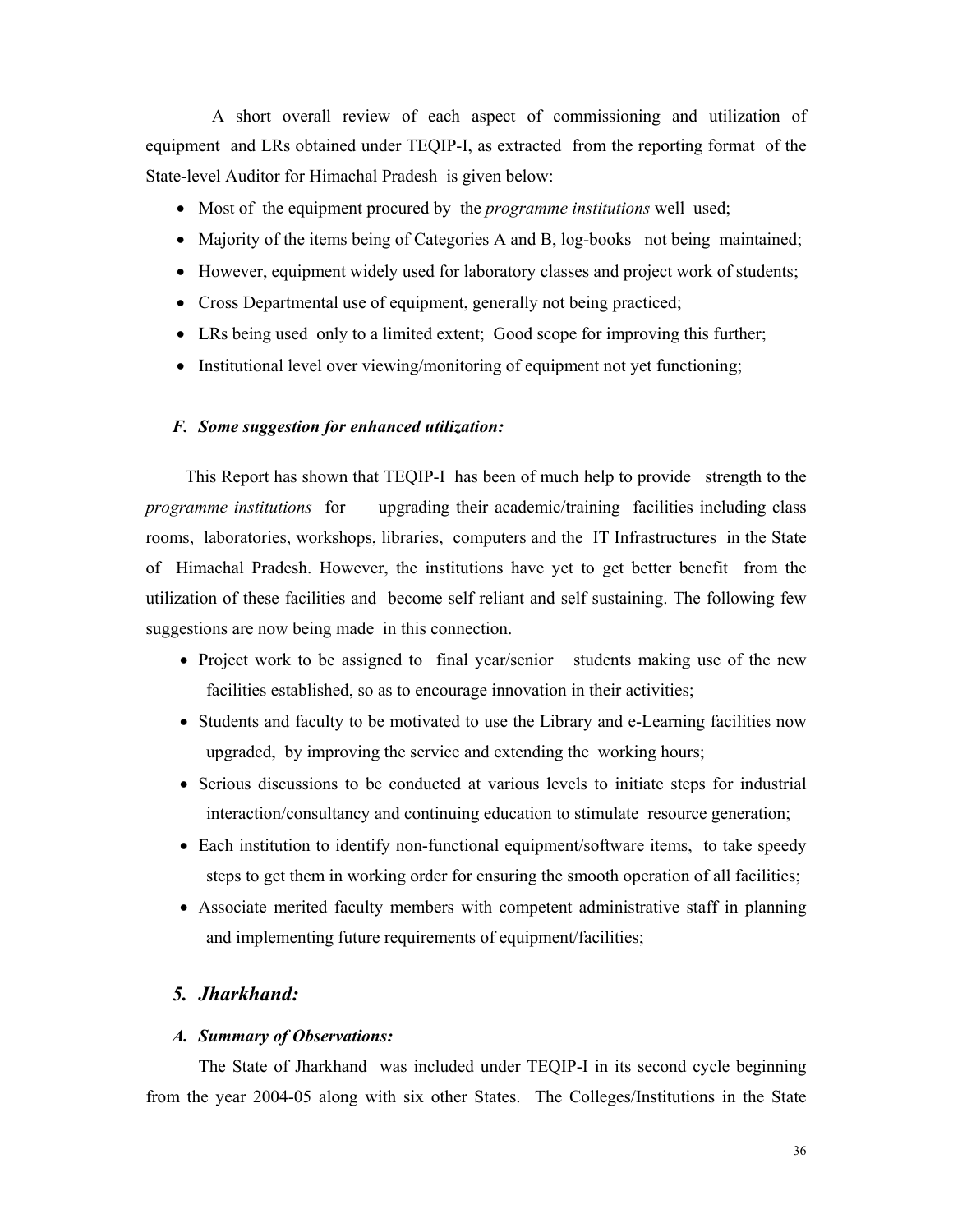supported under TEQIP-I since this time until March 31, 2009 are listed in Table 7, in the alphabetical order. These included two polytechnics, each one identified by a (+) symbol along with two Colleges/Institutions. Of these Colleges/Institutions listed herein, the starred (\*) one received TEQIP-I support as *lead institution* and the others as *network institutions.*  While the performance of the two Colleges/ Institutions under TEQIP-I was well above the average, the polytechnics were found to be rather low in their performance and achievements. Major observations as a result of the study and analysis of the State -level Report of the Auditor include:

- Good utilization of grants by the *programme institutions*;
- Reasonably satisfactory installation and commissioning of equipment/LRs;
- Equipment items being used mostly for routine teaching/laboratory instruction;
- Majority of items obtained belonging to Categories A and B only;
- Category C&D items mostly at Colleges/Institutions, to take up research work;
- Need analysis not conducted properly before planning the procurement;
- Revenue generation at Colleges/Institutions yet at low level;
- Reporting of data/information mostly not in conformity to *NPIU* requirements;

| S. No. | <b>College/Institution</b>                    |
|--------|-----------------------------------------------|
| 5.01   | Birla Institute of Technology, Mesra, Ranchi* |
| 5.02   | Birla Institute of Technology, Sindri (#)     |
| 5.03   | Government Polytechnic, Dumka (+)             |
| 5.04   | Government Polytechnic, Ranchi (+)            |

(\*) Lead Institution;  $(+)$  Polytechnics;  $()$  On-site visit conducted;

### *B. Specific Observations:*

 Specific College/Institution-wise data/information on the utilization of resources procured under TEQIP-I are given below in the same order of their listing in Table 7:

### *5.01 Birla Institute of Technology, Mesra, Ranchi*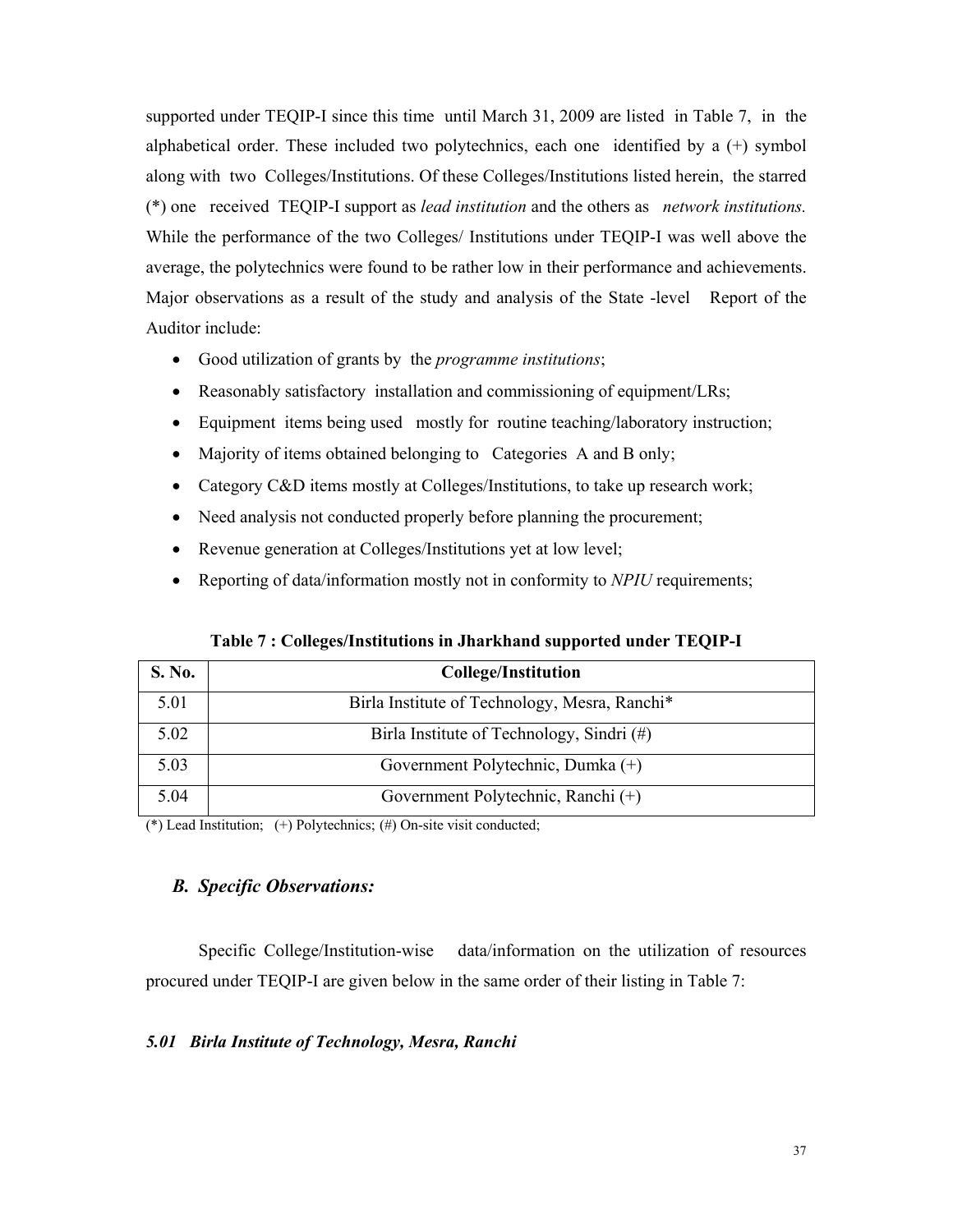- (i) Equipment/facilities obtained found to include items from all the Categories; A and B types (in large numbers), as well as C and D types (only few);
- (ii) Satisfactory installation, commissioning and utilization of Category A and B items; Extensively used for UG and PG education, including laboratories/project work;
- (iii)Utilization of Category C and D items largely confined to R  $\&$  D work, PG students' projects, sponsored projects and consultancy activities;
- (iv)Library acquisitions (Books, e-resources, journals) being used well by students and faculty alike; Well organized library/reading room facility;
- (v) Campus-wide intranet and internet fully functioning and being used extensively on 24/7 hrs basis, contributing significantly to academic work;
- (vi)R&D work by faculty/students given considerable importance. leading to research culture at the institution; Research papers published in journals/conferences;
- (vii) Consultancy activities also going on, contributing to generation of financial resources for the institution;
- (viii) Being an autonomous institution, performance under TEQIP-I found to be of a high order; However good scope for further improvement;

### *5.02 Birla Institute of Technology, Sindri*

- (i) Installation, commissioning and utilization of Category A and B items reasonably satisfactory; UG & PG students making use of these items for their studies;
- (ii) Data/information on installation and commissioning of Category C and D items not provided, leading to inability in making comments on this;
- (iii)Category C and D items actually installed include: HSD fired Steam boiler, and Atomic Absorption Spectro Photometer; Both, yet used in a limited way;
- (iv)Two other expensive items, viz., Electrochemical Machining set and CNC m/c already installed; But, not functioning well; To be brought to working order soon;
- (v) Library facilities including books, e-resources, journals added in large numberd, better reading room provided and working hours extended; User numbers increased;
- (vi)Good encouragement given to R&D and consultancy, leading to a good culture of sponsored projects and revenue generation at the institution;
- (vii) Emphasis to be laid on need analysis while planning future requirements under TEQIP, so as to derive increased benefits for the stake holders;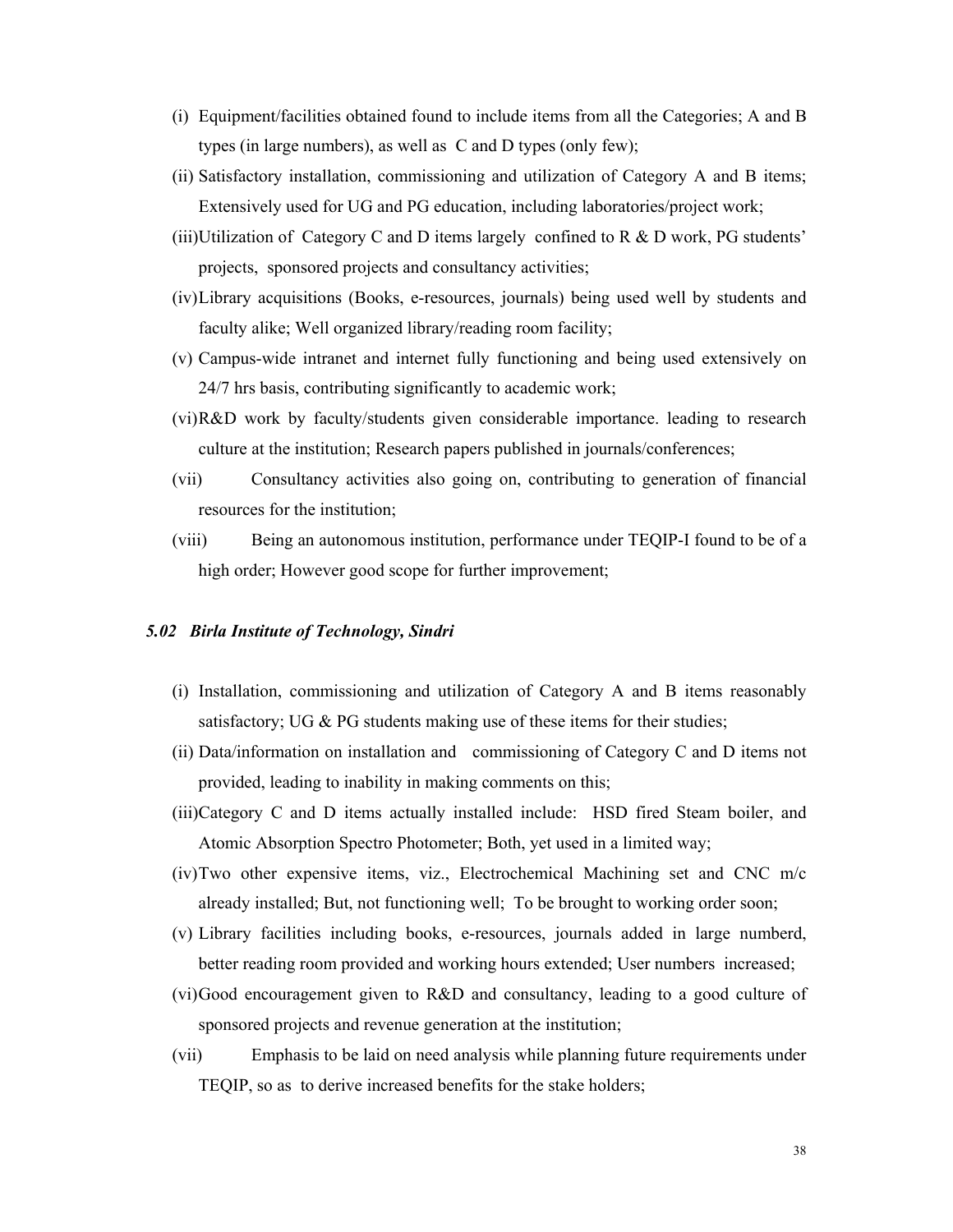### *5.03 Government Polytechnic, Dumka*

- (i) Installation and commissioning of equipment/LRs reasonable; Most of the items of Category A and B only; But, all required information not provided in the formats;
- (ii) Utilization of equipment/facilities mostly for routine class room/laboratory instruction; No effort made for using these items for industrial interaction/training;
- (iii)Library facilities considerably improved under TEQIP-I; But, students yet to be motivated to make better use of these;
- (iv)Utilization of computers, software, networking for instruction/training of students being given importance;
- (v) Serious efforts to be made for extending the use of facilities set up and take up R&D, extension and related activities;

### *5.04 Government Polytechnic, Ranchi*

- (i) Most of the observations made for *Government Polytechnic, Dumka* also hold good in this case;
- (ii) Information required from the institution in the *NPIU* format not provided properly, to enable meaningful comments;

### *C. Assessment of Discrepancies:*

 The assessment of discrepancies between what the institution reported and what the State -level Auditor has found in respect of one institution visited and reported by him is summarized below:

| Institution                    | Discrepancy Noticed                                     | Remarks                       |
|--------------------------------|---------------------------------------------------------|-------------------------------|
| Birla Institute of Technology, | 1. Mostly relating<br>to                                | Speedy steps to be taken to   |
| Sindri                         | Category C, D equipment                                 | ensure that all the expensive |
|                                | installed; Only two items equipment are used regularly; |                               |
|                                | functioning,<br>V1Z.,                                   |                               |
|                                | Experimental HSD-fired                                  |                               |
|                                | Steam Boiler & AAS                                      |                               |
|                                | Photometer; But, the quality                            |                               |
|                                | of installation of boiler rather                        |                               |
|                                | poor; Also, fuel<br>being                               |                               |
|                                | expensive used only t60 a                               |                               |
|                                | limited extent for students'                            |                               |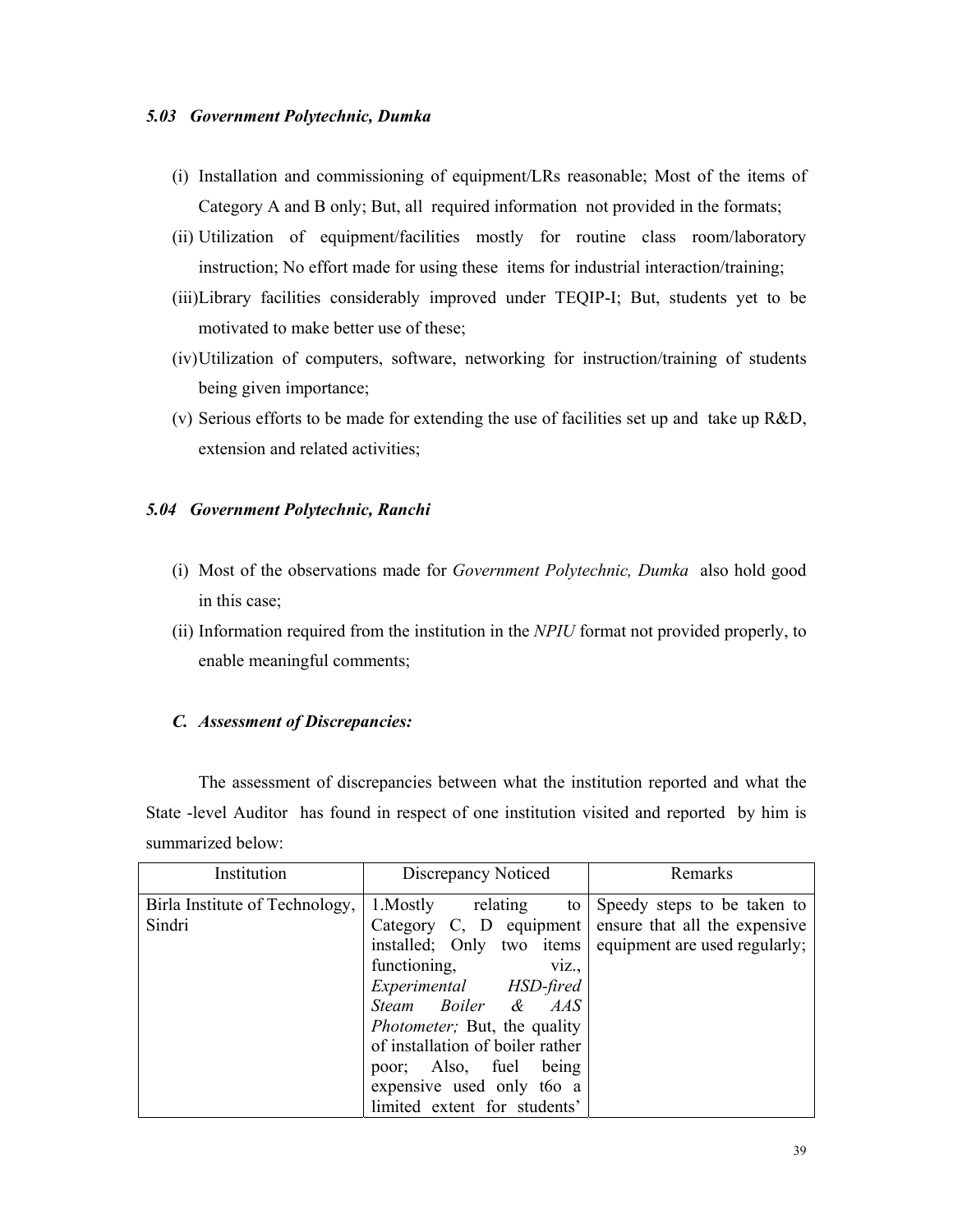| demo and not regularly;                                           |  |
|-------------------------------------------------------------------|--|
| 2. Two other Category C,D Special attention to be given           |  |
| items, viz., <i>Electrochenical</i> to maintain all the expensive |  |
| Machining Set CNC Wire equipment in working order                 |  |
| <i>Cutting m/c</i> not in use for a   at all times;               |  |
| long time, for want of                                            |  |
| repair/maintenance; No                                            |  |
| budgetary provisions made                                         |  |
| for this purpose;                                                 |  |

### *D. Assessment of Un-Commissioned/Under-Utilized Equipment & LRs:*

 All major items of equipment installed and commissioned at the *programme institutions* in Jharkhand. But, the actual dates of installation mot given by the institutions in the format, although this information was required in the format filled by them. One item under-utilized and two items under repair for a long time at *Birla Institute of Technology, Sindri* as given in the Report of the State-level Auditor for Jharkhand.. However, the level of their utilization, particularly in respect of costly items yet low. Also, none of the four *programme- institutions* have reported on un-utilized LRs, although they could increase their utilization further by improving their Library service.

## *E. Short Overall Review:*

 A short overall review of each aspect of commissioning and utilization of equipment and LRs obtained under TEQIP-I, as extracted from the reporting format used by the Statelevel Auditor for Jharkhand is given below:

- Major items of equipment at the *programme institutions* generally used well;
- Log-books not maintained well at many institutions, even for Category C, D items;
- Cross Departmental use of equipment, generally at a low level;
- Utilization of equipment for networking and service to community, also at low level;
- LRs being used well; But, good scope for improving this further;
- *SPFU* could have done well in ensuring fault-free reporting by the institutions;

#### *F. Some suggestion for enhanced utilization:*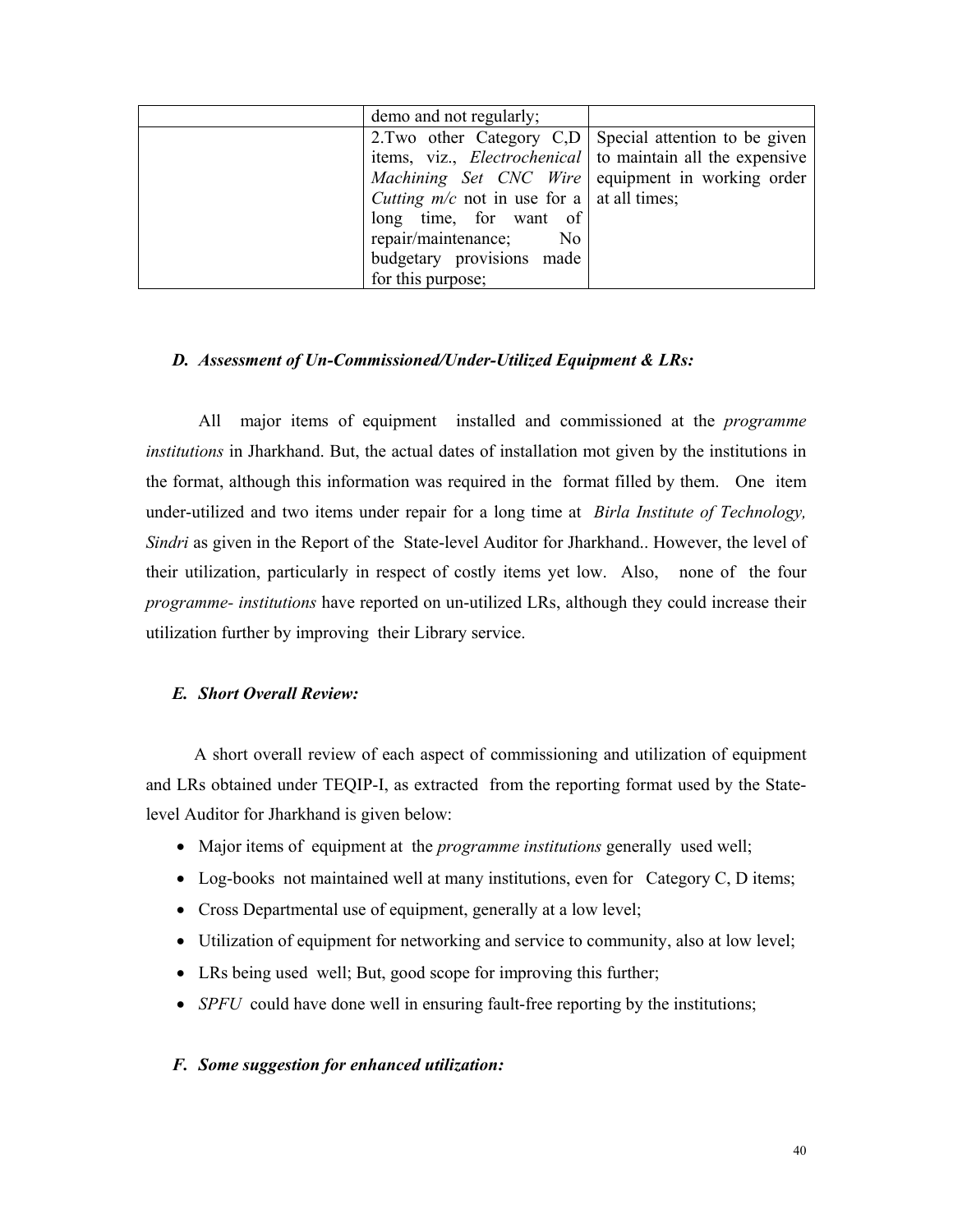This Report has shown that TEQIP-I provided much help in strengthening and upgrading the *programme institutions* through new facilities like, better class rooms, laboratories, workshops, libraries, computers and the IT Infrastructures in Jharkhand. While the two Colleges/Institutions appear to have grown in an admirable way to benefit their stake holders, the polytechnics do not seem to have reached any higher level in the post TEQIP-I period. However, there is much scope for all the four *programme institutions* to become self reliant and self sustaining in the near future. The following few suggestions are now being made in this connection.

- Project work to be assigned to final year UG/PG/senior students of these institutions to encourage creativity/ innovation and also enhance the utilization of resources;
- Urgent steps to be initiated at various levels to enhance R&D, industrial interaction/consultancy and continuing education for resource generation;
- Each institution to identify non-functional equipment/software items, take speedy steps to get them in working order for ensuring the smooth operation of all facilities;
- Associate merited faculty members with competent administrative staff in planning and implementing future requirements of equipment/facilities;
- Need analysis to be given due attention in the planning and implementation of similar funded programmes at these institutions;

# *6. Karnataka:*

### *A. Summary of Observations:*

The State of Karnataka found place under TEQIP-I in its second cycle beginning from April 1, 2004, along with six other States. The Colleges/Institutions in the State supported under TEQIP-I from this time until March 31, 2009 are listed in Table 8 in the alphabetical order. Of the fourteen Colleges/Institutions listed herein, the starred (\*) ones received TEQIP-I support as *lead institutions* and the others as *network institutions.*. Major observations as a result of the study and analysis of the State -level Report of the Auditor include:

• Most of the items procured installed, commissioned and utilized in the *programme institutions*; However, in some cases, commissioning considerably delayed;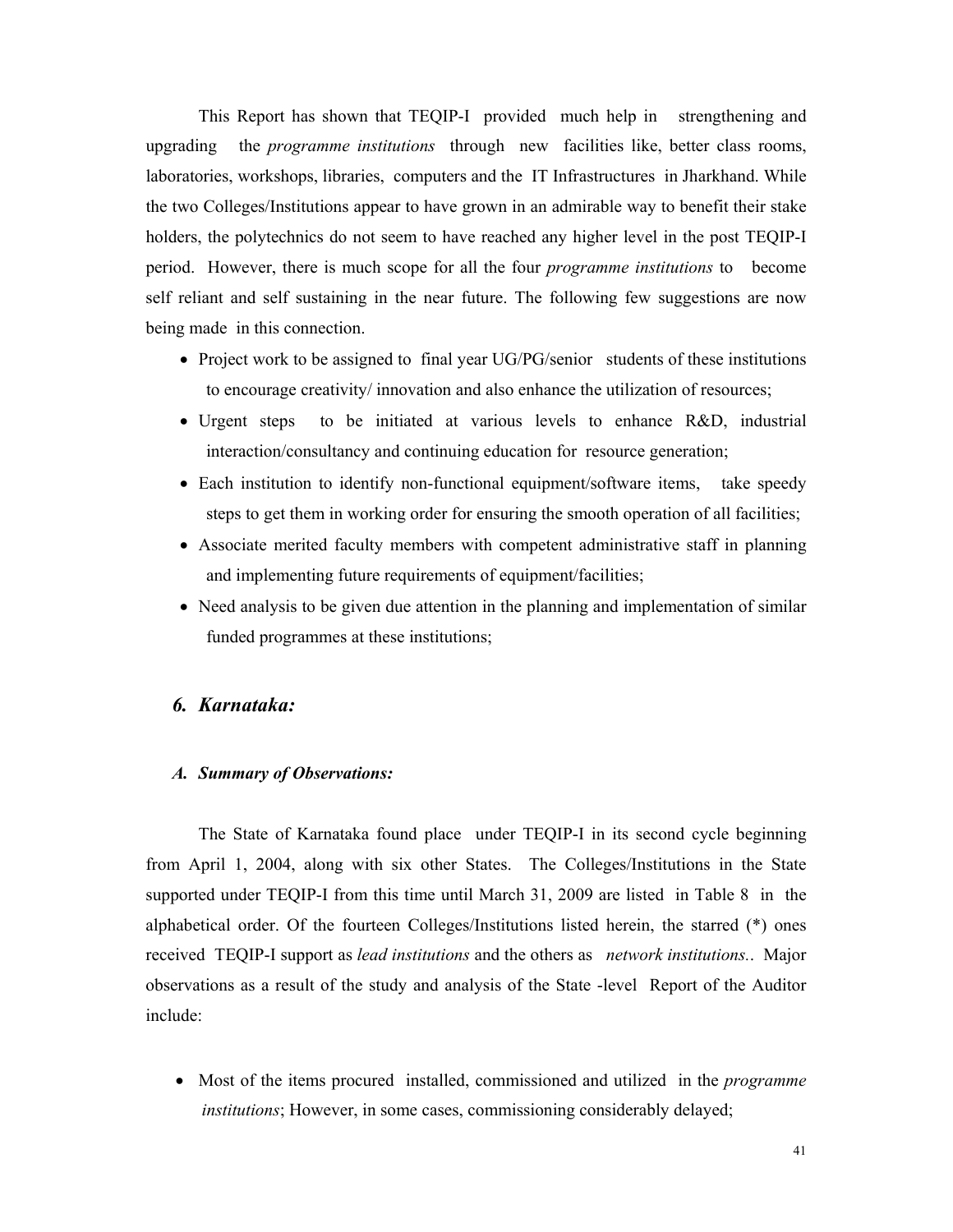- Equipment under Category A and B mostly for routine UG and PG laboratory work and also for students' project work;
- Category C and D equipment obtained by most of the *programme institutions* for specialized training/research work
- Research work using these equipment/facilities yet to pick up speed; However, research papers published in journals and/or presented at conferences in some cases;
- Most institutions invested well on computer centre, library facilities including computerization & automation and campus wide LAN; Already widely used;
- No major differences noticed in the activities/outcomes/outputs of *lead or network institutions;*
- Reporting errors and inconsistencies often noticed in the Reports prepared by some Colleges/Institutions;
- The level of training provided by manufacturer/supplier quite low and inadequate, even in the case of costly (C&D category) equipment;
- Extension activities taken up in a commendable way in some cases, using the new equipment/facilities;
- Serious efforts yet to be made for resource generation at the institutions using these facilities for sponsored R&D, consultancy and continuing education activities;;

| S. No. | <b>College/Institution</b>                       |
|--------|--------------------------------------------------|
| 6.01   | Basaveshwara Engineering College, Bagalkot*      |
| 6.02   | BMS College of Engineering, Bangalore            |
| 6.03   | Dr. Ambedkar Institute of Technology, Bangalore  |
| 6.04   | Malnad College of Engineering, Hassan            |
| 6.05   | MS Ramaiah Institute of Technology, Bangalore    |
| 6.06   | National Institute of Engineering, Mysore        |
| 6.07   | NMAM Institute of Technology, Nitte*             |
| 6.08   | PDA college of Engineering, Gulbarga             |
| 6.09   | SDM College of Engineering & Technology, Dharwad |
| 6.10   | Siddaganga Institute of Technology, Tumkur       |
| 6.11   | SJ College of Engineering, Mysore*               |
| 6.12   | Sri Siddartha Institute of Technology, Tumkur    |

**Table 8 : Colleges/Institutions in Karnataka supported under TEQIP-I**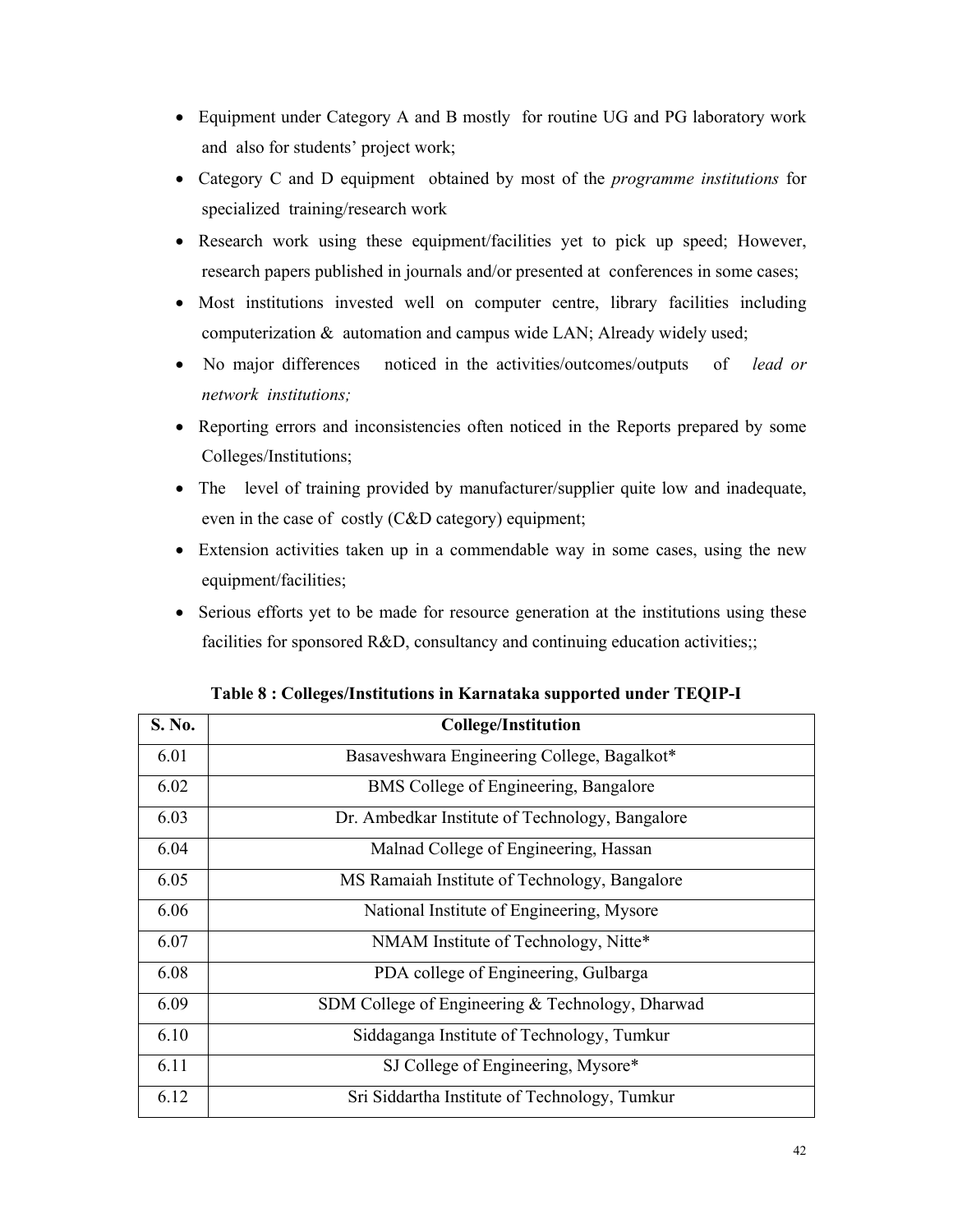| 6.13 | University BDT College of Engineering, Davanagere              |
|------|----------------------------------------------------------------|
| 6.14 | University Visvesvaraya College of Engineering, Bangalore* (#) |

(\*) Lead Institution; (#) On-site visit conducted;

### *B. Specific Observations:*

 Specific College/Institution-wise data/information on the utilization of resources procured under TEQIP-I are given below in the same order of their listing in Table 8:

### *6.01 Basaveshwara Engineering College, Bagalkot*

- (i) Installation and commissioning all equipment/facilities done in a satisfactory manner; Most of the items for UG/PG teaching and research;
- (ii) Utilization of equipment/facilities by students and faculty for laboratory work and undertaking projects of a high order and large numbers benefitting;
- (iii)Research work including paper presentation in journals and conferences encouraged and Category C and D items well used;
- (iv)Data/Information provided by Department of Electrical Engineering largely incomplete, making it difficult to draw inferences on utilization of items;
- (v) Although an expensive *Wind Energy Generator* obtained for experimental studies, its use in project work or research activities yet limited;
- (vi)CNC m/c found good use in students' training and also for training of technicians from outside; Considerable revenue generation achieved through this measure;
- (vii) Library facilities including text/reference books, journals, e-resources well upgraded, computerized, automated and services improved; User base expanded;
- (viii) New academic/research programmes launched, R&D work strengthened, extension services expanded and consultancy initiated in a commendable way;

# *6.02 BMS College of Engineering, Bangalore*

(i) Majority of equipment procured of good use to UG/PG/Research students and faculty members for academic work; Hence, their level of utilization fairly high;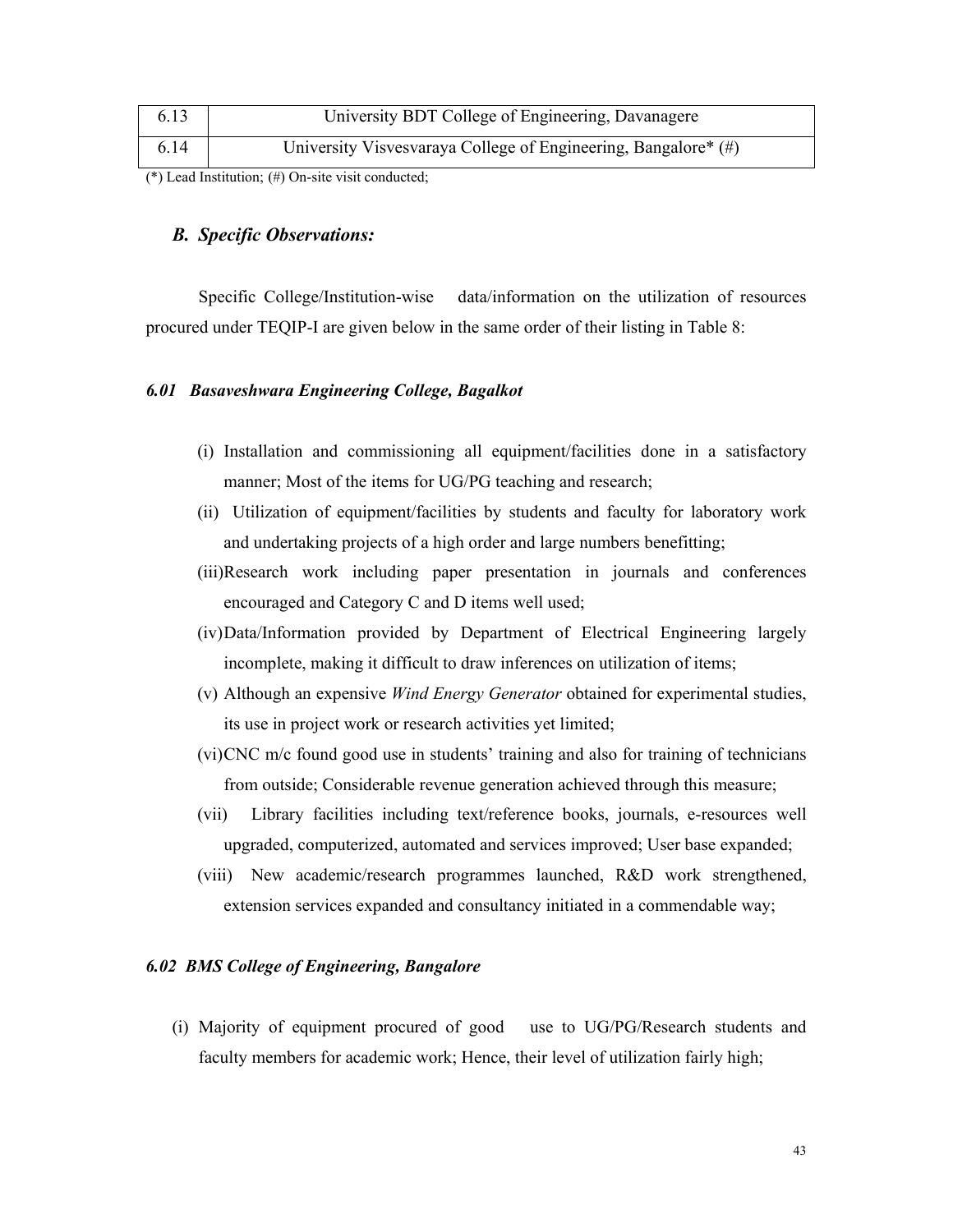- (ii) Installation and commissioning of equipment/facilities at the College generally satisfactory; Maintenance of records and log books of equipment acceptable;
- (iii)Details of Category C and D equipment and of Library acquisitions (Books, Journals, LRs) being not available in the formats, inability to make inferences;
- (iv)Library facilities upgraded to a large extent, leading to overall satisfaction among the students;
- (v) UG/PG programmes and Ph. D research considerably strengthened at the College through TEQIP-I, greatly improving students' performance and capabilities;
- (vi) Good encouragement given to R&D and consultancy, leading to a good culture of sponsored projects and revenue generation at the institution;
- (vii) Emphasis to be laid on need analysis while planning future requirements under TEQIP to derive increased benefits for the stake holders;

## *6.03 Dr. Ambedkar Institute of Technology, Bangalore*

- (i) Installation and commissioning of equipment/facilities reasonably satisfactory; Most items of use in class room/laboratory instruction of UG/PG students;
- (ii) Much of the data/information called for in the format being not provided by the College, drawing any specific inferences not appropriate;
- (iii). However, equipment/facilities including those at the College Library widely used by students and faculty alike;
- (iv)Further strengthening of the academic/research programmes using the equipment/facilities set up being urgently necessary, priority attention to be given;
- (v) Serious attention to be paid to need based analysis of equipment/facilities required, while planning future requirements under TEQIP to derive increased benefits;

# *6.04 Malnad College of Engineering, Hassan*

- (i) Installation and commissioning of equipment/facilities in a reasonable time frame; Utilization by students and faculty generally satisfactory;
- (ii) Most equipment(Category A & B) useful for UG/PG teaching/laboratory training and of Category C  $\&$  D particularly for research work; Large number of students using;
- (iii)Library upgraded with books, journals and e-resources and useful software packages; Students/faculty utilizing this increasingly;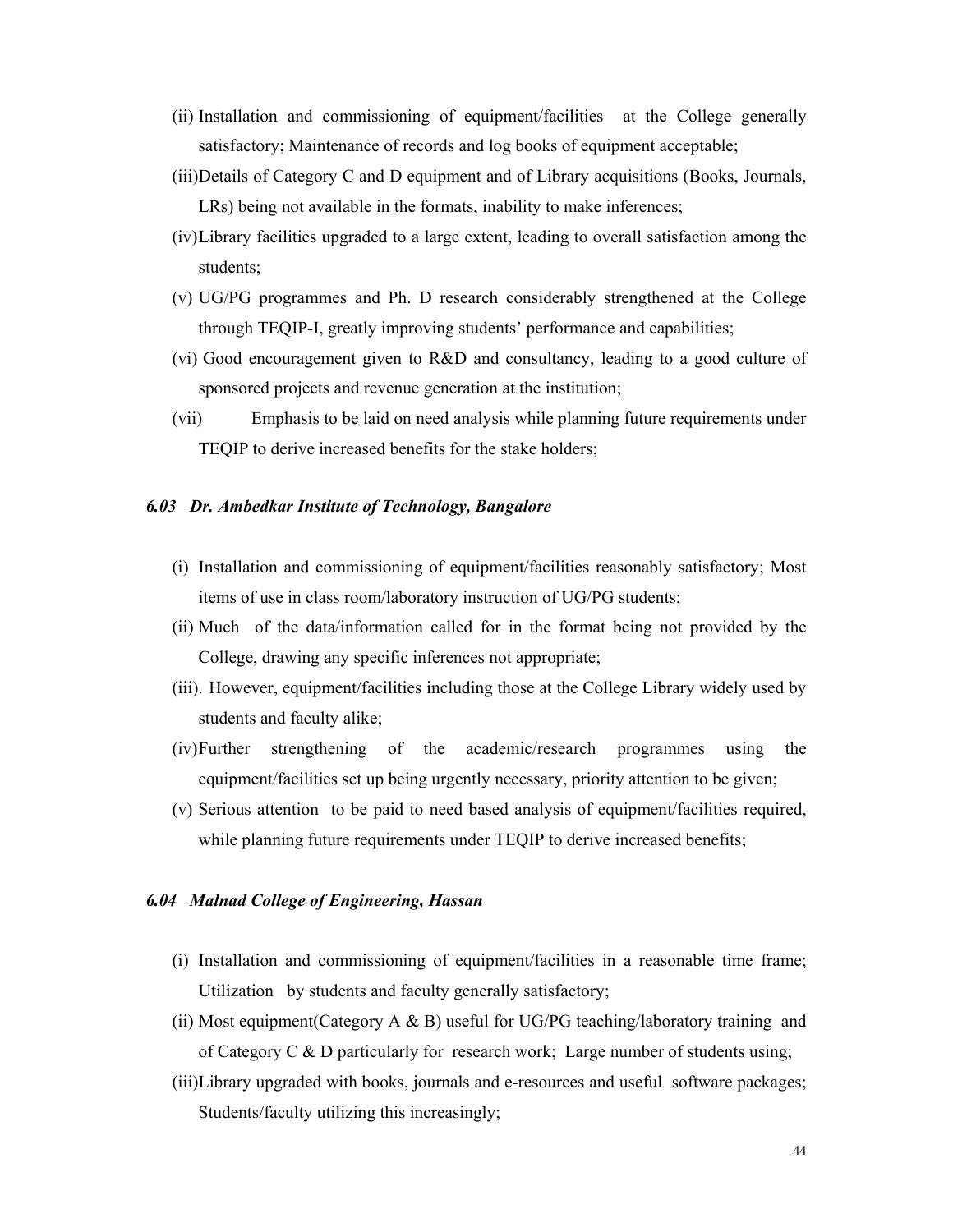- (iv)Library working hours extended to 12 hrs daily and also the number books loaned to students increased, resulting in it becoming more attractive to the students;
- (v) But as yet, revenue generation using TEQIP-I facilities at a low level; Need for introspection at the College level to explore new avenues for this;

#### *6.05 MS Ramaiah Institute of Technology, Bangalore*

- (i) Installation and commissioning of equipment/facilities in a short time frame; Users generally satisfied; Items of all the Categories, A-D obtained;
- (ii) Category A & B items found use for routine class room/laboratory work of UG/PG students; But items of Category C&D for R&D, consultancy and related activities;
- (iii)Utilization of Category A  $\&$  B items generally of a high order, whereas that of Category  $C \& D$  items on a limited scale; But, all equipment of good use to students;
- (iv)Some items sparingly utilized: Fatigue Testing m/c, Stress Corrosion Test Set and Multi Cylinder Petrol Engine; However, all found useful for research work;
- (v) Similarly, HPLC Column Sample Kit PDA Detector (Category D), so essential for initiating biotechnology research at the College, also found highly useful;
- (vi)Library upgraded in an admirable way through books, journals and e-resources and with extended working hours (15/day); Highly popular among the stake holders;
- (vii) But, data on the level of utilization of software not being provided on the formats by the College, any inference on its utilization not proper;
- (viii) College yet to bestow good attention to expand its sponsored R&D and consultancy activities using the new equipment/facilities established;

#### *6.06 National Institute of Engineering, Mysore*

- (i) Most of the equipment procured under TEQIP-I found useful for the regular classes and training of UG/PG students at the institution; Hence, good utilization;
- (ii) However, utilization of many equipment reported to be at low level in the Department of Electrical Engineering; Institution to look into this and improve the situation;
- (iii)Also, in the Department of Mechanical Engineering, mostly Category C/D items, like Five Axes Robot with M/C Vision Friction and Wear Test Rig found under- utilized;
- (iv)While installation and commissioning of equipment/facilities well done, institution to give special attention to enhance their utilization for academic/training purposes soon;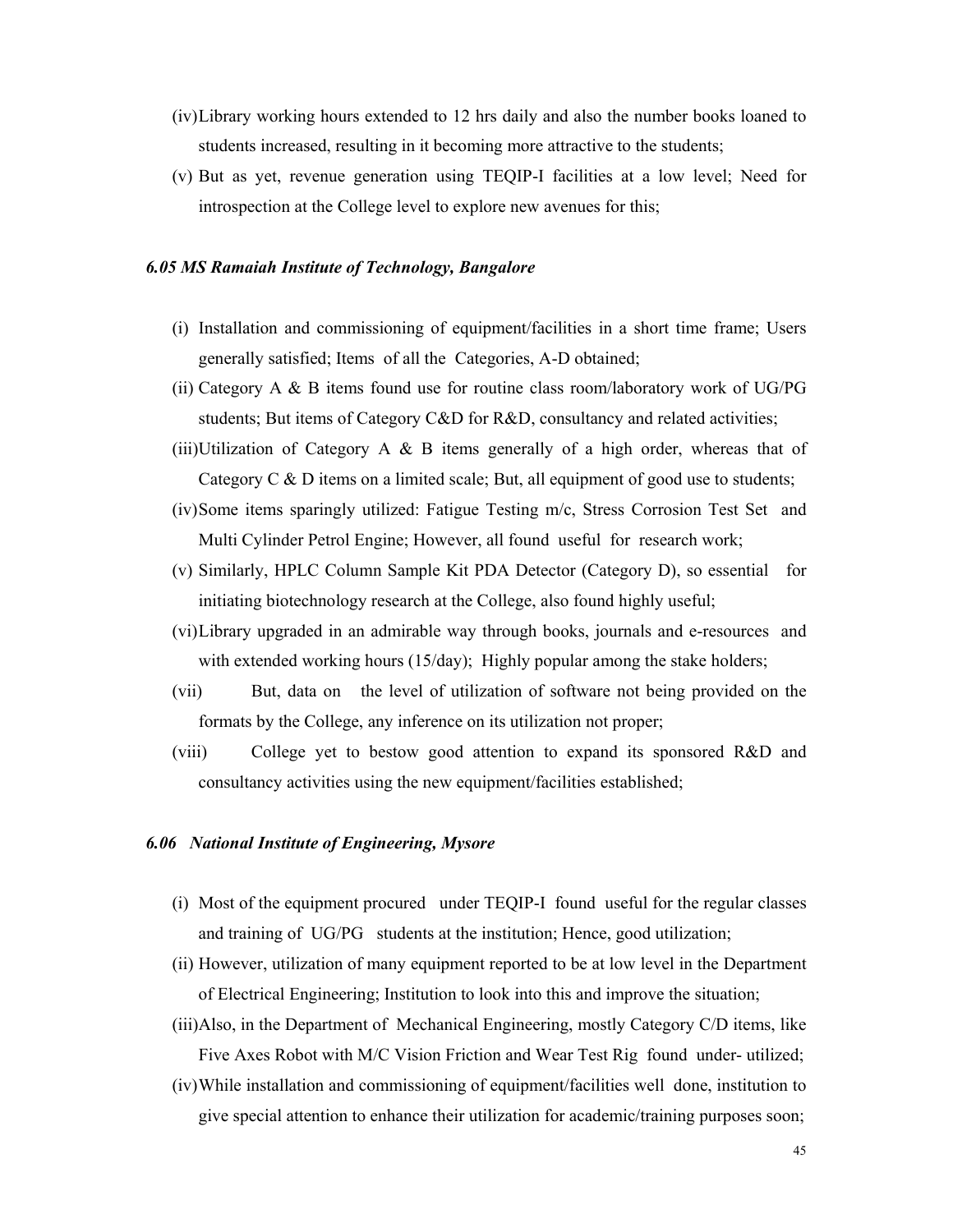- (v) Library upgraded reasonably well with books, journals and e-resources; Per-day working hours (=16) highly satisfactory; More students to be encouraged to use this;
- (vi)R&D activities to be stepped up, sponsored projects taken up in larger numbers and more of consultancy to be initiated to generated well needed financial resources;

#### *6.07 NMAM Institute of Technology, Nitte*

- (i) Most of the equipment obtained found useful for UG/PG students for their academic needs; Hence, widely utilized by the students in the laboratories;
- (ii) However, some items(Category C/D) like Water Jacket Incubator and Gas Chromatograph found sparsely used; College to look into this to correct the situation;
- (iii)Training provided by item suppliers too low for proper utilization; e.g., Total Station, Signal Tracking Resistivity Meter, Integrated Embedded System Development Tool;
- (iv)Speedy steps to be taken to get the staff concerned well trained by the suppliers for using all the sophisticated equipment and enhance their utilization;
- (v) Library facilities upgraded well by adding books, journals and e-resources; Collections computerized & digital library functioning; Facilities extensively utilized;
- (vi)Campus-wide LAN and internet facilities functioning well, enabling students/faculty to access e-resources easily; Widely used by students and faculty;

### *6.08 PDA college of Engineering, Gulbarga*

- (i) Installing and commissioning of equipment well done in a short time; Most items of Category A and found highly useful to UG/PG students for their academic needs
- (ii) Equipment/facilities' utilization generally of a high order and satisfactory in most cases; Being used for laboratory work, training programmes and project work;
- (iii)R&D activities taken deep roots at the College during and after TEQIP-I; Likely to benefit the College in guiding Ph. D scholars and take up sponsored projects;
- (iv)College Library considerably improved and expanded; More number of books, journals and e-resources now available; Also working hours extended; Use expanded;

#### *6.09 SDM College of Engineering & Technology, Dharwad*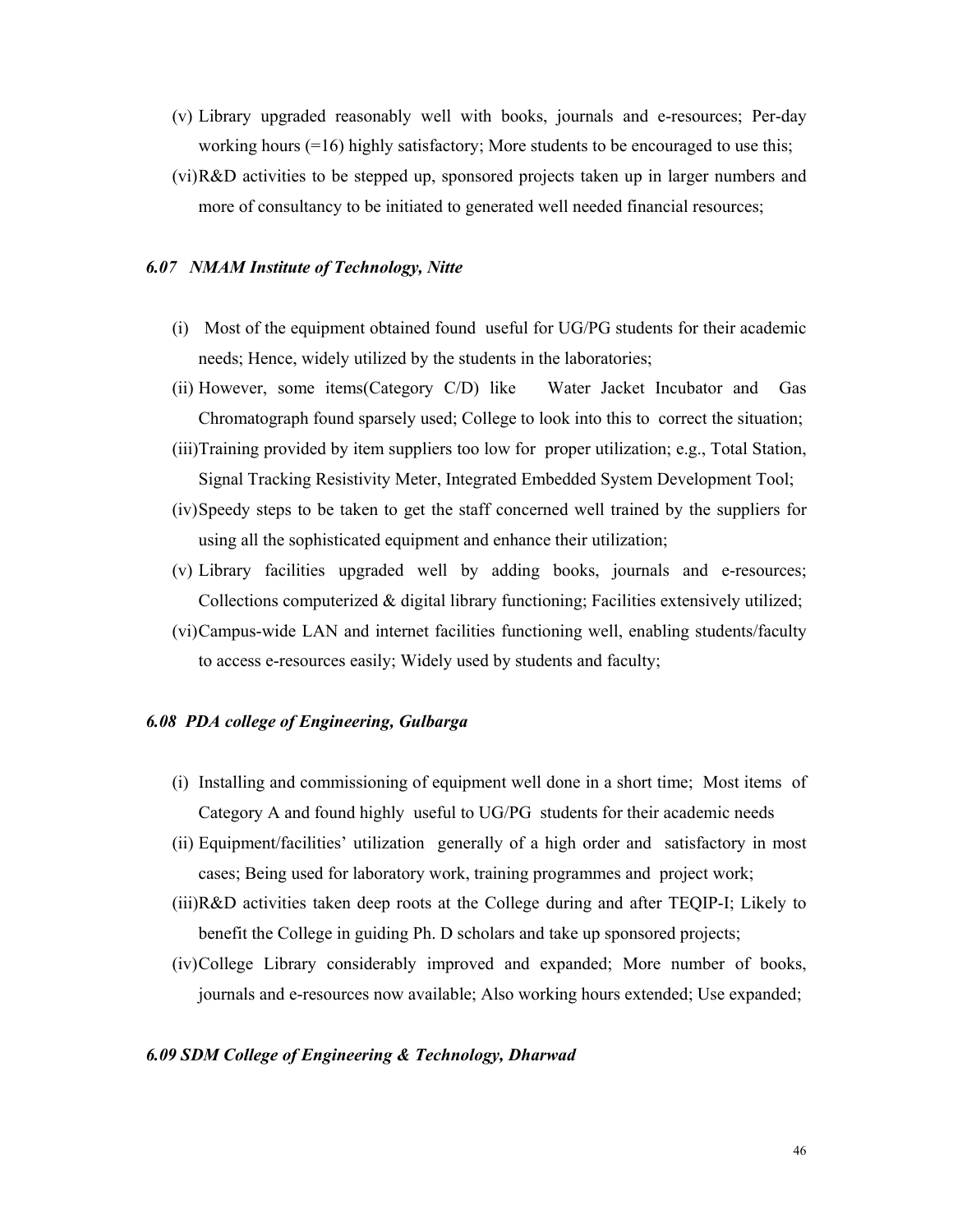- (i) Installation, commissioning and utilization of equipment obtained under TEQIP-I done well, with most of them being extensively used by students and faculty alike;
- (ii) However, few specialized items like Digital Compression Testing m/c(Civil Engg.) Engine Test Set-up (Mech. Engg.) and p-CAD software found sparingly used;
- (iii)College to introspect to determine future strategy to enhance the utilization of all items for the benefit of its stake holders;
- (iv)College Library well organized and sufficiently upgraded with new books, journals and e-resources; Working hours also enhanced; User numbers found to increase now;

### *6.10 Siddaganga Institute of Technology, Tumkur*

- (i) Installation, commissioning and utilization of common laboratory equipment/facilities not done properly and efficiently, as expected from a good institution;
- (ii) Some Category B items found utilized only sparingly, after delayed commissioning by about 2 years: RF/DC Planar Sputtering Unit, D.C Magnetron/RF Power supplies;
- (iii)Besides, some items found utilized too infrequently, like, Engine Test Set, AAS and Helium Mass Spectrograph.;
- (iv)Senior faculty members to introspect and work out suitable methodology to make increased use of such items and avoid the above situations at the Institute;
- (v) Other facilities like Library, campus wide LAN, computers in various laboratories found well used by students and faculty alike;
- (vi)R&D culture yet to take deep roots at this institution; Only then possibility of innovation and resource generation expected to come up

### *6.11 SJ College of Engineering, Mysore*

- (i) Most of the equipment obtained by the institution highly necessary for the academic activities of students and faculty; Hence, found well utilized for this purpose;
- (ii) Installation, commissioning and utilization of equipment/facilities given serious attention by the College authorities; Hence, good progress achieved in a short time;
- (iii)R&D work, publication of papers in journals and attending conferences given due attention; Likely to be helpful in taking up more sponsored projects;
- (iv)Library facilities upgraded in a commendable way; But, daily working hours yet low and reading rooms not yet improved; Urgent attention needed to attract more students;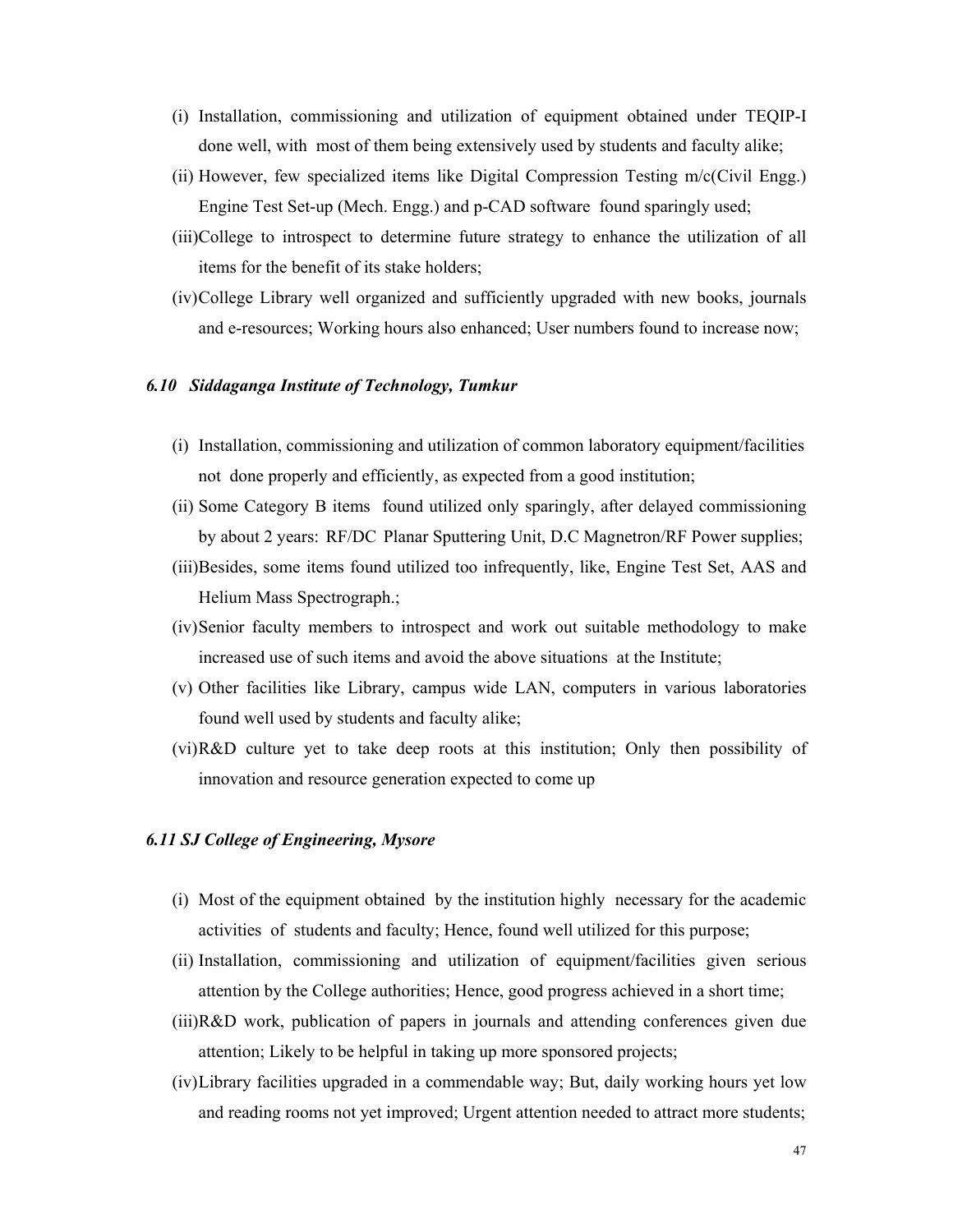(v) By and large, College invested well in appropriate equipment/facilities to meet the needs and expectations of the stake holders;

### *6.12 Sri Siddartha Institute of Technology, Tumku*

- (i) Most of the equipment/facilities procured being of Category A type, found useful to the students for their routine academic activities; Hence, good utilization noticed;
- (ii) Installation and commissioning of most equipment/facilities also found to be in good order and generally satisfactory;
- (iii)However, some items (Category C/D) found to be sparsely used; e.g., Electronic theodolite, Portable vibration m/c and synchronous analyzer rig;
- (iv)Institution to look into this aspect and work out suitable methodology to enhance the utilization of such items;
- (v) Nearly 13000 books & many e-resources added to the Library and organized in an impressive manner; Daily working hours increased substantially; High level of usage;
- (vi)Institution paying good attention to strengthening R&D; To be continued further to increase sponsored projects and consultancy; Good scope for these activities;

### *6.13 University BDT College of Engineering, Davanagere*

- (i) Most of the equipment of good use to the UG/PG students for their academic work in the class rooms/laboratories; Hence, their utilization found to be generally high;.
- (ii) Surprisingly, no equipment under Category C or D procured here; Hence, support to R&D and sponsored projects likely to be low;
- (iii)Efforts made to add many books and other resources to the Library; Also daily working hours increased to 12; Facility now attracting more students;
- (iv)More emphasis now required to upgrade educational and research opportunities and take up revenue generation assignments in a big way;
- (v) Serious attention to be paid to need based analysis of equipment/facilities required, while planning future requirements under TEQIP to derive increased benefits;

### *6.14 University Visvesvaraya College of Engineering, Bangalore*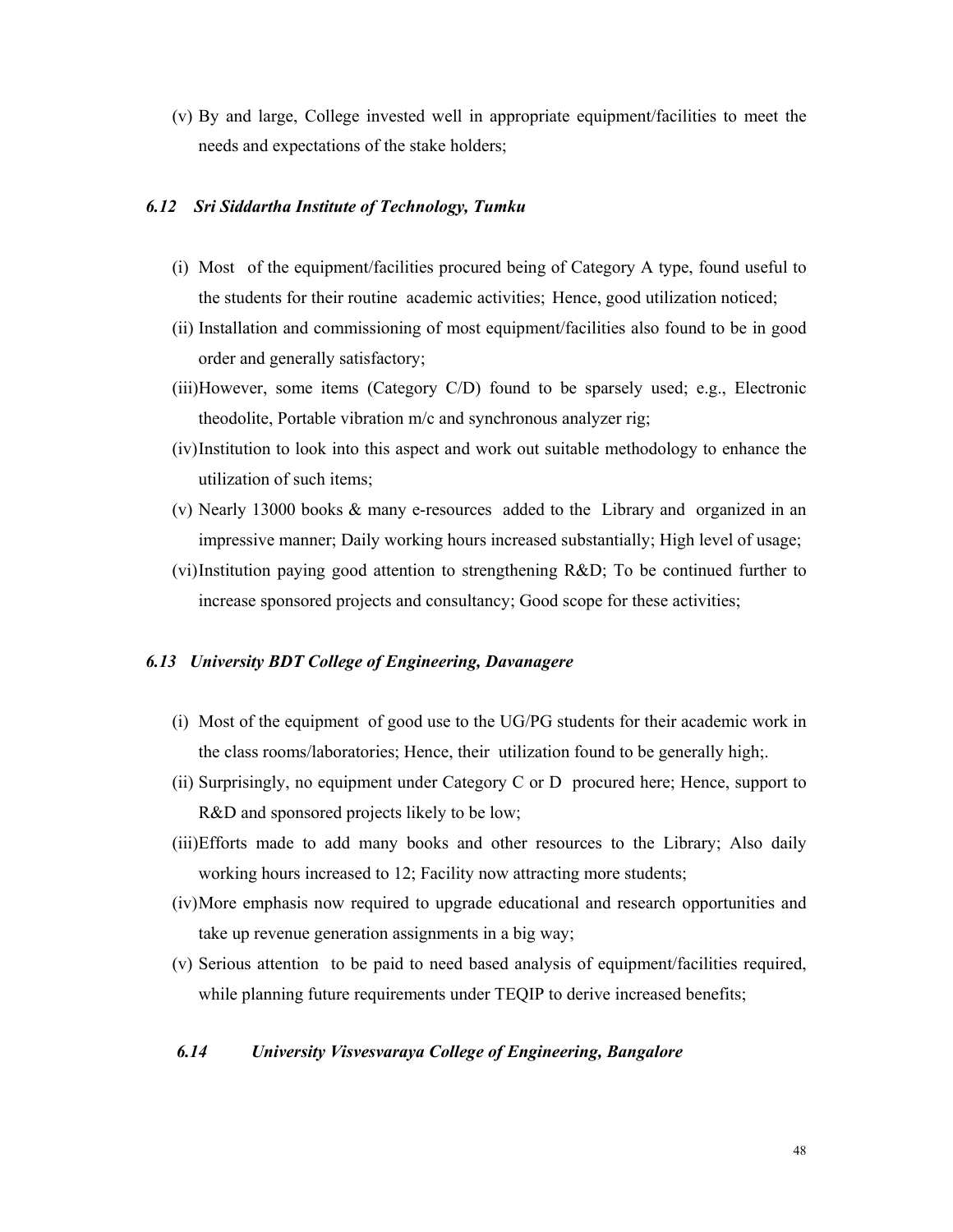- (i) Most of the equipment required by the UG/PG students for their academic work in the class rooms/laboratories; Hence, their utilization found to be generally high;.
- (ii) Equipment/facilities installed and commissioned in a short time to make them available for the use of stake holders;
- (iii)A range of sophisticated equipment procured under Category C, D for encouraging UG/PG/Research students in their innovative projects; Utilization commendable;
- (iv)Library facilities upgraded well by new books, journals and e-resources; Students rather unhappy because of delays in book issue/return, due to staff shortages;
- (v) Log books and records to be maintained in a better manner than at present to enable getting quantitative measures of equipment/facilities utilization;
- (vi)Good potential of some Departments of long standing for sponsored R&D, consultancy and revenue generation to be exploited in the shortest time;

### *C. Assessment of Discrepancies:*

The assessment of discrepancies between what the institution reported and what the State -level Auditor has found in respect of one institution visited and reported by him, viz. *University Visvesvaraya College of Engineering, Bangalore* is summarized below. The Statelevel Auditor has also given the discrepancies noticed by him in the reporting of data/ information sought by *NPIU* at many other *programme institutions* in Karnataka. But, these have been included in the Specific Observations given in Sub-Section B above.

| Institution             | Discrepancy Noticed                                                                                                                                                                            | Remarks  |  |  |
|-------------------------|------------------------------------------------------------------------------------------------------------------------------------------------------------------------------------------------|----------|--|--|
| University<br>Bangalore | Visvesvaraya Library timings indicated in Such situations<br>College of Engineering, the format: 8 A.M. to 8 P.M; avoided;<br>These timings not notified<br>and made known to the<br>students; | be<br>to |  |  |

### *D. Assessment of Un-Commissioned/Under-Utilized Equipment & LRs:*

 All major items of equipment installed and commissioned in a reasonable time; No undue delays reported in the installation/commissioning of equipment items at most of the *programme institutions.* However, the level of utilization of major equipment reported to be low at present, presumably due to all the fourteen *programme institutions* in Karnataka,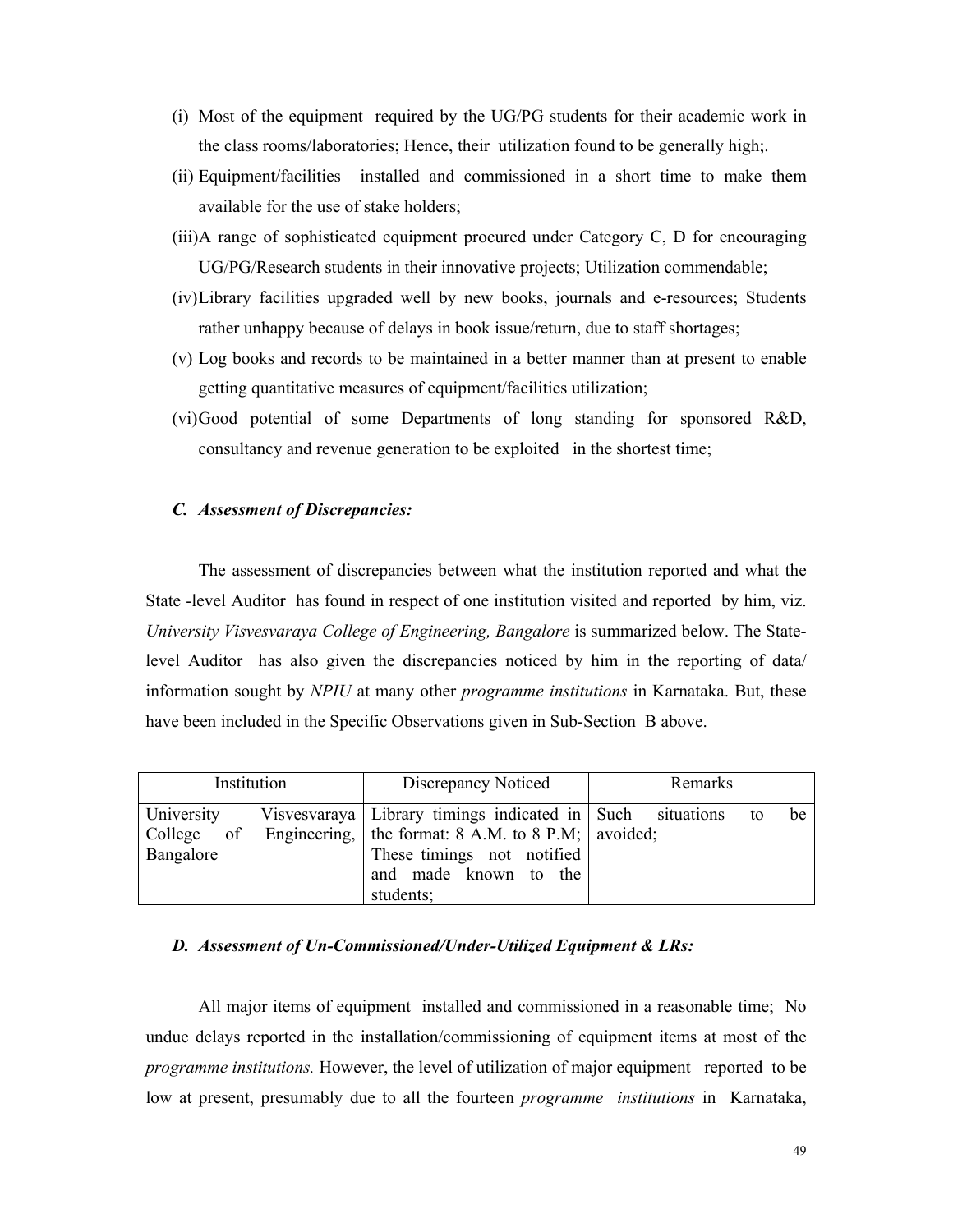being yet in the early stages of development of research and consultancy activities. The level of utilization of LRs at each institution generally satisfactory. But, their utilization could be increased further by improving the Library service.

### *E. Short Overall Review:*

A short overall review of each aspect of commissioning and utilization of equipment and LRs obtained under TEQIP-I, as extracted from the reporting format of the State-level Auditor for Karnataka is given below:

- Equipment of Categories A & B procured by the *programme institutions* well used;
- Log-books being maintained mainly for equipment items of Categories C  $\&$  D;
- Equipment of Categories C&D sparingly used at most institutions;
- Cross Departmental use of equipment being practiced only to a limited extent;
- Reporting inconsistencies noticed in a few cases of institutional Reports;
- LRs being used well; However, good scope for improving this further;
- Institutional level over viewing/monitoring of equipment not yet functioning;

### *F. Some suggestion for enhanced utilization:*

.

 TEQIP-I has truly enabled the upgrading of class room ambience, laboratories, libraries, computers and the IT-enabled facilities at most of the *programme institutions* in the State of Karnataka. The institutions have also been generally proactive and dynamic in making the best use of the support received under TEQIP-I and develop into mature institutions in a short time.. The following few suggestions are now being made to make these facilities of wider use among the stake holders at each *programme institution:*

- Institutions having Category C/D items in general to consider providing training to their faculty/students on their utilization; To be a good strategy for R&D orientation;
- Keeping the expensive facilities open for the use of students/faculty from other institutions at a nominal fee, to be given serious consideration;
- Senior faculty at each College/Institution to oversee the utilization of resources on a regular basis and also evolve a plan of action to minimize their under utilization;
- Take early steps to introduce *Best Practices* for the utilization of equipment/ facilities at each College/Institution, as followed at leading institutions;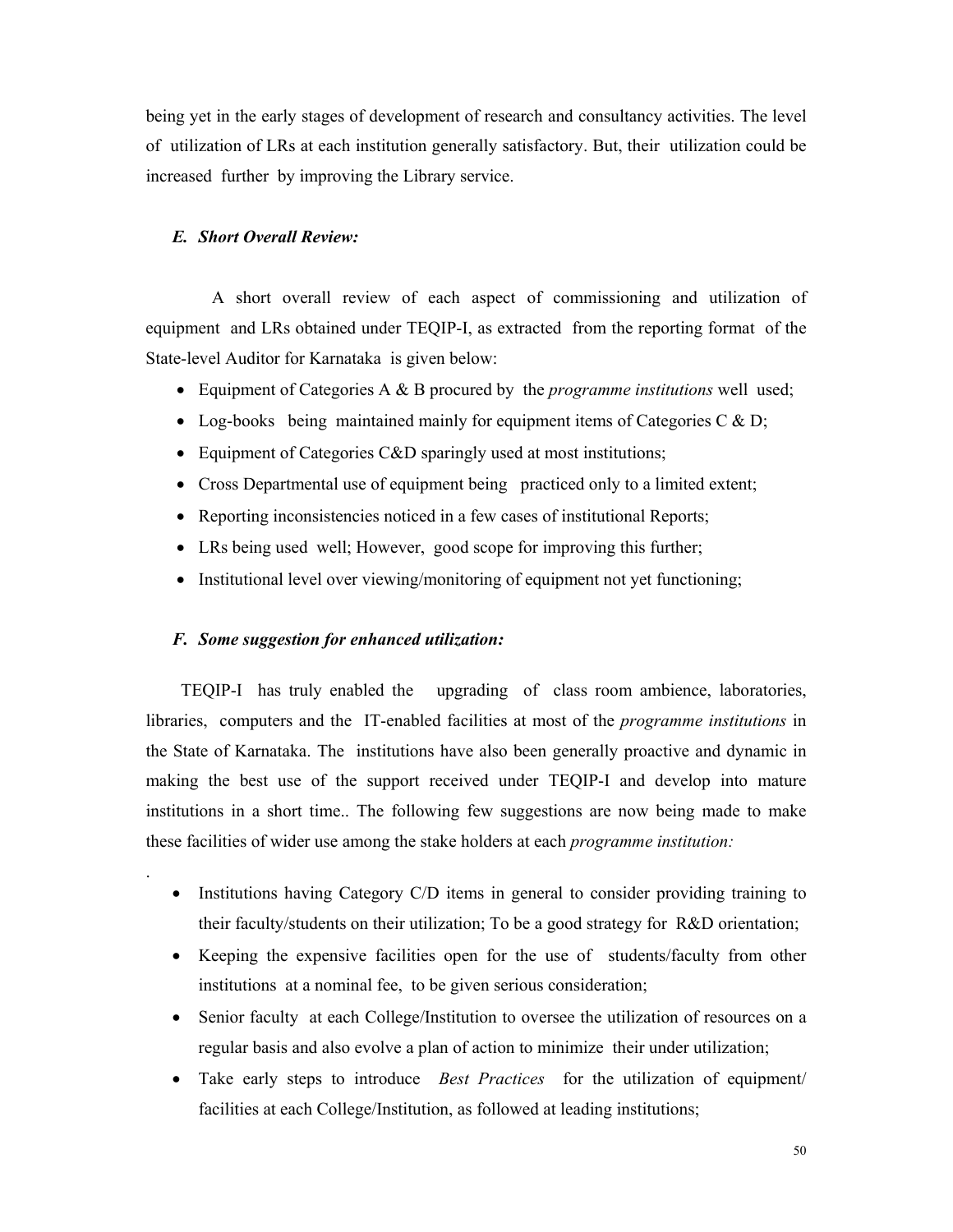- Taking up sponsored research, consultancy and continuing education programmes in new areas based on TEQIP-I created resources to be given top priority;
- All out efforts to be made to generate revenue from academic/training/research activities by using the new facilities set up to enable their future sustenance;

# *7. Kerala:*

# *A. Summary of Observations:*

The State of Kerala was included under TEQIP-I in its first cycle beginning in the year 2003-04, along with five other States and CFIs. The Colleges/Institutions in the State supported under TEQIP-I from this time until March 31, 2009 are listed in Table 9 in the alphabetical order. These include five *programme institutions,* one of them which is starred (\*) being recognized as the *lead institution* and others being the *network* institutions. Major observations as a result of the study and analysis of the Report of the State -level Auditor include:

- Most of the institutions used the allocated funds judiciously for equipment/LRs;
- Good equipment/facilities procured, to enhance the quality of education imparted;
- Equipment/LRs added generally found to improve teaching-learning opportunities;
- Installation and commissioning of equipment/LRs generally satisfactory;
- Utilization of low-cost items generally far better than those of high-cost type;
- No major differences in the activities/outcomes of *lead or network institutions;*
- R&D activities and consultancy work, to pick up at most *programme institutions;*
- Revenue generation to be stepped up at all the institutions in post TEOIP-I period;

| S. No. | <b>College/Institution</b>                                     |
|--------|----------------------------------------------------------------|
| 7.01   | College of Engineering, Chengannur                             |
| 7.02   | College of Engineering, Thiruvananthapuram <sup>*</sup> $(\#)$ |
| 7.93   | LBS College of Engineering, Kasargod                           |
| 7.04   | Model Engineering College, Kochi                               |

# **Table 9 : Colleges/Institutions in Kerala supported under TEQIP-I**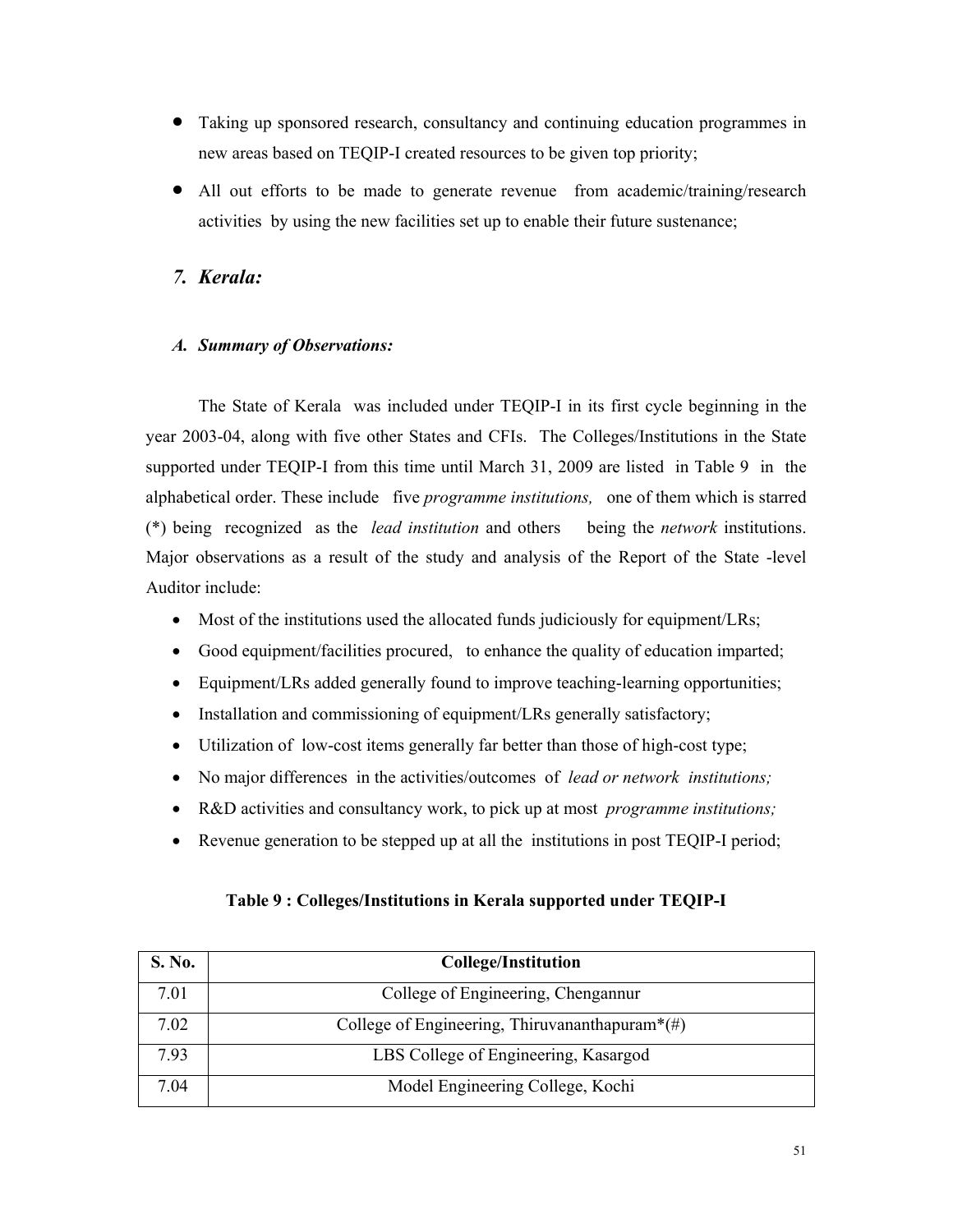| 7.05 | Sree Chitra Thirunal College of Engineering, Thiruvanthapuram |
|------|---------------------------------------------------------------|
|------|---------------------------------------------------------------|

(\*) Lead Institution; (#) On-site visit conducted;

### *B. Specific Observations:*

 Specific College/Institution-wise data/information on the utilization of resources procured under TEQIP-I are given below in the same order of their listing in Table 9:

### *7.01 College of Engineering, Chengannur*

- (i) Installation, commissioning and utilization of equipment/facilities steadily improved over a period of time during TEQIP-I and now reasonably satisfactory;
- (ii) Most items being of Category A, B types, good utilization for UG teaching-learning process; Now, PG & research programmes to be improved further;
- (iii)Library facilities upgraded well; But, daily working hours being small, utilization yet limited; Good scope for further improvements by extending library working hours;
- (iv)Computing facilities, e-resources and network well provided for; Considerable student/faculty interest in 24/7 utilization;
- (v) Sponsored projects, consultancy and revenue generation, yet at a low level; Serious steps urgently necessary to expand these activities;

### *7.02 College of Engineering, Thiruvananthapuram*

- (i) Provisioning and utilization of resources in the laboratories/workshops at core engineering. departments of a high order, barring a few exceptions.
- (ii) Major items of Category C/D include HT laboratory and ATE facility at EEE Dept, CAM/CIM facility in ME Dept; But so far, being used only sparingly;
- (iii) Some items received in time, yet to be fully commissioned, like Computerized Diesel/Petrol Engine Test Rigs, CNC Milling m/c and 3D Visualization system;
- (iv)Such delays/under-utilization not conducive to high quality and standard of academic/research work; Steps to be taken to remedy the situation early;
- (v) Library books, e-resources and journals added in large numbers; But, utilization limited; Space inadequacy, reading room comforts and working hours yet low;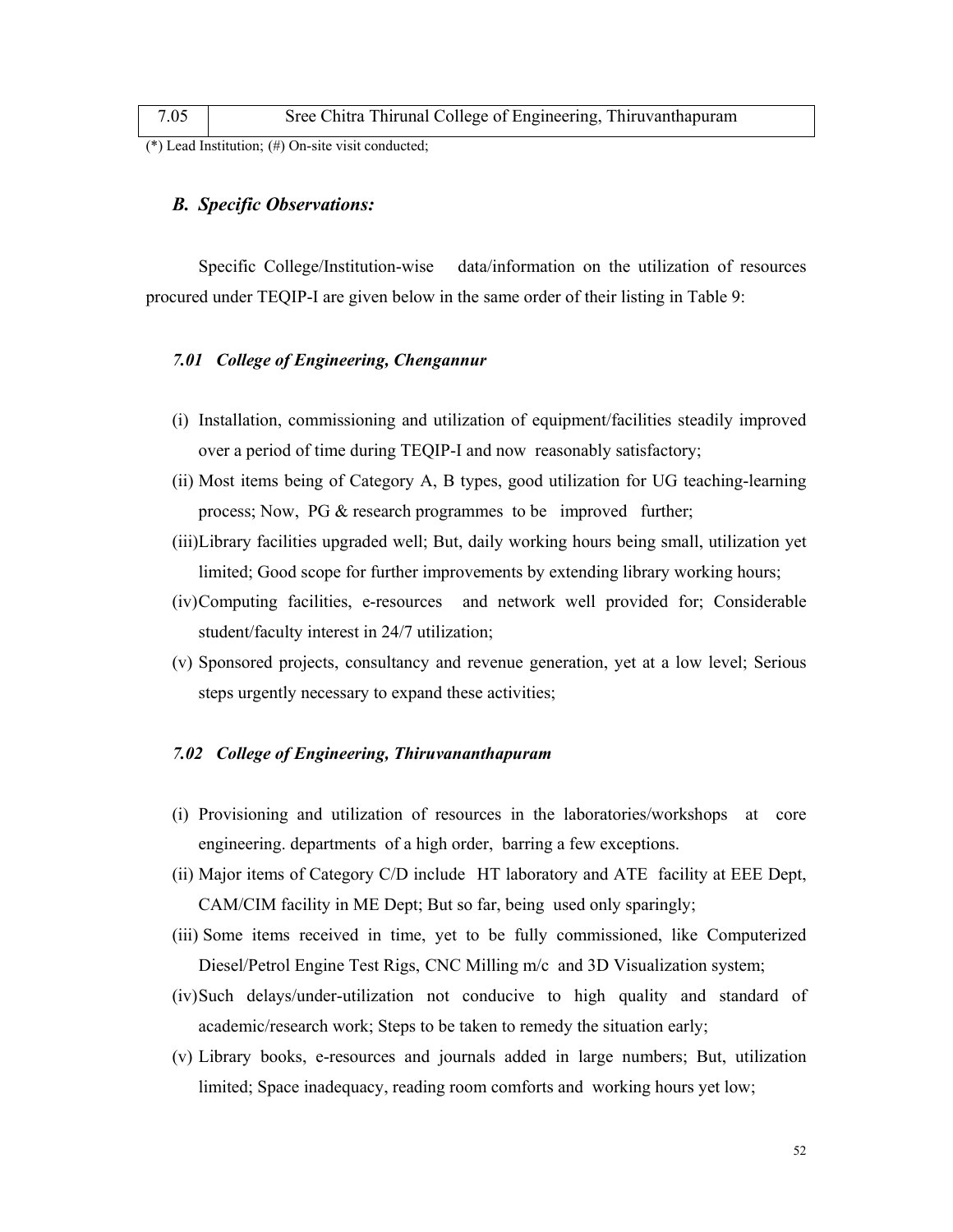- (vi)Computing facilities, intranet and internet well provided; Large numbers already using them; But, maintenance of log books yet not satisfactory;
- (vii) Research culture already present; But, to be stepped up considerably so as to take up more sponsored projects and revenue generation;

### *7.03 LBS College of Engineering, Kasargod*

- (i) Commissioning and utilization of equipment/facilities improved with time and now reasonably satisfactory in most of the cases;;
- (ii) Majority of items procured being for the use of UG students in class rooms and laboratories, utilization found acceptable;
- (iii) But, absence of PG/Research programmes at the institution, a limiting factor in their further increased utilization; To be looked into on a priority basis;
- (iv)Library collections including books and e-resources added well; But, utilization yet low, presumably due to limited daily working hours and reading room inadequacies;
- (v) Campus-wide intranet functioning well; Access on this for e-books and LRs for more frequent usage, yet to be facilitated to enable better utilization for academic work;

#### *7.04 Model Engineering College, Kochi*

- (i) Commissioning and utilization of equipment items and LRs improved progressively, leading to satisfaction among stake holders; Utilized well by UG students;
- (ii) But, absence of PG/Research programmes at the institution, a limiting factor in their further increased utilization; To be looked into on a priority basis;
- (iii)Library collections greatly improved and new books/journals/e-resources added; But, utilization yet limited; Extending working hours and improving reading rooms urgent;
- (iv)Campus-wide LAN functioning well; Many PCs and new software added; Well utilized so far; However, e-learning yet to be facilitated on a larger scale;
- (v) Very little emphasis on sponsored projects and consultancy so far; To be given good attention in the immediate future for enhancing utilization of facilities set up;

#### *7.05 Sree Chitra Thirunal College of Engineering, Thiruvanthapuram*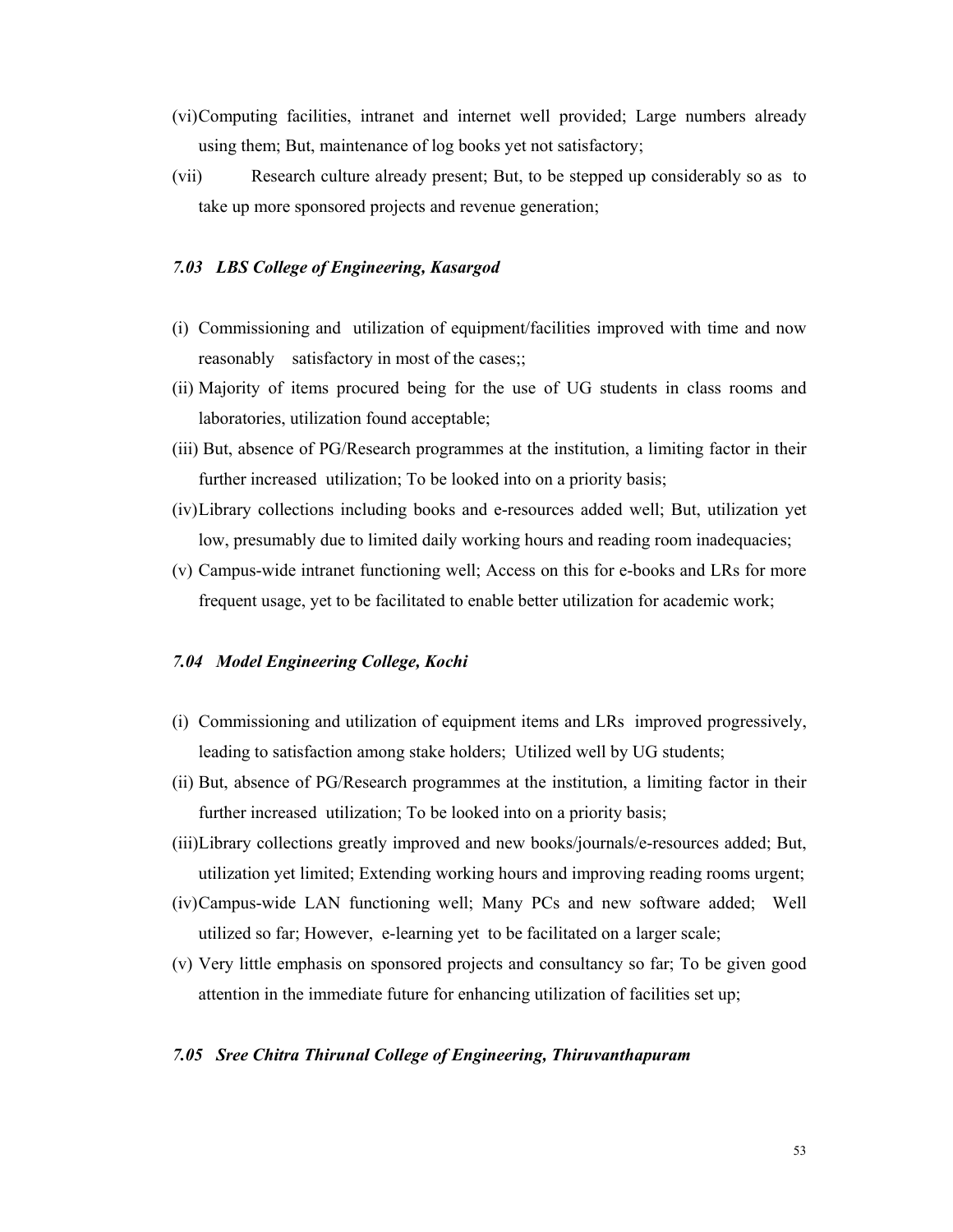- (i) Installation and utilization of equipment/facilities facilitated in time; Large numbers of UG students found utilizing them for their laboratory/project work;
- (ii) But, laboratory technical staff found inadequate, both in numbers and training, leading to limitations in user satisfaction; To be corrected in the shortest time;
- (iii)The absence of PG/Research programmes at the institution also a limiting factor in the increased utilization of equipment/facilities; To be looked into on a priority basis;
- (iv)Library acquisitions improved considerably and large numbers of books/journals/eresources added; But, utilization yet limited; College to give urgent attention to this;
- (v) Campus-wide LAN established and functioning; Many PCs and new software added; Well utilized so far; However, e-learning yet to be facilitated on a larger scale;

### *C. Assessment of Discrepancies:*

The assessment of discrepancies between what the institution reported and what the State -level Auditor has found in respect of one institution visited and reported by him, viz. *College of Engineering, Thiruvananthapuram* is summarized below. The State-level Auditor has also given the discrepancies noticed by him in the reporting of data/ information sought by *NPIU* at many other *programme institutions* in Kerala. But, these have been included in the Specific Observations given in Sub-Section B above.

| Institution                                   | Discrepancy Noticed                                                                                                                                                                                 | Remarks                                    |  |  |
|-----------------------------------------------|-----------------------------------------------------------------------------------------------------------------------------------------------------------------------------------------------------|--------------------------------------------|--|--|
| College of Engineering,<br>Thiruvananthapuram | 1.A few Category C/D items<br>installed $\&$ commissioned;<br>But, not in good working<br>order: Computerized Diesel<br>& Petrol Engine Test Rigs;<br><b>CNC</b> Production type Milling<br>$m/c$ ; | Such<br>situations<br>be<br>to<br>avoided; |  |  |
|                                               | 2. Library facilities not in<br>$100\%$ use, mostly due to<br>space problems; Central<br>computing facility not yet<br>fully functional                                                             | Such<br>situations<br>be<br>to<br>avoided: |  |  |

### *D. Assessment of Un-Commissioned/Under-Utilized Equipment & LRs:*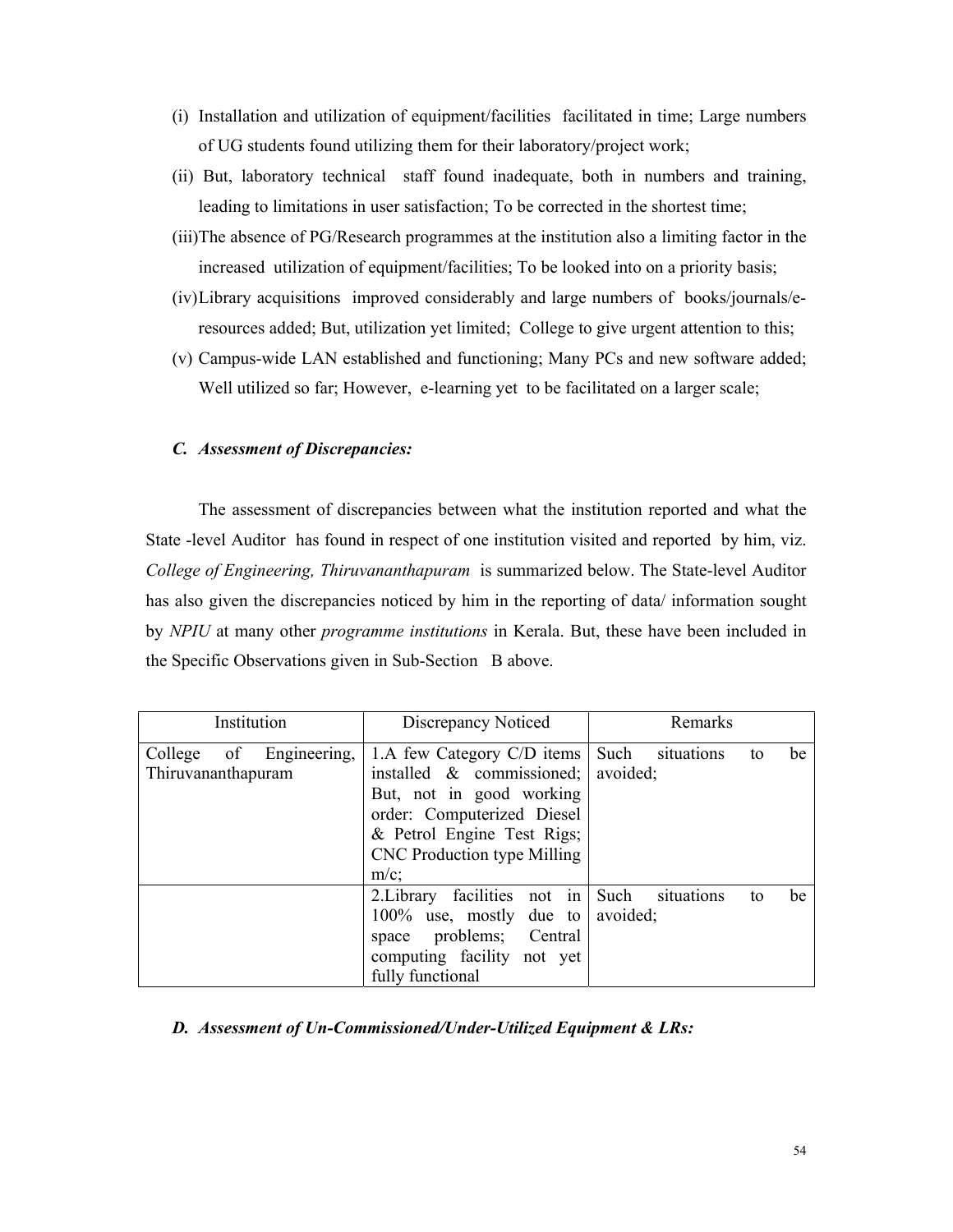All major items of equipment installed and commissioned in a reasonable time; No undue delays reported in the installation/commissioning of equipment items at most of the *programme institutions.* However, the level of utilization of major equipment reported to be low at most *programme institutions*, presumably due to all the five *programme institutions* in Kerala, being yet in the early stages of development of research and consultancy activities. Besides, in some cases, like *College of Engineering, Thiruvananthapuram,* two costly items, viz., 3-D Visualization System and Embedded Systems Lab. Grossly under-utilized. The level of utilization of LRs at each institution generally acceptable. But, their utilization could be increased further by improving the Library facilities and service.

### *E. Short Overall Review:*

A short overall review of each aspect of commissioning and utilization of equipment and LRs obtained under TEQIP-I, as extracted from the reporting format of the State-level Auditor for Kerala is given below:

- Equipment of Categories A & B procured by the *programme institutions* well used;
- Log-books not properly maintained by most institutions even for costly equipment;
- Equipment of Categories C&D sparingly used at most institutions;
- Cross Departmental use of equipment being practiced only to a limited extent;
- LRs being used well; But many limitations in available space and comfort level;
- Institutional level over viewing/monitoring of equipment not yet functioning;

### *F. Some suggestion for enhanced utilization:*

 TEQIP-I has facilitated the upgrading of class room ambience, laboratories, libraries, computers and the IT-resources at most of the *programme institutions* in Kerala. The institutions have generally demonstrated dynamism in making the best use of TEQIP-I and develop into mature institutions in a short time.. The following few suggestions are now being made to make these facilities of wider use among the stake holders at each *programme institution:*

• Serious attempts to be made for total office automation for maximizing the faculty time availability for academic purposes and better laboratory work;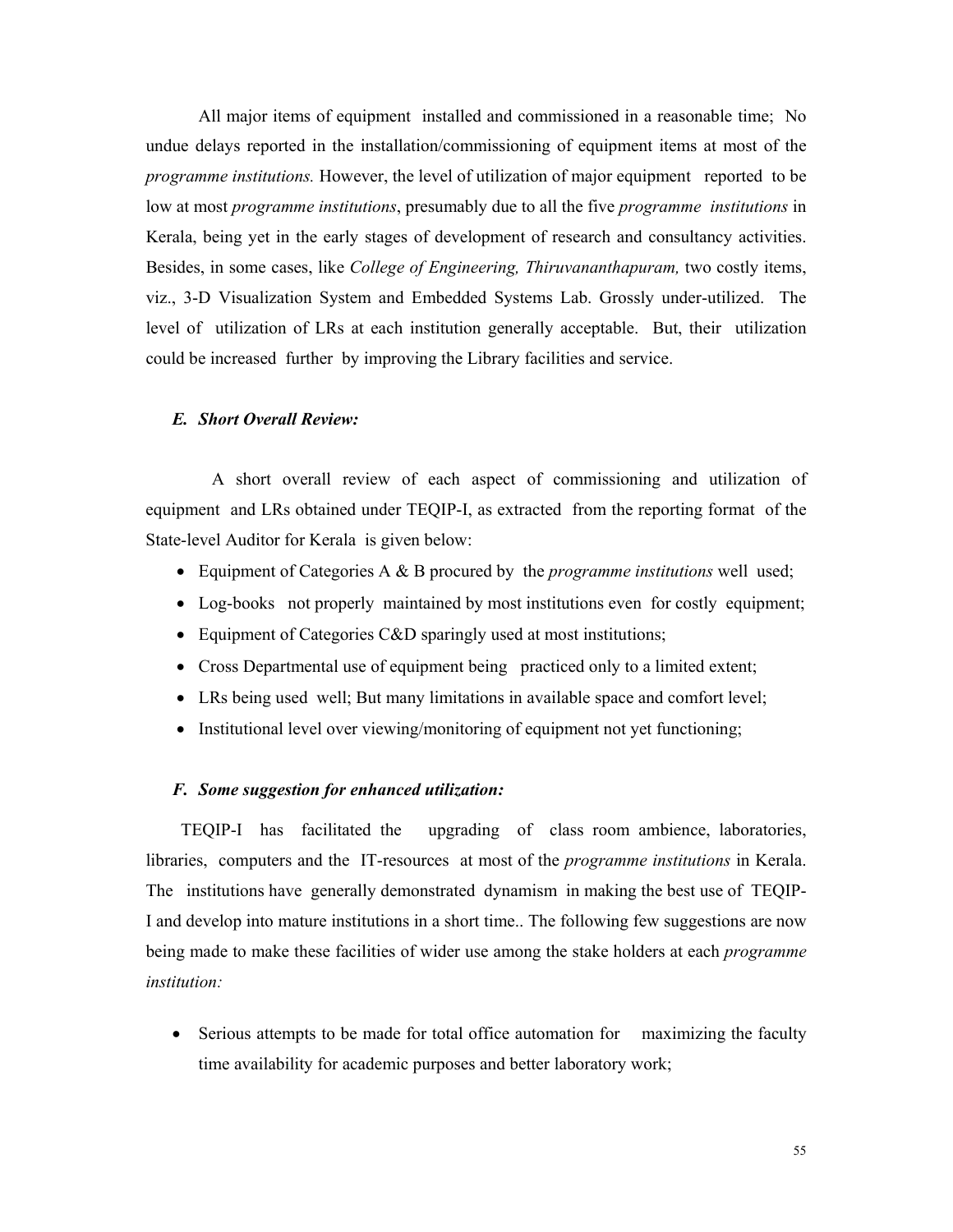- Ensure the familiarity of at least every alternate faculty/staff member with all the resources available in their departments, besides those of the central facilities;
- Senior faculty at each College/Institution to oversee the utilization of resources on a regular basis and also evolve a plan of action to minimize their under- utilization;
- Take early steps to study and introduce *Best Practices* for the utilization of equipment/ facilities at each College/Institution, as followed at leading institutions;
- Facilitate inter-library access to the online facilities and computation based on remote log-in and/or grid computing . of reputed universities in India and abroad
- Taking up sponsored research, consultancy and continuing education programmes to in new areas based on TEQIP-I created resources be given top priority;
- All out efforts to be made to generate revenue from academic/training/research work and by opening access to institutional facilities to outside bodies;
- Encouraging non-formal networking among various academic/R&D institutions and industries to share the use of TEQIP-I created resources created for increased use;

# *8. Madhya Pradesh:*

## *A. Summary of Observations:*

Madhya Pradesh was included under TEQIP-I in its first cycle beginning in the year 2003-04, along with five other States and CFIs. The Colleges/Institutions in the State supported under TEQIP-I since this time until March 31, 2009 are listed in Table 10 in the alphabetical order. These included seven *programme institutions,* two of them which are starred (\*) being recognized as the *lead institutions* and others being the *network*  institutions. Of the *network institutions,* two marked with (+) symbol were polytechnics. Major observations as a result of the study and analysis of the Report on Madhya Pradesh prepared by the State-level Auditor include:

- Most of the institutions, except one, utilized the allocated funds in the range 94-100%;
- The equipment/facilities procured mainly to strengthen and upgrade academic work;
- Installation and commissioning of equipment/LRs reasonably satisfactory;
- Category A, B items used for UG/PG ptogrammes, and had higher utilization level;
- But, Category C, D items used mostly for R&D & special function; Low usage found;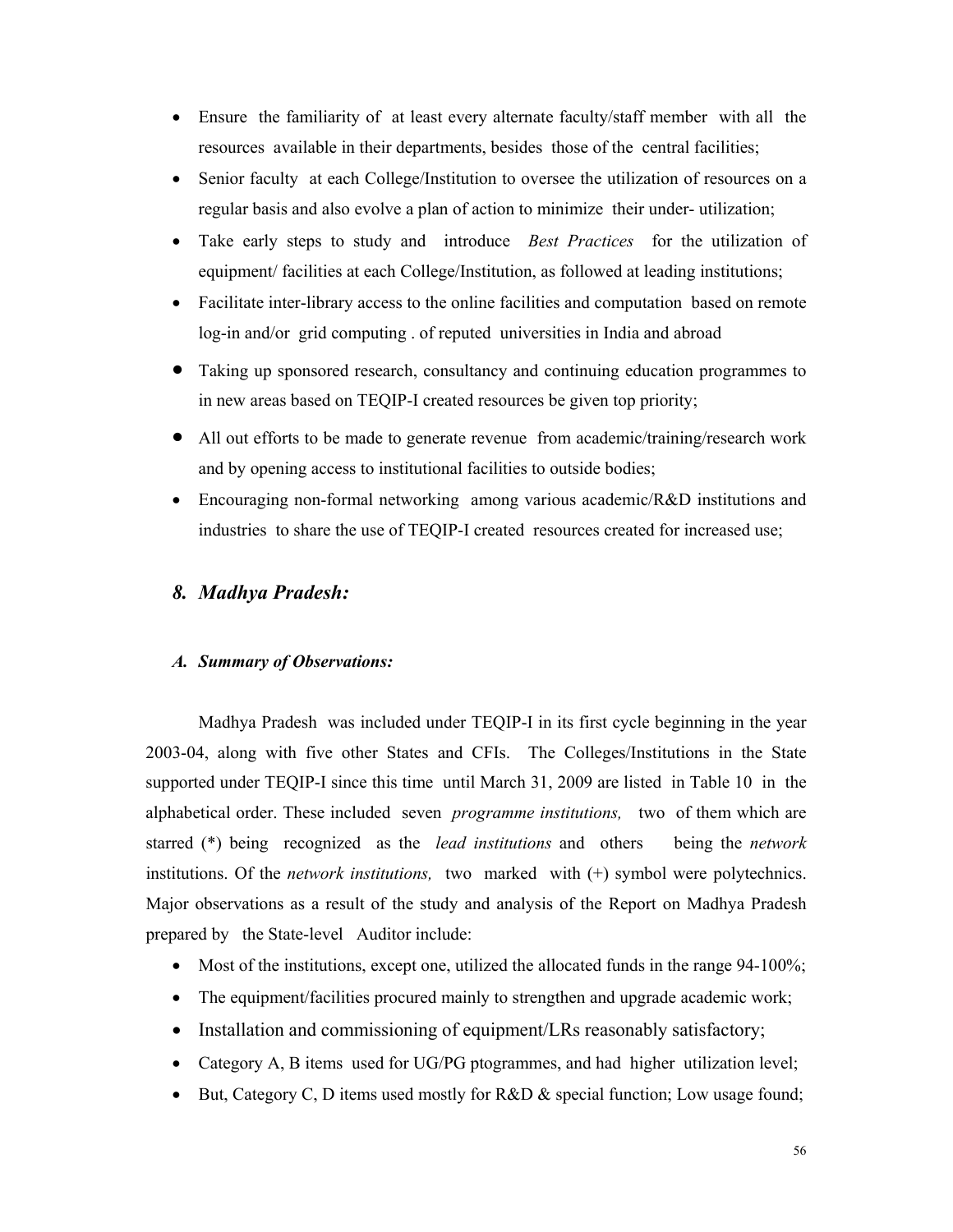- No major differences in the activities/outcomes of *lead or network institutions;*
- Performance of polytechnics found to be much lower than that of other institutions;
- R&D activities and consultancy work yet low at most *programme institutions;*

| <b>S. No.</b>                                               | <b>College/Institution</b>                               |
|-------------------------------------------------------------|----------------------------------------------------------|
| 8.01                                                        | Jabalpur Engineering College, Jabalpur*                  |
| 8.02                                                        | Kalaniketan Polytechnic College, Jabalpur+               |
| 8.03                                                        | Rewa Engineering College, Rewa                           |
| 8.04                                                        | Sardar Vallabh Bhai Polytechnic College, Bhopal+         |
| 8.05                                                        | Shri GS Institute of Technology & Science, Indore*       |
| 8,06                                                        | Ujjain Engineering College, Ujjain                       |
| 8.07                                                        | University Institute of Technology, RGPV, Bhopal         |
| $(\mathbf{A} \setminus \mathbf{T}) = \mathbf{I} \mathbf{T}$ | $(1)$ $\mathbb{R}$ $1$ $\mathbb{R}$ $1$ $\mathbb{R}$ $1$ |

**Table 10 : Colleges/Institutions in Madhya Pradesh supported under TEQIP-I** 

(\*) Lead Institutions (+) Polytechnics

# *B. Specific Observations:*

 Specific College/Institution-wise data/information on the utilization of resources procured under TEQIP-I are given below in the same order of their listing in Table 10:

# *8.01 Jabalpur Engineering College, Jabalpur*

- (i) Major procurement completed by early 2008 and funds utilization  $\sim$ 98%; All items obtained only of Category A,B types of use to UG/PG students;
- (ii) Installation, and commissioning of most of the items done in time; Large number of UG/PG students regularly using all the equipment for their studies/experimentation;
- (iii) Text/Reference books and subject LRs in large numbers obtained for the Library; Extensively being used by students and faculty alike;
- (iv)Wide variety of licensed software packages also obtained, e.g., Red Hat Linux, Proteus VSM and Micro Wind VLSI; Well used by UG/PG students;
- (v) Language laboratory also established using modern technology; Being widely used by all the students for their language skills development;.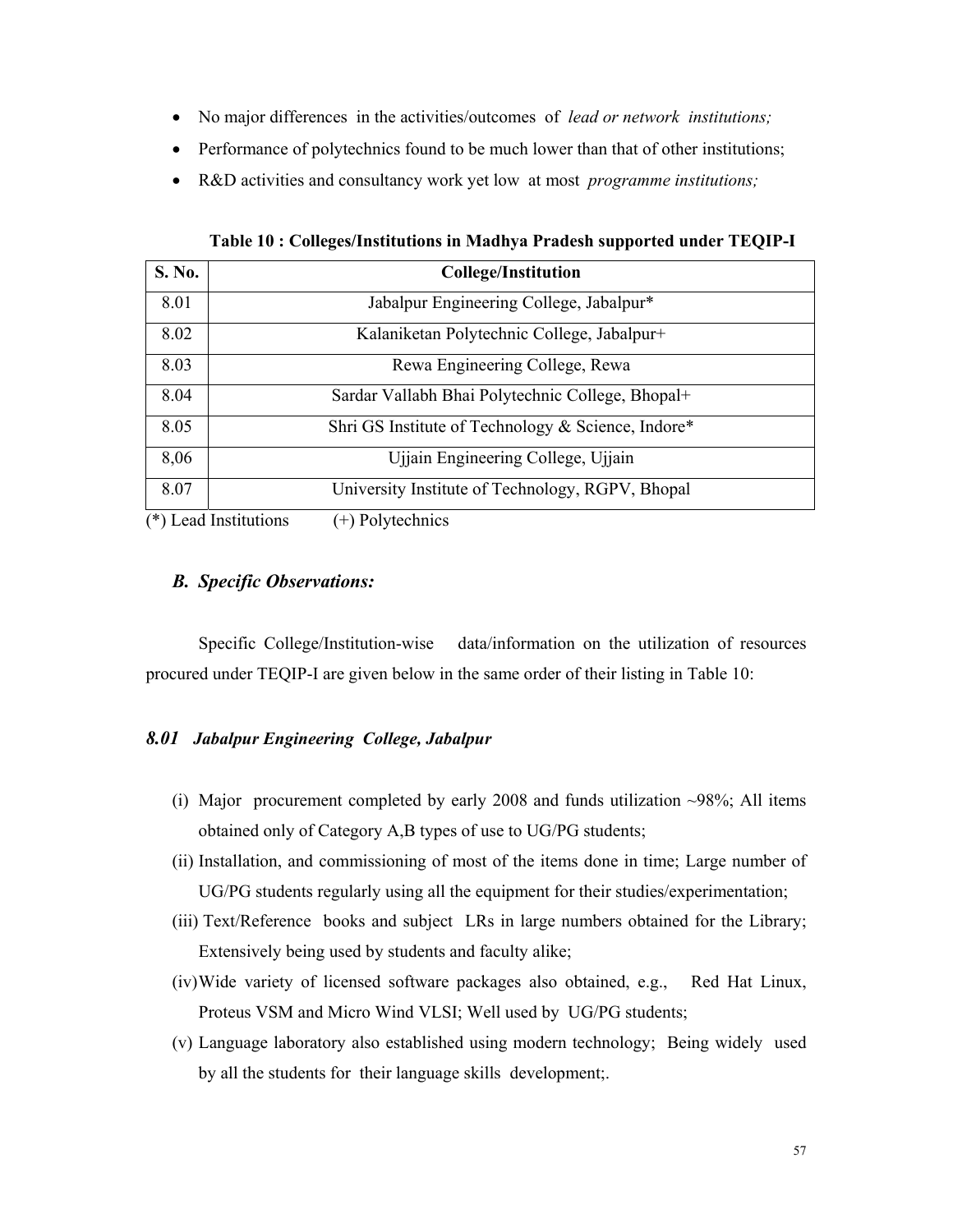(vi)However, R&D culture at the institution yet low; Hence sponsored projects and consultancy not up to the level expected from a College of long standing:

### *8.02 Kalaniketan Polytechnic College, Jabalpur*

- (i) Utilization of funds allocated rather low,  $\sim 80\%$ ; Mostly equipment for administrative Office use obtained and very few items for laboratory up-gradation;;
- (ii) Among items for laboratory use, a plotter ( Category B) for the CAD/CAM Lab. and Robotic Arm, and Gripper for the Robotics Lab. , only included; But, used sparingly;
- (iii)Library well upgraded with useful books; But, software/CAI packages not included; Library use by students found to be limited;
- (iv). The institution found to have very little or no interaction with the outside world, particularly industry; Hence, very limited scope for revenue generation;

### *8.03 Rewa Engineering College, Rewa*

- (i) Allocated grants well used  $(\sim)97\%$ ) for procurement of equipment and LRs; Utilized mainly for modernizing UG laboratories, workshops and the library;
- (ii) A modern computer centre with 100 systems and a VLSI laboratory (Category C) set up; Campus-wide intranet established; Students using all the facilities extensively;
- (iii) A large variety. of Category A equipment also procured for UG laboratories; Now being used by the students extensively during practical/project work;
- (iv)College Library provided with .a large number of books, journals and LRs including licensed software; e.g., Visionet and Softech; Use of all these yet limited;
- (v) Being a UG College, R&D culture yet at low level and so also sponsored projects/consultancy; Due attention to be given to take up PG and Research work;

#### *8.04 Sardar Vallabh Bhai Polytechnic College, Bhopal*

(i) Utilization of funds allocated up to  $\sim$ 94%; Mostly used for obtaining trainer kits required for students' laboratories; Extensively utilized for practical classes;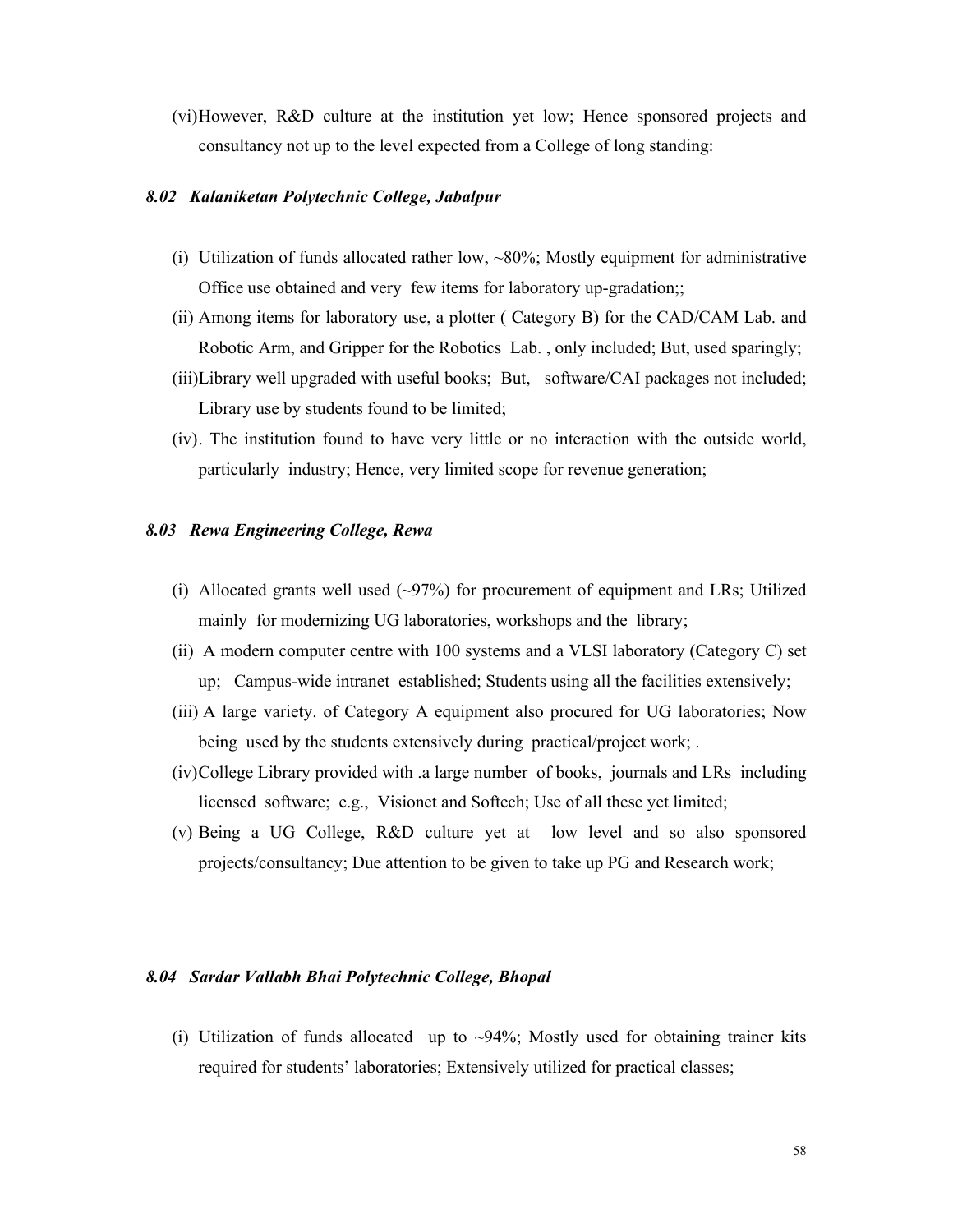- (ii) Only one item of Category B (Automatic Compression Testing Machine) obtained; Widely used for students' training; Good potential for earning revenue;
- (iii)Good number of books and CAI packages procured for the Library; But, no software packages; Library utilization by the students yet low;
- (iv) Being a Polytechnic, R&D activities minimal; Also, interaction with the outside world, particularly industry negligible; Both to be stepped up speedily;
- (v) Due attention to be given to exploit the TEQIP-I equipment obtained for the. training of industry personnel and revenue generation;

### *8.05 Shri GS Institute of Technology & Science, Indore*

- (i) Almost 100% utilization of grants by the institution to strengthen laboratories and facilities; Procurement including mostly Category A items for UG/PG students;
- (ii) Other items include Category  $B(=5)$ ,  $C(=9)$  and  $D(=1)$  items; While Category B items used by UG/PG/Research students, Category C,D items not used by any one;
- (iii)Surprisingly, one each of Category C and D items obtained by the Dept of BME, not yet commissioned at all, although received quite some time back;
- (iv)The LRs (Software) procured found useful to UG / PG students; Hence, Library being widely utilized by them;
- (v) However, revenue generation using TEQIP-I items found virtually non-existent; Senior faculty of the institution to look into this and correct the situation soon;

## *8.06 Ujjain Engineering College, Ujjain*

- (i) The institution achieved almost 100% utilization of TEQIP-I grants allotted for procurement of equipment/LRs; Generally satisfactory commissioning and utilization;
- (ii) Equipment obtained largely include computers, computer peripherals and laptops, mostly for faculty use; Students hardly getting any benefit of this;
- (iii)Students' laboratories and instructional facilities not taken care of under TEQIP-I, making the acquisitions mainly faculty oriented;
- (iv)However, adequate books and subject CDs procured for students' use; Some useful software: AUTOCAD, EDSA, Power 2000 acquired; All being extensively used;
- (v) R&D culture and revenue generation capacity yet limited at the institution; Senior faculty to work out a suitable strategy to enhance this at an early date;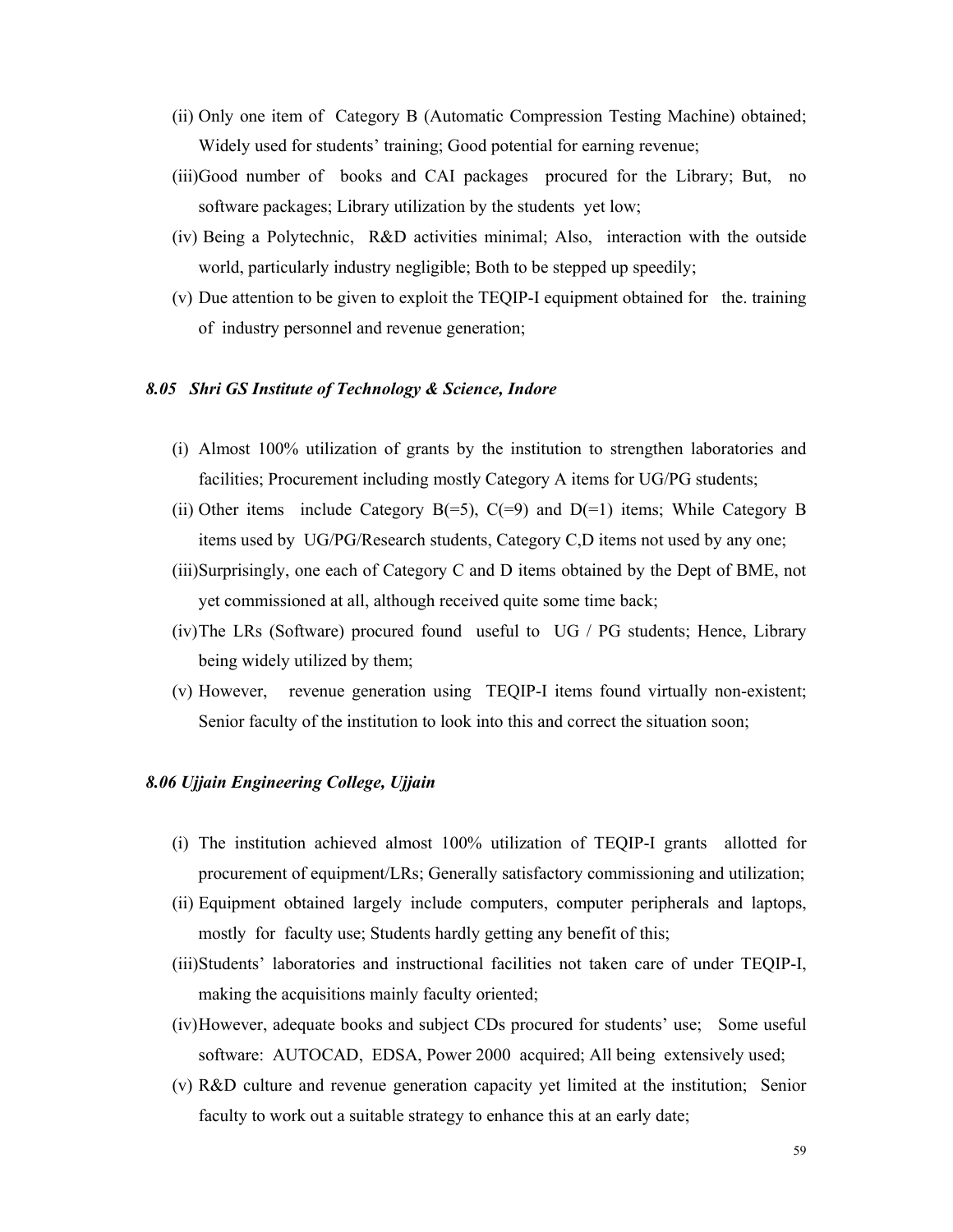### *8.07 University Institute of Technology, RGPV, Bhopal*

- (i) Funds allotted for procurement of equipment/LRs fully utilized; Installation and commissioning of all items done in time; Extensively used by students and faculty;
- (ii) Most items being of Category A, B types, used primarily by UG/PG students; Only one item of Category C (Network analyzer) widely used by PG/Research students;
- (iii)Library upgraded very well by adding books and online journals. Surprisingly not a single LR (software) procured under TEQIP-I; Library being used extensively;
- (iv)R&D work at the institution being at a low level, industrial interaction also low, resulting in a virtual absence of sponsored projects or consultancy activities;
- (v) Revenue generation using TEQIP-I facilities to be given due attention; Senior faculty to work out an appropriate strategy for this purpose soon;

#### *A. Assessment of Discrepancies:*

The assessment of discrepancies between what the institution reported and what the State -level Auditor has found in respect of one institution visited and reported by him, viz., *Rewa Engineering College, Rewa* is summarized below. The State-level Auditor has also given a few minor discrepancies noticed by him in the reporting of data/ information sought by *NPIU* at many other *programme institutions* in Madhya Pradesh. But, these have been included in the Specific Observations given in Sub-Section B above.

| Institution                                                                     |  |  |  | Discrepancy Noticed                                                                                                     |  |  | Remarks |  |  |    |    |
|---------------------------------------------------------------------------------|--|--|--|-------------------------------------------------------------------------------------------------------------------------|--|--|---------|--|--|----|----|
| Rewa Engineering College,   No discrepancies noticed;   Such situations<br>Rewa |  |  |  | But, log books not kept in   avoided;<br>most cases; Hence, data for<br>verification obtained only<br>from time tables; |  |  |         |  |  | to | be |

#### *B. Assessment of Un-Commissioned/Under-Utilized Equipment & LRs:*

 All major items of equipment installed and commissioned in a reasonable time; No undue delays reported in the installation/commissioning of equipment items at most of the *programme institutions.* However, the level of utilization of major equipment reported to be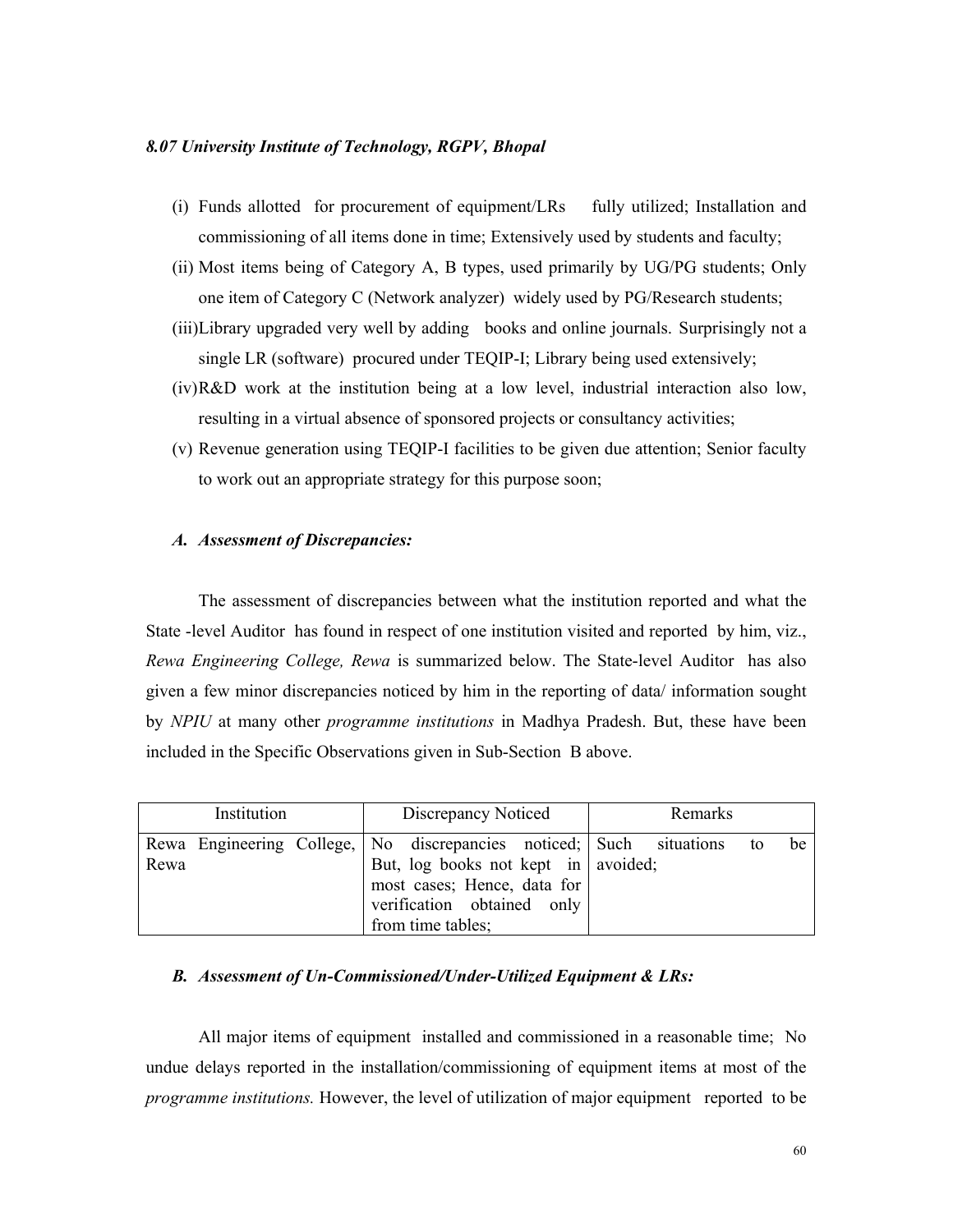low at present, presumably due to all the seven *programme institutions* in Madhya Pradesh, being not in research and consultancy activities. The level of utilization of LRs at each institution generally satisfactory. But, their utilization could be increased further by improving the Library facilities and service.

#### *C. Short Overall Review:*

A short overall review of each aspect of commissioning and utilization of equipment and LRs obtained under TEQIP-I, as extracted from the reporting format of the State-level Auditor for Madhya Pradesh is given below:

- Equipment of Categories A & B procured by the *programme institutions* well used;
- Log-books not maintained well by most of the *programme institutions;*
- Only few items of equipment of Categories C&D; Sparingly used at most cases;
- No evidence of cross Departmental use of equipment in most cases;
- No information available on facilities for maintaining costly equipment items;
- LRs being used well; However, good scope for improving this further;
- Institutional level over viewing/monitoring of equipment not yet functioning;

#### *D. Some suggestion for enhanced utilization:*

 TEQIP-I has facilitated the upgrading of class room ambience, laboratories, libraries, computers and the IT-resources at most of the *programme institutions* in the State of Madhya Pradesh. The institutions have been reasonably dynamic in making the best use of TEQIP-I and develop into mature institutions in a short time..However, the polytechnics have been found to be lagging behind the other institutions in the State by a big margin. The following few suggestions are now being made to make these facilities of wider use among the stake holders at each *programme institution:*

- Serious attempts to be made by all the *programme institutions* for enhancing R&D and industrial interaction, with a view to take up sponsored projects  $\&$  consultancy;
- Senior faculty at each College/Institution to oversee the utilization of all equipment/facilities regularly and evolve a plan to avoid their under utilization;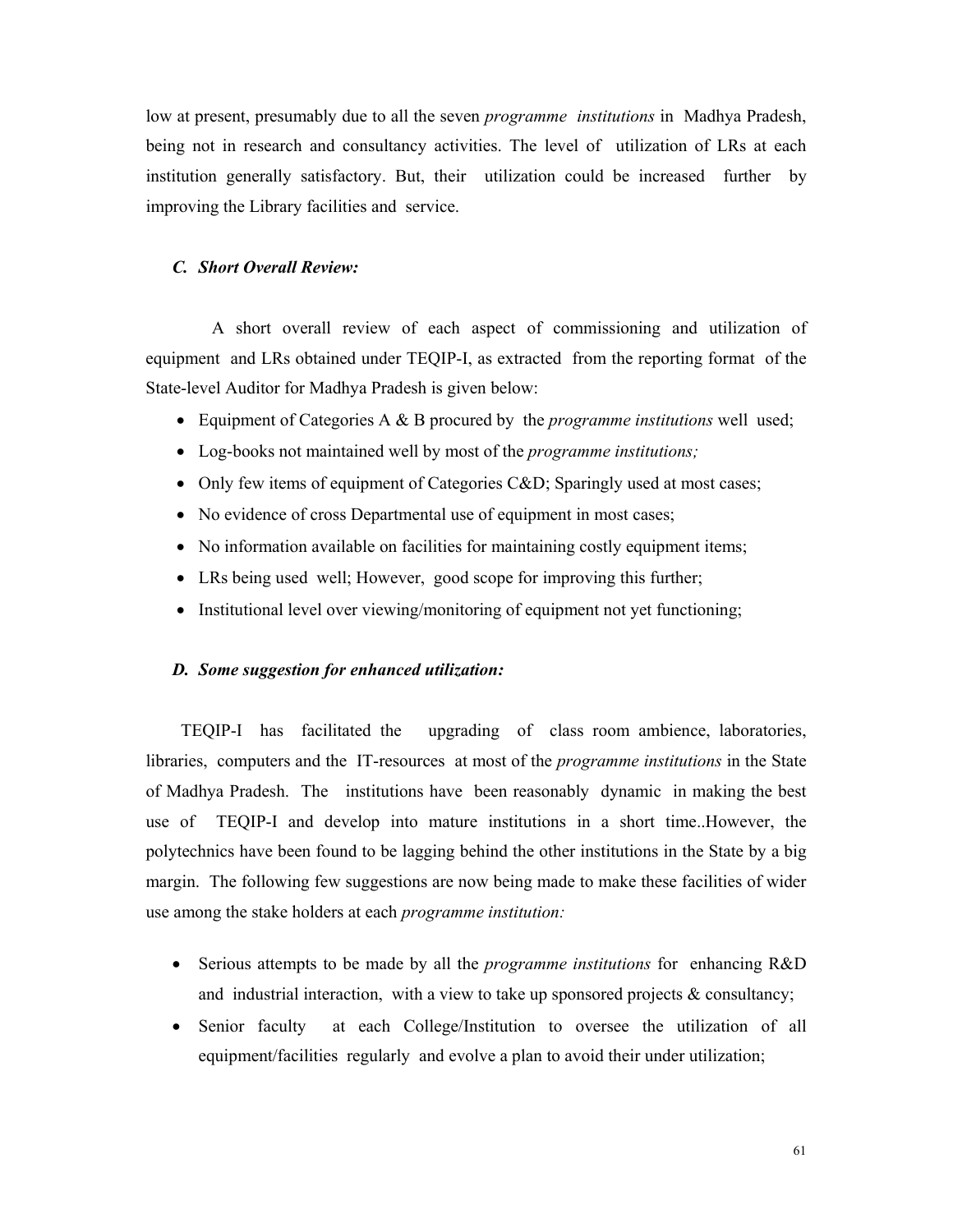- Take early steps to study and introduce *Best Practices* for the utilization of equipment/ facilities at each College/Institution, as followed at leading institutions;
- Equipment procurement in the future to be only after proper need analysis by the user groups; To be of considerable help in enhancing their utilization;
- All out efforts to be made to provide training of faculty/staff concerned on the new equipment by their Suppliers to enable their proper functioning and increased benefit;

# *9. Maharashtra:*

# *A. Summary of Observations:*

The State of Mahrashtra was included under TEQIP-I in its first cycle beginning from the year 2003-04, along with five other States and the CFIs. The Colleges/Institutions in the State supported under TEQIP-I since this period until March 31, 2009 are listed in Table 11, in the alphabetical order. Of the seventeen Colleges/Institutions listed herein, the three starred (\*) ones received TEQIP-I support as *lead institutions* and the others as *network institutions.* The list also includes three polytechnics, all of them being marked by a  $(+)$ symbol. Major observations as a result of the study and analysis of the State -level Report of the Auditor include the following:

- Most of the items procured under TEQIP-I utilized for routine UG and PG laboratory work and in some cases for students' projects;
- Research work using these equipment/facilities of a high order only a few institutions; However, research culture observed in most cases, although at a low level;
- Excellent research publications including journal papers, sponsored projects and consultancy activities observed at one institutions;
- Many *programme institutions* (except polytechnics) engaged in UG/PG courses and Ph. D work, with each one having large student groups; Hence, high user base;
- No major differences noticed in the activities/outcomes/outputs of *lead or network institutions;*
- Reporting errors and inconsistencies often noticed in the Reports prepared by some Colleges/Institutions;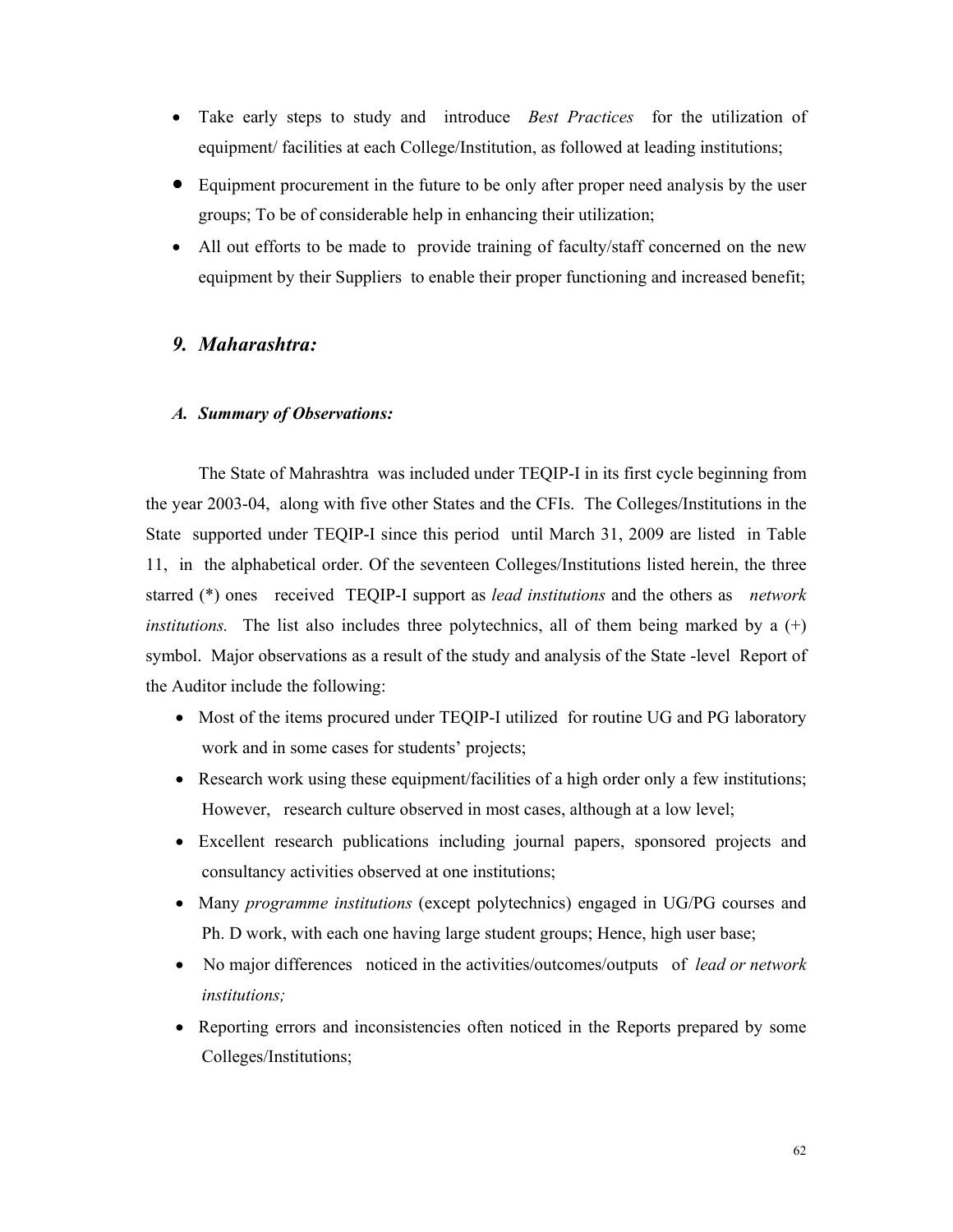- TEQIP-I, a major stimulant to technical institutions for enhancing the quality/ standard of their academic and research activities for the benefit of stake holders;
- Specific College/Institution-wise data/information on the utilization of resources procured, given below in Sub-sections 9.01-9.17 by following Table 11;
- List of under-utilized items of equipment, as extracted from the log books of the *programme institutions* also given in Sub-section 9.18;;

| S. No. | <b>College/Institution</b>                                 |
|--------|------------------------------------------------------------|
| 9.01   | College of Engineering, Pune*                              |
| 9.02   | DKTE's Textile and Engineering Institute, Ichalkaranji     |
| 9.03   | Dr. Babasaheb Ambedkar Technological University, Lonere    |
| 9.04   | G.H. Raisoni College of Engineering, Nagpur                |
| 9.05   | Government College of Engineering, Amaravati               |
| 9.06   | Government College of Engineering, Aurangabad              |
| 9.07   | Government Polytechnic, Mumbai (+)                         |
| 9.08   | Government Polytechnic, Nagpur (+)                         |
| 9.09   | Government Polytechnic, Pune (+)                           |
| 9.10   | Rajarambapu Institute of Technology, Rajaramnagar          |
| 9.11   | Shri Guru Gobind Singhji Institute of Technology, Nanded   |
| 9.12   | Shri Sant Gajanan .Maharaj College of engineering, Shegaon |
| 9.13   | University Institute of Chemical Technology, Mumbai*       |
| 9.14   | Veermata Jijabai Technological Institute, Mumbai*          |
| 9.15   | Vishwakarma Institute of Technology, Pune (#)              |
| 9.16   | Walchand College of Engineering, Sangli                    |
| 9.17   | Yeshwantrao Chavan College of Engineering, Nagpur (#)      |

**Table 11: Colleges/Institutions in Maharashtra supported under TEQIP-I** 

(\*) Lead Institutions;  $(+)$  Polytechnics;  $(+)$  On-site visit conducted;

### *B. Specific Observations:*

 Specific College/Institution-wise data/information on the utilization of resources procured under TEQIP-I are given below in the same order of their listing in Table 11: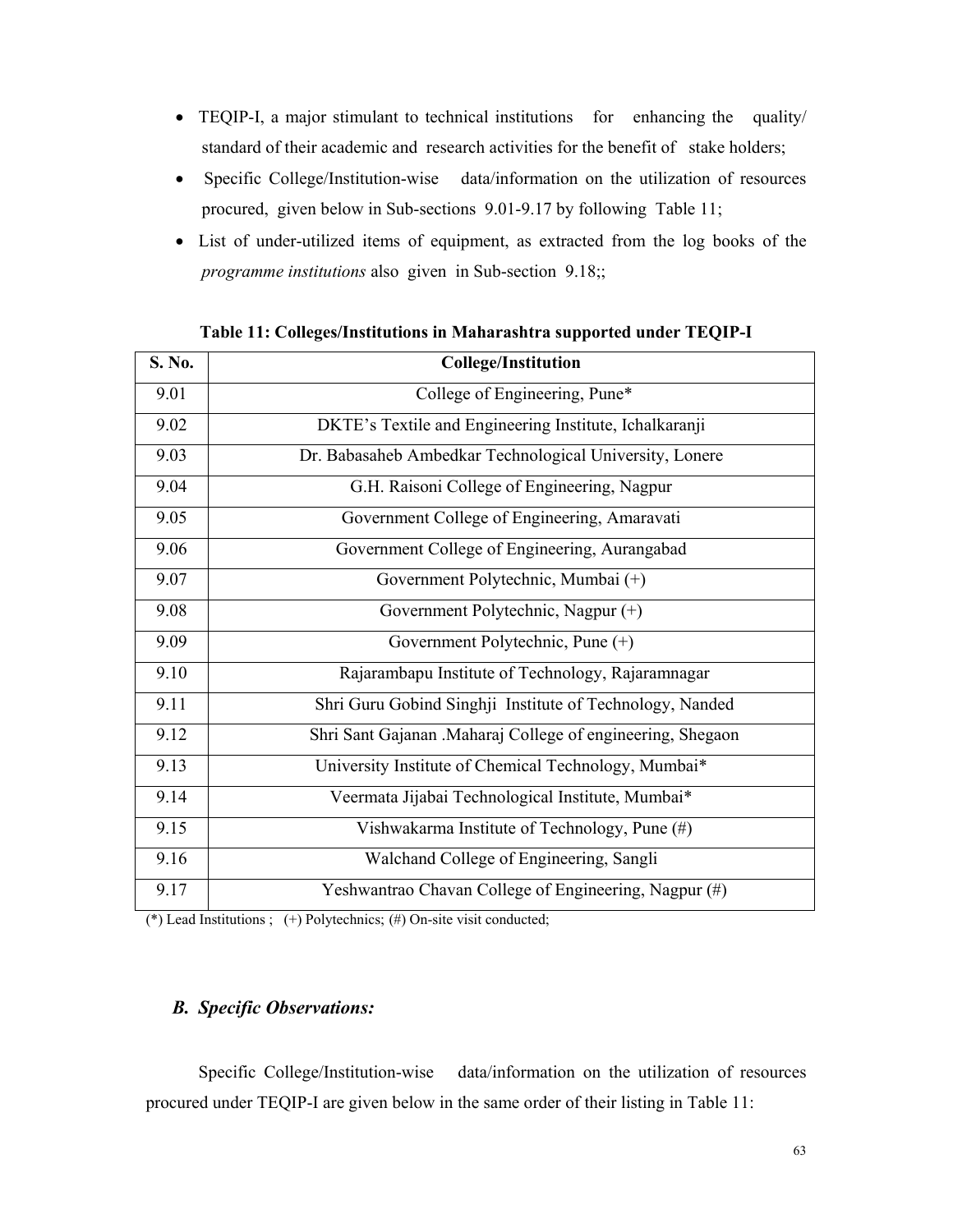### *9.01 College of Engineering, Pune*

- (i) In all cases of Category C, D items of equipment/facilities log books reported to be maintained, except for power generation, WAN, Server and UTM;
- (ii) No. of hours of major equipment usage in Jan.'09 noted to be satisfactory, although data on this item not presented in the Report;
- (iii)Most items of equipment (also UTM) and LRs used well for class room teaching and lab. demo.; But, Laser & AAS used for research only; Software usage good;
- (iv)Cross-Departmental utilization of equipment items not being practiced at present; Good case for the College to correct this for enhancing their use to benefit all;
- (v) Data/Information provided on equipment items and their utilization being faulty in some cases, difficult to draw inferences on future course of action;

### 9.02 *DKTE's Textile and Engineering Institute, Ichalkaranji*

- (i) Log books maintained in all the cases of equipment items at the institution; Of considerable use to College authorities to know the status of their working;
- (ii) No. of hours of usage of equipment items in Jan.'09 observed to be reasonable, although no data on this given in the filled in format;
- (iii)Most of the items of equipment and LRs used well for each activity, as planned; Beneficiaries being mostly class room teaching and laboratory instruction;
- (iv)Cross-Departmental usage of equipment not being followed; Besides, may not be possible because of the specialized programme; Acceptable in this case;
- (v) Use of expensive equipment yet low; College to initiate suitable strategy for this, like taking up more sponsored R&D and consultancy;

#### *9.03 Dr. Babasaheb Ambedkar Technological University Lonere*

- (i) Log books maintained for all major items of equipment in all the cases in a satisfactory manner;
- (ii) No. of hours of usage of equipment items in Jan. '09 observed to be satisfactory, although data as required, not provided in the format;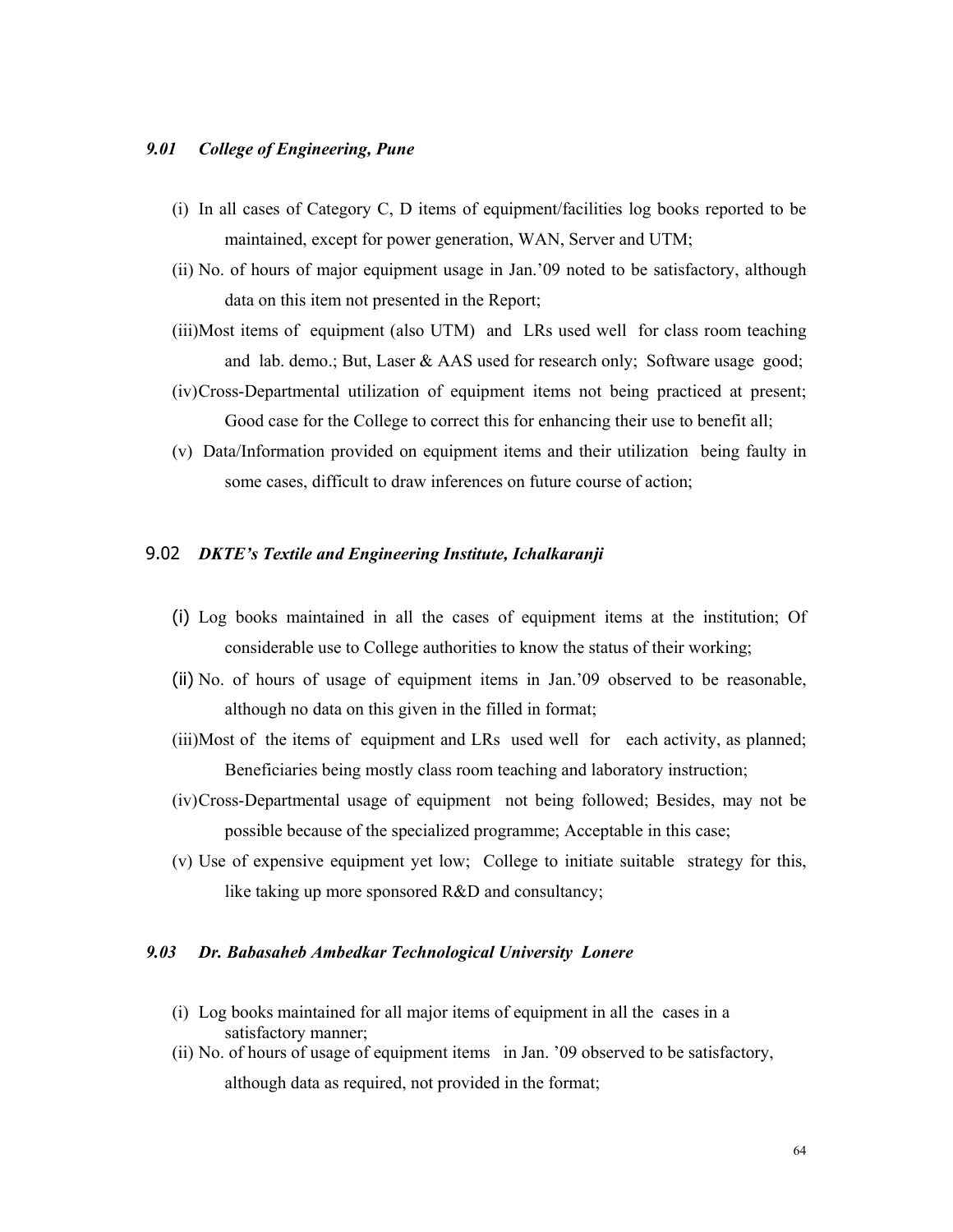- (iii)Equipment utilization mostly for Modeling, Analysis, Drafting & Optimization, Used in teaching, lab. demo and project/research work; Generallu satisfactory;
- (iv)Many equipment items (Category A, B) and software used sparingly, even though of benefit to many Departments; To be looked into and corrective steps taken soon;
- (v) Use of expensive equipment yet low; University to initiate suitable strategy to rectify this, like taking up more sponsored R&D and consultancy activities;

# *9.04 G.H. Raisoni College of Engineering, Nagpur*

- (i) Institution maintained Log books on most of the equipment items; Highly useful for keeping track of the status of their working condition;
- (ii) No. of hours of usage of equipment items in Jan. '09 found to be satisfactory; But, the data required by *NPIU*, not provided in the format;
- (iii)Most equipment items well utilized for class room teaching, being computers, power supplies and software, except for a Logic analyzer; Very little research activity;
- (iv)Cross- Departmental use of equipment/facilities generally satisfactory, being mostly computers and software packages and the availability Campus-LAN;
- (v) Use of expensive equipment at the institution yet low; College to initiate suitable strategy for this, like increasing sponsored R&D and consultancy activities;

## *9.05 Government College of Engineering, Amaravati*

- (i) Log books maintained in all the cases of costly equipment obtained under TEQIP; a practice to ensure proper availability of the equipment to users;
- (ii) No. of hours of usage of equipment items in Jan. '09 reasonable; But, the data required by *NPIU* , not provided by the institution in the format;
- (iii)Most of the items useful for teaching, except four listed under Table 6.1B, like, WAN & power generator used for the entire campus as service;
- (iv) LRs also used reasonably well; But, the use of equipment & LRs for research only to a limited extent, as research culture not developed at the College so far;
- (v) Use of expensive equipment yet low; College to initiate proper strategy to correct this, like cross-Departmental usage and more consultancy activities;

# *9.06 Government College of Engineering, Aurangabad*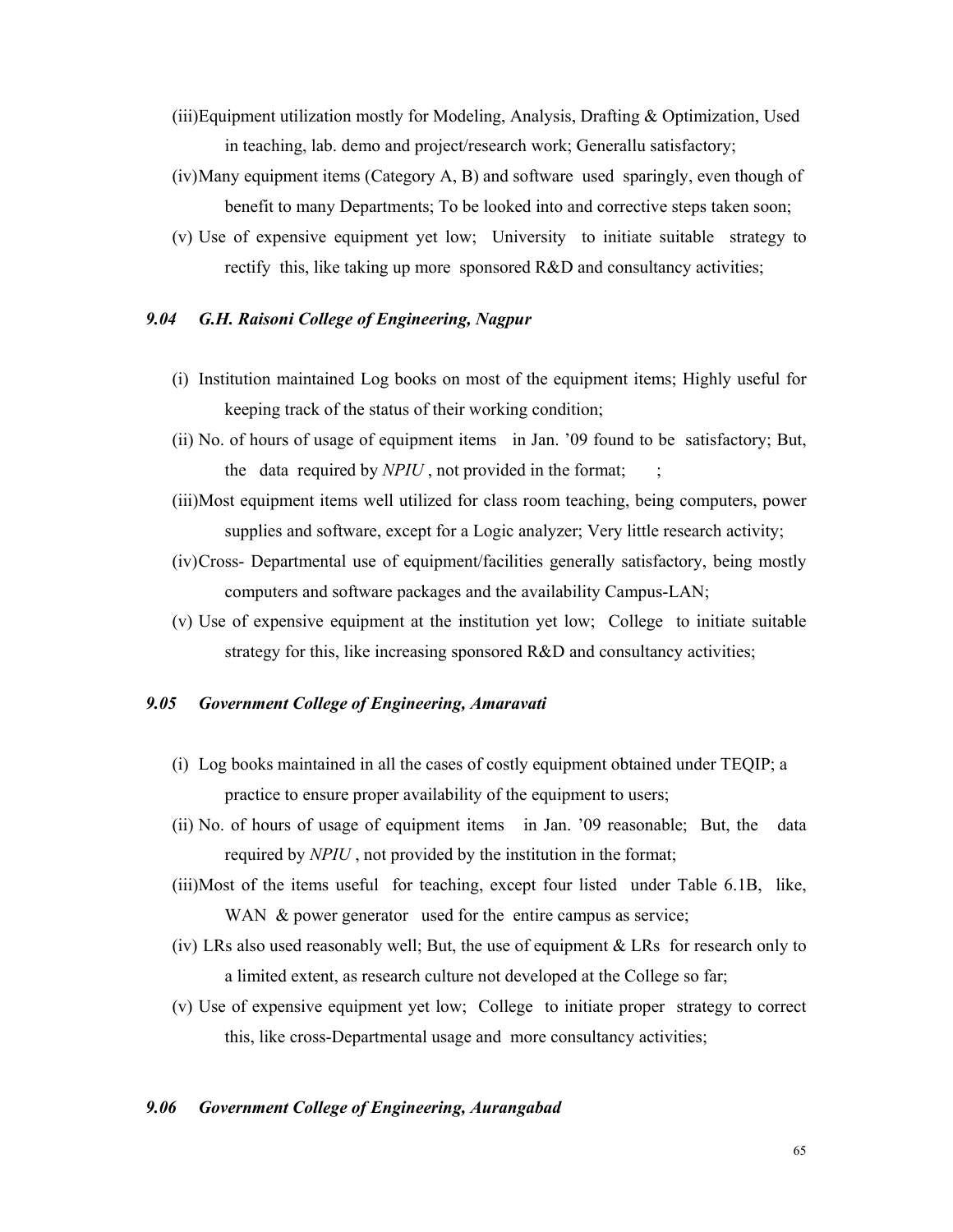- (i) The College maintaining log books in most cases of equipment procured under TEQIP; Of good use to the Departments and the users alike;
- (ii) No. of hours of usage of TEQIP equipment in Jan. '09 found to be satisfactory; But, the data required by *NPIU* , not generally provided in the format;
- (iii)Utilization of equipment obtained of a high order; Mostly used for teaching; However, not much use for research so far, this activity being low;
- (iv)Cross-Departmental usage confined to two items, viz., general-purpose systems with many Departments making use of them;
- (v) Use of costly equipment yet low at the institution; College to initiate proper strategy to take care of this, like sponsored R&D and consultancy activities;

### *9.07 Government Polytechnic, Mumbai*

- (i) No separate log book maintained for one costly item, viz., campus-wide LAN (=WAN) used 24/7 on the Polytechnic campus;
- (ii) WAN well utilized for connecting the computers in all the Departments to facilitate class room teaching; Students, faculty and admin. Staff using regularly;
- (iii) Good cross-Departmental usage for the campus-wide LAN, because of the inherent nature of the facility;
- (iv)Further use of campus-wide LAN for continuing education and community service projects to be explored in the short term, to expand its utility;

#### *9.08 Government Polytechnic, Nagpur*

;

- (i) No separate log book maintained for one costly item, viz., campus-wide LAN (=WAN) used 24/7 on the Polytechnic campus;
- (ii) LRs obtained by the Polytechnic well utilized for the Communication lab; But, no log book kept for them;
- (iii)Most of the equipment being the network backbone, found highly useful for the entire campus for academic and administrative functions; Satisfactory usage;
- (iv)Further use of the facility established for taking up continuing education, networking with industry and community service to be explored;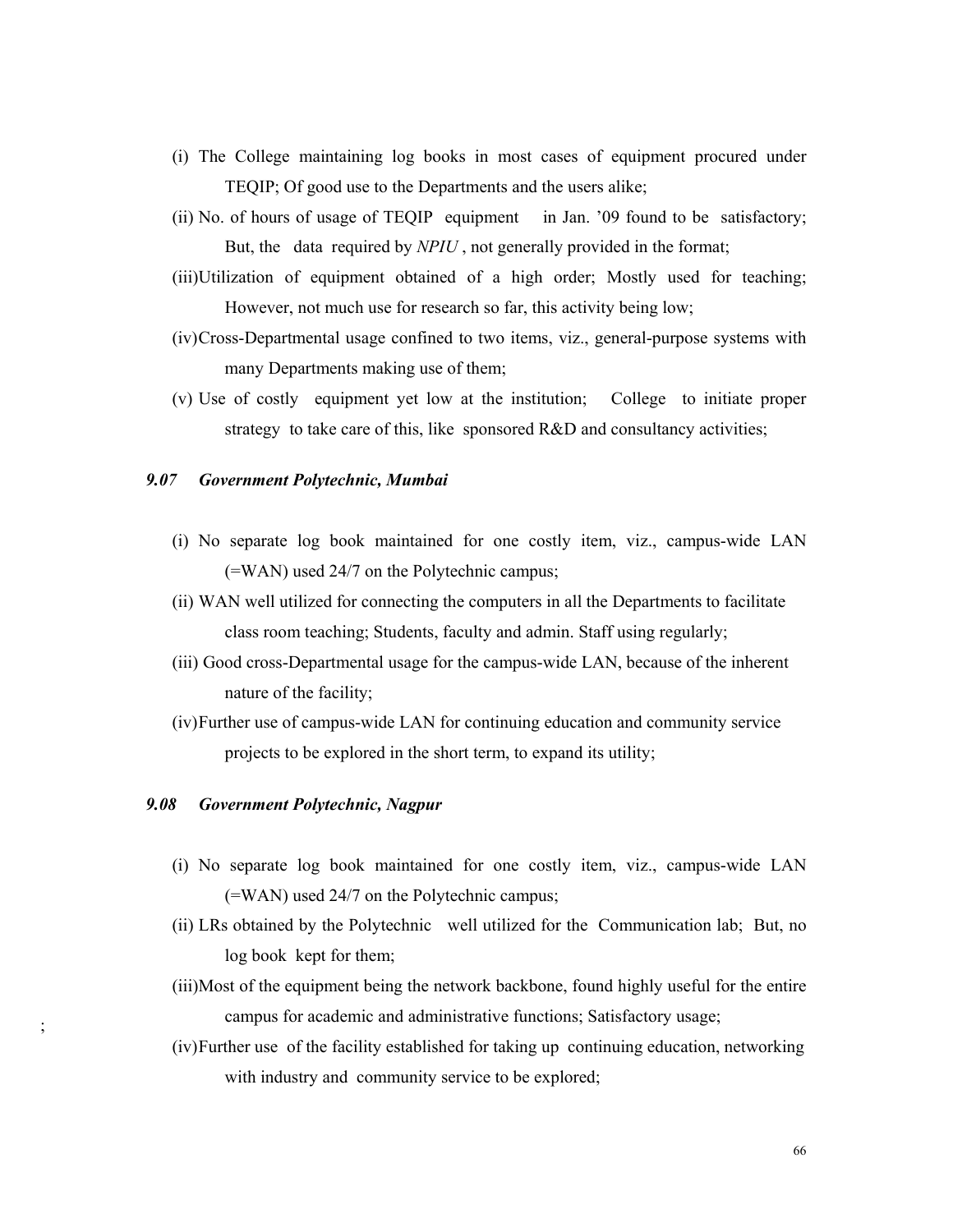#### *9.09 Government Polytechnic, Pune*

- (i) Equipment and software being related to campus-wide network, log book maintained in the servers only; Generally acceptable;
- (ii) Campus-wide LAN used for networking computers at all Departments on the campus; Useful for academic and administrative functions; Limited use for research;
- (iii)Campus-wide LAN providing 24/7 service to all the Departments and its cross-Departmental usage of a high order;
- (iv)Extension of the campus-wide LAN for continuing education, networking with industry and community service to be explored for its better utility;

### *9.10 Rajarambapu Institute of Technology, Rajaramnagar*

- (i) Log books maintained by the institution only for costly equipment items; But, not for software packages; Generally acceptable;
- (ii) No. of hours of usage of equipment items in Jan. '09 reasonable; Use of software packages not reported; Also, data sought by *NPIU* , not provided in the format;
- (iii)Utilization of equipment satisfactory for class room teaching and laboratory instruction; Software utilization found to be rather at a low level;
- (iv)Cross-Departmental usage of equipment not observed at present; Institution to give urgent attention to rectify this in the short term;
- (v) Use of costly equipment items yet low; College to initiate suitable strategy to correct this, like taking up sponsored R&D and consultancy activities;

#### *9.11 Shri Guru Gobind Singhji Institute of Technology, Nanded*

- (i) Log books maintained in most cases of equipment procured by the institution; Quite satisfactory, for enhancing their utilization;
- (ii) Utilization of most of the equipment items for teaching and laboratory work; Research work yet to pick up at the institution, although good equipment received;
- (iii)Of the three items listed in Table 6.1B, a Category D item: *yarn tester;* Very unique; But, its utility as yet at a low level; New application areas to be explored for this;
- (iv)Cross-Departmental usage of equipment negligible as yet; Worth exploring to enhance the equipment utilization by all the students and faculty members alike;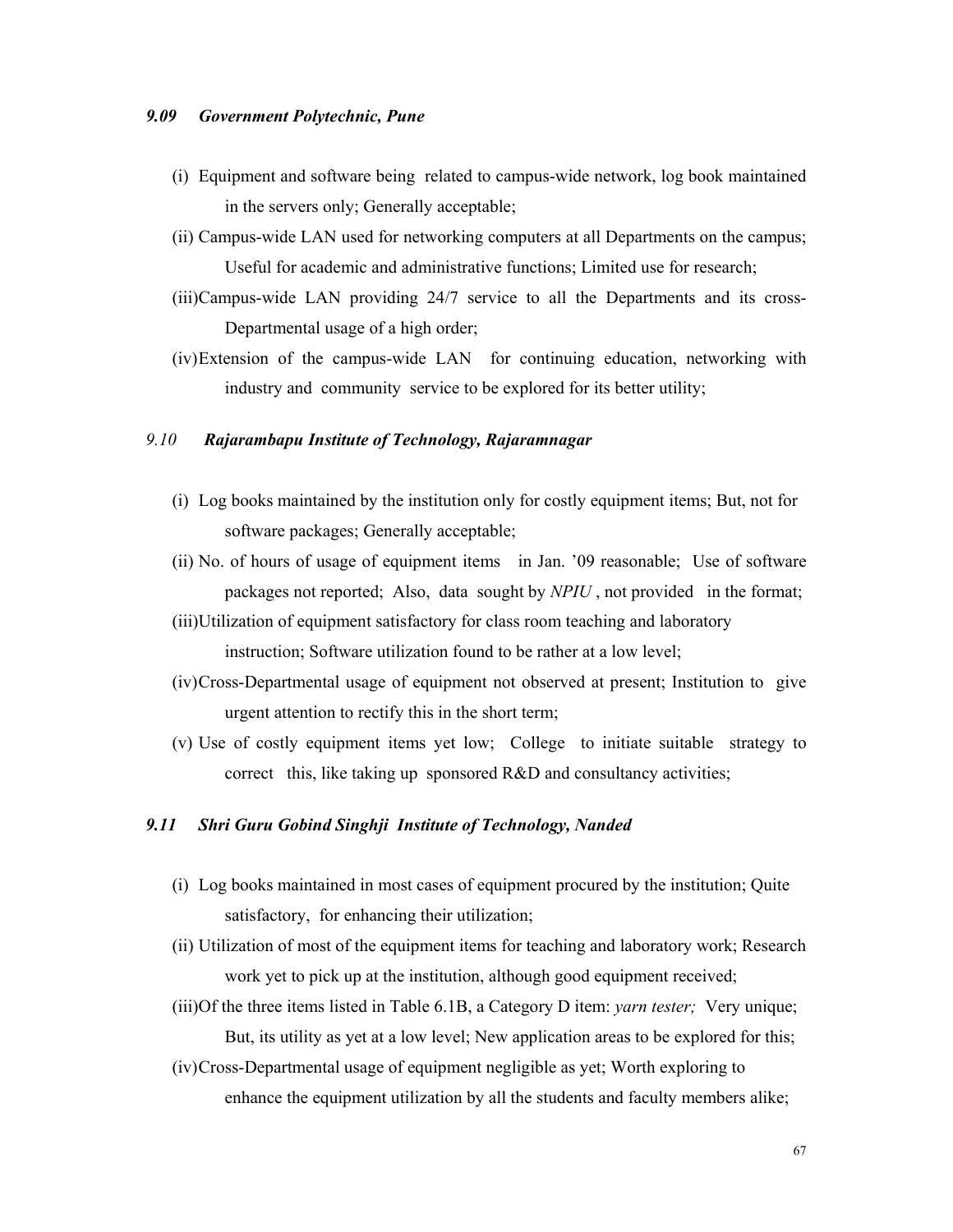(v) Use of expensive items of equipment yet low; Institution to initiate proper strategy to correct this, like increasing sponsored R&D and consultancy activities;

# *9.12 Shri Sant Gajanan Maharaj College of Engineering, Shegaon*

- (i) Log book maintained at the institution only for equipment and not for software packages; Generally acceptable;
- (ii) Utilization of equipment/facilities set up mainly for teaching, laboratory instruction and consultancy activities; Highly satisfactory;
- (iii)However, utilization of software packages mainly for academic work at the institution; Lage number of faculty and students already using them;
- (iv)Use of expensive equipment yetat a low level; College to initiate proper strategy for correcting this, like increasing sponsored R&D and expanding consultancy;

## *9.13 University Institute of Chemical Technology, Mumbai*

- (i) Log books maintained well at the institution, both for equipment and software packages; Good culture existing of up dating them regularly;
- (ii) Majority of equipment and software being regularly used for research work; Some also being used for sponsored projects; Only few used for UG/PG courses;
- (iii)Some equipment and software found to be not used at all, even once since so far; e.g., item Nos. 116-121 in Table 6.1A; to be loo0ked into urgently;
- (iv)Cross-Departmental use of equipment and software at a low level; Little scope observed for inter-Departmental activities;
- (v) Overall impression presented: More research oriented activities than for strengthening UG/PG programmes as required for TEQIP; To be given serious thought;
- (vi)The institution to explore new ways and means to use all the equipment items and software packages to enhance UG/PG programmes;

### *9.14 Veermata Jijabai Technological Institute, Mumbai*

(i) Log books maintained reasonably well; Being regularly up dated and put to use by the students and the faculty alike;; Satisfactory;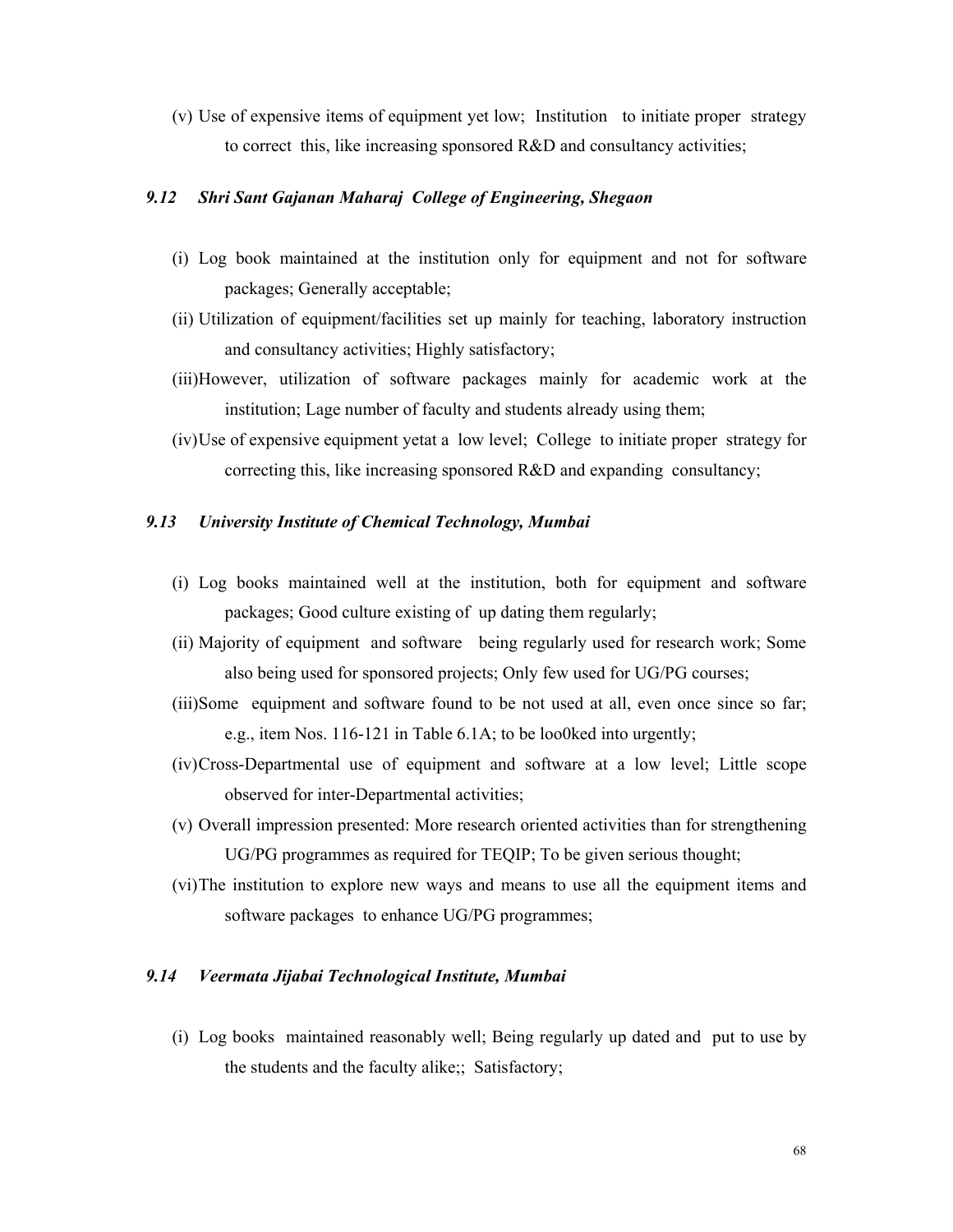- (ii) Utilization of equipment and software generally satisfactory; Most of the items being used for teaching courses, research work, sponsored projects and consultancy;
- (iii) Networking activities using the new equipment/LRs at a low level; Good scope for enhancing this, especially with other nearby academic institutions;
- (iv)Cross-Departmental usage of equipment reasonably satisfactory; To be increased in the coming period to be of benefit to all students and faculty of the institution;
- (v) The institution to explore new ways and means to enhance the utilization of equipment further and also for revenue generation to meet their running costs;

# *9.15 Vishwakarma Institute of Technology, Pune*

- (i) Log books maintained well in all the casea of major items of equipment; Good practice established of up dating them regularly;
- (ii) All major items reasonably well utilized in Jan. '09, except one item of expensive software package used very little; To be looked into and corrected;
- (iii)Equipment utilization generally satisfactory; Teaching, laboratory instruction, sponsored projects aand consultancy activities benefitted through these items;
- (iv)Cross-Departmental usage of equipment observed to be only between EEE and ECE Departments; To be looked into and expanded to cover other Departments as well;
- (v) Use of costly equipment like, ion chromatograph yet low; College to initiate steps s to enhance usage, by increasing sponsored projects and expanding consultancy;

# *9.16 Walchand College of Engineering, Sangli*

- (i) Log books maintained for some equipment only and not for all; To be looked into at the institution and expanded to include all Category C, D items at the earliest;
- (ii) No. of hours of equipment usage in Jan. '09 reasonable for most of the equipment; But, some items not used so far; To be looked into and corrected;
- (iii)Equipment utilization mostly covering teaching, laboratory work and sponsored projects; Generally satisfactory, except in the case of unique/expensive itemsl
- (iv)Cross-Departmental usage of equipment not reported; Appears mostly of the nil category; To be looked into and corrected;
- (v) Use of Category C, D items like, sensor kit and computer compatible lab. test bench yet low; College to explore methods to enhance their usage;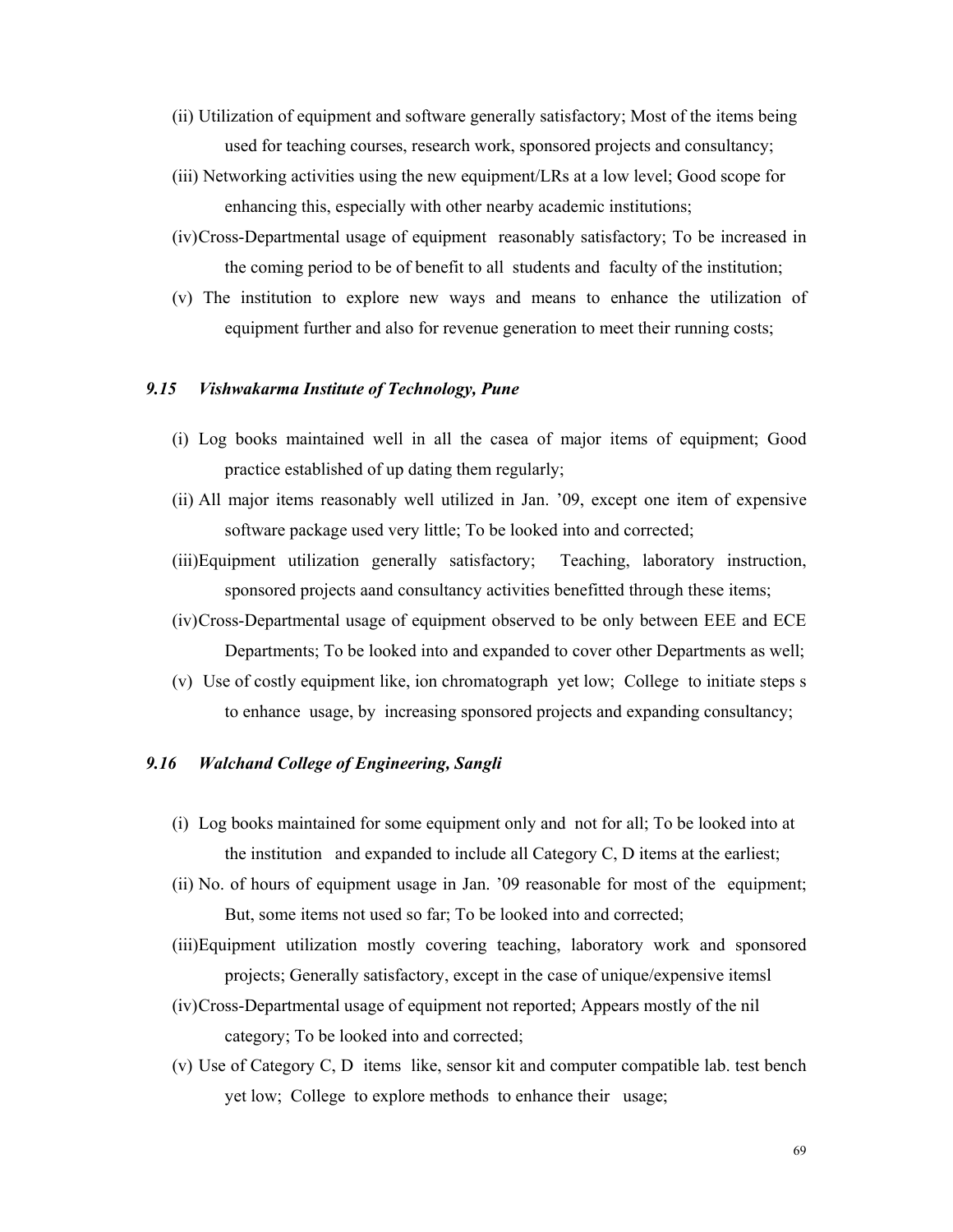(vi)Good case for the institution to expand research work, sponsored projects and consultancy activities to increase revenue generation for better sustenance;

# *9.17 Yeshwantrao Chavan College of Engineering, Nagpur*

- (i) Maintenance of log books at the institution reasonably satisfactory; All cases of major items covered; Regularly up dated;
- (ii) No. of hours of usage of equipment in Jan. '09 reasonable; But, all the modules of general purpose software not fully used; To be looked into and rectified;
- (iii)Utilization of equipment limited to largely teaching and also for research to some extent; However, CNC system is being used mostly for demonstration;
- (iv)Cross-Departmental usage of equipment on a limted scale, confined to only EEE, ECE and CSE Departments; Steps to be taken to expand this;
- (v) Use of costly equipment yet low; College to enhance their usage, by UG/PG student demo.,taking up more sponsored R&D and consultancy projects;

### *C. Assessment of Discrepancies:*

;

 The assessment of discrepancies between what the institutions reported and what the State -level Auditor has found in respect of two institutions visited and reported by him, viz. *Vishwakarma Institute of Technology, Pune* and *Yeshwantrao Chavan College of Engineering, Nagpur* is summarized below. The State-level Auditor has also given the discrepancies noticed by him in the reporting of data/ information sought by *NPIU* at few other *programme institutions* in Maharashtra . But, these have been included in the Specific Observations given in Sub-Section B above.

| Institution                                                              | Discrepancy Noticed                | Remarks                                                                                                                                                                                                   |
|--------------------------------------------------------------------------|------------------------------------|-----------------------------------------------------------------------------------------------------------------------------------------------------------------------------------------------------------|
| 1. Vishwakarma Institute of No<br>Technology, Pune                       | major<br>Tables $6.1A$ , B;        | discrepancies   Reasons for this observed to<br>noticed, other than some be improper understanding of<br>cases of faulty reporting in $\vert$ the formats to be filled; To<br>be corrected in the future; |
| 2. Yeshwantrao<br>Chavan   No<br>Engineering,<br>College<br>of<br>Nagpur | discrepancies<br>major<br>noticed; | Acceptable;                                                                                                                                                                                               |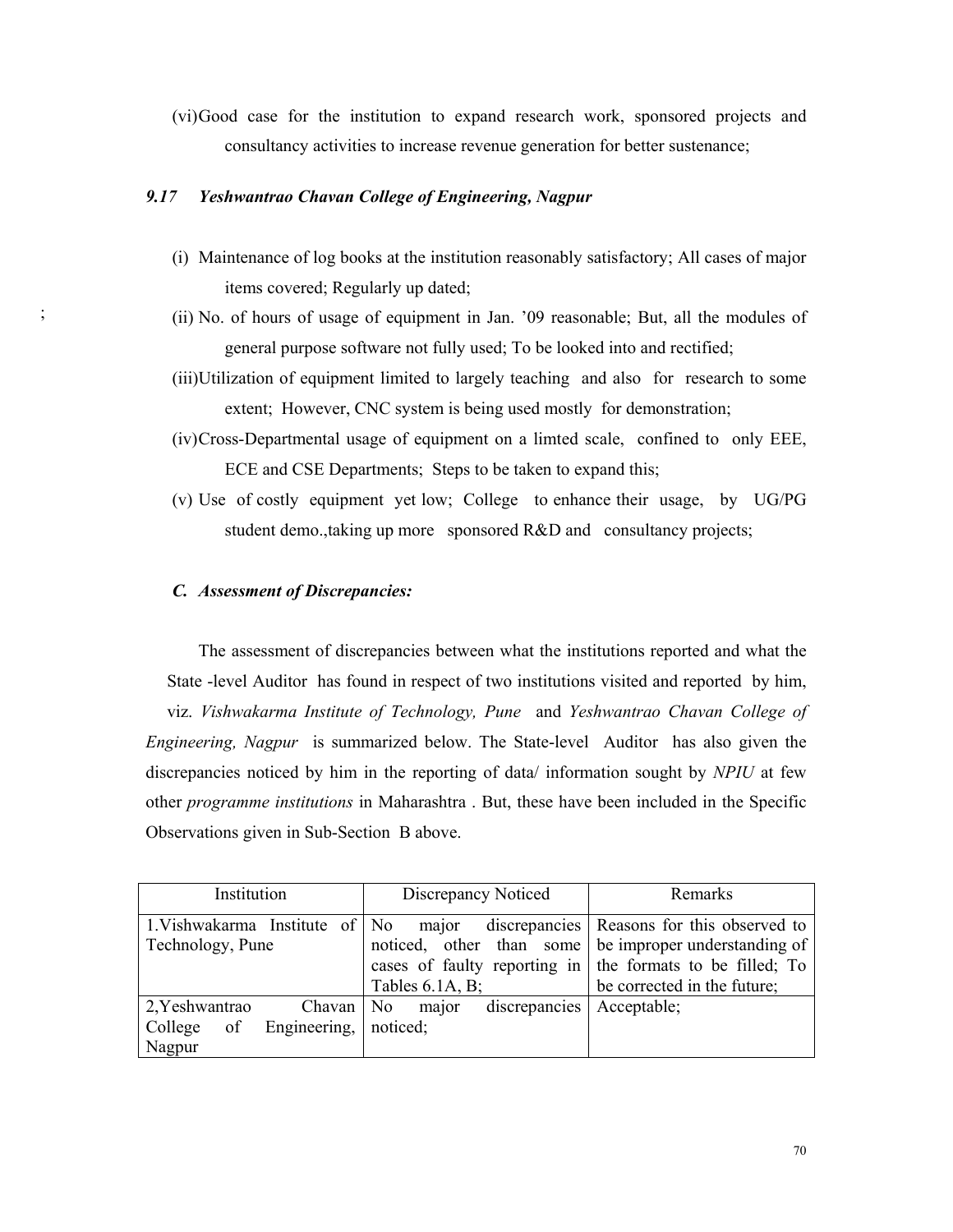### *D. Assessment of Un-Commissioned/Under-Utilized Equipment & LRs:*

 All major items of equipment installed and commissioned in a reasonable time; at most of the institutions in Maharashtra However, the level of utilization of major equipment reported to be low at present in some institutions as listed below, presumably because these *programme institutions* are yet in the early stages of development of research and consultancy activities or they have a wrong choice in acquiring the items;. The level of utilization of LRs at most of the *programme institutions* generally satisfactory.

| S. No. | Name of the<br>institution                                      | Name of the Equipment                                                                                                                                                                                                                                                                              | No. of hrs. used/<br>month                                                                                                                                                                         |
|--------|-----------------------------------------------------------------|----------------------------------------------------------------------------------------------------------------------------------------------------------------------------------------------------------------------------------------------------------------------------------------------------|----------------------------------------------------------------------------------------------------------------------------------------------------------------------------------------------------|
| 9.03   | Dr. Babasaheb<br>Ambedkar<br>Technological<br>University Lonere | AutoCAD 2005 Software<br>3D Mod. Unigraphics Software<br><b>ANSYS Software</b><br><b>CATIA V Software</b><br>Gas Chromatograph<br>Ion Chromatograph<br>Sieve Plate Distillation column<br>Packed Bed Distillation column<br><b>UV Spectra Photometer</b><br>Trace Metal analyzer<br>Preparative LC | 2 persons in 4yrs<br>Nil<br>2 persons in 4 yrs<br>2 persons in 2 yrs<br>2 persons in 3 yrs<br>2 persons in 3 yrs<br>Nil in 3 yrs<br>Nil in 3 yrs<br>3 persons in 3 yrs<br>2 persons in 3 yrs<br>10 |
| 9.04   | G.H. Raisoni College<br>of Engg., Nagpur                        | Stand alone Logic Analyzer                                                                                                                                                                                                                                                                         | 25                                                                                                                                                                                                 |
| 9.10   | Rajarambapu Institute<br>of Technology,<br>Rajaramnagar         | Rebarlocator                                                                                                                                                                                                                                                                                       | 1 person in 4yrs                                                                                                                                                                                   |
|        |                                                                 | <b>STRAPP</b> software                                                                                                                                                                                                                                                                             | 9 persons in 4 yrs                                                                                                                                                                                 |
|        |                                                                 | <b>MATLAB</b> software                                                                                                                                                                                                                                                                             | 24                                                                                                                                                                                                 |
|        |                                                                 | <b>MSC ADAMS</b> software                                                                                                                                                                                                                                                                          | 25                                                                                                                                                                                                 |
| 9.13   | University Institute of<br><b>Chemical Technology</b>           | Gas Chromatograph                                                                                                                                                                                                                                                                                  | Nil                                                                                                                                                                                                |
|        |                                                                 | <b>SCI Fuel Workstation</b>                                                                                                                                                                                                                                                                        | Nil                                                                                                                                                                                                |
|        |                                                                 | Schrodinger Suit Software                                                                                                                                                                                                                                                                          | Nil                                                                                                                                                                                                |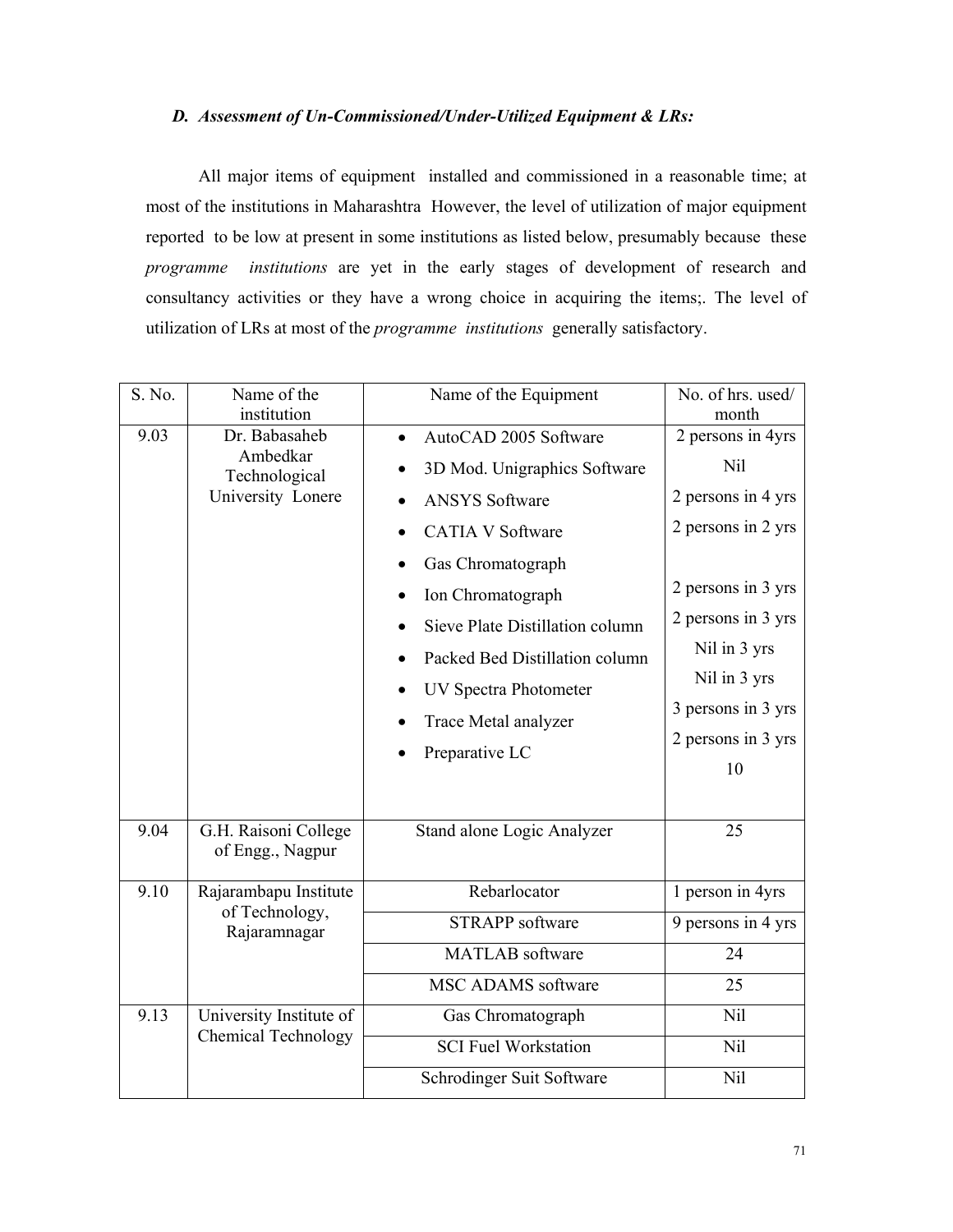|      |                                              | Mastersizer Particle Size Analyzer | Nil |
|------|----------------------------------------------|------------------------------------|-----|
|      |                                              | Kalveka Multipurpose Attachment    | Nil |
|      |                                              | Size Exclusion Chromatograph       | Nil |
| 9.15 | Vishwakarma Institute<br>of Technology, Pune | Ion Chromatograph                  | 08  |
| 9.16 | Walchand College of<br>Engineering, Sangli   | Computer compatible Lab Test Bench | 04  |
|      |                                              | Calibrator Fluke Make              | Nil |
| 9.17 | Yeshwantrao Chavan                           | <b>SIEMENS</b> Automation package  | 10  |
|      | College of<br>Engineering, Nagpur            | CNC system for milling m/c OIMC    | 10  |

# *E. Short Overall Review:*

A short overall review of each aspect of commissioning and utilization of equipment and LRs obtained under TEQIP-I, as extracted from the reporting format of the State-level Auditor for Maharashtra is given below:

- Category A, B equipment obtained by the *programme institutions* used very well;
- Log-books being maintained mainly for equipment items of Categories C & D;
- Equipment of Category A, B mostly used for class room teaching  $\land$  laboratory work;
- Equipment of Categories C&D sparingly used at most institutions;
- Cross Departmental use of equipment only at few institutions  $\&$  to a limited extent;
- Surprisingly equipment utilization at University level institutions rather at low level;
- Reporting inconsistencies noticed in a few cases of institutional Reports;
- LRs being used well; However, good scope for improving this further;
- Institutional level over viewing/monitoring of equipment not yet functioning;

### *F. Some suggestion for enhanced utilization:*

 TEQIP-I has been generally responsible for substantially upgrading the laboratories, libraries, computers and the IT facilities at all the *programme institutions* in the State of Maharashtra. The following few suggestions are now being made to enhance the utilization of these equipment/facilities and providing better academic/research opportunities to the stake holders at each *programme institution*: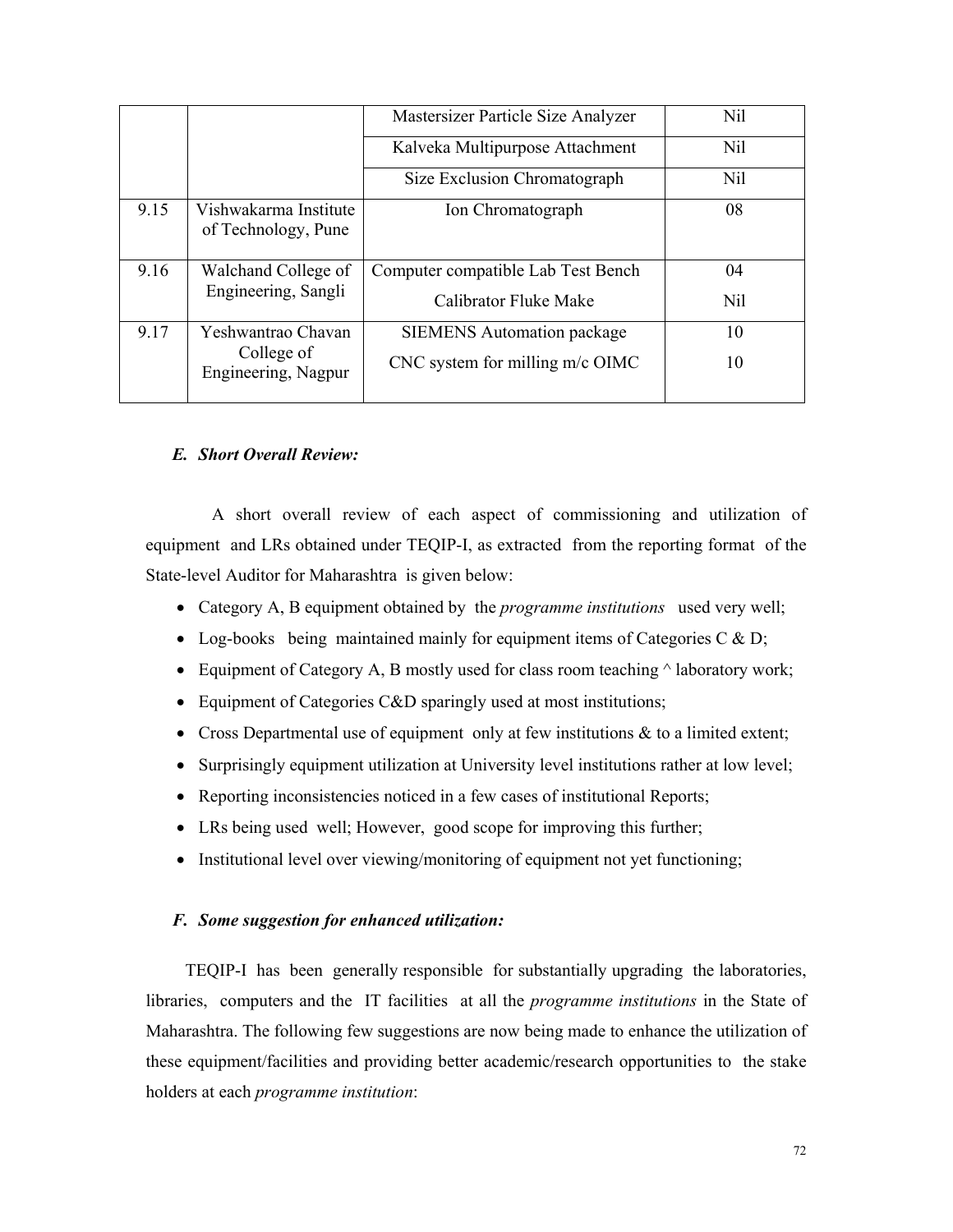- Each *programme institution* to conduct periodic audit of the use of all major equipment (Category C,D), to evolve its own strategy to enhance their utilization;
- Institutions with academic autonomy to plan new courses in emerging areas for making the best use of the new items of equipment in academic work;
- Both UG/PG students to be encouraged to familiarize themselves with the new equipment, to enable their wider utilization during project work;
- Sharing of facilities among the Departments at an institution and facilitating other institutions also to use them for their students to be explored and encouraged;
- Efforts to be made to encourage e-learning by students of all TEOUIP-I institutions in the State, now that the required equipment obtained by most of them;
- Due attention to be given to enhance  $R&D$ , sponsored projects  $&$  consultancy at the institutions, to enable revenue generation for future sustenance of TEQIP-I activities;
- Take early steps to introduce *Best Practices* for the utilization of equipment/ facilities at each College/Institution, as followed at leading institutions;
- Obtain *a priori* commitment from equipment/resource suppliers regarding the possible experiments using the facilities set up and the availability of spares;

## **10** *Tamil Nadu:*

#### *A. Summary of Observations:*

The State of Tamil Nadu was included under TEQIP-I in its second cycle beginning from the year 2004-05, along with six other States. The Colleges/Institutions in the State supported under TEQIP-I since this period until March 31, 2009 are listed in Table 12 in the alphabetical order. Of the eleven Colleges/Institutions listed herein, the three starred (\*) ones received TEQIP-I support as *lead institutions* and the other eight as *network institutions.* The list also includes three polytechnics, all of them being marked by a  $(+)$ symbol. One distinguishing feature noticed in the State-level Report on *programme institutions* of Tamil Nadu made available for review, has been the cumulative reporting of performance of all of them together rather than of each institution separately as in the case of other States. However, the Report includes data/information only on the sample institution visited by the State-level Auditor, viz., Government College of Engineering, Tirunelveli, which has been subjected to a detailed review here. In all other cases, a cumulative review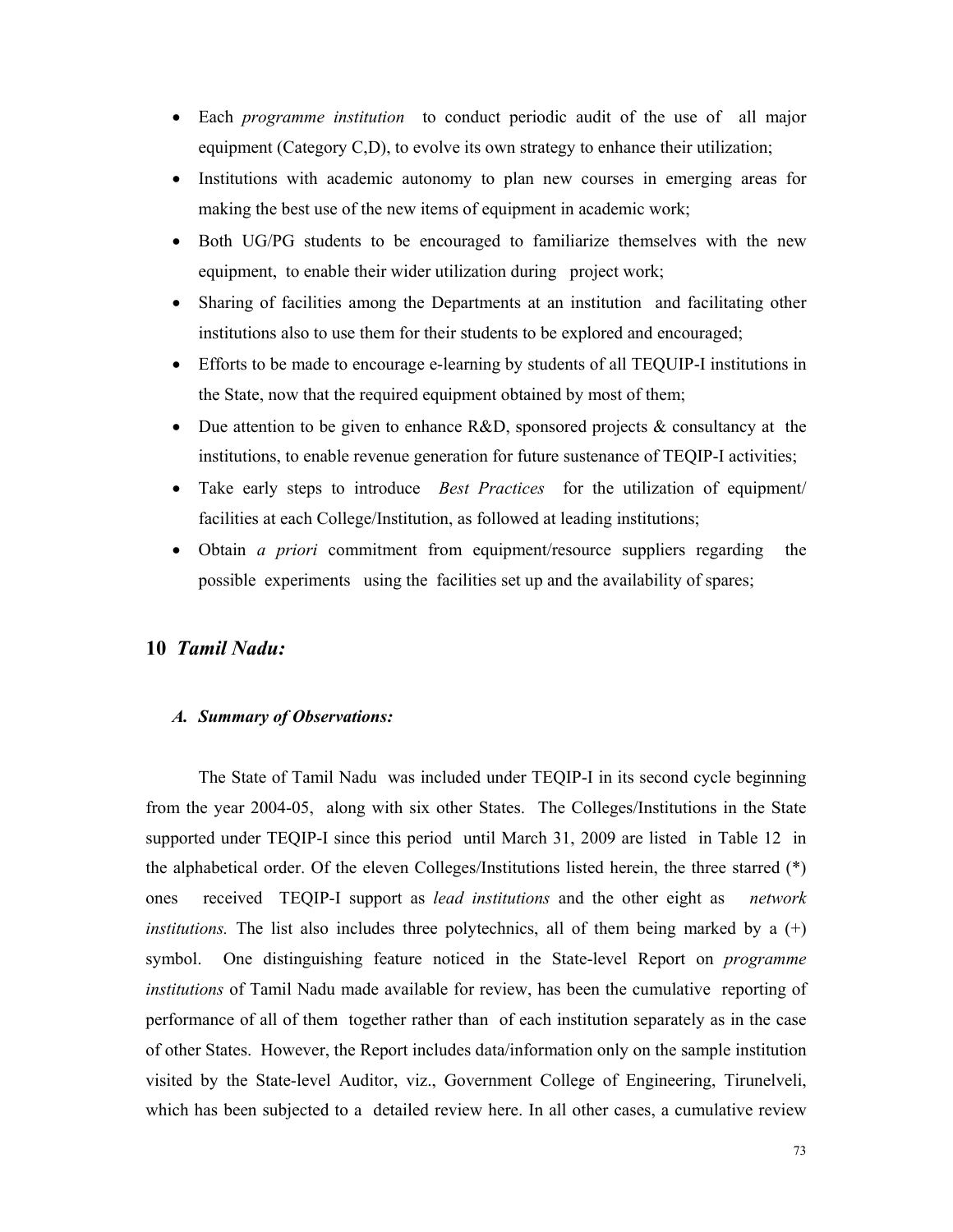only could be possible. Both these reviews are presented in the following section. Major observations as a result of the study and analysis of the Report of the State -level Auditor include:

- All the eleven *programme institutions* utilized the TEQIP-I grants judiciously in acquiring new equipment/facilities and LRs for their academic/research work;
- Most of the items procured under TEQIP-I utilized for routine UG and PG laboratory work and in some cases also for students' project/research work;
- Many *programme institutions* (except polytechnics) engaged in UG/PG courses and Ph. D work, each with large student groups on rolls; Hence, user base very high;
- No major differences noticed in the activities/outcomes/outputs of *lead or network institutions,* as in the case of many other States;
- TEQIP-I, a major stimulant to technical institutions for enhancing the quality  $\&$ standard of their academic & research activities for the benefit of their stake holders;

| S. No. | <b>College/Institution</b>                                          |
|--------|---------------------------------------------------------------------|
| 10.01  | A.C. College of Technology, Chennai                                 |
| 10.02  | Alagappa Chettiar College of Engineering and Technology, Karaikudi* |
| 10.03  | Central Polytechnic College, Chennai (+)                            |
| 10.04  | College of Engineering, Guindy, Chennai*                            |
| 10.05  | Dr. Dharmabai Government Polytechnic College for Women, Chennai (+) |
| 10.06  | Government College of Engineering, Salem                            |
| 10.07  | Government College of Engineering, Tirunelveli (#)                  |
| 10.08  | Government College of Technology, Coimbatore*                       |
| 10.09  | Madras Institute of Technology, Chennai                             |
| 10.10  | Tamil Nadu Polytechnic College, Madurai (+)                         |
| 10.11  | Thanthai Periyar Government Institute of Technology, Vellore        |

**Table 12 : Colleges/Institutions in Tamil Nadu supported under TEQIP-I** 

(\*) Lead Institutions; (+) Polytechnics; **(#) On-site visit conducted;**

## *B. Specific Observations:*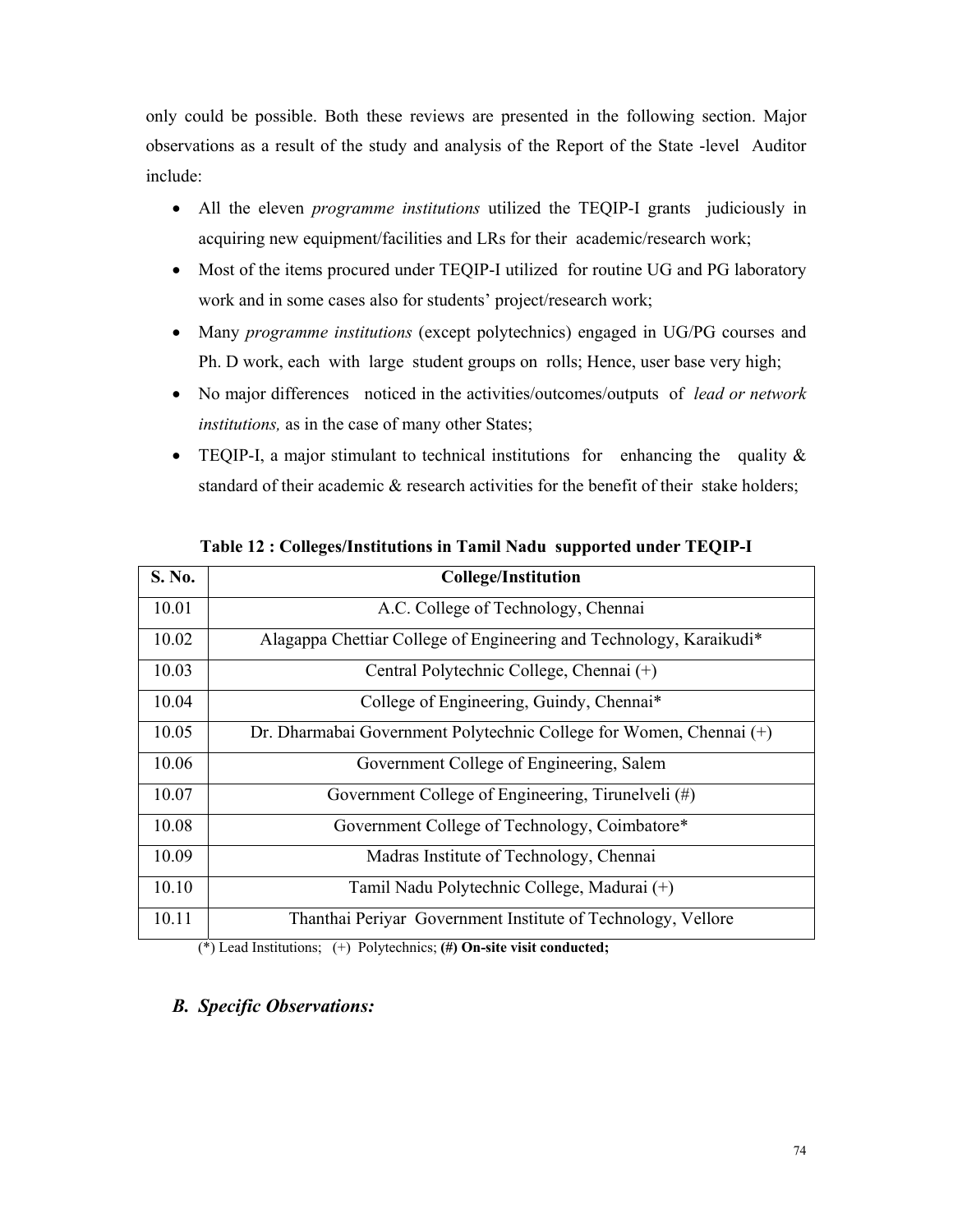Specific College/Institution-wise data/information on the utilization of resources procured under TEQIP-I are given below in respect of all the *programme institutions* listed in Table 12:

(i) Broad categorization of equipment procured by the Tamil Nadu Colleges/ Institutions and their recorded use since inception of TEQIP-I given below:

Category A  $\sim$  -  $\sim$ 390 items, with 69, 000 students and 1134 faculty, as used; Category B  $-$  -  $\sim$  109 items, with 19,190 students and 398 faculty, as users; Category C  $-$  ~ 74 items, with 9,555 individuals for 18,057 hrs usage in all; Category D  $\sim$  54 items, with 10,095 individuals for 27,391 hrs usage in all;

- (ii) These facilities of great use in enhancing the capabilities of *programme institutions* to embark on major initiatives to advance technical education at various levels;
- (iii) Created facilities at *programme institutions* covering:
	- Central Libraries (except in the case of *10.01 AC College of Technology*  having Departmental Libraries);
	- Good investment made in books (Text/Reference), on-line journals, stand alone video courses (e.g., NPTEL).and other e-resources at each Library;
	- Computer Centres with Servers, PCs, Licensed Software, Accessories etc.; with proper faculty/staff guidance/maintenance facilities;
	- Campus-wide intranets and internet (except in the case of *Tamil Nadu Polytechnic College, Madurai),* with well needed technical support;
	- Language Laboratories with state of the art Hardware and Software and instruction facilities for training students in Communication Skills;
- (iv) Emphasis laid on installation and commissioning of all the equipment soon after their receipt, followed by training of faculty/staff on using equipment /software;
- (v) Wide publicity at the institution on new equipment/software received and their capabilities to encourage their use by faculty/students in academic work;
- (vi) Regular maintenance of log books and suitable records on all major items procured to ensure orderly operation;
- (vii) Evolving a comprehensive maintenance policy to ensure their trouble-free functioning, even in the post TEQIP-I period;
- (viii) For equipment of Category C,D, special steps taken to encourage research work using them, even using formal/non-formal networking approaches;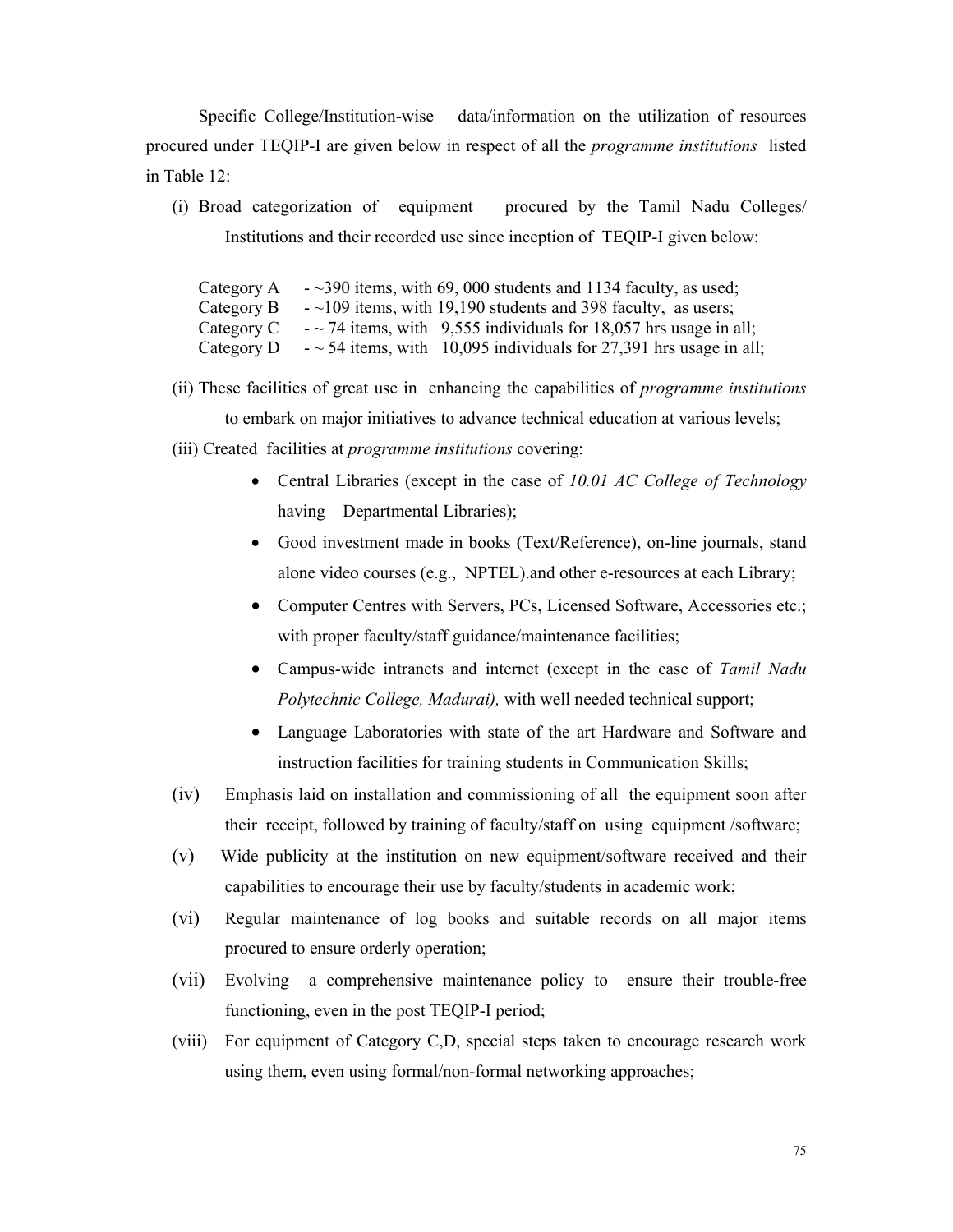(ix) All these efforts largely successful, thereby earning admiration and respect from the stake holders, as per the reports submitted by the individual institutions.

### *C. Assessment of Discrepancies:*

The assessment of discrepancies between what the institution reported and what the State -level Auditor has found in respect of one institution visited and reported by him, viz. Government College of Engineering, Tirunelveli is summarized below. The State-level Auditor has also given the discrepancies noticed by him in the reporting of data/ information sought by *NPIU* at few other *programme institutions* in Tamil Nadu**.** But, these have been included in the Specific Observations given in Sub-Section B above.

| Institution | Discrepancy Noticed                                                                                                                                                     | Remarks |
|-------------|-------------------------------------------------------------------------------------------------------------------------------------------------------------------------|---------|
|             | Government College of   1.ECE Dept.: In the reporting of,   Due care to be taken in the<br>Engineering, Tirunelveli Date of Purchase, Date of future;<br>Commissioning; |         |
|             | 2. Some items at the College   Not Acceptable;<br>wrongly classified: Category 'B'<br>reported as 'A'; 'C' as 'A', and<br>$\Delta$ 'D' as $\Delta$ 'C';                 |         |

### *D. Assessment of Un-Commissioned/Under-Utilized Equipment & LRs:*

 All major items of equipment installed and commissioned in a reasonable time; No undue delays reported in the installation/commissioning of equipment items at most of the *programme institutions.* However, the level of utilization of major equipment reported to be low at present, presumably due to all the eleven *programme institutions* in Tamil Nadu, being not engaged in R&D and consultancy activities. The level of utilization of LRs at each institution generally satisfactory. But, their utilization could be increased further by improving the Library facilities and services.

### *E. Short Overall Review:*

A short overall review of each aspect of commissioning and utilization of equipment and LRs obtained under TEQIP-I, as extracted from the reporting format of the State-level Auditor for Tamil Nadu is given below: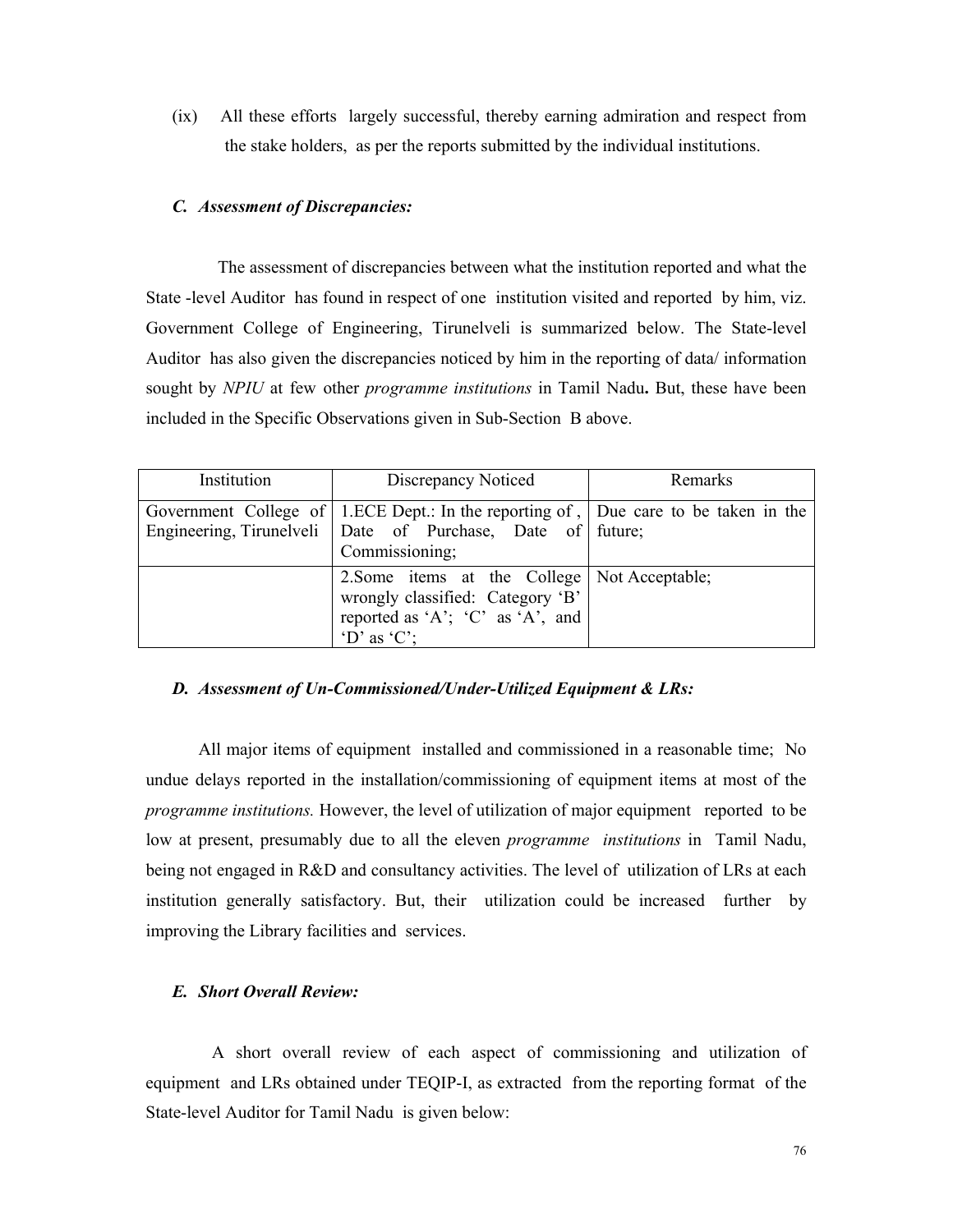- Equipment of Categories A & B procured by the *programme institutions* well used;
- Log-books maintained reasonably well by most of the *programme institutions;*
- Only few items of equipment of Categories C&D; Sparingly used at most cases;
- Faculty training needs in the use of costly equipment not fully met in most cases;
- Lack of adequate senior faculty/leadership in the Colleges limiting equipment use;
- LRs being used well; However, good scope for improving this further;
- R&D culture at a low level; Hence, sponsored projects & consultancy also low;
- Institutional level over viewing/monitoring of equipment not yet functioning;

### *F. Some suggestion for enhanced utilization:*

 TEQIP-I has been primarily responsible for substantial upgrading of the laboratories, libraries, computers, and intranet/internet facilities at all the *programme institutions* in Tamil Nadu. The following few suggestions are now being made to enhance the utilization of these facilities and providing better academic/research opportunities to the stake holders at each *programme institution:*

- Implementation of total office automation minimizing the administrative overheads for faculty, thereby maximizing their time availability for academic purposes;
- Ensuring that every alternate faculty/staff members are familiar with the resources available in their Departments, apart from thorough knowledge of central facilities;
- Library reading room, daily working hours, technical services for issue/return of books, IT services in the Library to be improved for increased utilization by students;
- Industrial interaction to be increased considerably to facilitate academics to benefit from industry and vice versa; Of great use in revenue generation activities;
- Each *programme institution* to conduct periodic audit of the use of all major equipment (Category C,D), to evolve its own strategy to enhance their utilization;
- Both UG/PG students to be encouraged to familiarize themselves with the new equipment, to enable their wider utilization during project work;
- Take early steps to introduce *Best Practices* for the utilization of equipment/ facilities at each College/Institution, as followed at leading institutions;
- Obtain *a priori* commitment from equipment/resource suppliers regarding the possible experiments using the facilities set up and the availability;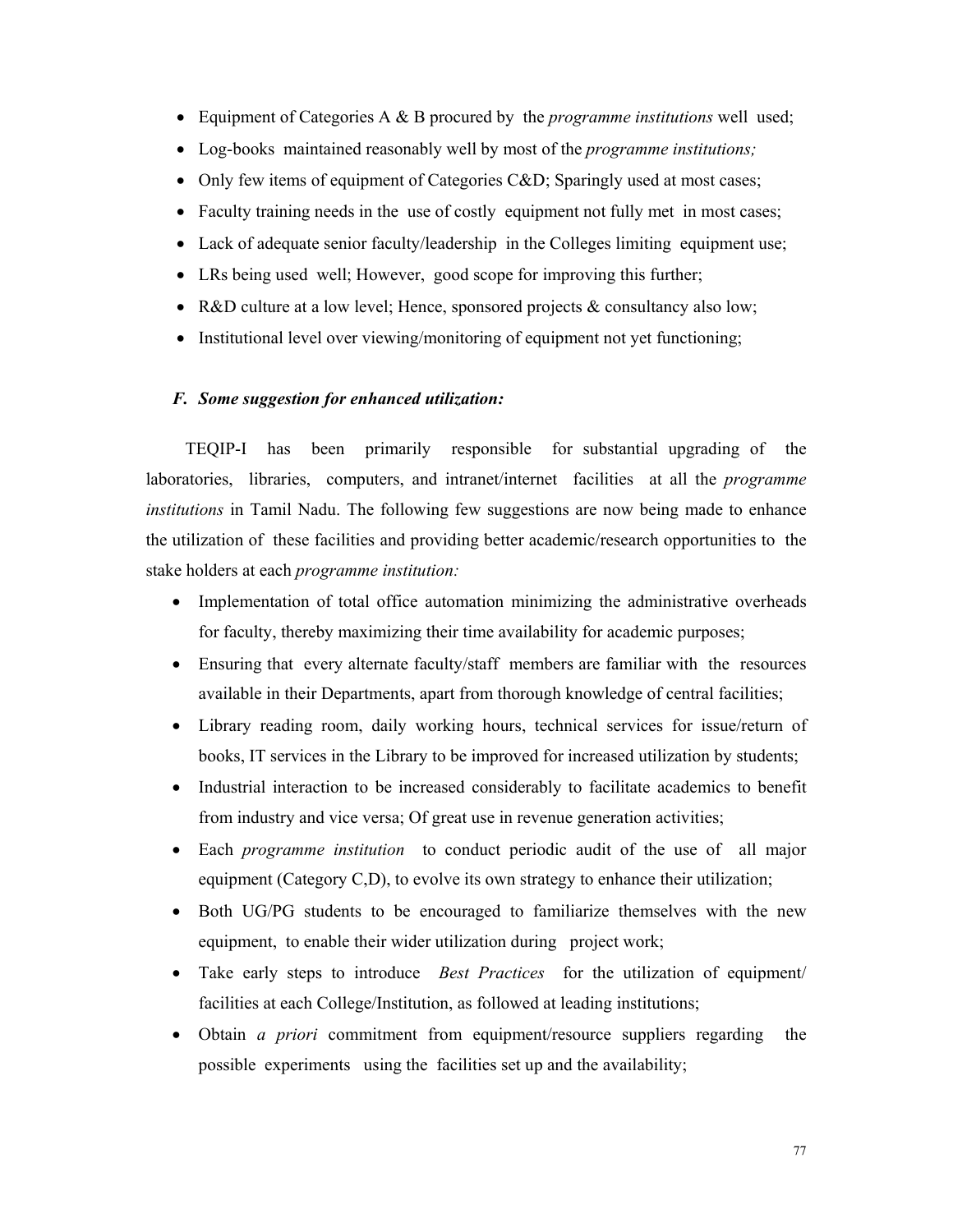# *11 Uttarakhand:*

### *A. Summary of Observations:*

The State of Uttarakhand was included under TEQIP-I in its second cycle beginning from the year 2004-05, along with six other States. The Colleges/Institutions in the State supported under TEQIP-I since this period until March 31, 2009 are listed in Table 13 in the alphabetical order. Of the four Colleges/Institutions listed herein, the starred (\*) one received TEQIP-I support as *lead institution* and the other three as *network institutions.*. The list also includes one polytechnic, being marked by a (+) symbol. Major observations as a result of the study and analysis of the Report of the State -level Auditor include:

- All the four *programme institutions* utilized the TEQIP-I allocations judiciously for acquiring new equipment/facilities and LRs required to strengthen academic work;
- Most of the items procured under TEQIP-I utilized for routine UG and PG laboratory work and in some cases also for students' project work;
- No major differences observed in the activities/outcomes/outputs of *lead or network institutions,* like in the case of many other States;
- Good central facilities established by the *programme institutions* for the use of students/faculty and commendable utilization observed;
- TEQIP-I, found of considerable benefit to technical institutions for enhancing the quality and standard of academic activities of their stake holders;

| S.No. | <b>College/Institution</b>                                                    |
|-------|-------------------------------------------------------------------------------|
| 11.01 | College of Technology (GB Pant University of A $&$ T), Pantnagar <sup>*</sup> |
| 11.02 | Dehradun Institute of Technology, Dehradun                                    |
| 11.03 | Govind Bsllabh Pant Engineering College, Pauri, Garhwal                       |
| 11.04 | Government Polytechnic, Dehradun $(+)$ (#)                                    |

**Table 13 : Colleges/Institutions in Uttarakhand supported under TEQIP-I** 

(\*) Lead Institution ; (+) Polytechnic; (#) On-site visit conducted;

### *B. Specific Observations:*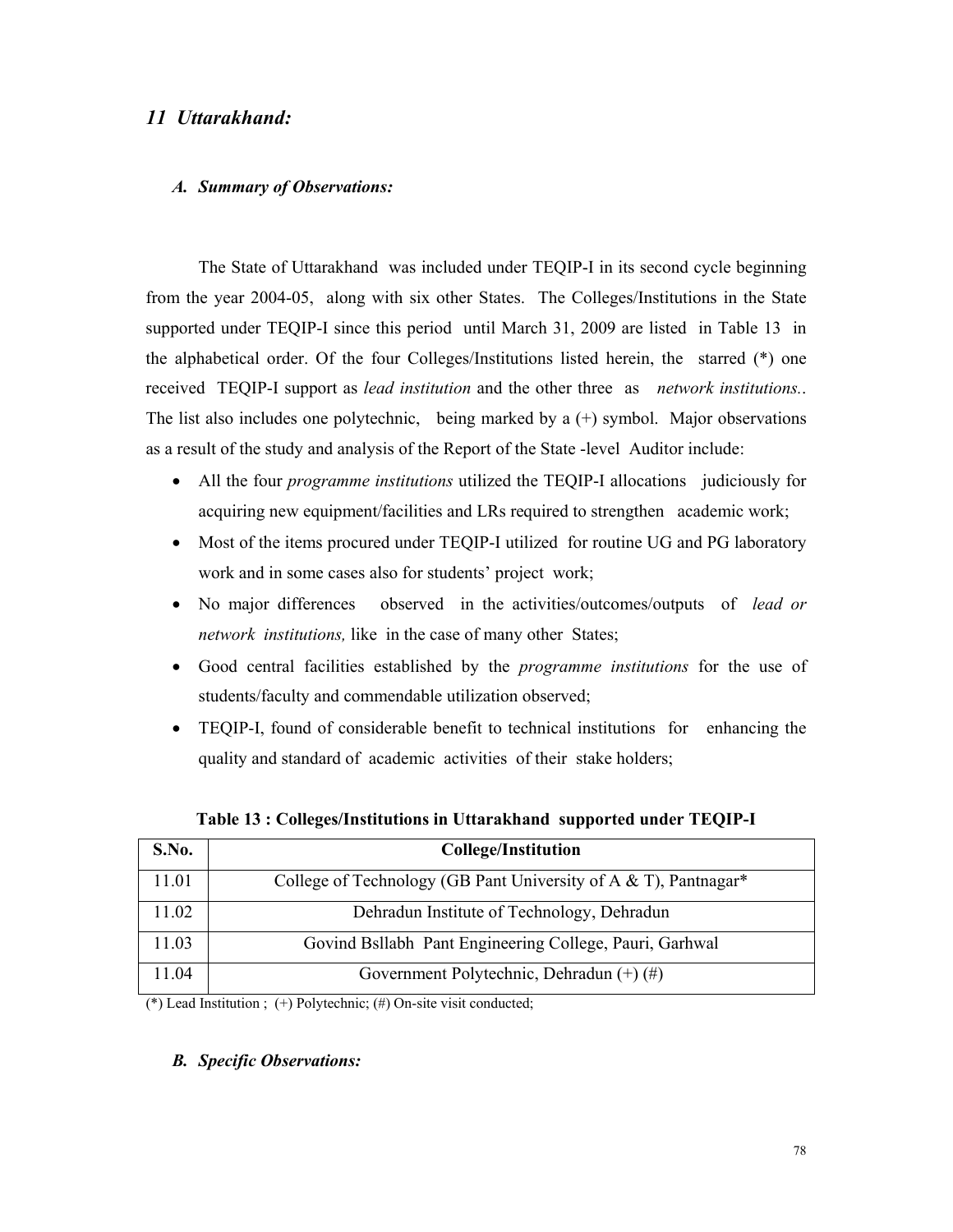Broad categorization of equipment procured by all the *programme institutions* in Uttarakhand and their recorded use since the inception of TEQIP-I is given below:

Category A  $-$  -119 items, with 17,191 students and 160 faculty users; Category B  $\sim$  32 items, with 10,247 students and 112 faculty users; Category C  $-$  -  $\sim$  16 items, with 3,585 individuals for 1,520 hrs/m usage; Category D  $\sim$  4 items, with 1,235 individuals for 222 hrs/m usage;

 Thus, the utilization of equipment/facilities at all the *programme institutions* is generally satisfactory. Specific College/Institution-wise data/information on the utilization of resources procured under TEQIP-I are given below in the same order of their listing in Table 13:

### *11.01 College of Technology (GB Pant University of A & T), Pantnagar*

(i) The category-wise distribution of equipment items and their usage at the institution given below:

| S. No.         | Category<br>of Items | No. of<br>Items. | No.<br>trained | No. of<br>persons<br>using | No. of<br>hours used<br>per month | Usage of Manuals,<br>consumables, etc.                    |
|----------------|----------------------|------------------|----------------|----------------------------|-----------------------------------|-----------------------------------------------------------|
| 1.             | A                    | 48               | 75             | 3,799                      | 552                               | Used in laboratory<br>classes, project/<br>research work. |
| 2.             | $\mathbf B$          | 16               | 68             | 1,282                      | 461                               | -do-                                                      |
| 3 <sub>1</sub> | $\mathcal{C}$        | 04               | 08             | 200                        | 180                               | $-do-$                                                    |
| 4.             | D                    | 01               | 03             | 90                         | 32                                | $-do-$                                                    |

(ii) The Categories of items procured for use at Central Facilities at the institution include:- A :150, B :13, C:1 and D:Nil ; No. of hours of usage of A-C, in each case  $\sim$  240/month;

### *11.02 Dehradun Institute of Technology, Dehradun*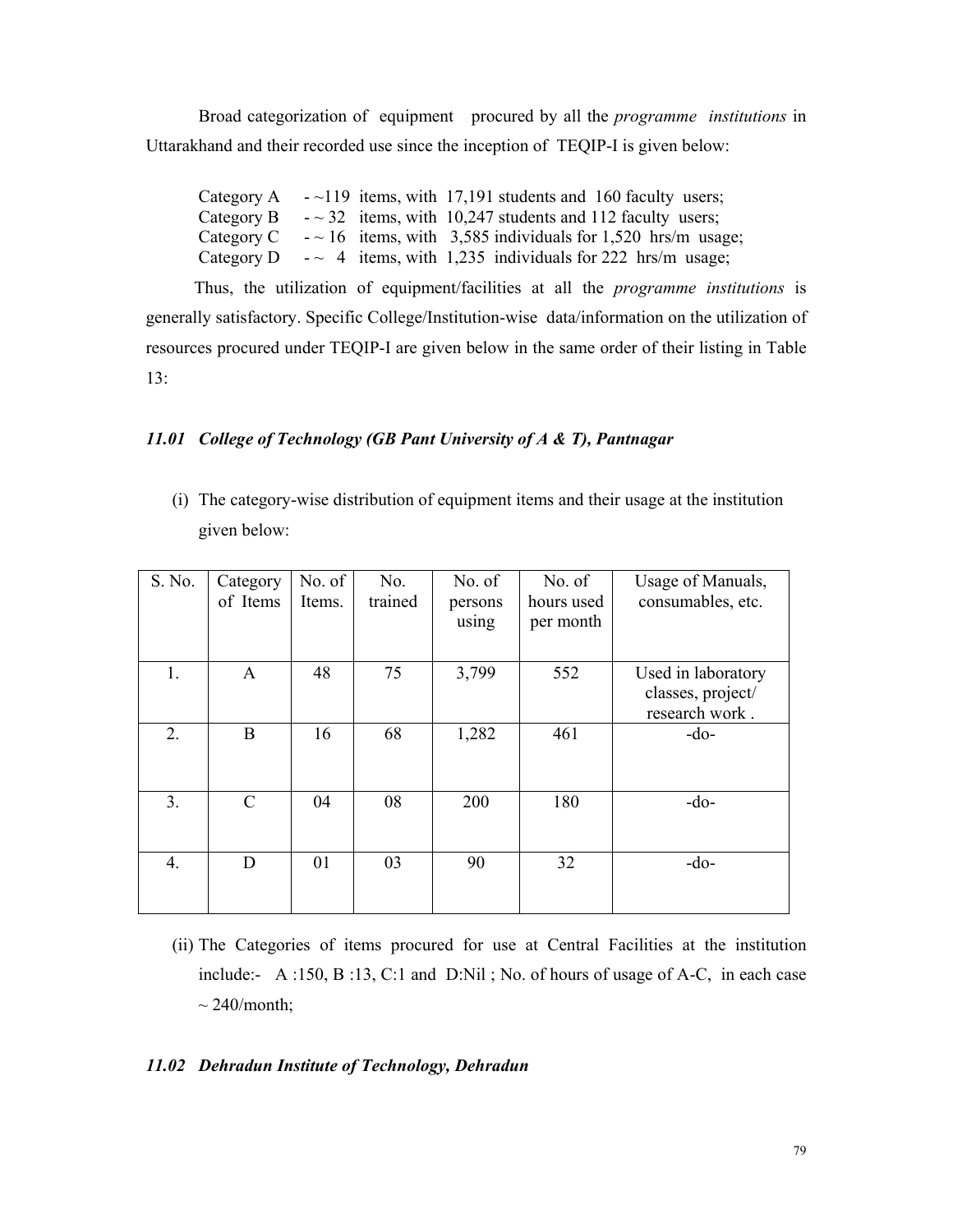(i) The category-wise distribution of equipment items and their usage at the institution given below:

| S. No. | Category | No. of | No.    | No. of  | No. of     | Usage of Manuals,  |
|--------|----------|--------|--------|---------|------------|--------------------|
|        | of Items | Items. | rained | persons | hours used | consumables, etc.  |
|        |          |        |        | using   | per month  |                    |
|        | A        | 32     | 54     | 9,000   | 10,000     | Used in laboratory |
|        |          |        |        |         |            | classes, project/  |
|        |          |        |        |         |            | research work.     |
| 2.     | B        | 8      | 17     | 6;700   | 3,200      | $-do-$             |
|        | C        |        | 76     | 390     | 1,100      | $-do-$             |
| 4.     | D        |        |        |         |            |                    |

(ii) The Categories of items procured for use at Central Facilities at the institution include:- A:47, B:06, C:05, and D:03; No. of hours of usage in each case  $>$ 4,500/month;

## *11.03 Govind Bsllabh Pant Engineering College, Pauri, Garhwal*

(i) The category-wise distribution of equipment items and their usage at the institution given below:

| S. No.       | Category of | No. of | No.     | No. of  | No. of     | Usage of Manuals,  |
|--------------|-------------|--------|---------|---------|------------|--------------------|
|              | Items       | Items  | trained | persons | hours used | consumables, etc.  |
|              |             |        |         | using   | per month  |                    |
|              | A           | 04     | 14      | 1,092   | 80         | Used in laboratory |
|              |             |        |         |         |            | classes, project/  |
|              |             |        |         |         |            | research work.     |
| 2.           | B           | 04     | 23      | 1,065   | 56         | $-do-$             |
| $\mathbf{3}$ | $\subset$   | 08     | 39      | 2,995   | 240        | $-do-$             |
| 4.           |             | 03     | 18      | 1,145   | 190        | $-do-$             |

(ii) The Categories of items procured for use at Central Facilities at the institution include:- A: Nil, B:Nil, C: 05, D:Nil; No. of hours of usage: of C 240/month;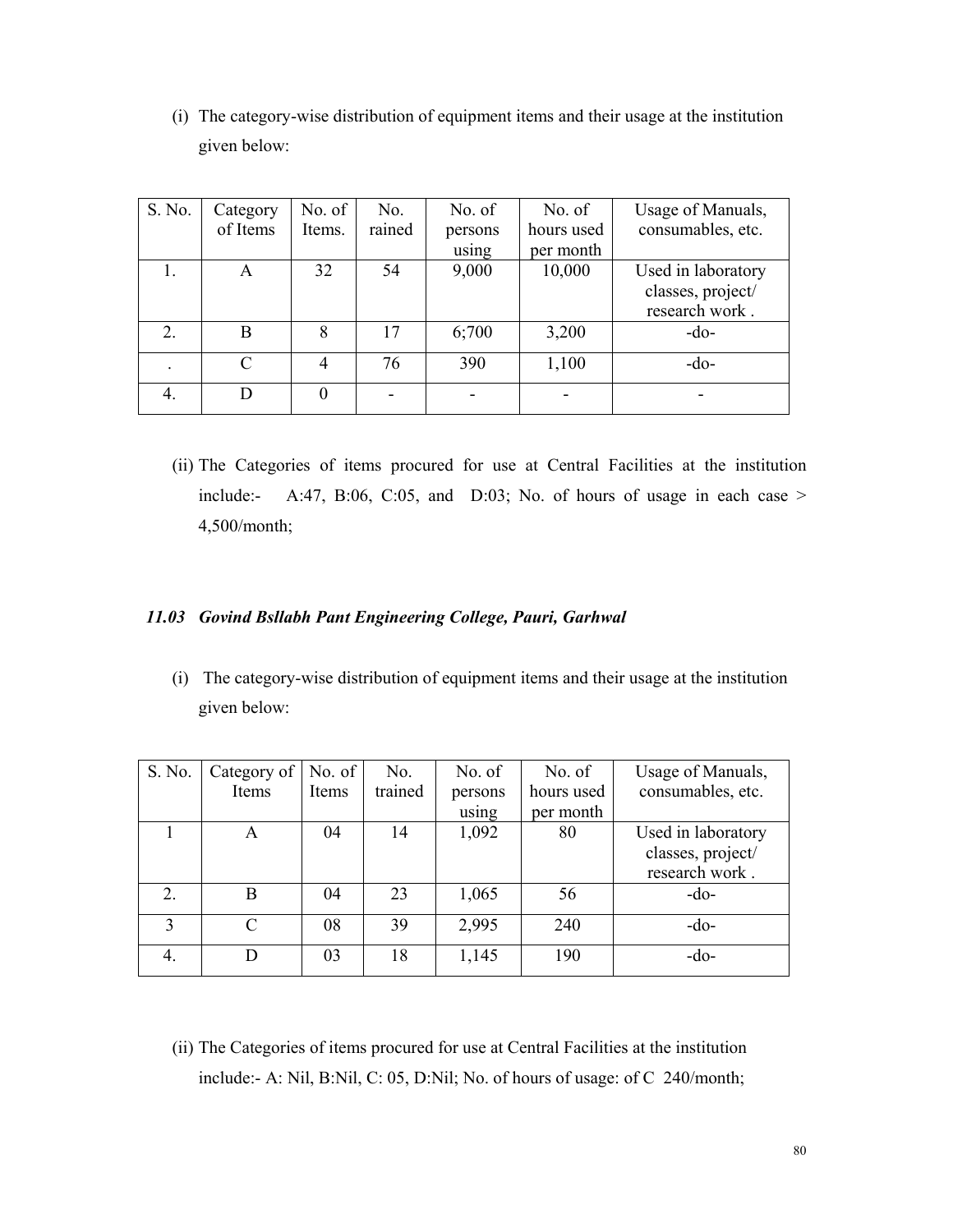## *11.04 Government Polytechnic, Dehradun*

(i) The category-wise distribution of equipment items and their usage at the institution given below:

| S. No.           | Category<br>of Items | No.<br>of  | No.<br>trained | No. of<br>persons | No. of<br>hours used | Usage of Manuals,<br>consumables etc.                     |
|------------------|----------------------|------------|----------------|-------------------|----------------------|-----------------------------------------------------------|
|                  |                      | Items      |                | using             | per month            |                                                           |
| 1.               | A                    | 35         | 17             | 3,300             | 320                  | Used in laboratory<br>classes, project/<br>research work. |
| $\overline{2}$ . | B                    | 04         | 04             | 1,200             | 240                  | $-do-$                                                    |
| $\cdot$ 3        | C                    | <b>NIL</b> | <b>NIL</b>     | <b>NIL</b>        | <b>NIL</b>           | $-do-$                                                    |
| 4.               |                      | <b>NIL</b> | <b>NIL</b>     | <b>NIL</b>        | <b>NIL</b>           | $-do-$                                                    |

*(ii)* The Categories of items procured for use at Central Facilities at the institution include:- A: 01, B:01, C: Nil; D:Nil; No. of hours of usage of A, B each : $\sim$ 200/month;

### *C. Assessment of Discrepancies:*

The assessment of discrepancies between what the institution reported and what the State -level Auditor has found in respect of one institution visited and reported by him, viz. Government Polytechnic, Dehradun is summarized below:.

| Institution                         | Discrepancy Noticed                                                                                                                                                           | Remarks                                               |
|-------------------------------------|-------------------------------------------------------------------------------------------------------------------------------------------------------------------------------|-------------------------------------------------------|
| Government<br>Polytechnic, Dehradun | 1. Video conferencing facility set Some difficulty experienced;<br>not<br>up<br>satisfactorily;                                                                               | demonstrated   Due care to be taken in the<br>future; |
|                                     | 2. Utilization of resources created  <br>not properly documented in the<br>Report Format;                                                                                     | Not Acceptable;                                       |
|                                     | 3. Equipment utilization Log   Due attention to be paid to<br>books $\&$ condition monitoring<br>status reports not maintained<br>properly by most of<br>the<br>laboratories; | this lacuna;                                          |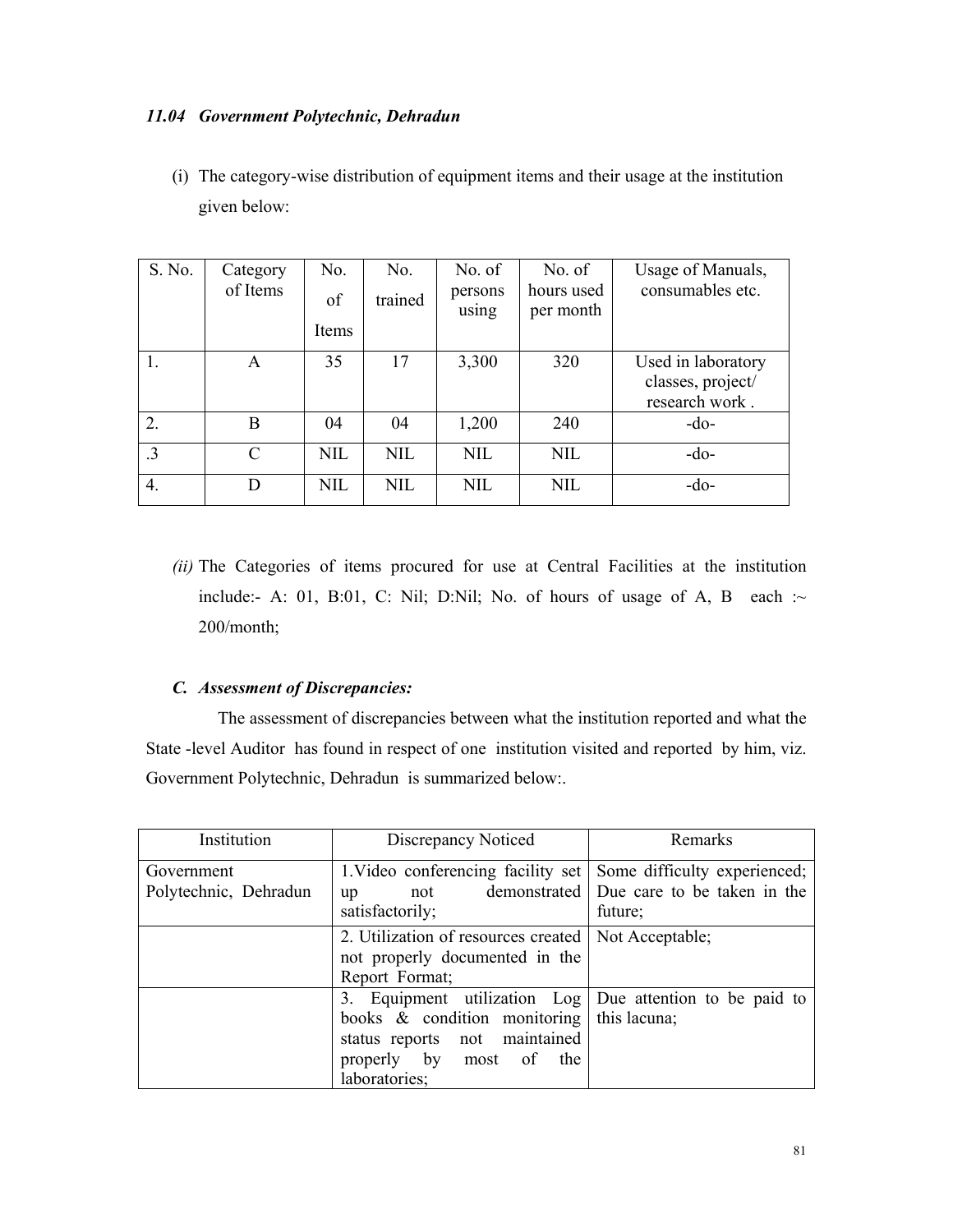#### *D. Assessment of Un-Commissioned/Under-Utilized Equipment & LRs:*

 All major items of equipment installed and commissioned in a reasonable time; No undue delays reported in the installation/commissioning of equipment items at most of the *programme institutions.* However, the level of utilization of major equipment reported to be low at present, due to all the four *programme institutions* in Uttarakhand, not being engaged much in R&D and consultancy activities. Besides. Lack of senior faculty at many institutions also a serious problem; The level of utilization of LRs at each institution generally satisfactory; But, their utilization could be increased further by improving the Library facilities and services.

### *E. Short Overall Review:*

A short overall review of each aspect of commissioning and utilization of equipment and LRs obtained under TEQIP-I, as extracted from the reporting format of the State-level Auditor for Uttarakhand is now given below:

- Equipment of Categories A & B procured by the *programme institutions* used well;
- Log-books maintained by most of the *programme institutions;* Improvement needed;
- Only few items of equipment of Categories C&D; Sparingly used at most cases;
- Faculty training needs in the use of costly equipment not adequate in most cases;
- Lack of adequate senior faculty/leadership limiting equipment use in many cases;
- LRs being used well; However, good scope for improving this further;
- R&D culture at very low level; Hence, sponsored projects & consultancy also low;

#### *F. Some suggestion for enhanced utilization:*

 TEQIP-I has been mainly responsible for substantially upgrading of the laboratories, libraries, computers, and intranet/internet facilities at all the *programme institutions* in Uttarakhand. The following few suggestions are now being made to enhance the utilization of these facilities and providing better academic/research growth in the State to meet the increasing needs and expectations of stake holders at each *programme institution:*

• Ensure that every alternate faculty/staff member is familiar with all the resources available in the Departments, apart from thorough knowledge of central facilities;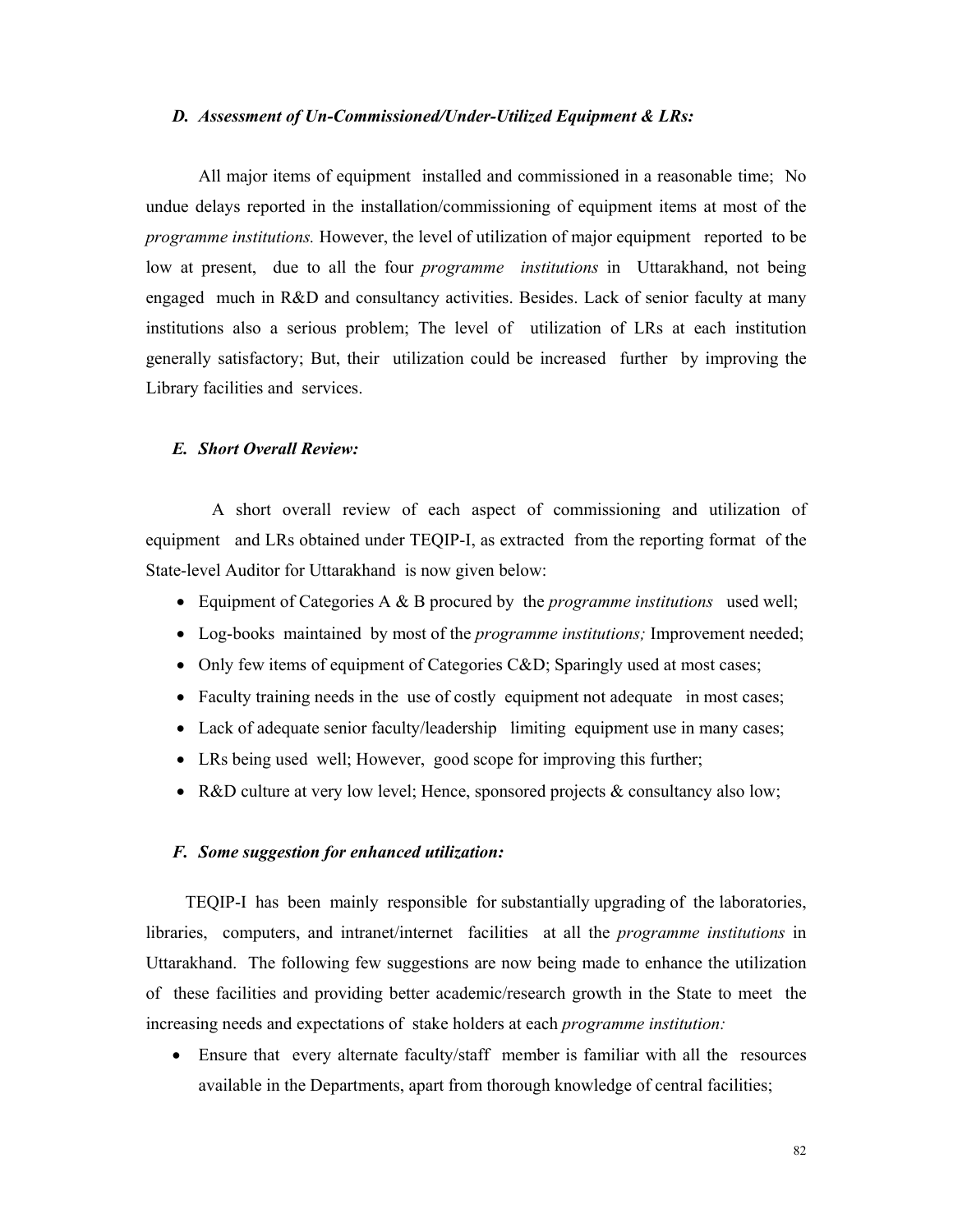- Library reading room, daily working hours, technical services for issue/return of books, IT services in the Library to be improved for increased utilization by students;
- Industrial interaction to be increased considerably to facilitate academics to benefit from industry and vice versa; Of great use in revenue generation activities;
- R&D work to be given serious attention to build up research culture, handle sponsored projects and make best use of the new equipment/LRs obtained;
- Take up continuing education for industry personnel and faculty members of other institutions in the State and elsewhere on a regular basis for revenue generation;
- Both UG/PG students to be encouraged to familiarize themselves with the new equipment, to enable their wider utilization during project work;
- Take early steps to introduce *Best Practices* for the utilization of equipment/ facilities at each College/Institution, as followed at leading institutions;

## *12 Uttar Pradesh:*

### *A. Summary of Observations:*

Uttar Pradesh was included under TEQIP-I in its first cycle beginning from the year 2003-04, along with five other States and the CFIs. The Colleges/Institutions in the State supported under TEQIP-I since this period until March 31, 2009 are listed in Table 14 in the alphabetical order. Of the ten Colleges/Institutions listed herein, the starred (\*) one received TEQIP-I support as *lead institution* and the other nine as *network institutions.* The list also includes one institution being marked by a (x) symbol, which submitted its Report in the *NPIU* format too late for inclusion in the Report of the State level Auditor.. Hence, *NPIU* forwarded it directly to the National-level Auditor for review and inclusion in the revised version of the National Report. . Major observations as a result of the study and analysis of this Report and that of the State -level Auditor include:

- All the *programme institutions* generally utilized the TEQIP-I grants judiciously for acquiring new equipment/facilities and LRs required to strengthen academic work;
- Most of the items procured under TEQIP-I utilized for routine UG and PG laboratory work and in some cases also for students' project work;
- No major differences observed in the activities/outcomes/outputs of *lead or network institutions,* like in the case of many other States;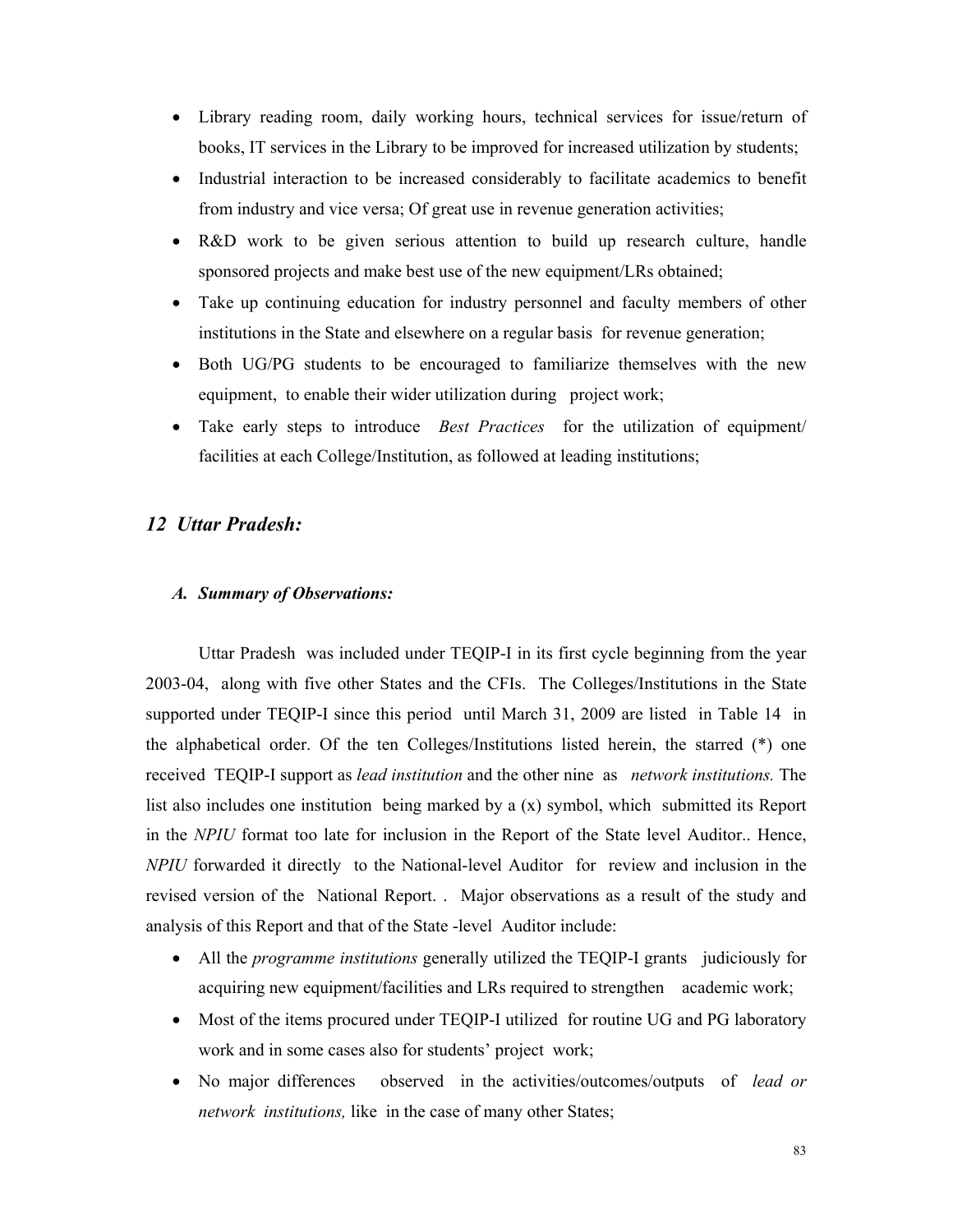- Good central facilities established by the *programme institutions* for the use of students/faculty and commendable utilization observed;
- TEQIP-I, found of considerable benefit to technical institutions for enhancing the quality and standard of academic activities of their stake holders;

| S. No. | <b>College/Institution</b>                                          |
|--------|---------------------------------------------------------------------|
| 12.01  | Bundelkhand Institute of Engineering & Technology, Jhansi           |
| 12.02  | Dr. Ambedkar Institute of Technology of Handicapped, Kanpur         |
| 12.03  | Government Central Textile Institute, Kanpur (#)                    |
| 12.04  | Harcourt Butler Technological Institute, Kanpur*                    |
| 12.05  | Institute of Engineering & Technology, Lucknow                      |
| 12.06  | Integral University, Lucknow (x)                                    |
| 12.07  | Kamla Nehru Institute of Technology, Sultanpur                      |
| 12.08  | Madan Mohan Malaviya Engineering College, Gorakhpur                 |
| 12.09  | Shri Ram Murthi Smarak College of Engineering & Technology, Bareily |
| 12.10  | United College of Engineering & Research, Allahabad                 |

**Table 14: Colleges/Institutions in Uttar Pradesh supported under TEQIP-I** 

(\*) Lead Institution; (x) Late receipt by *NPIU* & forwarded directly to the National level Auditor; **(#) On-site visit conducted;**

### *B. Specific Observations:*

 Specific College/Institution-wise data/information on the utilization of resources procured under TEQIP-I are given below in the same order of their listing in Table 14:

### *12.01 Bundelkhand Institute of Engineering & Technology, Jhansi*

Detailed review of this institution could not be taken up, as the State-level Report had not included the data/information as required for this purpose, due to the gross inadequacies noticed in its Performance Report on the Utilization of Equipment and LRs provided by the institution.

### *12.02 Dr. Ambedkar Institute of Technology of Handicapped, Kanpur*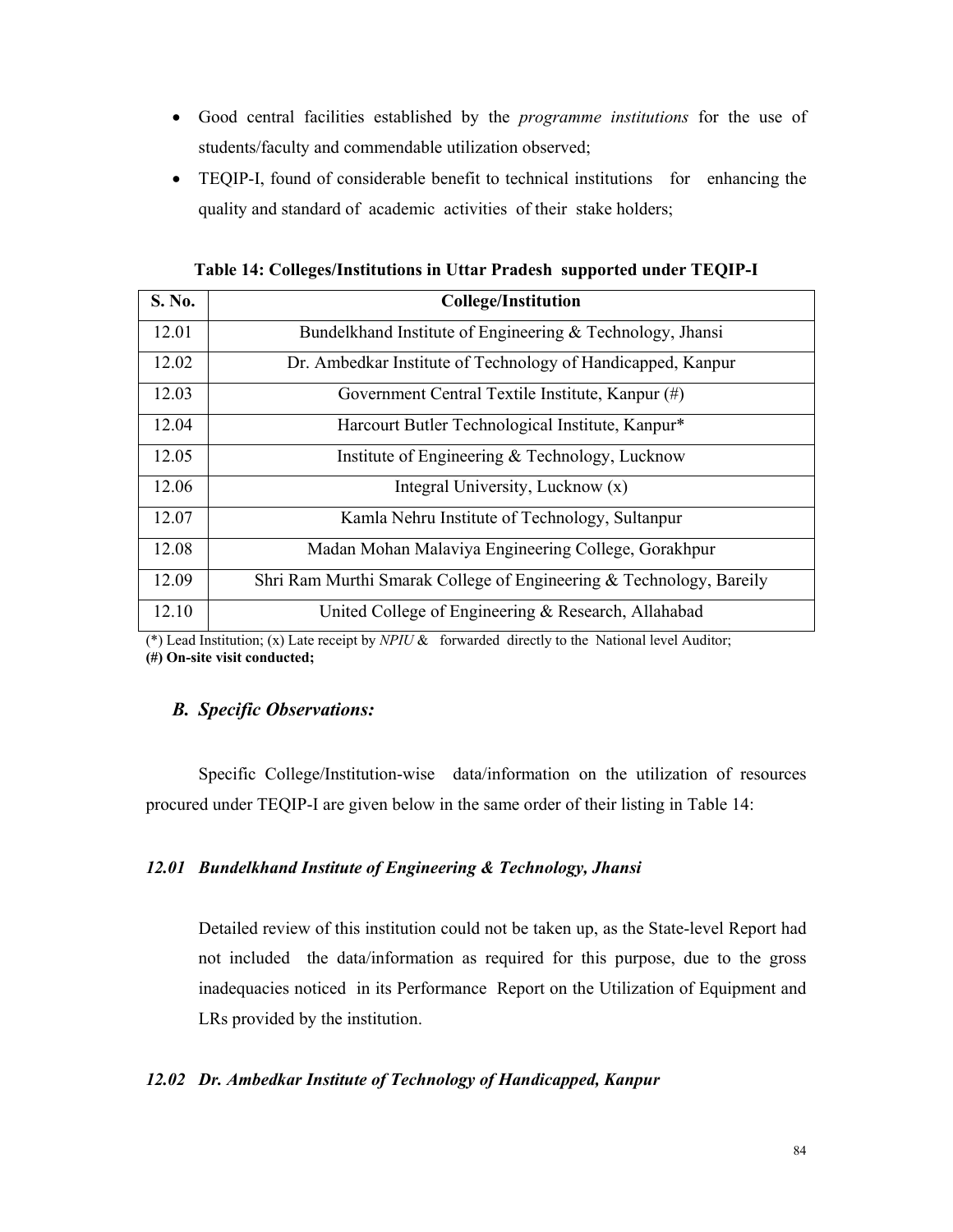Detailed review of this institution could not be taken up, as the State-level Report had not included the data/information as required for this purpose, due to the gross inadequacies noticed in its Performance Report on the Utilization of Equipment and LRs provided by the institution.

### *12.03 Government Central Textile Institute, Kanpur*

- (i) Provisioning/ utilization of resources at the highly specialized textile engineering. Departments found satisfactory; Mostly used for laboratory studies;
- (ii) All records, log books and laboratory manuals of equipment resources well kept; Most of the equipment found to be in good working order and put to good use;
- (iii)The status of ac mains power and internet yet poor at the institution, disturbing the utilization of the various facilities set up quite often; To be given due attention;
- (iv).The campus-wide intranet fully established; Yet, its use found to be limited, apparently due to staff inadequacies; Remedial action necessary urgently;
- (v) Reasonably good industrial interaction in spite of limited R&D work; Good scope for further expansion based on the new facilities established;
- (vi)Central Library well expanded; But, low level of utilization as yet; Good scope for extending working hours, making use of on-line journals, e-books etc.;
- (vii) Central computing facility well established; But, comfort level and ambience not yet satisfactory; To be given priority attention to expand the user base;

### *12.04 Harcourt Butler Technological Institute, Kanpur*

- (i) Allocated grants well used for judiciously procuring the most essential resources; Widely utilized by UG/PG students for laboratory/project work;
- (ii) Utilization of new resources, like equipment, design automation software and campus-wide intranet reasonable at present; Good scope to increasing this further;
- (iii) Library facilities well upgraded with books, journals, e-resources and others; Their increased utilization over longer periods by all the stake holders to be looked into;
- (iv)Sponsored projects, consultancy and continuing education, yet low; To be encouraged because of their greater scope for increased utilization of equipment/facilities set up;
- (v) Revenue generation using TEQIP-I facilities to be given due attention; Senior faculty to work out an appropriate strategy for this purpose soon;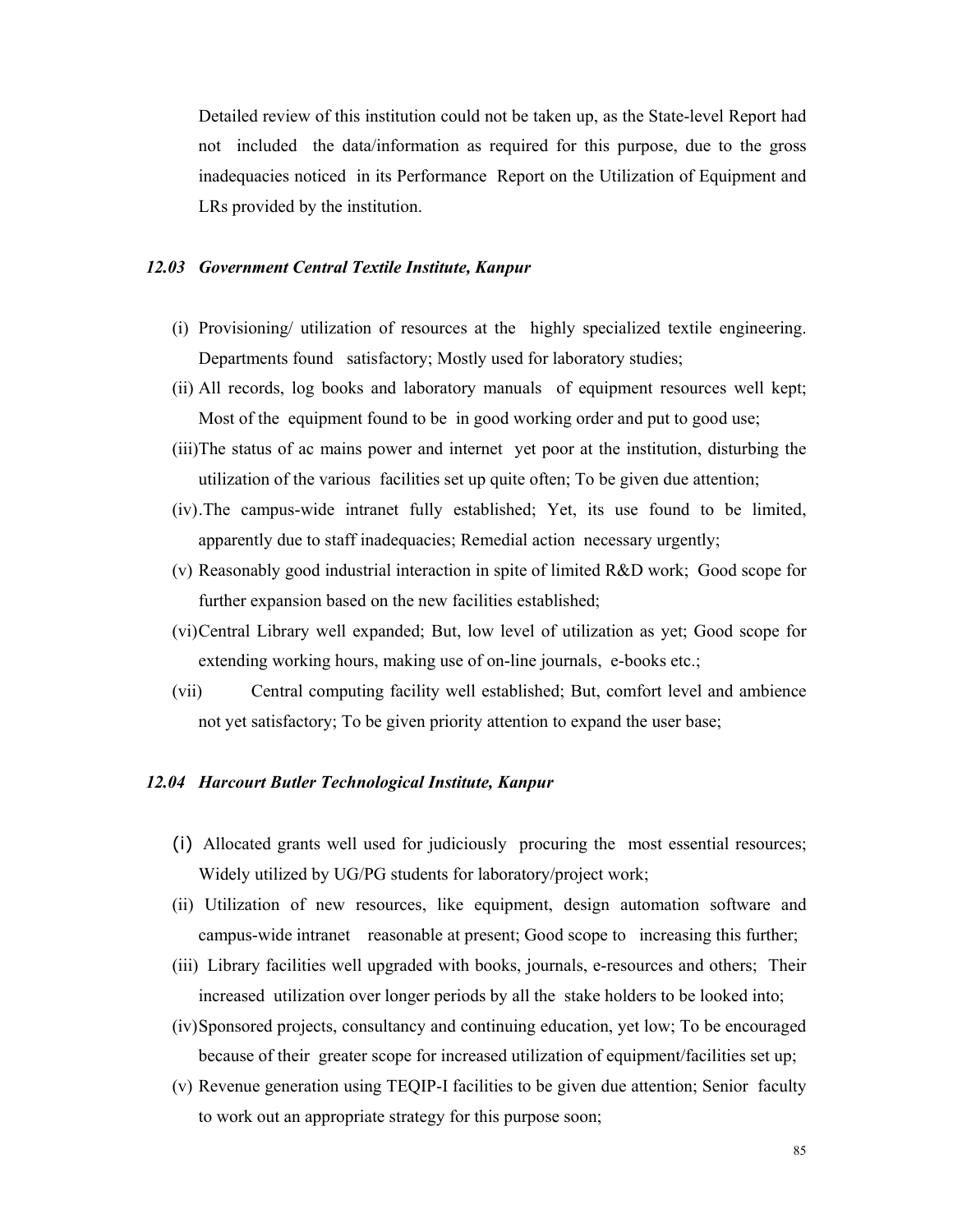### *12.05 Institute of Engineering & Technology, Lucknow*

- (i) Provisioning/ utilization of resources well done; Judicious choice of equipment/facilities suitable for academic work; Mostly used for laboratory studies;
- (ii) Records, Log books, Maintenance manuals well kept; Of great use in ensuring orderly utilization of facilities established at the institution;
- (iii)Utilization of library resources, design automation and other software, yet limited; Increased use possible by going over to campus-wide LAN and 24/7 access;
- (iv)Sponsored R&D, consultancy and continuing education, yet low; To be encouraged because of their greater scope for increased utilization of equipment/facilities set up;
- (v) Revenue generation using TEQIP-I facilities to be given due attention; Senior faculty to work out an appropriate strategy for this purpose soon;

### *12.06 Integral University, Lucknow*

| Category  | Items(Numbers)                                                                                               | No. of Users since<br>installation                        | No. of Hrs./Month                                                                 |
|-----------|--------------------------------------------------------------------------------------------------------------|-----------------------------------------------------------|-----------------------------------------------------------------------------------|
| A         | Server $(2)$<br>$15KVA$ DG Set $(1)$<br>$\bullet$<br>Photocopying Machine (1)<br>$\bullet$                   | 01<br>02<br>01                                            | Not indicated<br>Not indicated<br>Not indicated                                   |
| B         | Elevator $(1)$<br>$\bullet$<br>Fermentor (1)<br>160 KVA DG Set (1)<br>DLP Projector (!)<br>Xeon Server $(1)$ | All faculty/students<br><b>Students</b><br>02<br>01<br>01 | Not indicated<br>Not indicated<br>Not indicated<br>Not indicated<br>Not indicated |
| $\subset$ | 500 KVA DG Set (1)                                                                                           | 02                                                        | 475                                                                               |

(i) Allocated grants used for procuring the following items of equipment:

- (ii) The institution claims to have adequate consumables and spares to maintain the equipment in working order and also maintenance manuals are available;
- (iii)Use of equipment mostly for general applications and for the use of administrative functions, except in the case of Servers used in the Computer Centre;
- (iv)The procurement of equipment largely to support asset creation, rather than to provide for academic/research work; This appears unusual under TEQIP;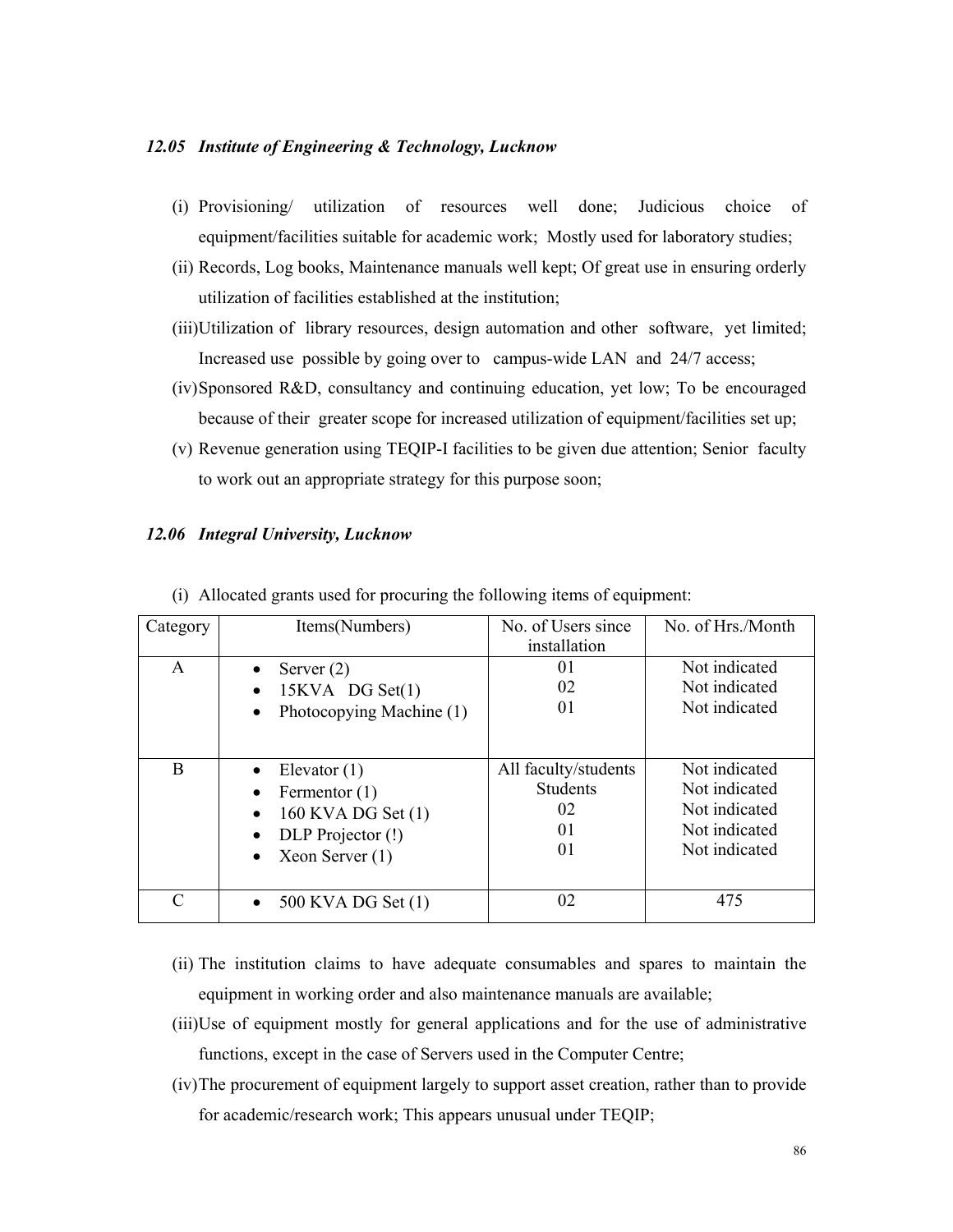(v) No report included on LRs procured for use at the institution; Doubtful whether the Library upgraded and LRs obtained at all;

### *12.07 Kamla Nehru Institute of Technology, Sultanpur*

- (i) Allocated grants well used for judiciously procuring the most essential resources; Widely utilized by UG/PG students for laboratory/project work;
- (ii) Utilization of resources, like equipment, design automation, other software and campus-wide intranet found to be reasonable for present curriculum/syllabus use;
- (iii) However, maximizing utilization possible by accessing e-books & on-line journals on intranet, better use of central computing facility  $\&$  industrial interaction;
- (iv)Overall, the utilization satisfactory for regular academic work including students' project work and research activities of faculty/students;
- (vi); Sponsored R&D, consultancy and continuing education, yet low; To be encouraged because of their potential for increased utilization of equipment/facilities set up;
- (vii) Revenue generation using TEQIP-I facilities to be given due attention; Senior faculty to work out an appropriate strategy for this purpose soon;

### *12.08 Madan Mohan Malaviya Engineering College, Gorakhpur*

- (i) Allocated grants well used for judiciously procuring the most essential resources; Widely utilized by UG/PG students for laboratory/project work;
- (ii) Utilization of library resources, design automation and other software reasonable; Increased use possible by going over to campus-wide LAN and 24/7 access;
- (iii)All the facilities generally utilized for regular academic work including student' projects and research work of faculty/students;
- (iv)R&D culture on the campus, yet limited; But, good scope now possible with the new facilities added and exploit their potential leading to their increased utilization;
- (v) Revenue generation using TEQIP-I facilities to be given due attention; Senior faculty to work out an appropriate strategy for this purpose soon;

### *12.09 Shri Ram Murthi Smarak College of Engineering & Technology, Bareily*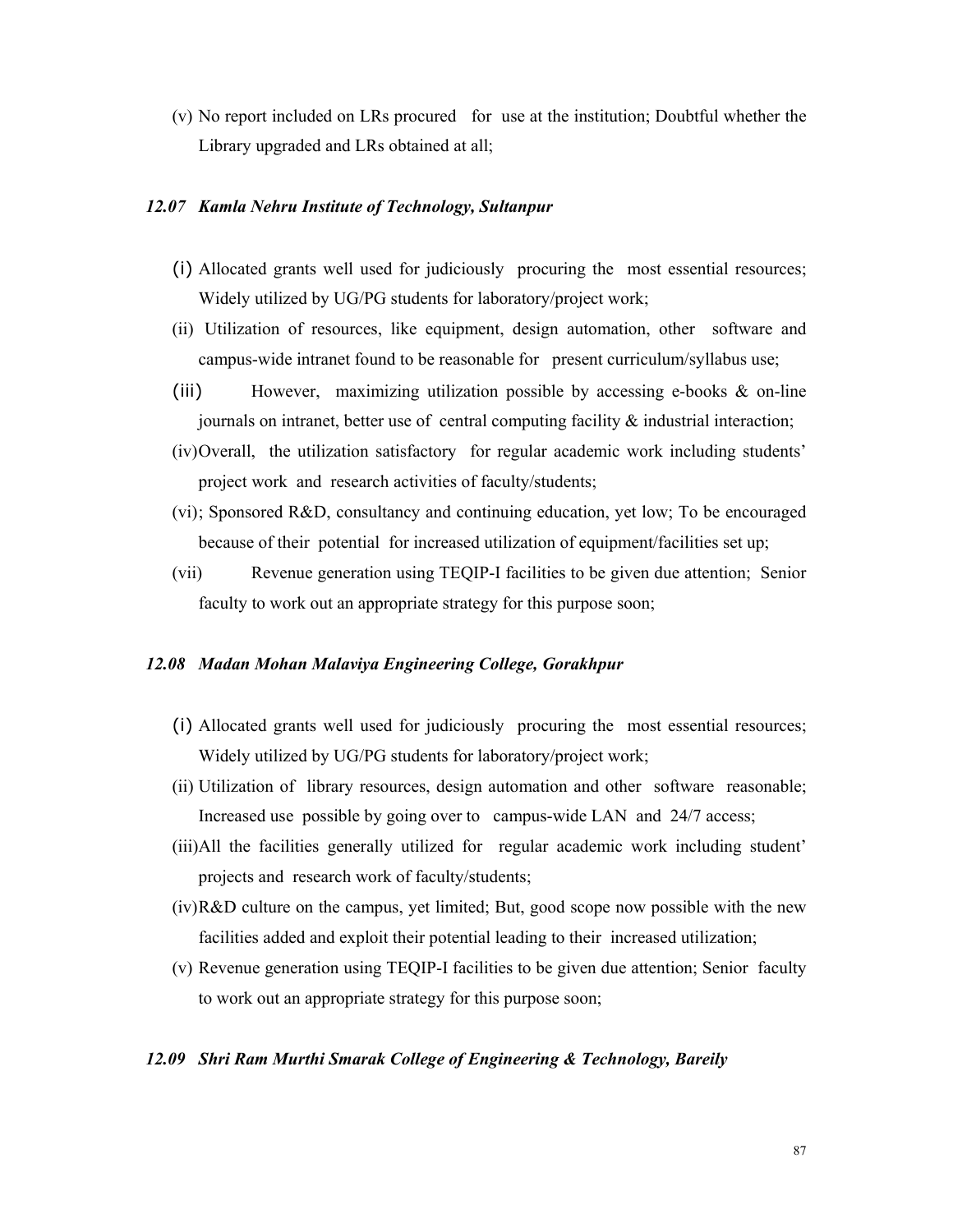Detailed review of this institution could not be taken up, as the State-level Report had not included the data/information as required for this purpose, due to the gross inadequacies noticed in its Performance Report on the Utilization of Equipment and LRs provided by the institution.

### *12.10 United College of Engineering & Research, Allahabad*

Detailed review of this institution could not be taken up, as the State-level Report had not included the data/information as required for this purpose, due to the gross inadequacies noticed in its Performance Report on the Utilization of Equipment and LRs provided by the institution.

### *C. Assessment of Discrepancies:*

The assessment of discrepancies between what the institution reported and what the State -level Auditor has found in respect of one institution visited and reported by him, as summarized below:.

| Institution               |  | Discrepancy Noticed                 | Remarks       |
|---------------------------|--|-------------------------------------|---------------|
| Government                |  | Central   No discrepancies noticed; | Satisfactory; |
| Textile Institute, Kanpur |  |                                     |               |

#### *D. Assessment of Un-Commissioned/Under-Utilized Equipment & LRs:*

 All major items of equipment installed and commissioned in a reasonable time; No undue delays reported in the installation/commissioning of equipment items at most of the *programme institutions.* However, the level of utilization of major equipment reported to be low at present, largely due to mains power back up problems and limited R&D and consultancy activities. Besides. Lack of senior faculty at many institutions also a serious problem; The level of utilization of LRs at each institution is generally low; But, their utilization could be increased further by improving the Library facilities and services and by extending the working hours substantially at each *programme institution*;.

#### *E. Short Overall Review:*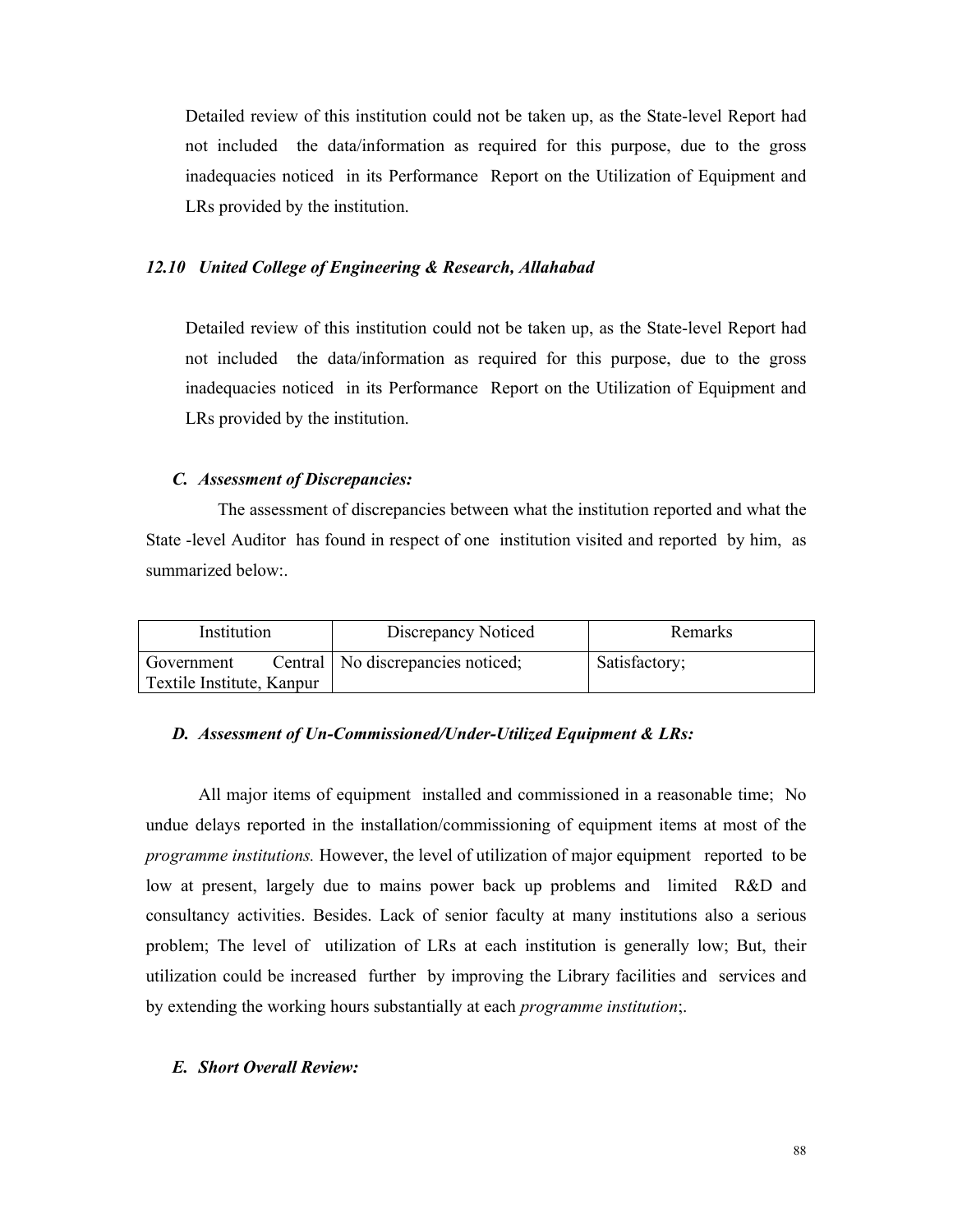A short overall review of each aspect of commissioning and utilization of equipment and LRs obtained under TEQIP-I, as extracted from the report of one institution directly forwarded and the reporting format of the State-level Auditor for Uttar Pradesh is now given below:

- Equipment of Categories A & B procured by the *programme institutions* used well;
- Log-books generally maintained by the *programme institutions;*
- Only few items of equipment of Categories C&D; Sparingly used at most cases;
- One institution invested the grant for power back up only  $\&$  not for lab. equipment;
- Faculty training needs in the use of costly equipment not adequate in most cases;
- LRs being used well; However, good scope for improving this further;
- R&D culture at very low level; Hence, sponsored projects & consultancy also low;
- Four institutions not provided data/information as required in the *NPIU* format:

#### *F. Some suggestion for enhanced utilization:*

 The support under TEQIP-I has been generally responsible for substantially upgrading of the laboratories, libraries, computers, and intranet/internet facilities at all the *programme institutions* in the State of Uttar Pradesh. The following few suggestions are now being made to enhance the utilization of these equipment, LRs and facilities for providing better academic/research growth in the State to meet the increasing aspirations and expectations of the faculty/staff/students. at each *programme institution:*

- Ensure the regular availability of ac mains power and broadband internet connectivity to raise the satisfaction level of the stake holders in the technical education system;
- Take suitable steps for most of the faculty/staff getting good familiarity with the various resources in the Departments and also enough knowledge of central facilities;
- Library reading room, daily working hours, technical services for issue/return of books and IT services to be improved for increased utilization by students;
- Industrial interaction to be increased considerably to facilitate academics to benefit from industry and vice versa; Of great use in revenue generation activities;
- R&D work to be given serious attention to build up research culture, handle sponsored projects and make best use of the new equipment/LRs obtained;
- Take early steps to introduce *Best Practices* for the utilization of equipment/ facilities at each College/Institution, as followed at leading institution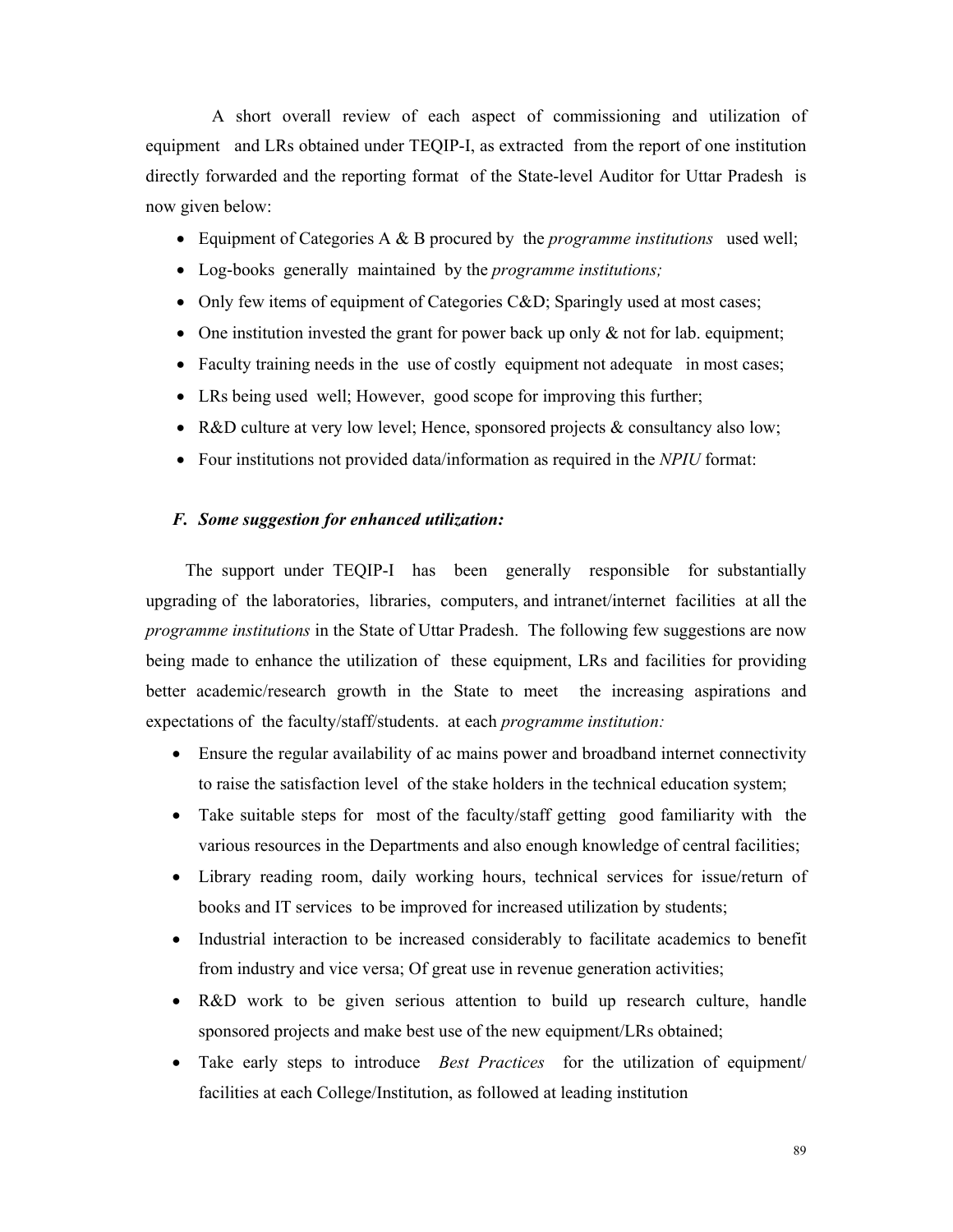## *13 West Bengal:*

### *A. Summary of Observations:*

The State of West Bengal was included under TEQIP-I in its second cycle beginning from the year 2004-05, along with six other States. The Colleges/Institutions in the State supported under TEQIP-I since this period until March 31, 2009 are listed in Table 15 in the alphabetical order. Of the eleven Colleges/Institutions listed herein, the two starred (\*) ones received TEQIP-I support as *lead institutions* and the other nine as *network institutions.* The list also includes three University level institutions Of these institutions, one marked by a (x) symbol had not been included in the Report of the State level Auditor. Hence, the performance of this institution has not been reviewed in the present Report. Major observations as a result of the study and analysis of the State -level Report for West Bengal include:

- All the ten *programme institutions* utilized the TEQIP-I grants judiciously in acquiring new equipment and LRs in the Categories A-D for academic/research work;
- The items procured under TEQIP-I utilized well for routine UG and PG laboratory work in most cases and also for students' project/research work in a few cases;
- Many institutions not maintaining records/log books on the users or on the hours of used; However, utilization generally high due to large students' intake in each case;
- R&D culture and output observed to be better at the University level institutions than at others, leading to higher utilization of Category C,D items at these institutions;
- *Lead institutions* found to be better equipped for revenue generation through sponsored projects, consultancy and related activities;
- TEQIP-I, observed to trigger the technical institutions in enhancing the quality  $\&$ standard of their academic & research activities for the benefit of their stake holders;

| <b>S. No.</b> | College/Institution                                                 |
|---------------|---------------------------------------------------------------------|
| 13.01         | Asansol Engineering College, Asansol                                |
| 13.02         | Bengal Engineering & Science University, Howrah*                    |
| 13.03         | Government College of Engineering & Ceramic Technology, Kolkata (x) |

**Table 15 : Colleges/Institutions in West Bengal supported under TEQIP-I**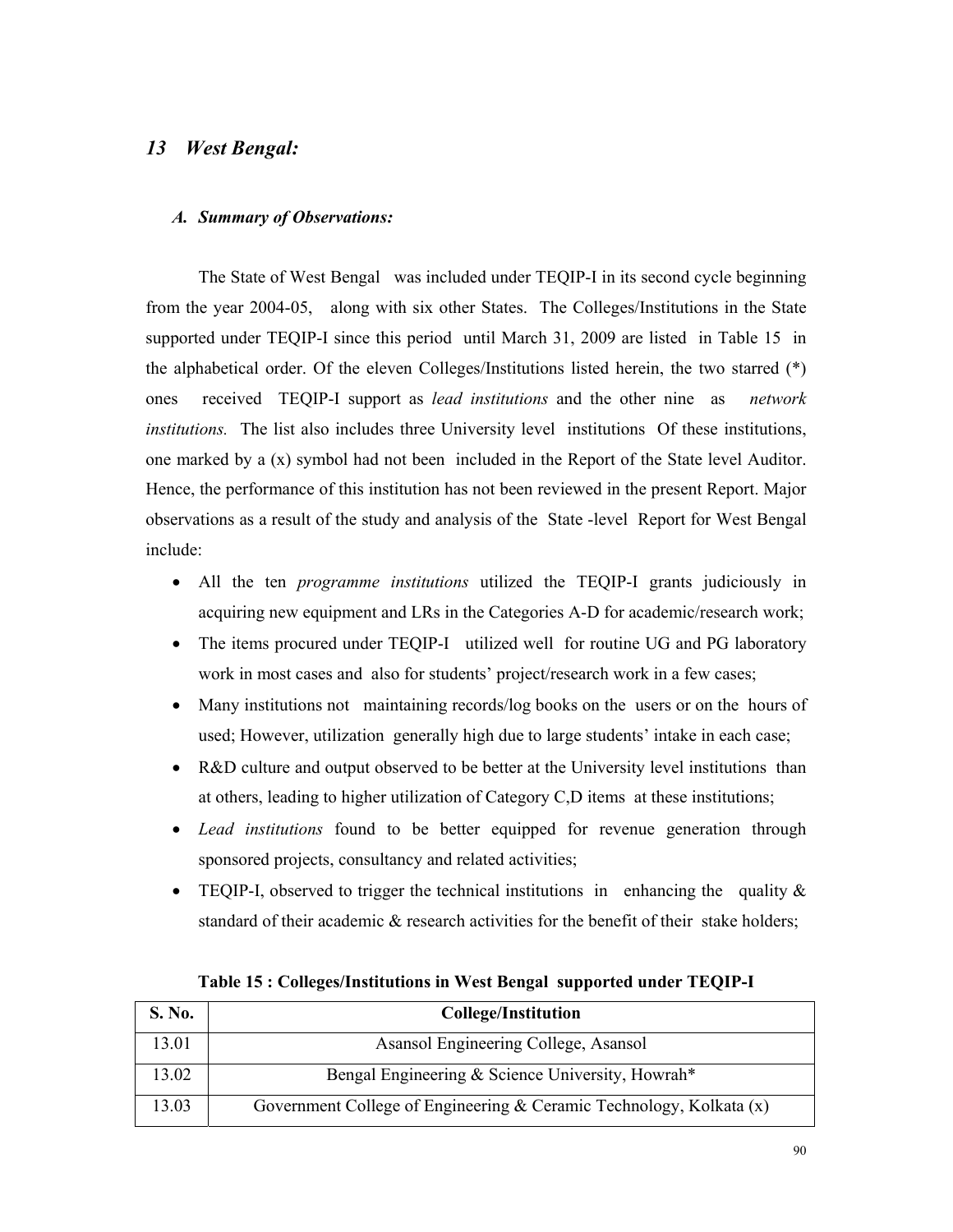| 13.04 | Government College of Engineering & Textile Technology, Serampore |
|-------|-------------------------------------------------------------------|
| 13.05 | Haldia Institute of Technology, Haldia                            |
| 13.06 | Institute of Engineering & Management, Kolkata                    |
| 13.07 | Jadavpur University, Jadavpur*                                    |
| 13.08 | Jalpaiguri Government Engineering College, Jalpaiguri             |
| 13.09 | Kalyani Government Engineering College, Kalyani (#)               |
| 13.10 | Netaji Subhash Engineering College, Kolkata                       |
| 13.11 | University of Calcutta, Kolkata                                   |

(\*) Lead Institutions; (x) Not included in the State level Report; (#) On-site visit conducted;

## *B. Specific Observations:*

 Specific College/Institution-wise data/information on the utilization of resources procured under TEQIP-I are given below in the same order of their listing in Table 15:

### *13.01 Asansol Engineering College, Asansol*

- (i) Majority of equipment of category A only; But, the number of users so far, not satisfactory.
- (ii) Some data provided on utilization unrealistic; e.g., Category C item, viz., 3 GHz Spectrum Analyzer: 80 users so far and 36 hours/month usage;
- (iii)Low level of usage for other Category C items, like. CNC Machine: 75 hrs, Hydraulic Machine:45 hrs; Unsatisfactory utilization: To be given serious attention;
- (iv)Library utilization satisfactory; Good balance of text/reference books & e-journals provided; Campus LAN helpful in improving services; But, working hours, yet low;
- (v) R&D culture, low at present; Limitation on taking up sponsored projects/consultancy; Senior faculty to look into this and take corrective steps soon;

### *13.02 Bengal Engineering & Science University, Howrah*

(i) Installation and commissioning of equipment/facilities generally well done, except in one case; Most items obtained of Category A,B; Utilized well by UG/PG students;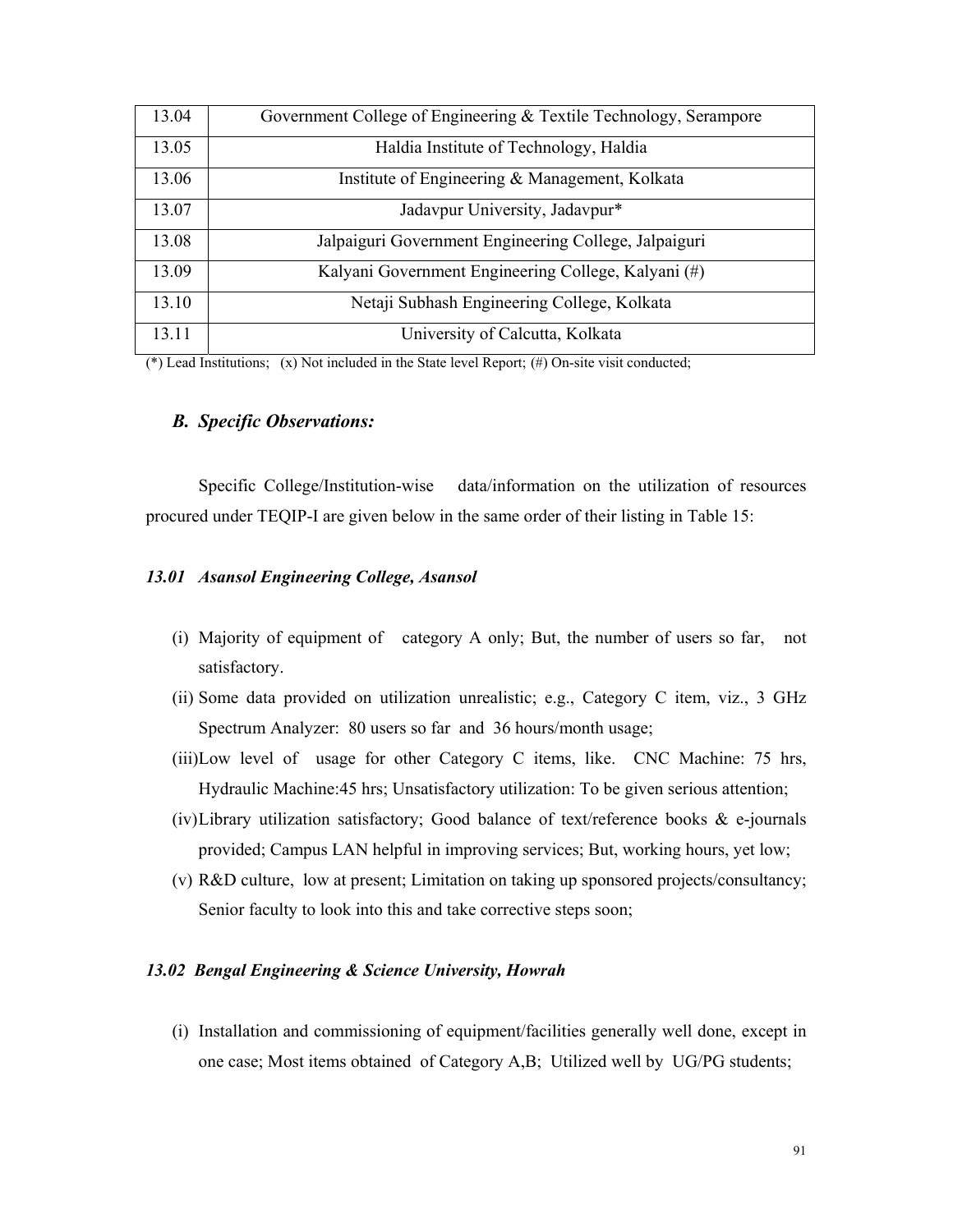- (ii) Category C, D items numbering 10&9 only; Being useful for PG/Research, limited number of users  $&$  utilization hours; Senior faculty to initiate corrective steps;
- (iii)Library facilities well upgraded; But, over importance given to reference books than text books; E-journals also subscribed; Limited user base with research focus;
- (iv)R&D culture including Ph.D studies developing well; Sponsored projects/consultancy yet limited; To be given more importance in the immediate future;
- (v) Revenue generation using TEQIP-I facilities to be stepped up, for achieving self sustenance in its activities, including equipment maintenance/usage;

### *13.03 Government College of Engineering & Ceramic Technology, Kolkata*

No review of this institution has been included in this National Report, as the institution had not been included in the State-level Report.

### *13.04 Government College of Engineering & Textile Technology, Serampore*

- (i) Major equipment acquired for UG/PG studies of Categories A&B; Utilization satisfactory; But, Category C (4)  $\&$  D(3) items got for UG/PG, found used sparingly;
- (ii) Range of items and LRs acquired satisfactory for academic work at the institution; Installation and commissioning generally satisfactory;
- (iii)Data given on equipment utilization for Category C&D items often found to be inconsistent; Record keeping and log books to be maintained better;
- (iv)Over 15,360 books (text/reference), 52 journals  $\&$  11 LRs added to the Library; Use reasonable; But, daily working hours to be further extended to increase utilization;
- (v) R&D activity yet at a low level; Hence, sponsored projects, consultancy very low; Also continuing education work negligible; Steps to be taken to enhance all these;

### *13.05 Haldia Institute of Technology, Haldia*

- (i) Installation and commissioning of equipment/facilities reasonable, except in the case of few Departments like Applied Electronics & Instrumentation; Utilization good;
- (ii) Most equipment items of Categories A&B useful for routine laboratory/project work at UG/PG level; No items of Category C&D acquired; Hence, R&D work limited;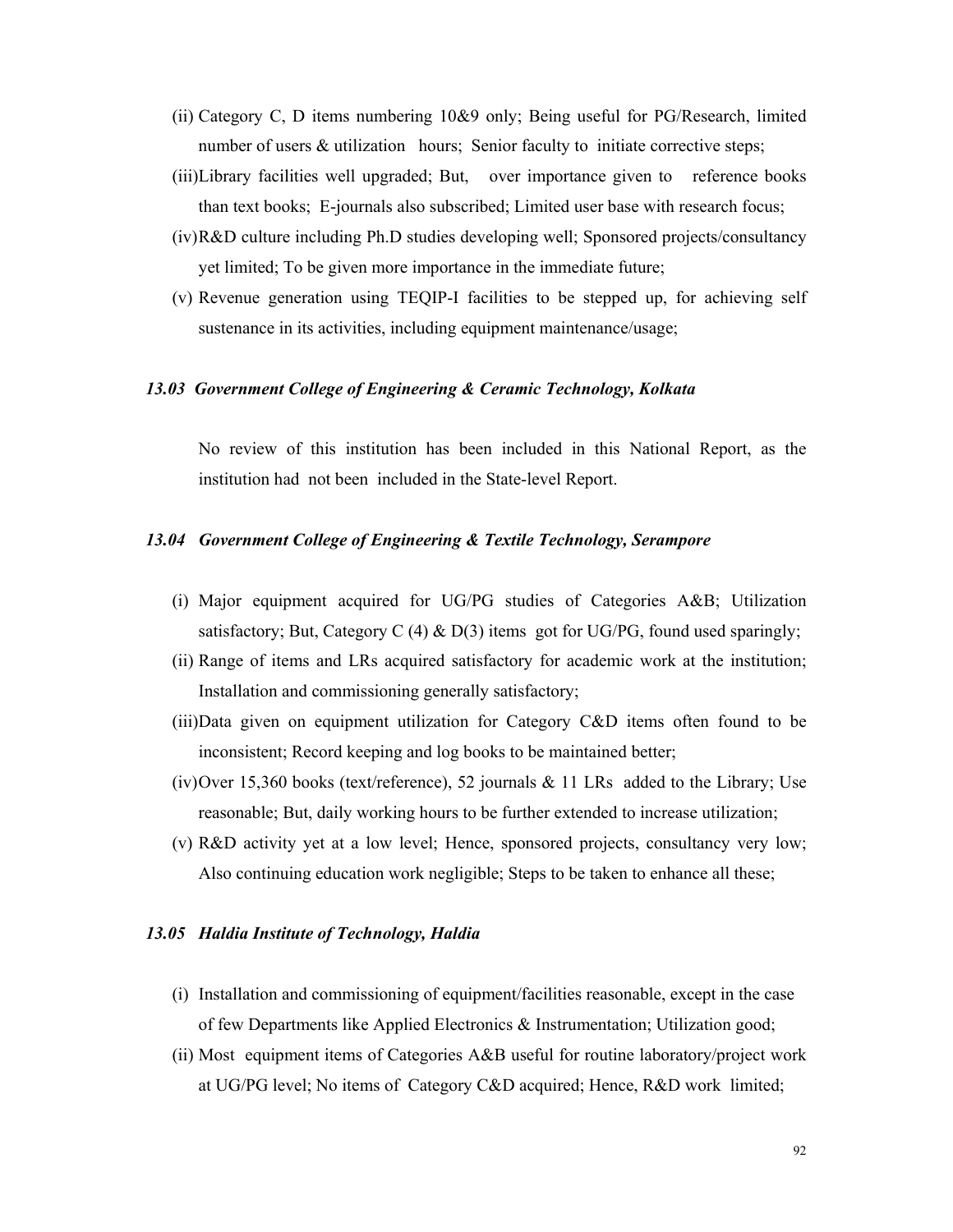- (iii)Data given on equipment utilization often found to be incomplete/inconsistent; Record keeping, maintenance of log books of all equipment to receive due attention;
- (iv)Library up-gradation reasonably satisfactory; Moreover daily working hours limited; Hence, utilization yet at a low level; Senior faculty to take corrective measures here;
- (v) No attempt being made at revenue generation using TEQIP-I facilities; Industrial interaction to be given serious attention to evolve a good strategy for this purpose;

### *13.06 Institute of Engineering & Management, Kolkata*

- (i) Data furnished by the institution (Table 6.1 A) largely incomplete, making it difficult to draw any inferences on equipment types, their utilization level and successes;
- (ii) Records and log books on equipment/facilities as required by *NPIU* not maintained properly; Management to look into this lapse and corrective steps to be taken soon;
- (iii)Data provided on the stat6us of Library acquisitions and utilization also inconsistent; Also, daily working hours wrongly given; Special care to be taken on data;
- (iv)In short, institutional performance on equipment and LRs commissioning and utilization under TEQIP-I not satisfactory;

### *13.07 Jadavpur University, Jadavpur*

- (i) Inadequacies and inconsistencies in data provided, making it difficult to draw proper inferences on the variety of equipment/LRs got and their commissioning/utilization;
- (ii) Records and log books on equipment/facilities as required by *NPIU* not maintained properly; However, equipment utilization found to be rather low in most cases;
- (iii)Many Category C & D items procured for R&D activities; But, increase in the Ph.Ds turned out, journal papers published or sponsored projects taken up not reflected;
- (iv)One item: Super Heavy Deflectometer (No. 358) costing Rs 14. 5 Million, located in a Department, with virtually no users except an instructor; Serious case of under use;
- (v) Wide range of software (including licensed one's) procured and being used; But, data provided on their costs, numbers, commissioning, utilization thoroughly inadequate;
- (vi)More emphasis laid on expensive reference books for use in the Library; But, the utilization level rather low, as expected; Also general utilization of Library not given;
- (vii) The institution known for R&D contributions for a long time; But, the impact of TEQIP-I on this activity for increased revenue generation not reflected any where;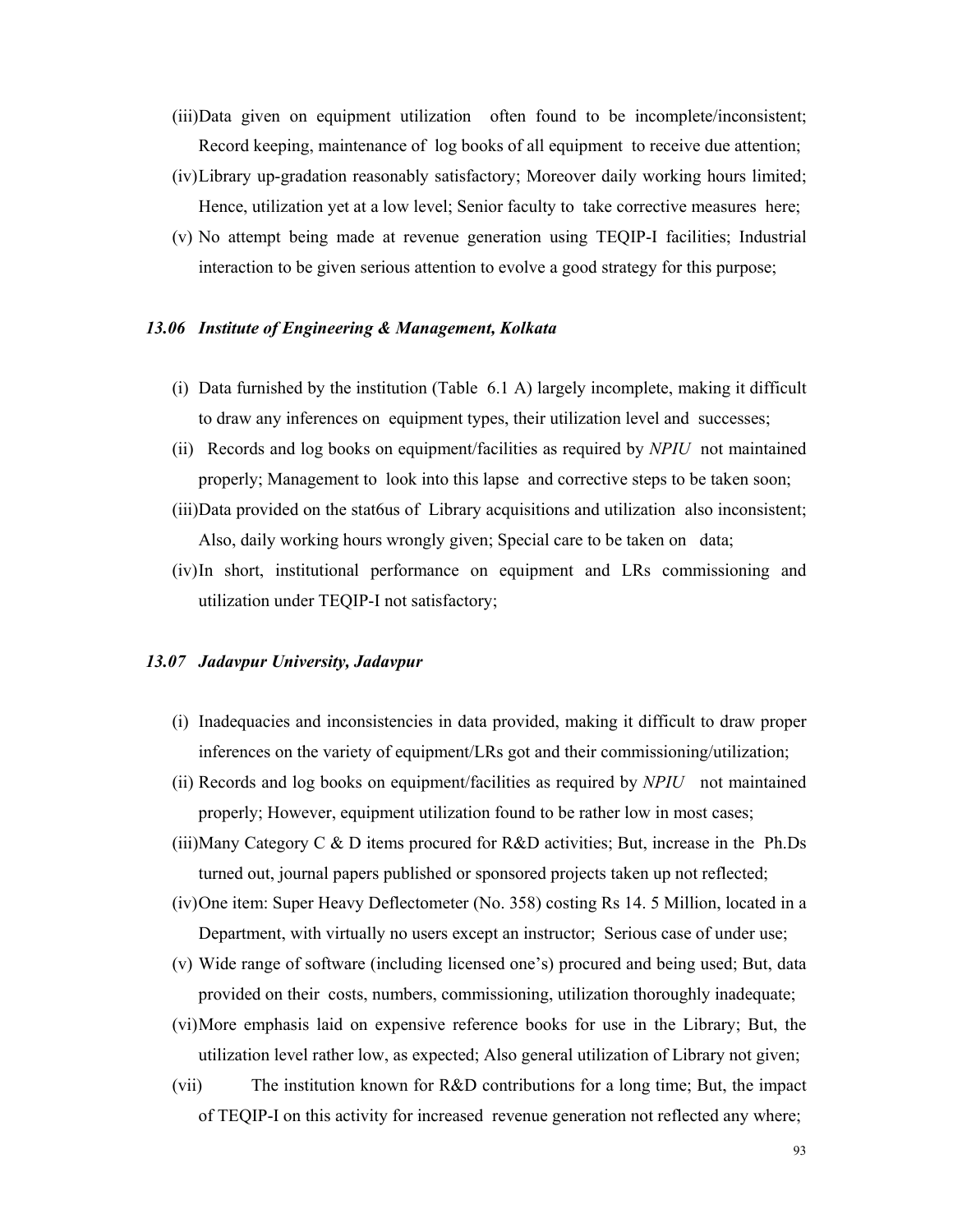(viii) A Video conferencing system (Category D) installed; No trained Operator available or any user, leading to doubt on any need analysis done before procurement;

### *13.08 Jalpaiguri Government Engineering College, Jalpaiguri*

- (i) In all 48 items  $(A=38, B=6, C=3, D=1)$  procured, installed and commissioned; Being mostly for routine laboratory/project work, their utilization found satisfactory;
- (ii) Data presented somewhat inconsistent at places; e.g, Server, Storage, PCs, LCD projector shown with 1400 users; Not clear whether it is in total or individually;
- (iii)Library upgraded well with books, journals and other LRs; But, the utilization low so far; Serious attention required to improve Library facilities  $\&$  extend working hours;
- (iv)R&D culture low as yet, resulting in low industrial interaction, negligible sponsored projects and consultancy activities on the campus;
- (v) Revenue generation based on TEQIP-I facilities to receive major attention in the immediate future; Senior faculty to deliberate and evolve suitable strategy for this;

### *13.09 Kalyani Government Engineering College, Kalyani*

- (i) Majority of equipment from Categories A&B, useful for regular course work; Commissioning/utilization satisfactory and students using them for laboratory work;
- (ii) All equipment judiciously chosen, procured and installed to support the curriculum/syllabus followed; Hence comfort level of students found to be high;
- (iii)Category C&D items mostly software related having multi-user licenses; Hence, found widely useful by large number of students & other users of campus intranet;
- (iv)Library well provided with more text books than reference books, journals and other LRs; Found widely used by the students, in spite of the staff limitations;
- (v) So far, R&D culture at a low level, resulting in negligible industrial interaction and benefits like revenue generation; Senior faculty to give serious thought to this;

### *13.10 Netaji Subhash Engineering College, Kolkata*

(i) Over 60 equipment of Categories A &B acquired; All useful for routine courses and laboratory work; Commissioned and put to use in time; Students utilizing well;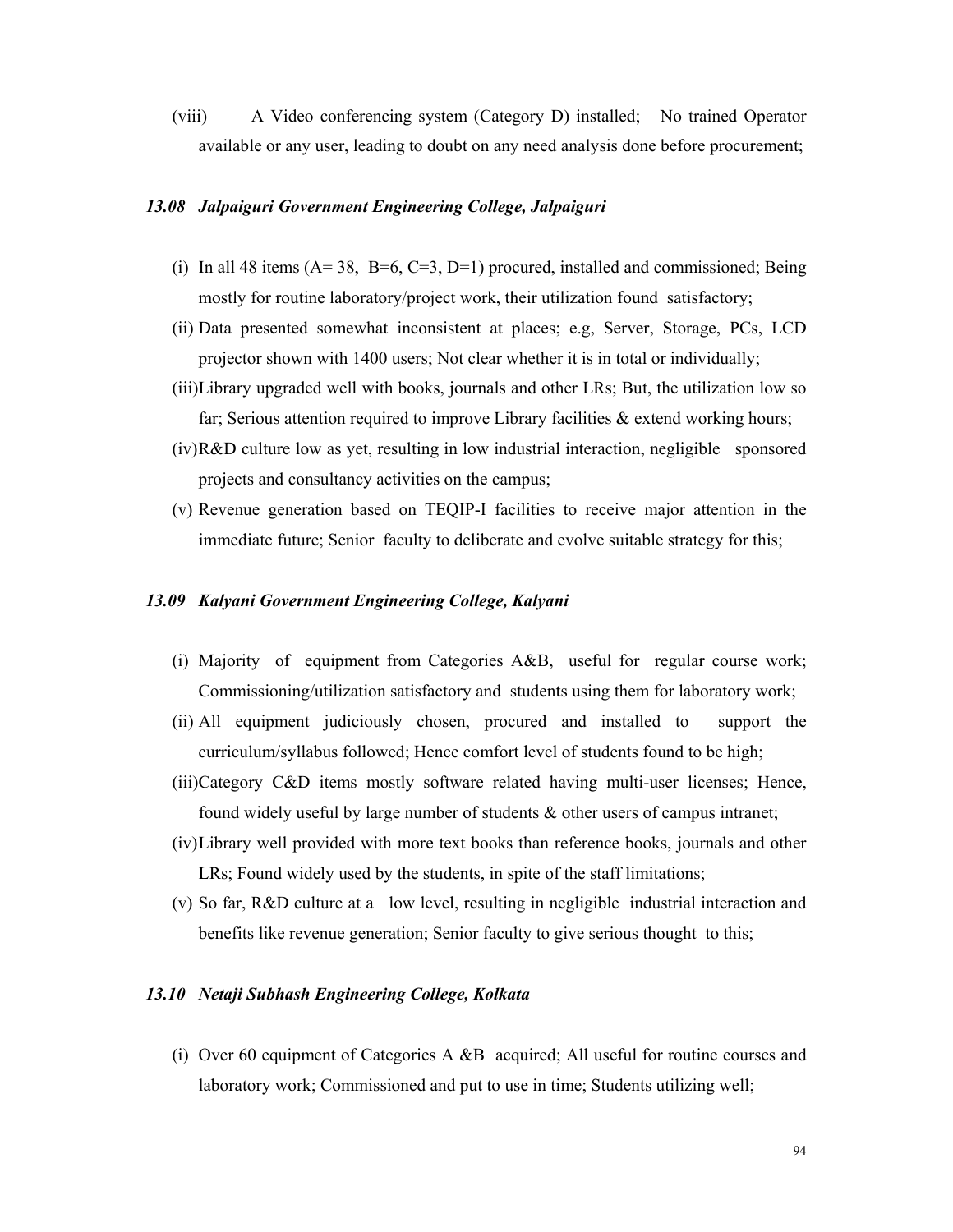- (ii) Only one Category C item, viz., Language Laboratory acquired and installed; Being utilized widely for instruction in communication skills to students;
- (iii)Library upgraded by adding new books; but, procurement not well balanced as many costly reference books having limited use acquired rather than well needed text books;
- (iv)Library working hours extended and reading room facilities improved to attract more students; Efforts in the right direction; But, increase in utilization yet low;
- (v) R&D work yet, at a low level; Hence, negligible industrial interaction and benefits like revenue generation; Senior faculty to give serious thought to this;

### *13.11 University of Calcutta, Kolkata*

- (i) Wide range of equipment in all the Categories A-D acquired; Commissioned and put to use in time for UG/PG/Research students and faculty members;
- (ii) Utilization reasonable for Category A  $\&$  B items, mostly used for routine UG/PG laboratory work; But, for Category C  $\&$  D items utilization found not satisfactory;
- (iii)Some inconsistencies found in the data provided; e.g., relating to High Performance Chromatograph(Category D) , whose commissioning delayed by >1 year after receipt;
- (iv) Library resources including LRs upgraded well; But, daily working hours not extended much; Library utilization by students/faculty yet low;
- (v) Being a University of long standing, R&D culture reasonable; but, impact of TEQIP-I on increasing the R&D base leading to higher revenue generation not noticed;

### *C. Assessment of Discrepancies:*

The assessment of discrepancies between what the institution reported and what the State -level Auditor has found in respect of one institution visited and reported by him, as summarized below:.

| Institution                                   | Discrepancy Noticed                    | Remarks       |
|-----------------------------------------------|----------------------------------------|---------------|
| Kalyani<br>College,<br>Engineering<br>Kalyani | Government   No discrepancies noticed; | Satisfactory; |

### *D. Assessment of Un-Commissioned/Under-Utilized Equipment & LRs:*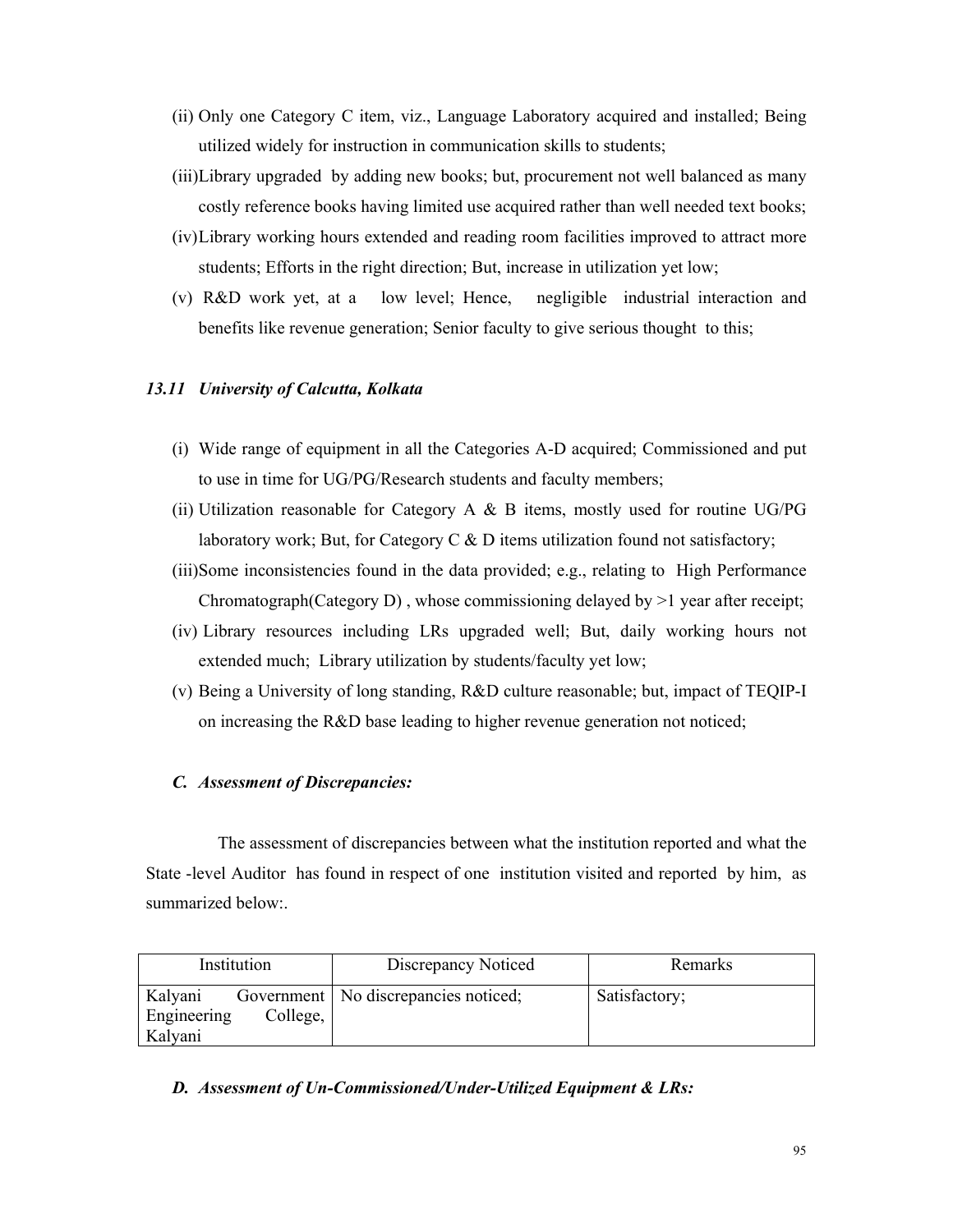All major items of equipment installed and commissioned in a reasonable time; No undue delays reported in the installation/commissioning of equipment items at most of the *programme institutions.* However, the level of utilization of major equipment reported to be low at many *programme institutions* as outlined in Sub-Section B above. Lack of senior faculty at many institutions also a serious problem; The level of utilization of LRs at each institution is generally low, as major investments have been made mostly in costly reference books and journals. However, some improvement in , their utilization could be brought about by extending the Library working hours substantially at each *programme institution*;.

### *E. Short Overall Review:*

A short overall review of each aspect of commissioning and utilization of equipment and LRs obtained under TEQIP-I, as extracted from the report of one institution directly forwarded and the reporting format of the State-level Auditor for West Bengal is now given below:

- Equipment of Categories A & B mostly procured; Used well in most cases;
- Log-books generally maintained by the *programme institutions;*
- Only few items of equipment of Categories C&D; Sparingly used at most cases;
- Reporting inconstancies noticed from some *programme institutions* (Sub Section B);
- Faculty training needs in the use of costly equipment not adequate in most cases;
- LRs being used not too well; However, good scope for improvement;
- R&D culture at very low level; Hence, sponsored projects & consultancy also low;

### *F. Some suggestion for enhanced utilization:*

 The support received under TEQIP-I has been generally responsible for substantially upgrading of the laboratories, libraries, computers, software and intranet/internet facilities at all the programme institutions in West Bengal.. The following few suggestions are now being made to enhance the utilization of these equipment, LRs and facilities for providing better academic/research growth in the State to meet the increasing demands, aspirations and expectations of the faculty/staff/students. at each *programme institution:*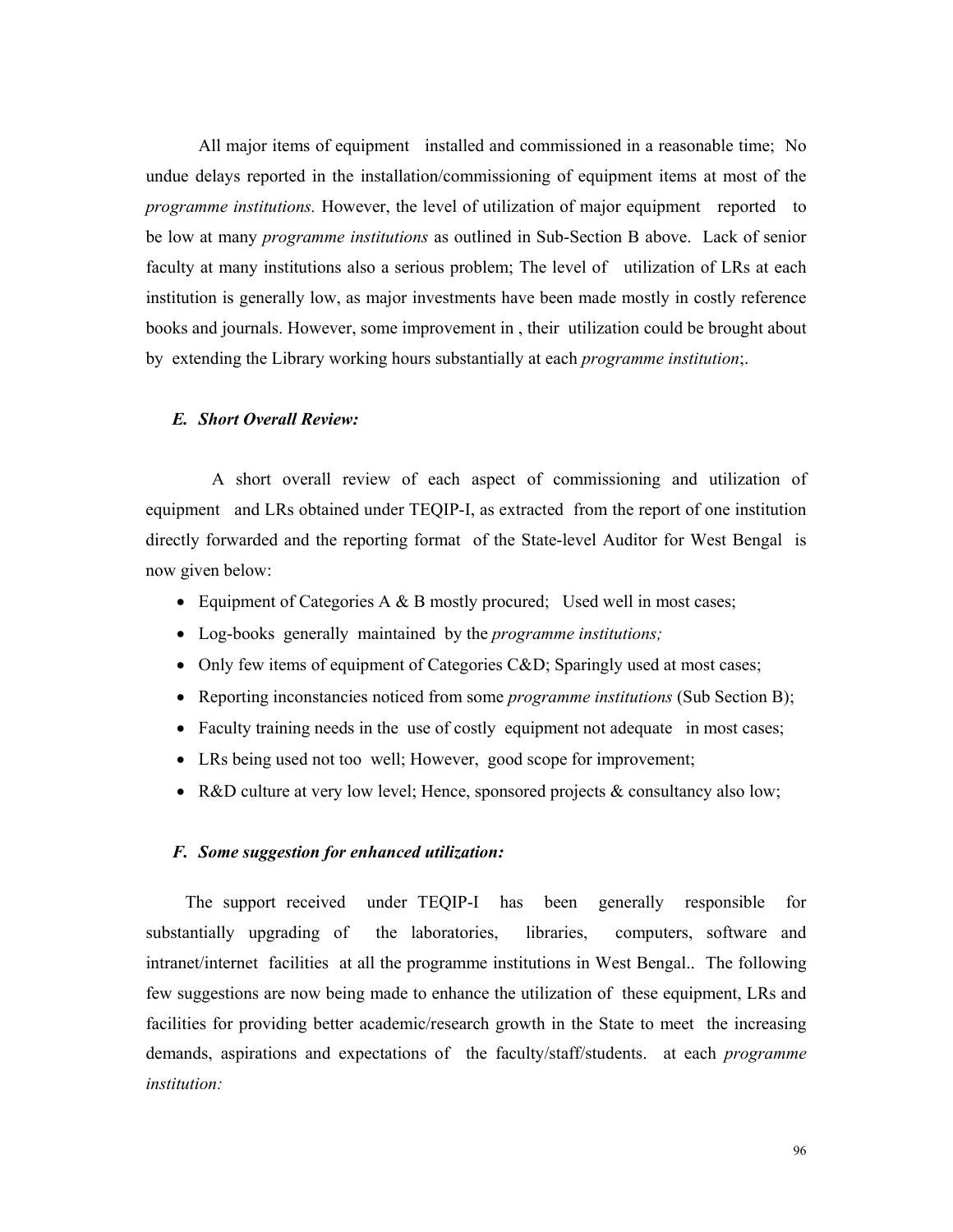- Take suitable steps for most of the faculty/staff getting good familiarity with the various resources in the Departments and also enough knowledge of central facilities;
- Curriculum of courses, practical classes and project work to be reoriented to benefit from the new facilities set up and engage in training of needy technical persons;
- Library reading room, daily working hours, technical services for issue/return of books, IT services in the Library to be improved for increased utilization by students;
- Industrial interaction to be increased considerably to facilitate academics to benefit from industry and vice versa; Of great use in revenue generation activities;
- R&D work to be given serious attention to build up and strengthen research culture, work on sponsored projects and make best use of the new equipment/LRs obtained;
- Take early steps to introduce *Best Practices* for the utilization of equipment/ facilities at each College/Institution, as followed at leading institutions;

### *14. Centrally Funded Institutions:*

### *A. Summary of Observations:*

The Centrally Funded Institutions (CFIs) were included under TEQIP-I in its first cycle beginning from the year 2003-04, along with six other States. The Institutions selected for support under TEQIP-I since this period until March 31, 2009 are listed in Table 16 in the alphabetical order, as reproduced from Table 2 along with a few more details. The list includes two institutions marked with a  $(x)$  symbol, which submitted its Report in the *NPIU* format too late for inclusion in the Report of the CFI-level Auditor.. Hence, *NPIU* forwarded it directly to the National-level Auditor for review and inclusion in the revised version of the National Report. The two institutions visited by the CFI-level Auditor for on-site verification are also marked  $(\#)$  in Table 16. Major observations as a result of the study and analysis of the Report of the CFI--level Auditor include:

- Utilization of TEQIP-I grants by all the eighteen *programme institutions* judiciously done to obtain new equipment/LRs of all categories for academic/research work;
- The items procured under TEQIP-I utilized well for routine UG and PG laboratory work in most cases and also for students' project/research work in some cases;
- Record keeping and maintenance of log books satisfactory at most of the *programme institutions;* However, this practice observed to be rather weak in some cases;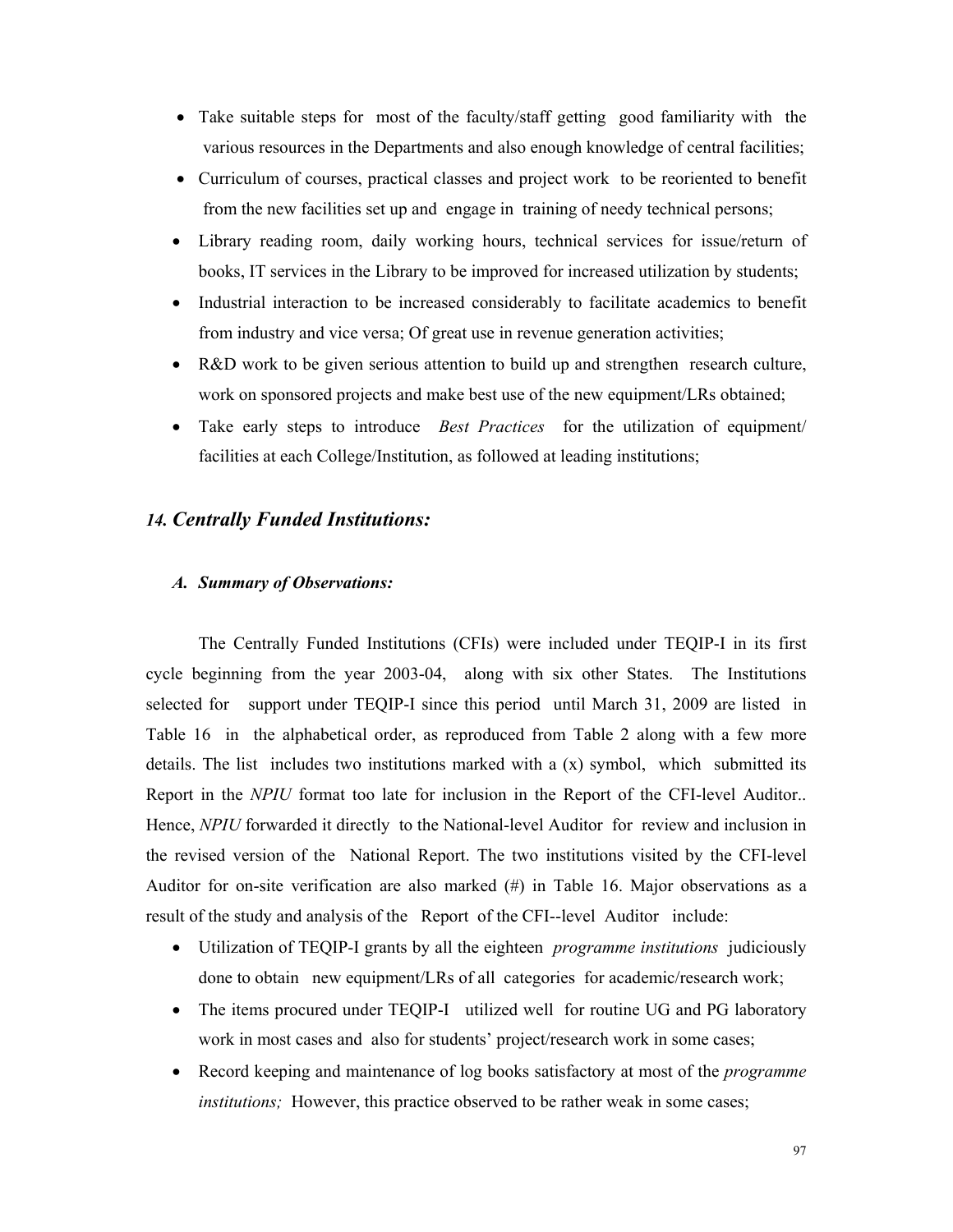- Equipment and LR utilization by students found to be generally acceptable for Category A&B items and not so much for items of Category C&D;
- R&D culture and output observed to be high only at few *programme institutions;* Found to be rather weak in most other cases; Urgent attention required in these cases;
- Few institutions found to take up sponsored projects, consultancy and continuing education activities; But, majority of them yet at a low level in these activities;
- Most *programme institutions* observed to be able to enhance the quality, standard of academic/research work in a good way for the benefit of their stake holders;

| S. No. | <b>Institution</b>                                               |
|--------|------------------------------------------------------------------|
| 14.01  | Dr. B. R. Ambedkar National Institute of Technology, Jalandhar   |
| 14.02  | Malviya National Institute of Technology, Jaipur (#)             |
| 14.03  | Maulana Azad National Institute of Technogy, Bhopal (x)          |
| 14.04  | Motilal Nehru National Institute of Technology, Allahabad        |
| 14.05  | National Institute of Foundry & Forge Technology, Ran0chi $(\#)$ |
| 14.06  | National Institute of Technology, Calicut (x)                    |
| 14.07  | National Institute of Technology, Durgapur                       |
| 14.08  | National Institute of Technology, Hamirpur                       |
| 14.09  | National Institute of Technology, Jamshedpur                     |
| 14.10  | National Institute of Technology, Kurukshetra                    |
| 14.11  | National Institute of Technology, Rourkela                       |
| 14.12  | National Institute of Technology, Silchar                        |
| 14.13  | National Institute of Technology, Srinagar                       |
| 14.14  | National Institute of Technology, Surathkal                      |
| 14.1   | National Institute of Technology, Tiruchirapalli                 |
| 14.16  | National Institute of Technology, Warangal                       |
| 14.17  | Sardar Vallabhbhai National Institute of Technology, Surat       |
| 14.18  | Visvesvaraya National Institute of Technology, Nagpur            |

**Table 16 : Centrally Funded Institution supported under TEQIP-I** 

(x): Late receipt by *NPIU* & forwarded directly to the National level Auditor; (#) On-site visit conducted;

## *B. Specific Observations:*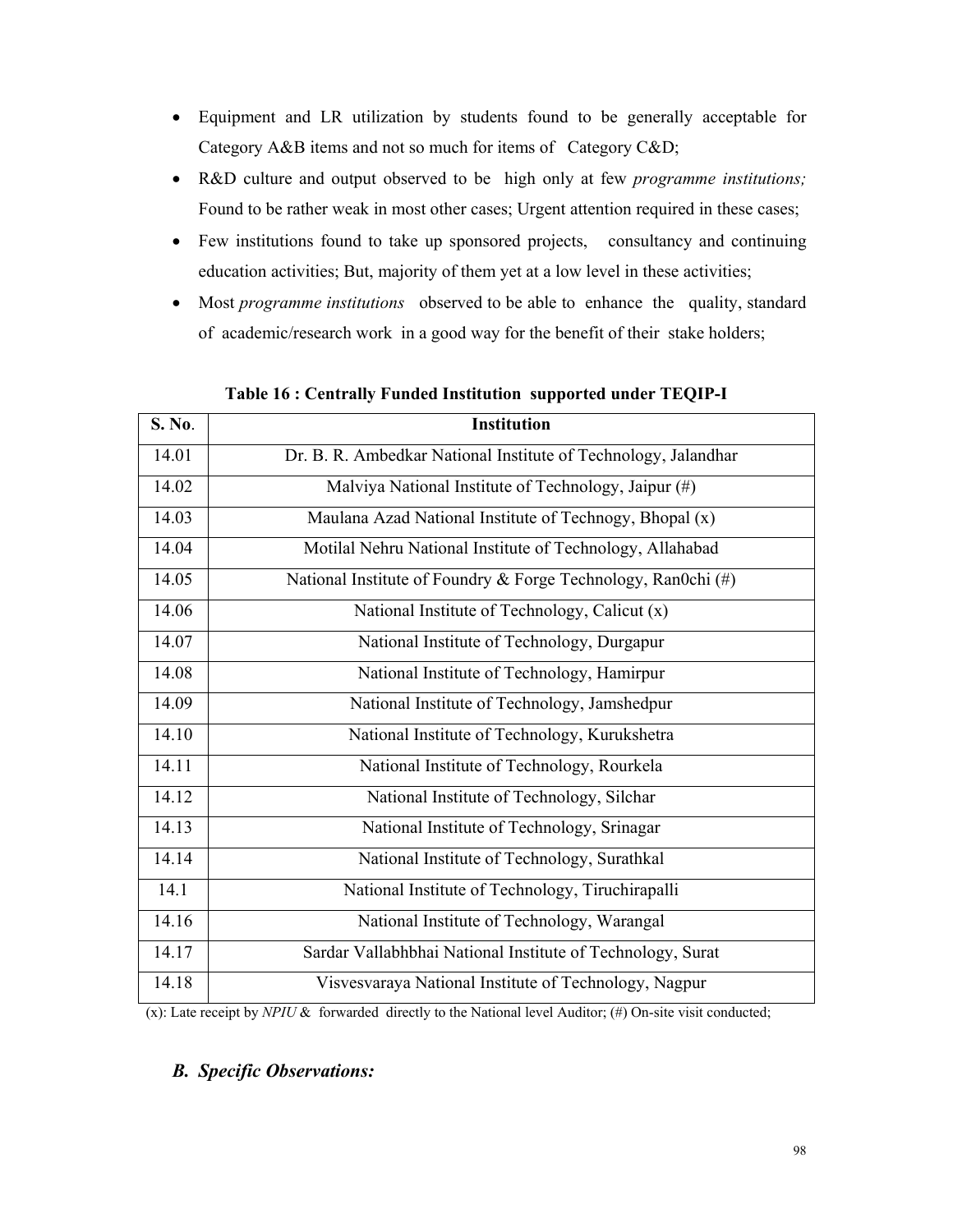Specific Institution-wise data/information on the utilization of resources procured under TEQIP-I are given below in the same order as of their listing in Table 16. Information on the number of users (UG, PG, Research students) and the number of hours of utilization in January 2009 of only Category C and D items by all the CFIs, as extracted from Table 6.1(b) filled in by them, has been presented at the end, as Table 17, which is self explanatory.

### *14.01 Dr. B. R. Ambedkar National Institute of Technology, Jalandhar*

- (i) Most of the equipment received commissioned, stock registers maintained  $\&$ log books prepared; Adequate number. of instructors trained for operation;
- (ii) Equipment obtained largely useful for UG/PG/Research students for laboratory experimentation; Most items widely utilized by the students;
- (iii) Surprisingly no provision made for spares, in-house maintenance or assigning AMC of equipment; Not a healthy practice; Corrective steps urgent;
- (iv) Operating manuals available only for some equipment to guide users; Such manuals to be made available for all the equipment to aid the users;
- (v) Library resources upgraded reasonably well with text/reference books; But, ejournals, e-books & other LRs to be added; Library yet to attract more students;
- (vi) R&D activities low, leading to a limited number of sponsored projects  $\&$ consultancy; Senior faculty to work out a proper strategy to enhance this;

### *14.02 Malviya National Institute of Technology, Jaipur*

- (i) Large variety of equipment required for UG/ PG / Research students obtained and commissioned in time; Being well utilized by students and faculty alike;
- (ii) Log books maintained, operating manuals made available and provision made for in-house maintenance on a case by case basis; Utilization greatly facilitated;
- (iii)Equipment spares and consumables not available in all the cases; To be looked into and corrected to enable their uninterrupted utilization, as warranty period crossed;
- (iv)Library upgraded considerably by new books( $=4161$ ), e-journals ( $=2000$ ) and software packages  $(=16)$ ; but, other facilities including working hours not extended;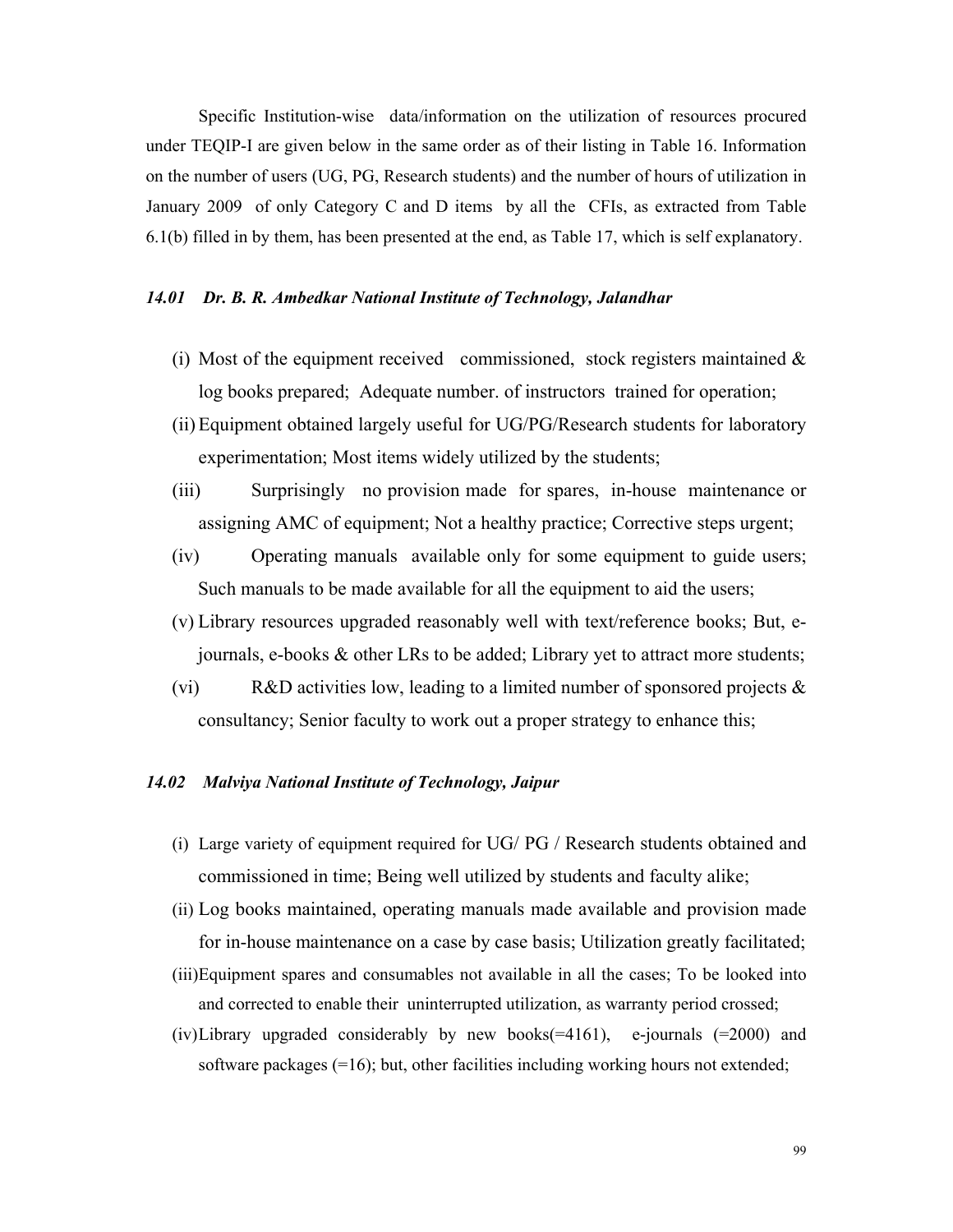(v) R&D activities at a low level; Hence, industrial interaction/ sponsored projects not yet effective; Urgent steps to be taken to increase these for better equipment utilization;

### *14.03 Maulana Azad National Institute of Technology, Bhopal*

(i) Equipment items of all the Categories, A-D, procured, installed, commissioned and put to use, covering:

Category A: 60 items Category B: 30 items Category C: 17 items Category D: 1 item

- (ii) Items meeting the requirements of academic and research work of students and faculty; Hence, used well and very frequently;
- (iii)Staff reasonably well trained to operate sophisticated items of Categories C  $\&$  D, and maintenance handled internally; Stocks of spares/consumables maintained;
- (iv)Steps taken to upgrade library and add LRs for supporting academic and research work not indicated; Hence, no comments being made on this;
- (v) Research contributions and industrial consultancy using the new facilities yet to pick up; However, much efforts being made in this direction;

### *14.04 Motilal Nehru National Institute of Technology, Allahabad*

- (i) Most of the equipment commissioned in time, recorded in stock register, provision made for maintenance and instructors trained for their operation; Being used widely;
- (ii) Items generally required for UG/PG/Research students to support laboratory studies in their academic/research programmes; Being put to good use by students/faculty;
- (iii)But, equipment usage for formal networking, R&D activities, sponsored projects and consultancy yet at a low level; To be stepped up in the immediate future;
- (iv)Up-gradation of Library by adding books, journals and other resources done reasonably well; But, utilization so far, appears limited; Corrective steps required;
- (v) Industrial interaction, continuing education and related activities for revenue generation still low; Serious attention to be paid to increase these

#### *14.05 National Institute of Foundry & Forge Technology, Ranchi*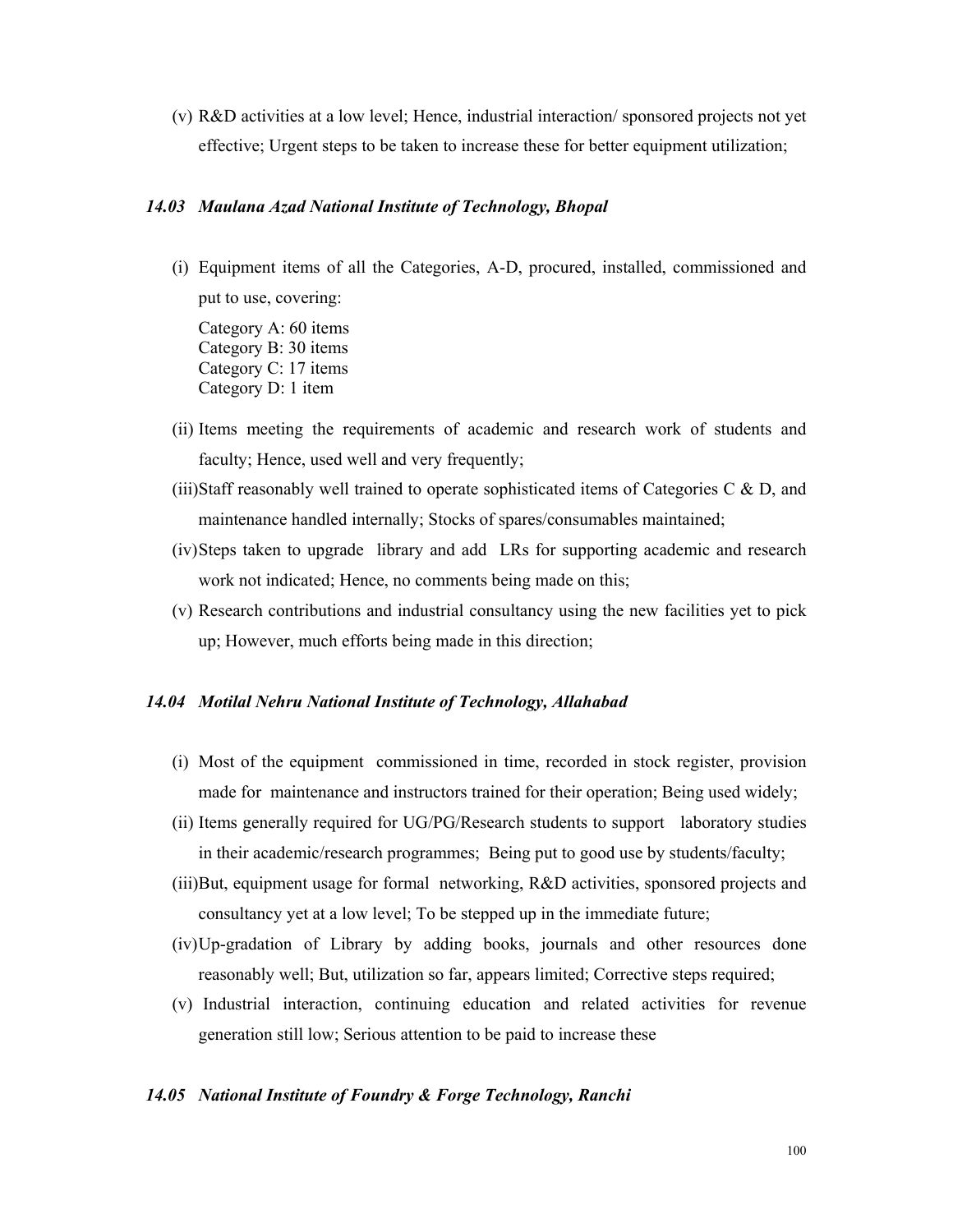- (i) Most of the equipment received and commissioned in time, except one HIP m/c (Table 6.1B); Stock registers kept and instructors also trained in their operation;
- (ii) Equipment utilization progressing well, as students using them for laboratory experimentation as part of UG/PG/Research activities;;
- (iii) Provision not made for in-house maintenance; Not a healthy practice as most items crossed their warranty period; To be looked into and corrective steps taken urgently;
- (iv)Library facilities up-graded by procuring good number. of reference books, journals and software packages; Good case for extending daily working hours;
- (v) R&D activities rather low, resulting in low level of sponsored projects and consultancy; Urgent attention to be paid for revenue generation using these;

#### *14.06 National Institute of Technology, Calicut*

- (i) Equipment items procured using all the available sources, including TEQIP-I listed together; Surprisingly, contribution of TEQIP-I not properly separated, as required;
- (ii) Equipment items covering all the Categories, A-D, for meeting the needs of all the academic Departments procured, installed in time, commissioned and put to use:

Category A: 120 items; Category B: 33 items; Category C: 13 items: Category D: 8 items;

- (iii)Staff reasonably well trained to operate sophisticated items of Categories C  $\&$  D, and maintenance handled internally; Stocks of spares/consumables maintained;
- (iv)Library expansion well done by the addition of new books, journals and other LRs; Used well by students and faculty alike;
- (v) Research output, industrial interaction, continuing education and related activities for revenue generation yet not adequate; Serious attention to be paid to this soon;

### *14.07 National Institute of Technology, Durgapur*

(i) All the equipment received, commissioned in time; Stock registers/Log books kept & instructors well trained to operate them; Large number of users facilitated;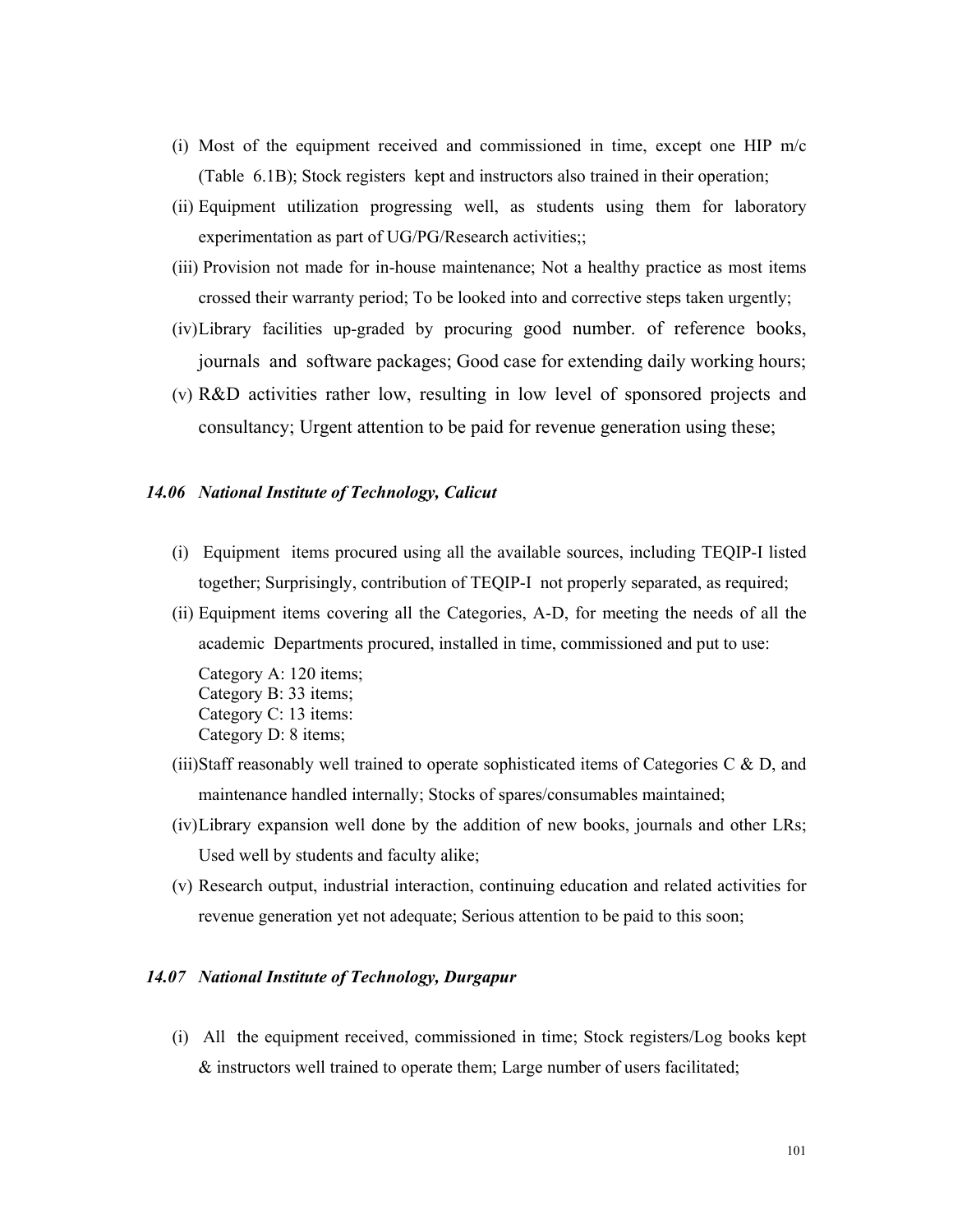- (ii) Most of the items required by UG/PG/Research students for laboratory studies in their academic/research programmes; Hence, their utilization highly satisfactory;
- (iii)Adequate provision not made for in-house maintenance; Not a healthy practice as most items crossed their warranty period; Corrective steps urgently required for this;
- (iv)Library facilities up-graded by adding good number. of reference books, journals and software packages; Good case for extending daily working hours;
- (v) R&D activities rather low, resulting in low level of sponsored projects and consultancy; Urgent attention to be paid for revenue generation using these;

### *14.08 National Institute of Technology, Hamirpur*

- (i) All equipment commissioned in time soon after receipt; Stock registers maintained & instructors also trained in their operation and large number of users facilitated;
- (ii) Most of the items being useful for UG/PG/Research students for laboratory studies in their academic/research programmes, utilization highly satisfactory;
- $(iii)$ Adequate provision already made for in-house maintenance  $\&$  consumables kept; Of help to ensure regular operation, as many items crossed their warranty period;
- (iv)Library facilities up-graded by adding good number of text/reference books; But, journals and software packages not added; Low level of usage observed;
- (v) R&D activities rather low, resulting in negligible sponsored projects and consultancy; Urgent attention to be paid to improve revenue generation;

#### *14.09 National Institute of Technology, Jamshedpur*

- (i) All the equipment received  $\&$  commissioned timely; Stock registers kept  $\&$ instructors trained to operate them; No log books available, but only manuals;
- (ii) Most of the items required by UG/PG/Research students for laboratory studies in their academic/research programmes; Hence, being utilized by them regularly;
- (iii)Provision made for in-house maintenance; Helpful to ensure uninterrupted operation as most items crossed their warranty period; Hence, students generally satisfied;
- (iv)Library facilities up-graded by adding good number of text/reference books and software packages; Working hours acceptable; Yet, low utilization observed;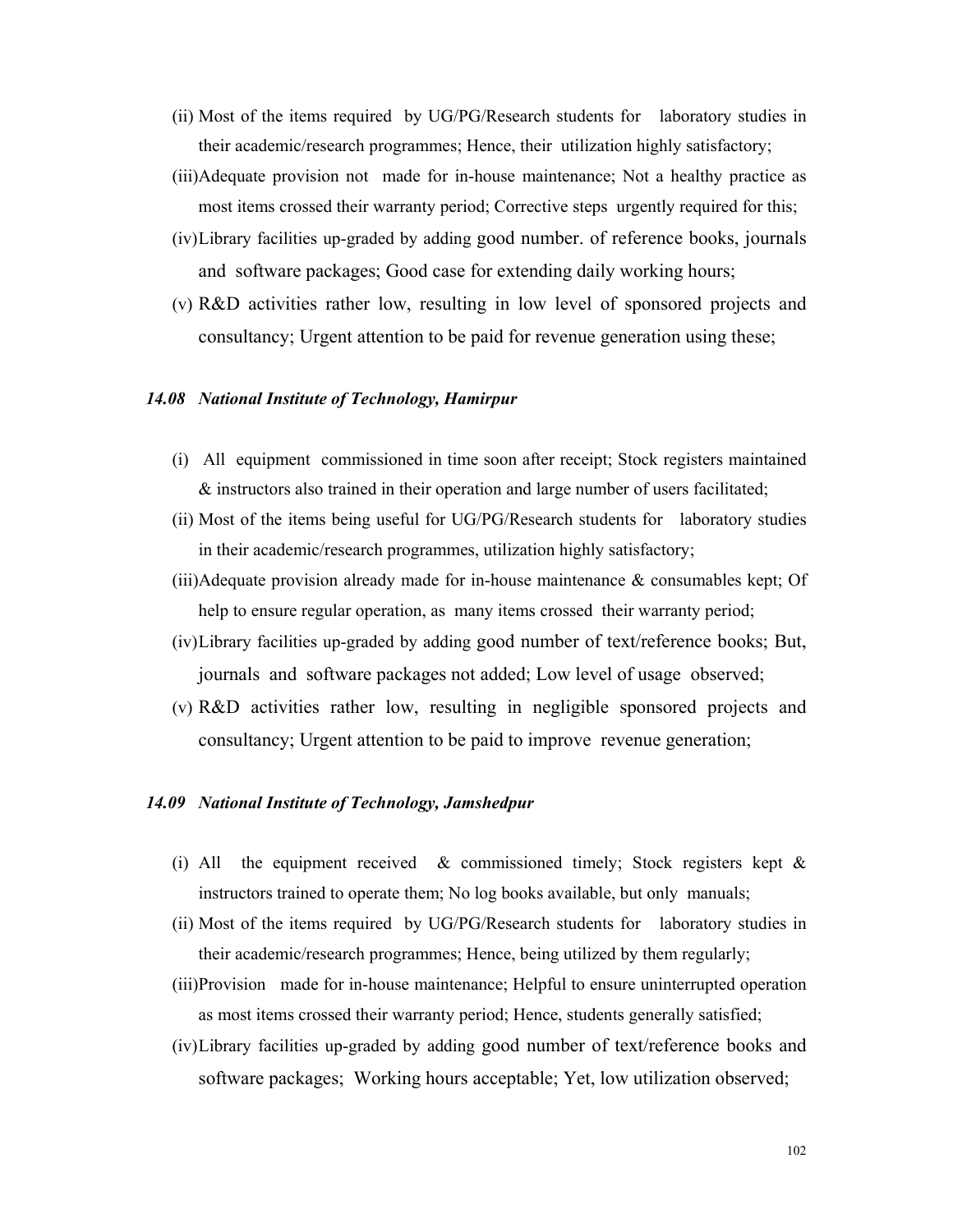(v) R&D culture limited, resulting in low level of sponsored projects and consultancy; Urgent attention to be paid for revenue generation using these;

### *14.10 National Institute of Technology, Kurukshetra*

- (i) Most of the equipment installed  $&$  commissioned in time; Stock registers maintained & instructors trained to use them; Operating manuals made available; Widely used;
- (ii) Items obtained mostly for UG/PG/Research students in the laboratory studies as part of academic /research programmes; High level of utilization by students/faculty;
- (iii)Provision made for equipment maintenance in-house; Also spares/consumables available in many cases;; Helpful to ensure the general satisfaction of students;
- (iv)Library facilities up-graded by adding good number of text/reference books, ejournals ; But, no software; Working hours acceptable; Yet, utilization low;
- (v) Equipment used well for networking activities; But, as yet, limited use for R&D, sponsored projects and consultancy services; To be stepped up;.

#### *14.11 National Institute of Technology, Rourkela*

- (i) All equipment received & commissioned timely; Stock registers kept  $\&$  instructors trained to operate the equipment; No log books, but operating manuals available;
- (ii) Most of the items required by UG/PG/Research students for laboratory studies in their academic/research programmes; High level of utilization by students/faculty;
- (iii)Provision not made for in-house maintenance of equipment; Not a good practice as many items now crossing warranty period; Urgent corrective steps required;
- (iv)Library facilities up-graded by adding good number of text(200)/reference(1099), books, CDs(38) & software packages; Yet, low utilization by students;
- (v) R&D culture limited, resulting in low level of sponsored projects and consultancy; Urgent attention to be paid for revenue generation using these;

## *14.12 National Institute of Technology, Silchar*

(i) Most of the equipment installed  $\&$  commissioned in time; Stock registers  $\&$  Log books kept; Instructors trained to use equipment; Operating manuals given to users;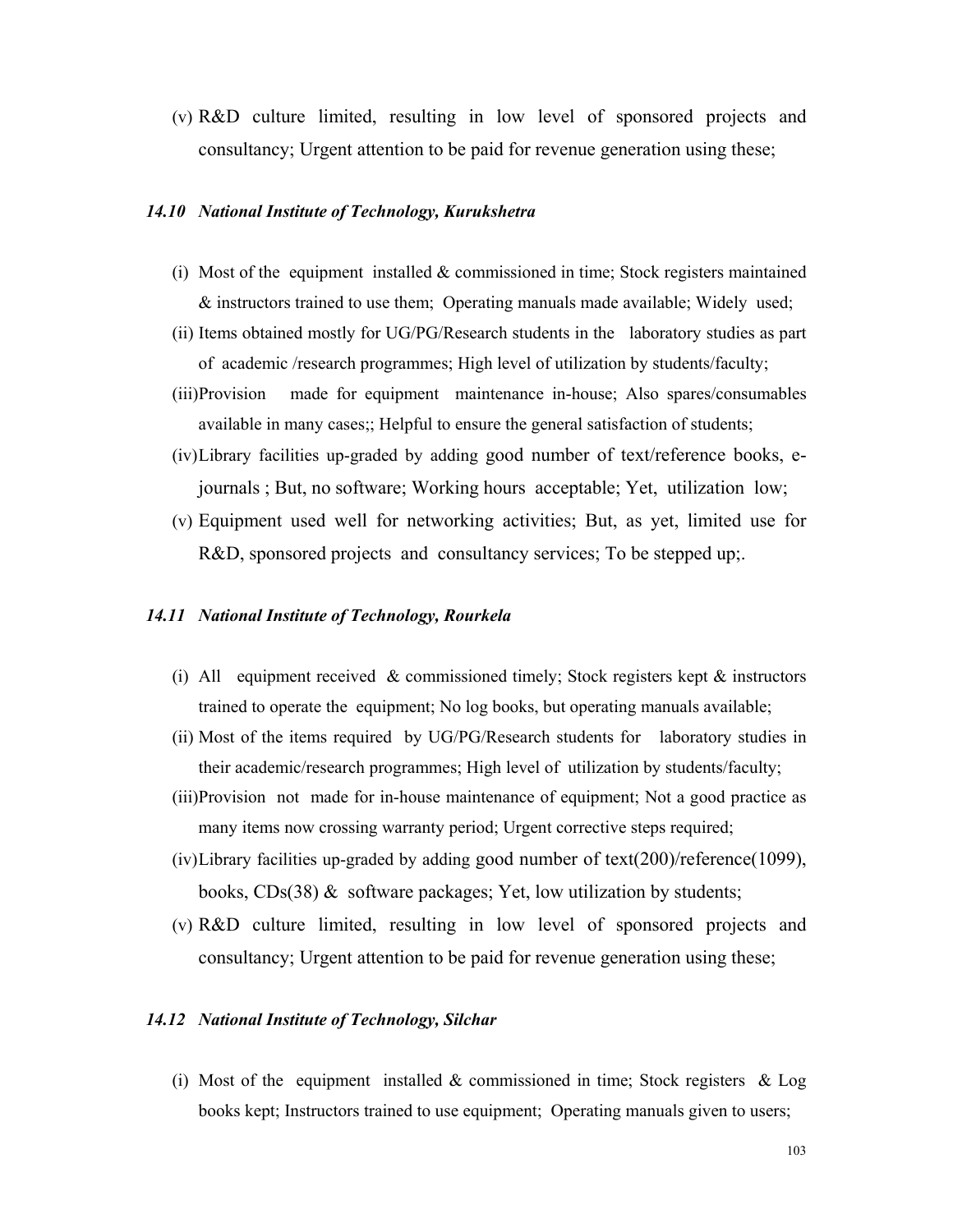- (ii) Items obtained mostly for UG/PG/Research students in the laboratory studies as part of academic /research programmes; High level of utilization by students/faculty;
- (iii)Provision made for equipment maintenance in-house; Also spares/consumables available in many cases;; Helpful to ensure the general satisfaction of students;
- (iv)Library up-graded by Library Automation Software with all books & resources being embedded with RFID tags/sensors; But yet, utilization at low level;
- (v) Equipment use for R&D, networking, sponsored projects and consultancy services limited, as yet; Strategy to be evolved to step this up;

### *14.13 National Institute of Technology, Srinagar*

- (i) All the equipment received & commissioned timely; Stock registers kept; But, only few instructors trained to operate the equipment; Reasonable level of utilization;
- (ii) Mostly, items required by UG/PG students & Faculty for laboratory studies covered; Data provided being incomplete, no further comment on utilization;
- (iii)Some provision made for in-house maintenance; Helpful to ensure uninterrupted operation of equipment; Many items crossed their warranty period;
- (iv)No comments being made on Library facilities in the absence of data provided by the institution in its Performance Report;
- (v) R&D culture limited, resulting in low level of sponsored projects and consultancy; Urgent attention to be paid for revenue generation using these;

### *14.14 National Institute of Technology, Surathkal*

- (i) All the equipment received, commissioned timely; Stock registers kept  $\&$  many instructors trained; Widely used by students and faculty members alike;
- (ii) Most of the items required by UG/PG/Research students for laboratory studies in their academic/research programmes; Hence, large number of students using them;
- (iii)Provision made for in-house maintenance of equipment; Useful practice as many items now crossing warranty period; Helpful to satisfy the needs of students/faculty;
- (iv)Library facilities up-graded by adding good number of reference books, journals & software packages; Surprisingly only few test books added; Limited users;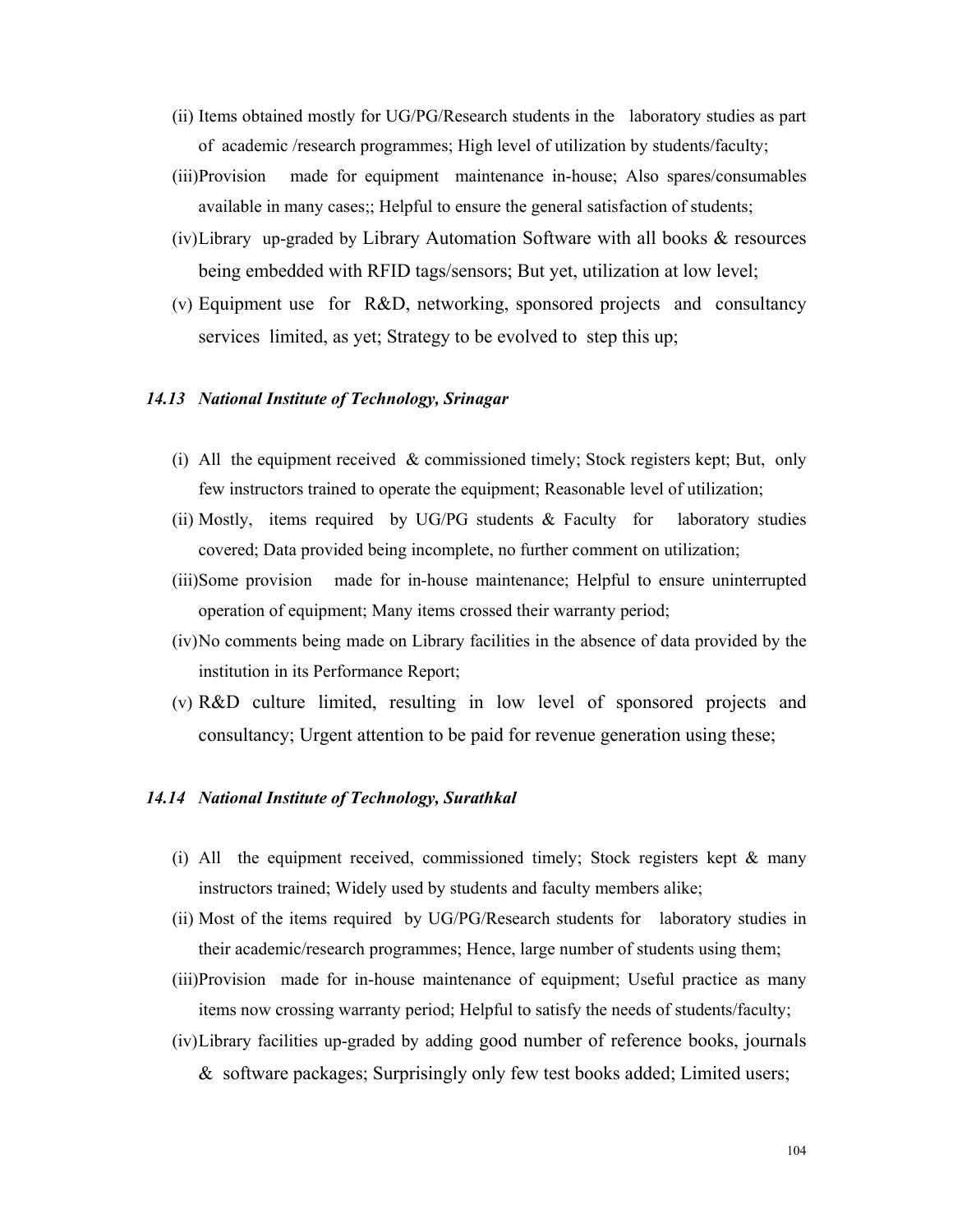(v) R&D culture yet to grow; Hence, low level of sponsored projects and consultancy; Urgent attention to be paid for revenue generation using these;

### *14.15 National Institute of Technology, Tiruchirapalli*

- (i) Majority of equipment received, commissioned in time; Stock registers, log books  $\&$ operating manuals kept; Instructors trained; Widely used by students/faculty;
- (ii) New equipment mostly required by UG/PG/Research students for laboratory studies in their academic/research programmes; High, level of utilization observed;
- (iii)Reasonable provision made for in-house maintenance of equipment; Good practice as many items now crossing warranty period; Helpful to satisfy the users' needs;
- (iv)Library facilities up-graded by adding good number of reference books, journals & software packages; Surprisingly only few text books added; Limited users;
- (v) R&D culture yet to grow; Hence, low level of sponsored projects and consultancy; Urgent attention to be paid for revenue generation using these;

#### *14.16 National Institute of Technology, Warangal*

- (i) All the equipment received, commissioned in time; Stock registers  $\&$  operating manuals kept; Many instructors trained; Widely used by both students & faculty;
- (ii) Most of the items for use by UG/PG/Research students for laboratory studies in their academic/research programmes; Large numbers using them; to get benefitted;
- (iii)Some provision made for in-house maintenance of equipment; Useful practice as many items now crossing warranty period; Helpful to meet the users' needs;
- (iv)Library facilities up-graded by adding good number of text books; But, no reference books/journals; Only limited software; Limited number of users;
- (v) R&D culture yet low; Hence, low level of sponsored projects and consultancy; Urgent attention to be paid for revenue generation using these;

### *14.17 Vallabhbhai Patel National Institute of Technology, Surat*

(i) All the equipment items received, commissioned in time; Stock registers & operating manuals kept; Instructors trained; Widely used by students and faculty alike;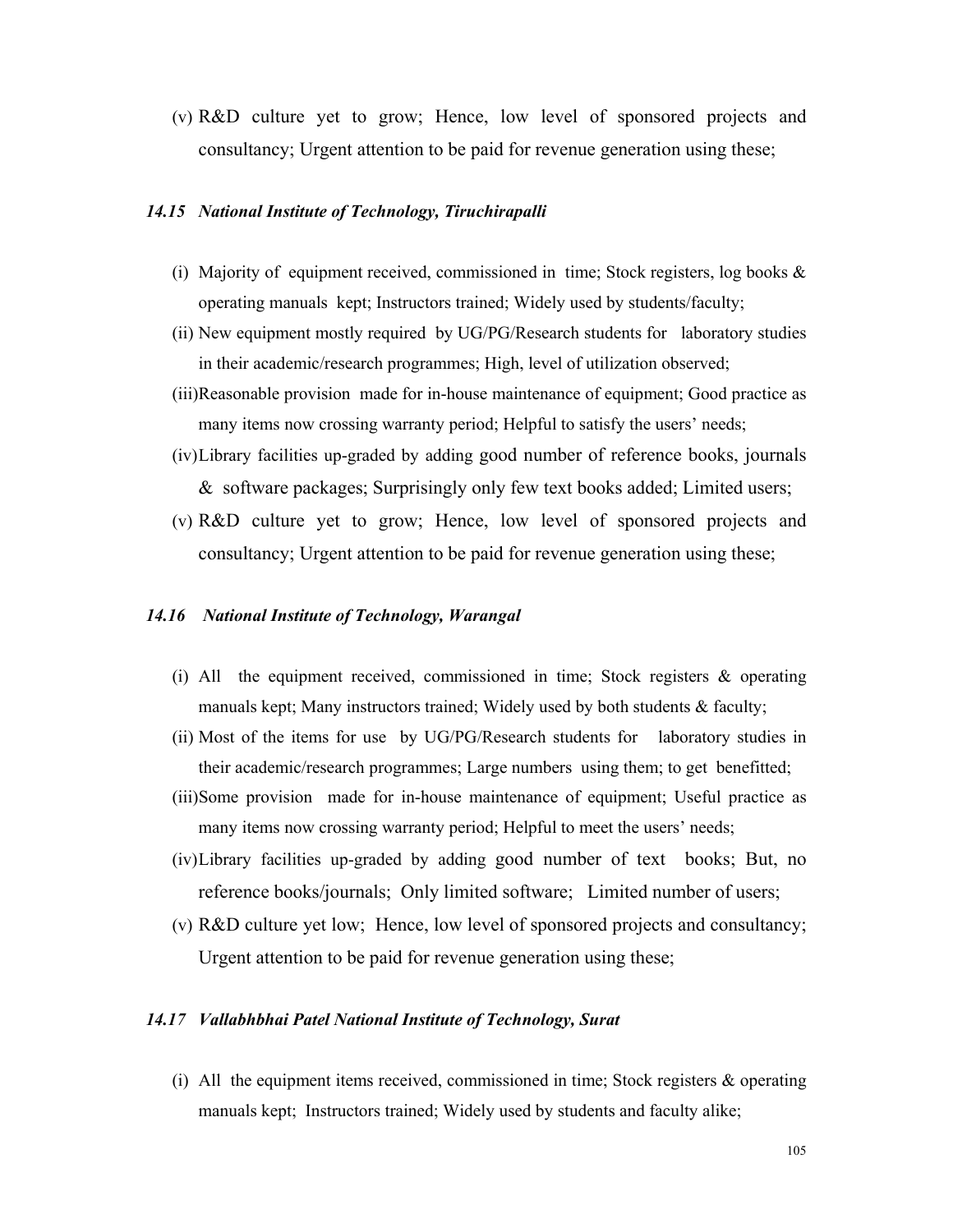- (ii) Most of the items required by UG/PG/Research students for laboratory studies in their academic/research programmes; Hence, large number of students using them;
- (iii)Provision made for in-house maintenance of most equipment; Useful practice as many items now crossing warranty period; Helpful to satisfy users' needs;
- (iv)Library facilities No data/information provided by the institution in its Performance Report; Hence, no comments being made;
- (v) R&D culture yet to grow; However, no data provided by the institution on the sponsored projects/consultancy activities; Hence, no comments being made;

### **14.18 Visvesvaraya National Institute of Technology, Nagpur**

- (i) All the equipment received, commissioned timely; Stock registers log books  $\&$ operating manuals kept; Instructors trained; Widely used by students/faculty alike;
- (ii) Most of the items required by UG/PG/Research students for laboratory studies in their academic/research programmes; Hence, large number of students using them;
- (iii)Some provision made for in-house maintenance of equipment; Good practice for rich dividends in future, as many items now crossing warranty period; Helpful to users;
- (iv)Library facilities- Data/Information not provided by the institution in its Performance Report; Hence, no comments being made;
- (v) R&D culture yet to grow; Hence, low level of sponsored projects and consultancy in many Departments; Urgent attention to be paid to this;

| S. No. | <b>Institution</b>                                                | <b>No. of Users</b> | <b>No. of Hours Used</b> |
|--------|-------------------------------------------------------------------|---------------------|--------------------------|
|        |                                                                   | (UG/PG/Research)    | (January 2009)           |
| 14.01  | Dr. B. R. Ambedkar National<br>Institute of Technology, Jalandhar | 188                 | 341                      |
| 14.02  | Malviya National Institute of<br>Technology, Jaipur               | 700                 | 31,161                   |
| 14.03  | Maulana Azad National Institute<br>of Technology, Bhopal          | >350                | Information not given    |
| 14.04  | Motilal Nehru National Institute<br>of Technology, Allahabad      | 2,200               | 1,600                    |
| 14.05  | National Institute of Foundry &<br>Forge Technology, Ranchi       | 886                 | 913                      |
| 14.06  | National Institute of Technology,<br>Calicut                      | Students & Faculty  | Information not          |
|        |                                                                   |                     | given                    |

**Table 17: Utilization of Category C & D Equipment by CFIs**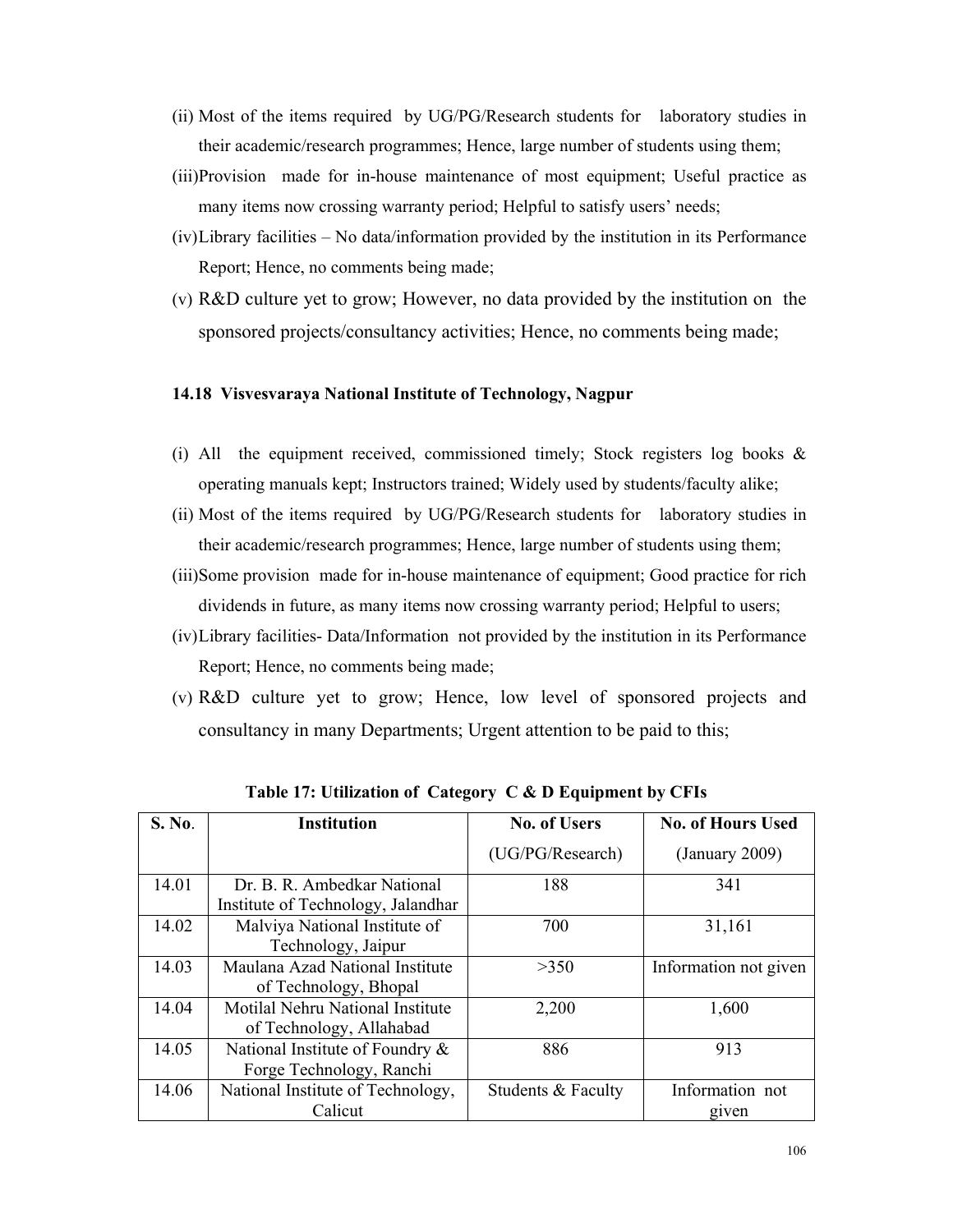| 14.07 | National Institute of Technology,  | 12,383          | 11,176          |
|-------|------------------------------------|-----------------|-----------------|
|       | Durgapur                           |                 |                 |
| 14.08 | National Institute of Technology,  | Not quantified  | 68              |
|       | Hamirpur                           |                 |                 |
| 14.09 | National Institute of Technology,  | 180             | 180             |
|       | Jamshedpur                         |                 |                 |
| 14.10 | National Institute of Technology,  | 4,156           | 155             |
|       | Kurukshetra                        |                 |                 |
| 14.11 | National Institute of Technology,  | 2,088           | 1,354           |
|       | Rourkela                           |                 |                 |
| 14.12 | National Institute of Technology,  | 717             | 717             |
|       | Silchar                            |                 |                 |
|       |                                    |                 |                 |
| 14.13 | National Institute of Technology,  | Information not | Information not |
|       | Srinagar                           | given           | given           |
| 14.14 | National Institute of Technology,  | 16,412          | 66,512          |
|       | Surathkal                          |                 |                 |
| 14.15 | National Institute of Technology,  | 116,988         | 139,410         |
|       | Tiruchirapalli                     |                 |                 |
| 14.16 | National Institute of Technology,  | 1,808           | 1,620           |
|       | Warangal                           |                 |                 |
| 14.17 | Sardar Vallabhbhai National        | Information not | Information not |
|       | Institute of Technology, Surat     | given           | given           |
| 14.18 | Visvesvaraya National Institute of | 240             | 684             |

# C. *Assessment of Discrepancies:*

 The assessment of discrepancies between what the institution reported and what the CFI-level Auditor has found in respect of two institutions visited and reported by him is summarized below:

| Institution                                                 | Discrepancy Noticed                                                                          | Remarks                                                                 |
|-------------------------------------------------------------|----------------------------------------------------------------------------------------------|-------------------------------------------------------------------------|
| Malviya National Institute of<br>Technology, Jaipur         | None                                                                                         | Reporting by institution<br>satisfactory                                |
| National Institute of Foundry<br>& Forge Technology, Ranchi | Log-books not maintained in<br>proper format; Besides, not<br>prepared at all in most cases; | Not acceptable; Early steps<br>to be taken to correct the<br>situation; |

# *D. Assessment of Un-Commissioned/Under-Utilized Equipment & LRs:*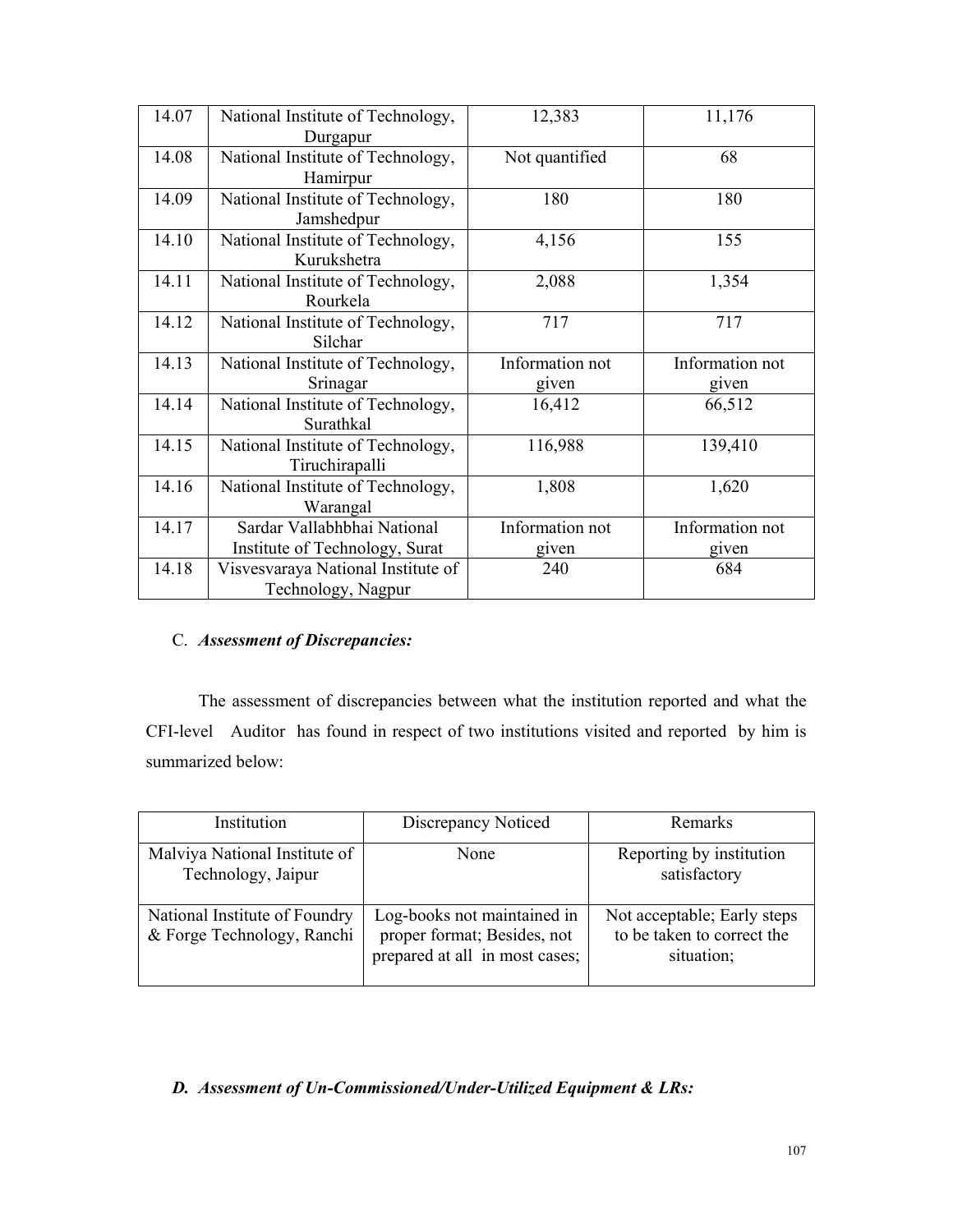There has been no evidence of any item of equipment remaining un-commissioned and/or un-utilized at any of the 18 CFI-level *programme- institutions* included in the Report of the CFI-level Auditor, except in the following one case:

• *National Institute of Foundry & Forge Technology, Ranchi*: Installation, commissioning and utilization of HIP m/c (given in Table 6.1(B)) considerably delayed beyond April 2009; Reason given being the non-availability of a separate chamber/room for this equipment;

No report received from any *programme- institution* on the un-utilized LRs. All the LRs procured by each institution seem to be adequately utilized.

#### *E. Short Overall Review:*

 A short overall review of each aspect of commissioning and utilization of equipment obtained under TEQIP-I, as extracted from the reporting format is given below:

- Most of the equipment procured by the *programme institutions* extensively used;
- Log-books are generally maintained, especially for equipment of Categories C and D;
- Cross Departmental use of equipment being attempted; But, yet at a low level;
- Utilization of equipment for networking and service to community, yet to pick up;
- Institutional level over viewing/monitoring of equipment/facilities set up, yet low;

### *F. Some Suggestion for Enhanced Utilization:*

 The support received under TEQIP-I has been generally responsible for substantially upgrading of the laboratories, libraries, computers, software and intranet/internet facilities at all the *programme institutions* of the CFI-category. The following few suggestions are now being made to enhance the utilization of these equipment, LRs and facilities for providing better academic/research growth at these CFIs to meet the increasing demands, aspirations and expectations of the faculty/staff/students. at each *programme institution:*

- Curriculum including practicals and project work to be reoriented and launch new academic programmes, if necessary, to benefit from the new facilities set up;
- Embark on continuing education and training opportunities for technical personnel in the region by making use of the new facilities established;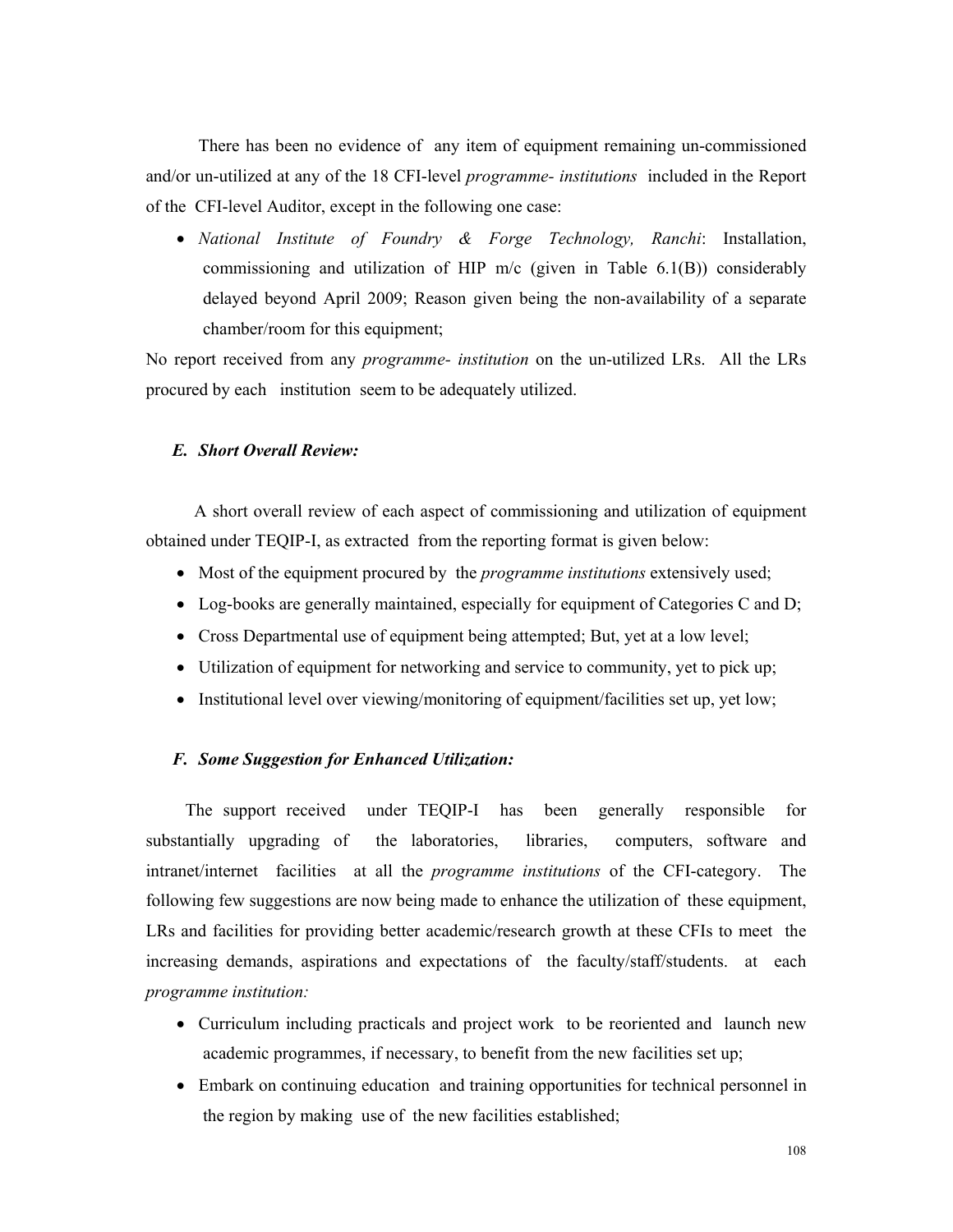- Library reading room, daily working hours, technical services for issue/return of books, IT services in the Library to be improved for increased utilization by students;
- Industrial interaction to be increased considerably to facilitate academics to benefit from industry and vice versa; Of great use in revenue generation activities;
- R&D work to be given serious attention to strengthen research culture, sponsored projects, consultancy and make best use of the new equipment/LRs obtained;
- Take early steps to introduce *Best Practices* for the utilization of equipment/ facilities at each *programme institution* as followed at leading institutions;

#### 5.0 **Some General Suggestions for Enhancing Utilization**

A number of suggestions have been already given at the end of each State/CFI-level Report presented in Sub-Sections 1F-14F under Section 4.0 above. However, this Section is specially prepared to provide a few general suggestions to supplement the above suggestions. The general suggestions given herein are classified under three broad categories, viz., *academic, research* and *extension*. The constitution of a Committee of senior faculty members at each institution to coordinate, oversee and monitor the activities under each category would be of great benefit to the institution in enhancing the utilization of the various resources created under TEQIP-I and also planning for the future. The general suggestions under each category are now given:

- *1. Academic:* Equipment/LRs and other resources are the backbone of any academic institution. Mostly, Category A and B items find good use in the academic work of UG/PG students. The utilization of these items can be substantially increased by taking the following steps at each institution. These should be easily possible at institutions having the autonomous status.
- Curriculum and syllabi to be reoriented to provide courses having more laboratory orientation; Inter-departmental courses also to be encouraged;
- Practical oriented project work/internship to be emphasized in the curriculum of both UG/PG students; Industry-oriented project work to be taken up at all the departments;
- Elective courses to be introduced in new and emerging areas and also in interdisciplinary subjects at both UG/PG, to encourage experimental work by students;
- All the students to be encouraged to use the library facilities (text/reference books, journals) on a regular basis, for preparing their Term Papers;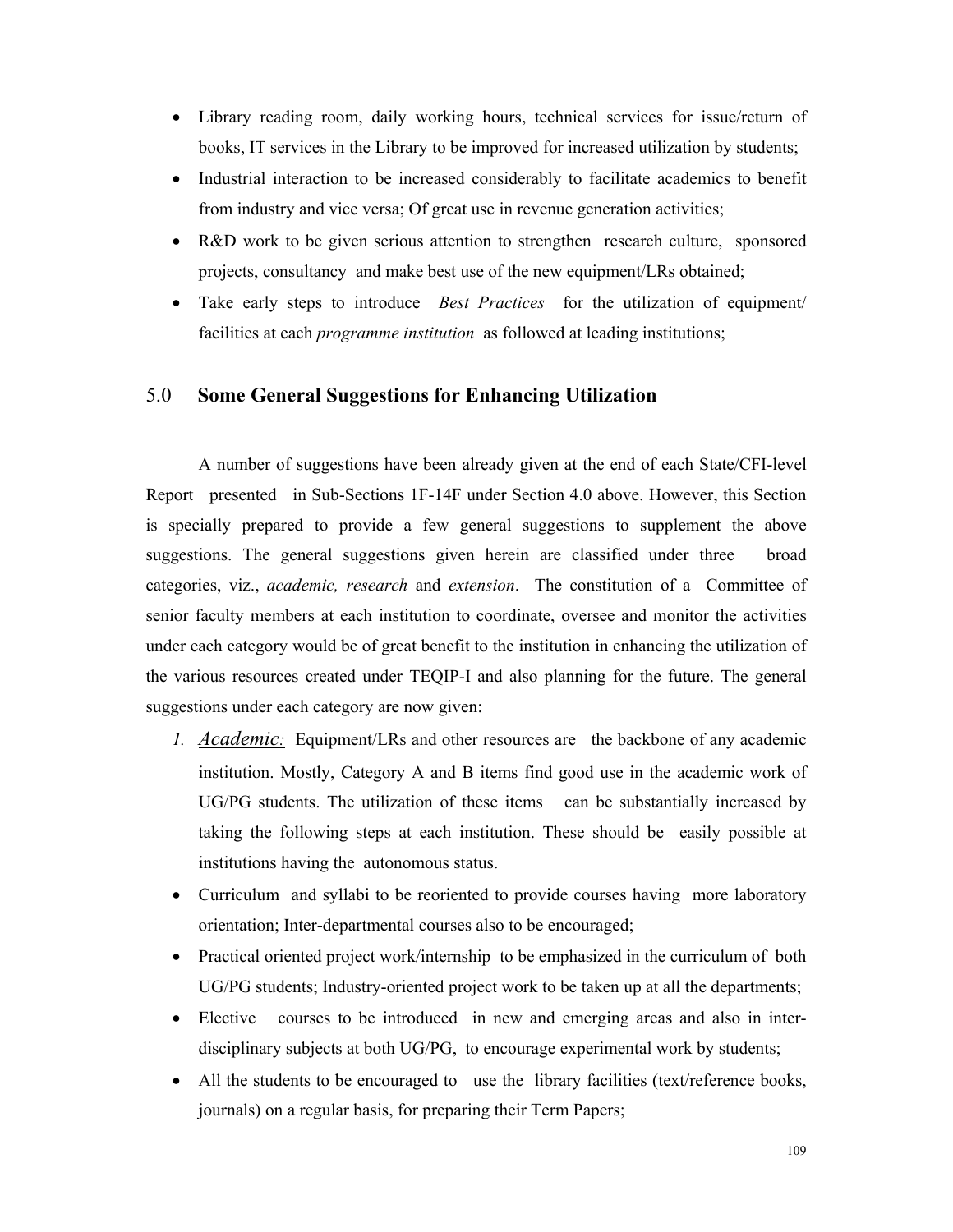- Faculty to receive good training in operating all the new equipment, so that they can guide/help the students and motivate them for experimental studies.
- Continuing education programmes to be arranged in new/emerging areas, based on the facilities set up and encourage wider participation by professionals from all over;
- UG/PG students to be encouraged to use campus-wide intranet, internet, e-journals, educational CDs and other ICT products for enhancing their self-learning;
- *2. Research:* Equipment/LRs and other resources are also required in a big way to take up research work for getting higher Degrees or other purposes . Both the faculty research and students' research can greatly benefit from these facilities. Category C and D items can find good use in research work, although Category A and B items are also useful here. The utilization of these items can be greatly improved by taking the following steps at each *programme institution.* All institutions having a research focus or the status of research centre, to benefit immensely by these facilities;
- Research topics for personal/Ph. D research to be of experimental or computational; Researchers to be encouraged to time share the use of Category C & D items;
- Costly equipment items to be preferably categorized as *Central Facilities* and always maintained in good condition; Useful at any time for researcher;
- Faculty and Students engaged in research to consult library facilities and LRs on a regular basis, necessitating extended working hours; Institutions to facilitate this;
- List of all major equipment of Category C, D & their specifications, location/contact person details to be available on web site; Helpful in cross departmental uses;
- Encouraging faculty/students to publish research findings in peer reviewed journals and/or present papers at major conferences; Patenting new ideas also to be facilitated;
- Faculty to undertake sponsored R&D projects from national/international Agencies; Institutions to encourage this activity by giving proper incentives to such faculty;
- Research facilities at the institution to be accessible to research students/faculty from other institutions and industry professionals as well during pre-fixed time slots;
- Faculty/students to avail of professional society connections to get from them new learned journals, CDs & educational material on a regular basis, for their Library;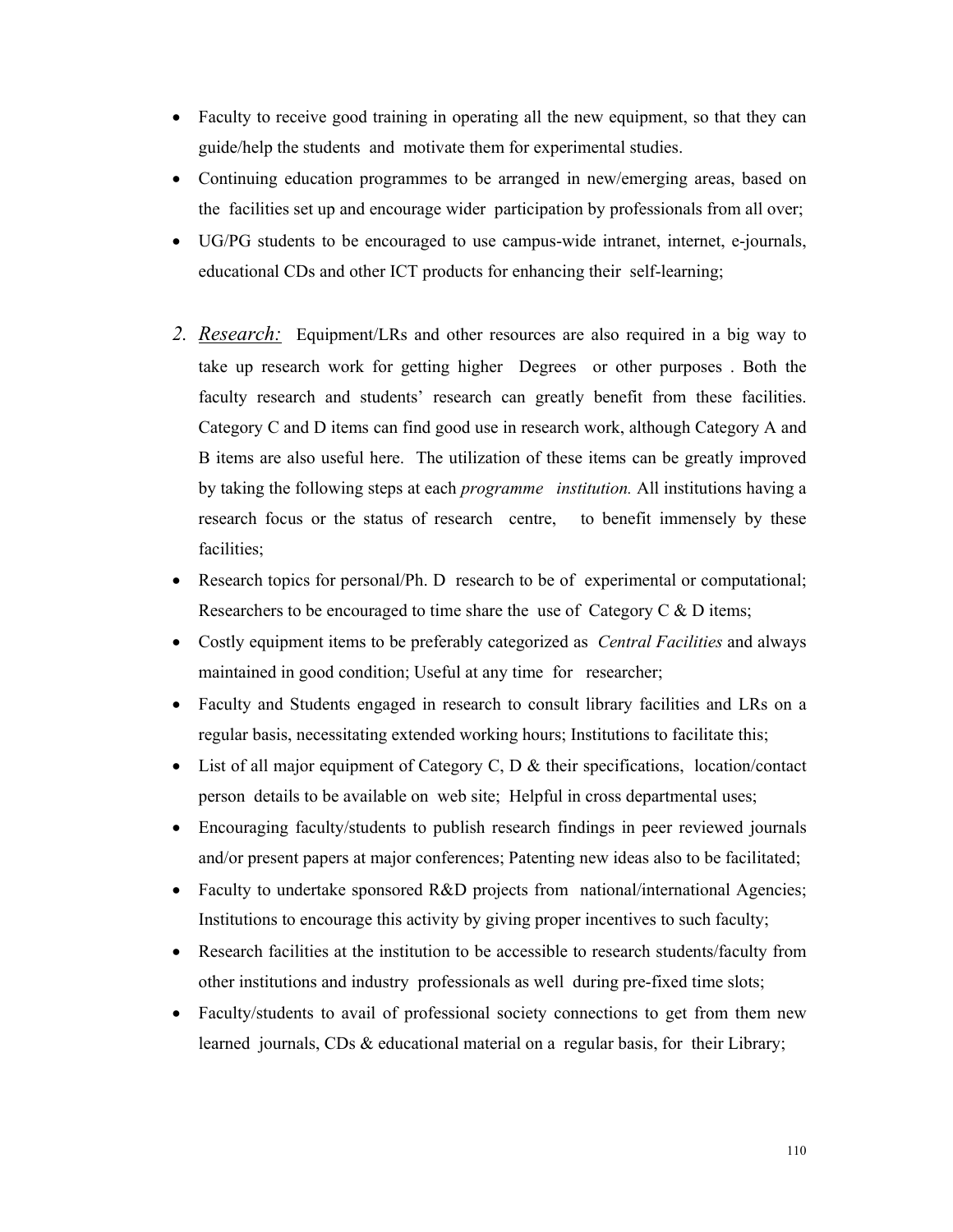- *3. Extension:* Extension is a useful activity at any technical institution, as it enables the institution to take up formal/non-formal networking with other institutions/industries and also service to the community. Equipment, LRs and other resources would also be of great use in taking up extension activities at each *programme institution.* Here, equipment of all the Categories (A-D) would be helpful. Some useful steps for this purpose are listed below. As extension activities would also include, professional/industrial interaction and consultancy work and providing standardized testing service using sophisticated test instruments, both helpful for revenue generation at the institution, due attention has to be paid to undertake them at the earliest. These would be of great use in enhancing the utilization of equipment and LRs at the *programme institutions:*
- Training programmes to be conducted for technical professionals from industries/ other sectors on special equipment/facilities set up; A precursor for industry contacts;
- Each institution to bring out a good brochure outlining its major equipment/facilities and their specifications, along with their faculty qualifications/expertise;
- The Facilities & Expertise Brochure to be in print and/or in electronic form (for web site) & widely circulated at institutions; Highly useful for industrial interaction;
- Such interaction helpful in industrial consultancy activities and revenue generation to be taken up; Institutions to encourage concerned faculty by giving them incentives;
- The Facilities  $&$  Expertise Brochure also helpful in networking with other institutions, both formal and non-formal, for mutual benefit;
- Library membership to be extended to faculty/students from other institutions and  $R&D/$ industry personnel; Useful for revenue generation  $&$  industrial interactions;
- Interaction with alumni to be stepped up, for being able to forge better ties with the world of work amd enabling the *programme institutions* increased use of facilities;
- Need analysis to precede future procurement of equipment/facilities/LRs; Relevant items useful for many users at *programme institutions,* only to be acquired;

#### **6.0 Concluding Remarks**

From the study conducted on *the utilization of institutional resources created under TEQIP-I project* in the 127 *programme institutions,* both at the State- and the CFI-levels and presented in this Report, the following conclusions are now drawn: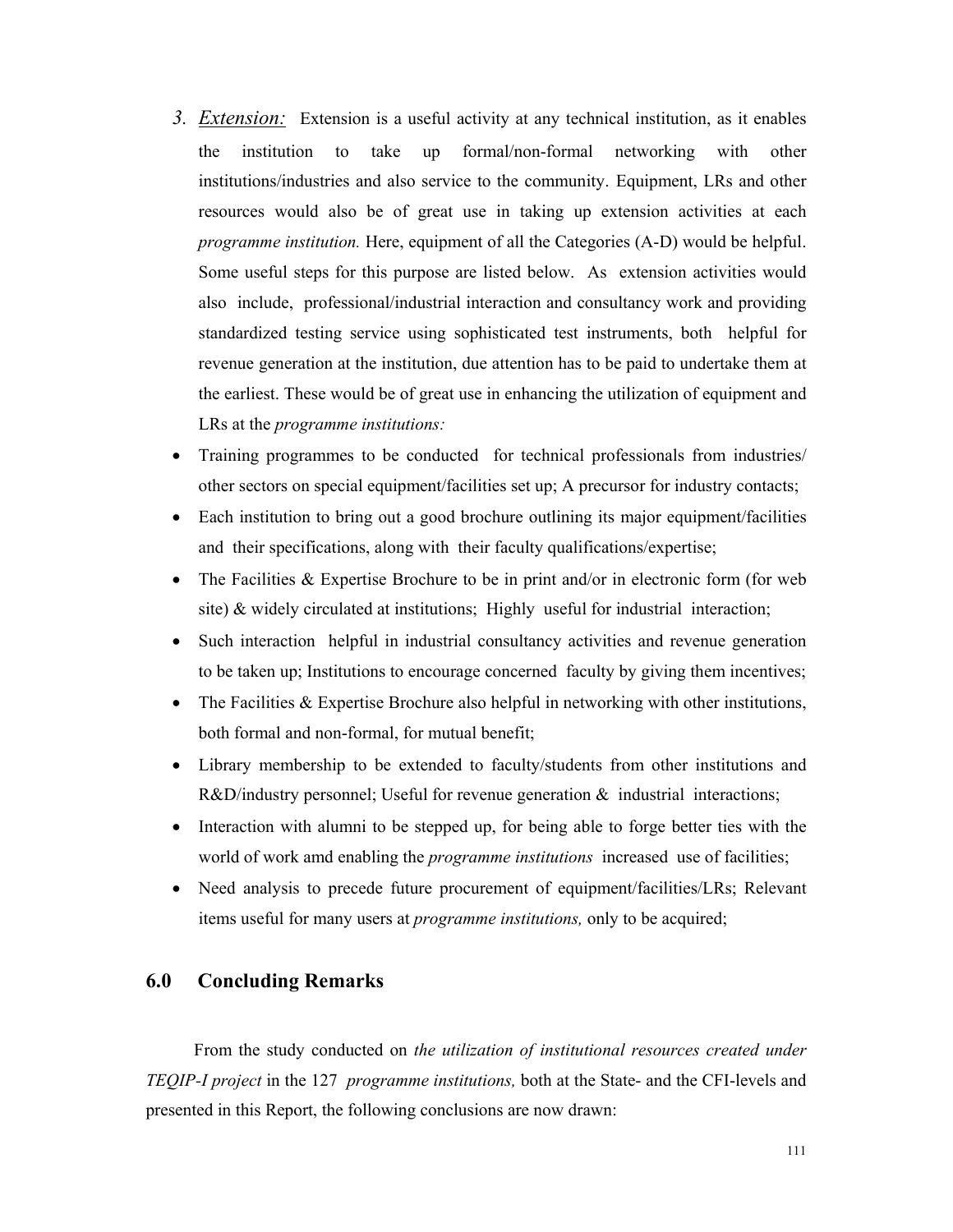- *1) Most of the institutions have done the installation and commissioning of equipment/facilities acquired by them in a short time. They have also been utilizing these items for academic/research/extension activities. While the level of utilization of Category A and B items is generally satisfactory, the present utilization level of Category C and D is rather low.*
- *2) Most of the institutions have trained at least some of their Faculty/staff for operating the sophisticated equipment obtained, particularly of Category C & D types. Operating manuals have been prepared for many items equipment to encourage their smooth functioning by students and other users at all times. But, record keeping like maintaining log books is not strictly followed at many institutions.*
- *3) Most of the institutions have made limited provision to meet the costs of maintenance of equipment/facilities acquired. They have stocked only a limited quantity of spares and consumables. These institutions may get into maintenance problems soon, as many items of equipment/facilities have surpassed the warranty period. In a few cases, AMC has been entered into with the equipment suppliers to ensure their uninterrupted functioning. But, this is not done uniformly at all the institutions.*
- *4) In most cases, computation facilities, campus-wide LAN, internet access and licensed software packages for specialized use have been procured/ installed. They are being utilized well over long working hours. But, the same care and attention has not been shown in the identification and procurement of other expensive items of equipment. As a result, they are not being put to regular use. This is not a good practice.*
- *5) Library facilities covering text/reference books, journals, CDs and other educational resources have been added and many facilities in the Library computerized/automated. But, the Library utilization in most cases, is at a low level and the students/faculty are not being attracted to the Library in large numbers.; This needs to be reviewed urgently and Library ambience, services and working hours improved further to attract more number of students and faculty to use this facility. .*
- *6) In a few cases, equipment/facilities are not working or found to be grossly underutilized, as pointed out at various places in the State/CFI-level Reports (e.g., in the States of Jharkhand, Kerala, Maharashtra and Uttarakhand and in the CFI at Ranchi). This is not acceptable. Here, ways and means need to be found to bring all of them into regular operation without further loss of time.*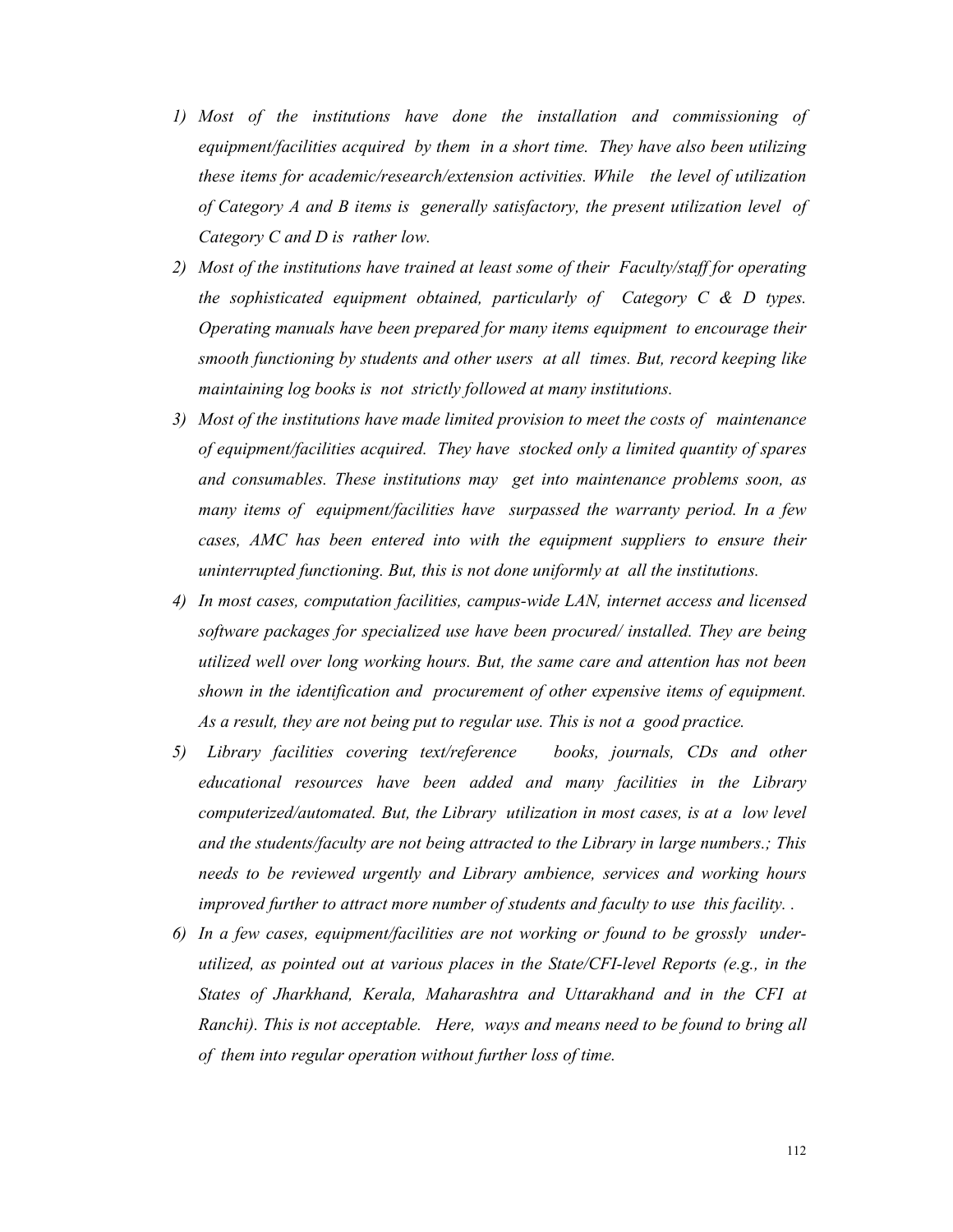*Some suggestions have been given in the Report to handle the above issues. The administrators and planners at NPIU/SPFUs and the learned faculty members at the programme institutions concerned may give due consideration to these suggestions.* 

#### **ACKNOWLEDGEMENTS**

It has been a great pleasure and honour for the Author to get this opportunity to make a study of the Reports prepared by the State/CFI-level Auditors appointed by *NPIU* and prepare a *National Report* on the *Utilization of Institutional Resources Created Under TEQIP-I in the Programme Institutions*, as assigned by *NPIU* The author wishes to compliment the State/CFI-level Auditors for their excellent work, which has been of great assistance in this assignment. The author also acknowledges the useful comments/suggestions received from the *NPIU* and the *World Bank* on the earlier draft Report(January 2010) prepared, which have been of great value in finalizing this revised version of the National Report. Further, the direct/indirect support received from NPIU/SPFUs, which has enabled him to complete the Report in the allotted time is gratefully acknowledged

> (Prof. B. S. Sonde) Bangalore, April 12<sup>th</sup> 2010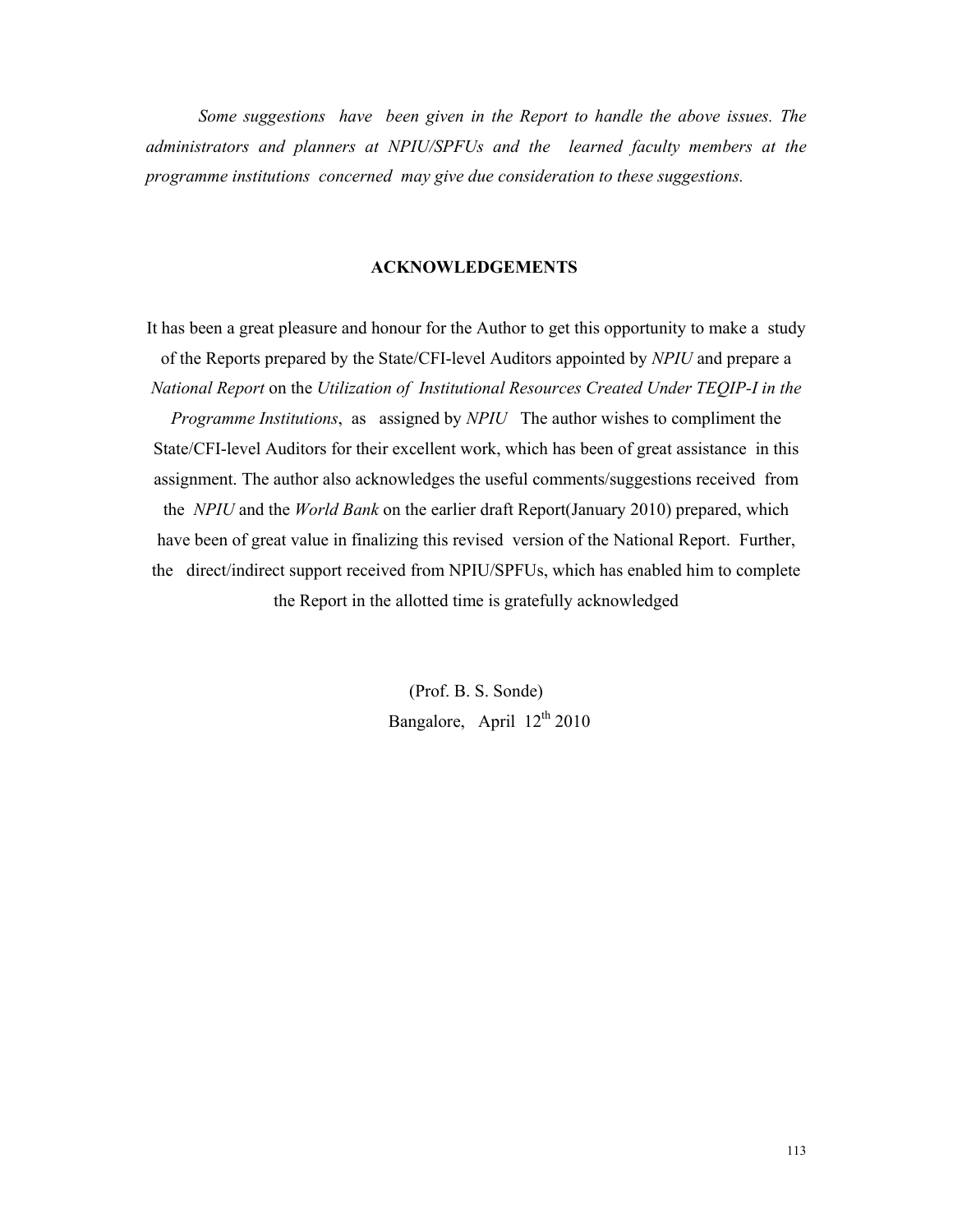**APPENDIX A** 

| S.<br>No.                   | <b>Mentor/Auditor</b>                                                                                                                                                                                                            | <b>Name of State for</b><br>which report is to be<br>prepared | Name of institution to<br>be visited                                                                                     |  |
|-----------------------------|----------------------------------------------------------------------------------------------------------------------------------------------------------------------------------------------------------------------------------|---------------------------------------------------------------|--------------------------------------------------------------------------------------------------------------------------|--|
| 1                           | Dr MU Deshpande<br>Plot No. 101, Gandhi Nagar, Nagpur-<br>440010,                                                                                                                                                                | Andhra Pradesh (12) *                                         | JNTU College of<br>Engineering, Kukatpally,<br>Hyderabad                                                                 |  |
|                             | Ph 0712 2242236, M 09657724034,<br>mudeshpande@gmail.com                                                                                                                                                                         | Jharkhand (4)                                                 | Bihar Institute of<br>Technology, Sindri                                                                                 |  |
| $\overline{2}$              | Dr NA Jose<br>NLRA No. 123, Ulloor,<br>Trivandrum, Kerala- 695 011                                                                                                                                                               | Karnataka (14)                                                | University of<br>Vishweshwaraiah College<br>of Engineering, Bangalore                                                    |  |
|                             | Ph 0471-2444921, M 9447586898,<br>jose_n_a@yahoo.com                                                                                                                                                                             | Himachal Pradesh (3)                                          | Government Polytechnic<br>College, Hamirpur                                                                              |  |
| 3                           | Dr Bh Nagabhushana Rao<br>3, Elegant Apartments,                                                                                                                                                                                 | Maharashtra (17)                                              | Vishwakarma Institute of<br>Technology, Pune                                                                             |  |
|                             | 11, Balakrishna Street, Valmiki Nagar,<br>Thiruvanmiyur<br>Chennai, Tamilnadu- 600 041<br>Ph 044-24415270/24453629, M<br>9940134138, naaags@yahoo.co.in                                                                          |                                                               | Yeshwantrao Chavan<br>College of Engineering,<br>Nagpur                                                                  |  |
| $\overline{4}$              | Prof C Radha Krishna<br>Former Director, UGC<br>Academic Staff College,                                                                                                                                                          | Tamil Nadu (11)                                               | Government College of<br>Engg, Tirunelveli                                                                               |  |
|                             | Jawaharlal Nehru Technological<br>University, Hyderabad<br>101, Avanthi Apartments,<br>Street No. 8, Habsiguda, V.V. Nagar<br>Hyderabad-500 007, A.P.<br>Ph.: ® (040) 27170888, M 9848049499,<br>radhakrishna.chebiyam@gmail.com | Uttarakhand (4)                                               | Government Polytechnic,<br>Dehradun                                                                                      |  |
| 5                           | Prof JSR Subrahmanyam<br>585, Gandhi Nagar, Hyderabad-<br>500 080, M 9848020243                                                                                                                                                  | Uttar Pradesh (10)                                            | Uttar Pradesh Textile<br>Technology Institute,<br>Kanpur                                                                 |  |
|                             | jsrsubrahmanyam@yahoo.com,<br>hyd1_jsrs@sancharnet.in                                                                                                                                                                            | Kerala (5)                                                    | College of Engineering,<br>Trivandrum                                                                                    |  |
| 6                           | Prof G Jayasankar<br>TC-1/821 Opp Medical College High<br>School, Medical College PO,                                                                                                                                            | West Bengal (11)                                              | Kalyani Government<br>Engineering College,<br>Kalyani                                                                    |  |
|                             | Thiruvananthapuram, Kerala- 695 011,<br>Ph 0471-2444347, M 9895168216,<br>gjayasankar@gmail.com                                                                                                                                  | Haryana (4)                                                   | Guru Jambheshwar<br>University, Hisar                                                                                    |  |
| $\overline{7}$              | Dr SR Chandak<br>Chandralok Bldg. 3, Model Colony                                                                                                                                                                                | Centrally Funded                                              | Malaviya National Institute<br>of Technology, Jaipur                                                                     |  |
|                             | Gokhale Nagar Road, Pune- 411 016<br>Ph 020 25650296, M 9850154280,<br>chandak2008@yahoo.com                                                                                                                                     | Institution (18)                                              | National Institute of<br>Foundry & Forge<br>Technology, Ranchi                                                           |  |
| 8                           | Dr KA Bhaskaran, Ret Prof (IIT Chennai)<br>F1, Padman Apartments, No. 69/N46,<br>Second Main Road, Gandhi Nagar,                                                                                                                 | Gujarat (6)                                                   | Govt Polytechnic,<br>Ahmadabad                                                                                           |  |
|                             | Adyar, Chennai, Tamilnadu- 600 020.<br>Ph 0091-44-24451155, M 9840216604,<br>bhaskaran_ka@hotmail.com                                                                                                                            | Madhya Pradesh (7)                                            | Rewa Engineering College,<br>Rewa                                                                                        |  |
| <b>Final Report Writing</b> |                                                                                                                                                                                                                                  |                                                               |                                                                                                                          |  |
| 9                           | Prof BS Sonde<br>274, Sri Ananth Nagar, 18th Cross,<br>Electronic City, Hosur Road<br>Bangalore - 5601001, Ph 27831114,<br>M 9845383029, bssonde@vsnl.net                                                                        |                                                               | Consolidation & analysis of 13 State level reports and<br>CFIs report(of 18 CFIs), and preparation of National<br>Report |  |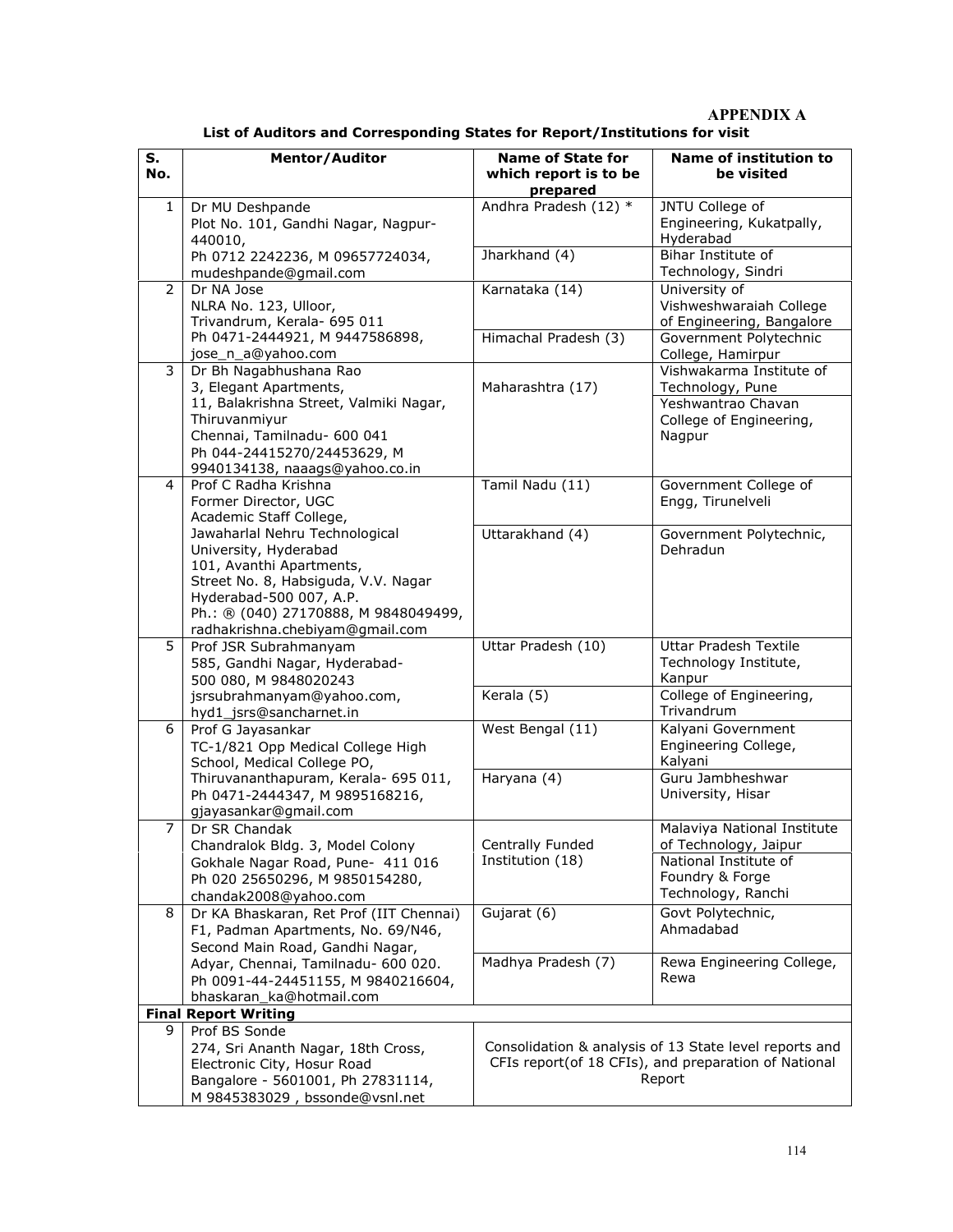#### **Summary of the clarifications provided by the institutions on comments given by auditor in National Report**

| S.No | Comments given by the                                                                                                                                                                                                                                                                                            | <b>Clarification given by the</b>                                    |
|------|------------------------------------------------------------------------------------------------------------------------------------------------------------------------------------------------------------------------------------------------------------------------------------------------------------------|----------------------------------------------------------------------|
|      | <b>Auditor</b>                                                                                                                                                                                                                                                                                                   | <b>College/University</b>                                            |
| 1.   | Format filled in by the<br>(i)<br>institution incomplete and as<br>such reflected also in<br>the<br>Report of the State level<br>Auditor<br>Justification provided<br>for<br>(i)                                                                                                                                 | Revised<br>format<br>provided<br>by<br>the<br>Kurukshetra University |
|      | Category C and D items also<br>misplaced and inconsistent<br>leading to no conclusions<br>being drawn                                                                                                                                                                                                            |                                                                      |
|      | Similar case also with the<br>(ii)<br>library and LRs<br>Hence, the institution to be<br>asked<br>provide<br>the<br>to<br>information<br>required<br>strictly in accordance with<br>the NPIU format for any<br>meaningful understanding/<br>appreciation<br>of<br>its<br>achievements<br>under<br><b>TEQIP-I</b> |                                                                      |

### **Haryana Kurukshetra University**

#### **YMCA Institute of Engineering, Faridabad**

| S.No | Comments given by the                                                  | Clarification given by the                           |
|------|------------------------------------------------------------------------|------------------------------------------------------|
|      | <b>Auditor</b>                                                         | <b>College/University</b>                            |
|      | case.<br>1n<br>many                                                    | and commissioning is<br>Installation<br>related to   |
|      | provided<br>data/information<br>incomplete,<br>making<br><sup>it</sup> | machines procured under TEQIP. However for the       |
|      | difficult to understand on                                             | laboratory equipment, it is related to successful    |
|      | installation.<br>the<br>and<br>commissioning                           | demonstration, testing and training for their usage. |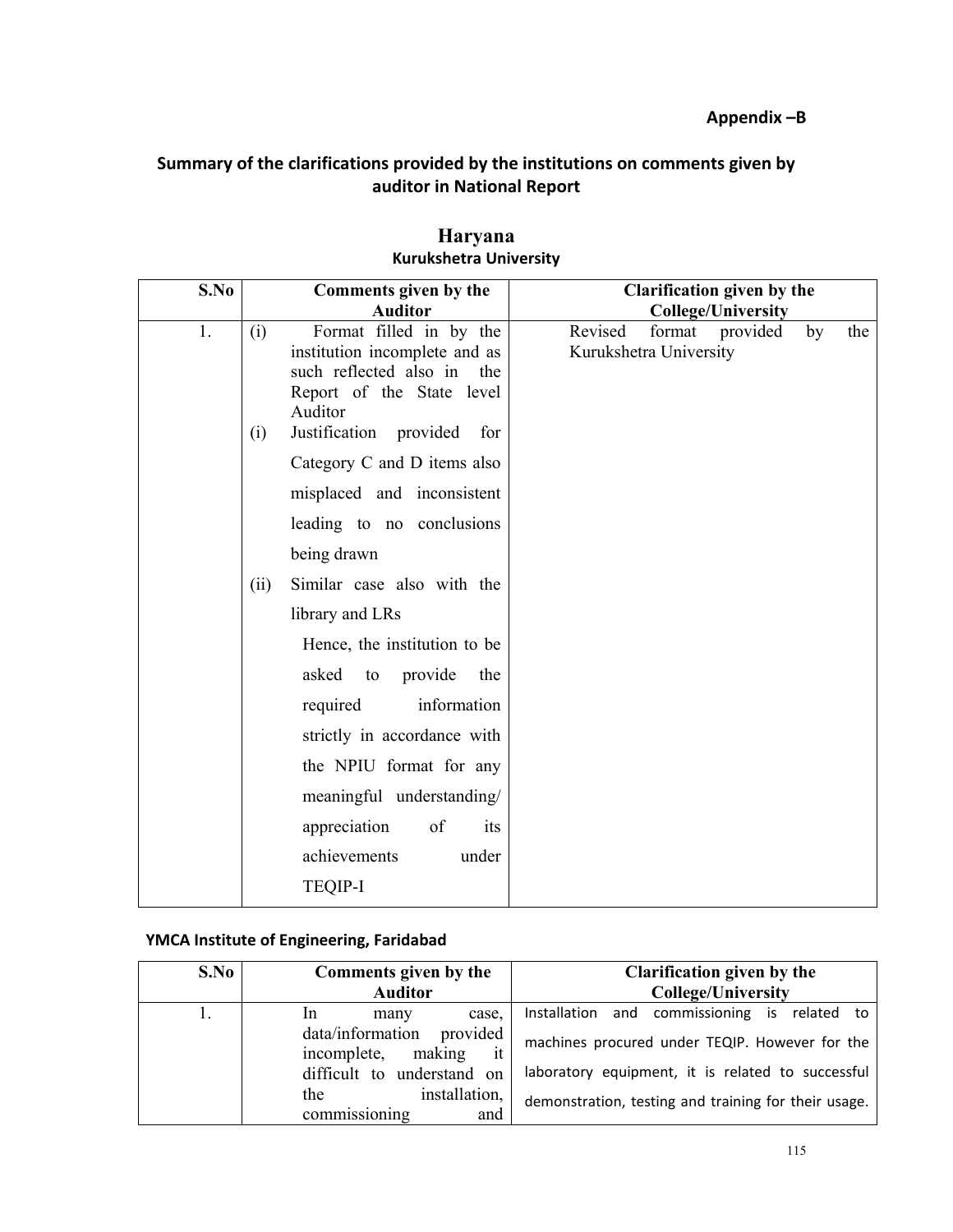|    | utilization<br>of                                                                                                                                                                                  | Dates have been specified in the submitted                                                                                                                                                                                                                                                                                                                                                                                                                                                     |
|----|----------------------------------------------------------------------------------------------------------------------------------------------------------------------------------------------------|------------------------------------------------------------------------------------------------------------------------------------------------------------------------------------------------------------------------------------------------------------------------------------------------------------------------------------------------------------------------------------------------------------------------------------------------------------------------------------------------|
|    | equipment/facilities                                                                                                                                                                               | document<br>incorporating<br>above<br>successful                                                                                                                                                                                                                                                                                                                                                                                                                                               |
|    |                                                                                                                                                                                                    | completion of tasks                                                                                                                                                                                                                                                                                                                                                                                                                                                                            |
|    |                                                                                                                                                                                                    |                                                                                                                                                                                                                                                                                                                                                                                                                                                                                                |
| 2. | notable<br>However,<br>some<br>software obtained include:<br>Pro Engineer, VLSI Design<br>Tool<br>Kits<br>and<br>Open<br>Inventor Software, used by<br>limited<br>number<br>of<br>students/faculty | The Specific software (s) are not the<br>general purpose utility, but are meant for<br>skill upgradation of specific engineering<br>disciplines. Hence, the usage hours<br>reflects the usage by the students of<br>particular discipline as a part of their<br>curriculum. However, the short term<br>training<br>programmes<br>have<br>been<br>conducted for skill upgradation to get the<br>people employability as there is huge<br>demand in market for skilled persons in<br>these areas |
| 3. | Expensive (Category C $\&$<br>obtained<br>equipment<br>D)<br>include: TIG/MIG Welding<br>m/c, CNC Turning m/c,<br>surface grinder, Precision<br>lathe, etc., being widely<br>being used            | The institute has a specialized workshop<br>as a part of Curriculum (12 hours<br>minimum per week) excluding laboratory<br>hours and such facilities are to be used by<br>each student of each discipline during<br>workshop session. That is the reason, for<br>their wide utility                                                                                                                                                                                                            |
| 4. | On the other hand, other<br>like<br>items<br>expensive<br>Storage CRO found to be<br>used rather sparingly by<br>UG/PG students; However,<br>desktop PCs well used for<br>project work             | Storage<br>Digital<br>Oscilloscopes<br>The<br>(DSOs) are to used by students of<br>ECE/EIC/Electrical<br>Engineering<br>disciplines for their general purpose<br>measurement of signals in Laboratory and<br>Workshop sessions. At the same time, the<br>Desktops are the common supporting<br>facility in each Laboratory and workshops<br>of this University                                                                                                                                 |
| 5. | Notebook PCs obtained<br>in<br>large<br>numbers<br>given to faculty<br>and<br>members; User profile and hours of<br>usage data not available from the<br>institution                               | The notebooks have been issued to the<br>Faculty members for encouraging usage<br>of PPTs, Online resources, Lecture note<br>series, development of Teaching materials<br>for effective class room teaching and the<br>same are being widely used in the classes.<br>Actual usage need not to be calculated in<br>hours/days but outcome in terms of<br>utilization for the effective<br>teaching<br>(Improvement)<br>in Teaching Learning<br>Methodology)                                     |
| 6. | Text/Reference<br>books<br>added to the library in wide<br>use; Library timings also<br>extended by some time to<br>enhance<br>Overall<br>usage;<br>performance acceptable                         | Books in the library including its<br>reference Section and the e-Journals<br>subscribed even after end of TEQIP<br>Project are being widely used in the<br>departments through Library                                                                                                                                                                                                                                                                                                        |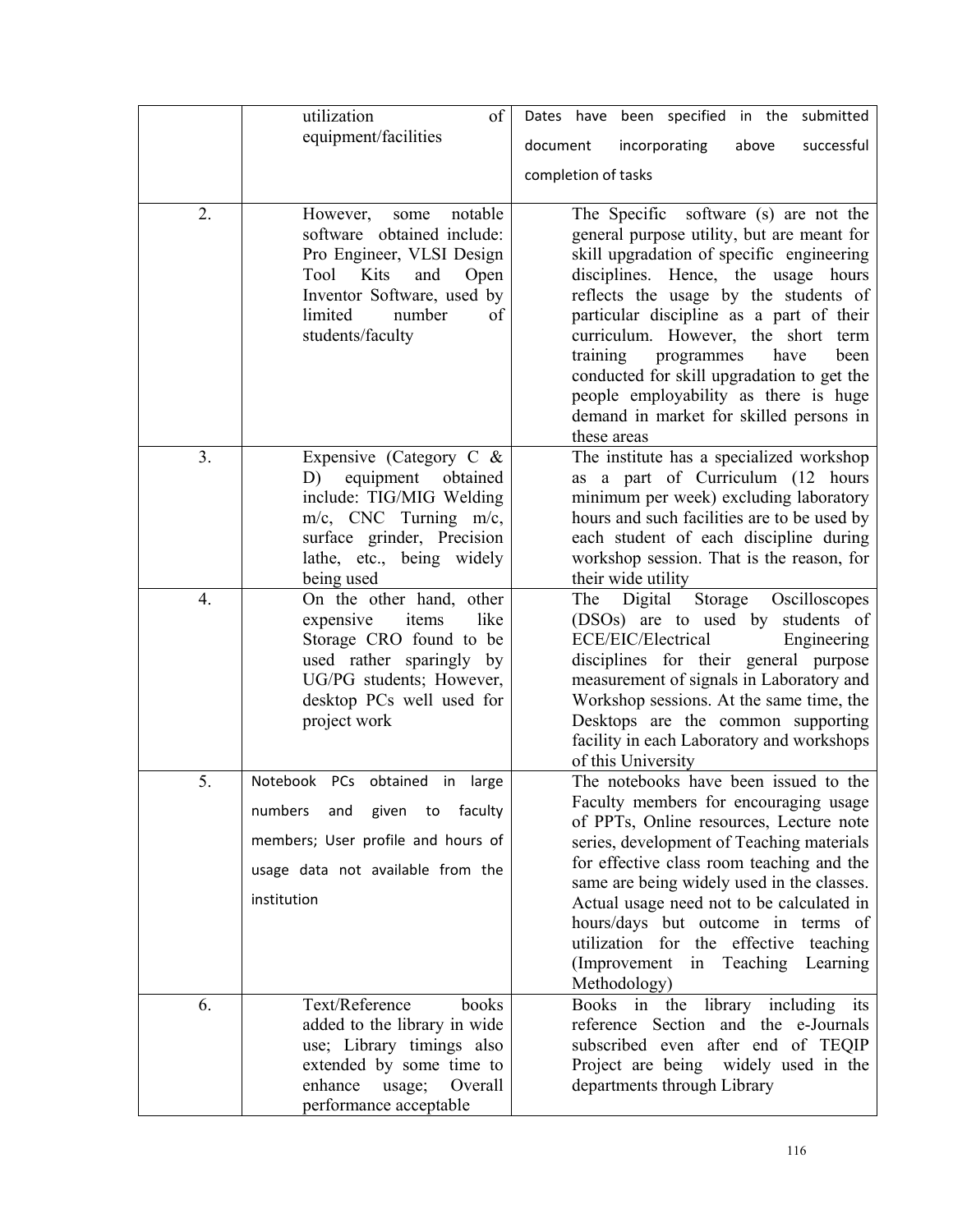# **Himachal Pradesh**

#### **Government Polytechnic, Sundarnagar**

| S.No           | Comments given by the<br><b>Auditor</b>                  | <b>Clarification given by the</b><br><b>College/University</b>                                                                      |
|----------------|----------------------------------------------------------|-------------------------------------------------------------------------------------------------------------------------------------|
| 1.             | the<br>Almost<br>all                                     | Satisfactory                                                                                                                        |
|                | equipment/software                                       |                                                                                                                                     |
|                | received under TEQIP-I found                             |                                                                                                                                     |
|                | the<br>useful<br>for<br>class-                           |                                                                                                                                     |
|                | room/laboratory<br>instruction                           |                                                                                                                                     |
|                | students;<br>οf<br>Reasonably                            |                                                                                                                                     |
|                | satisfactory utilization                                 |                                                                                                                                     |
| 2.             | Most of the items installed in                           | Satisfactory                                                                                                                        |
|                | time, commissioned without                               |                                                                                                                                     |
|                | much delay and put to use                                |                                                                                                                                     |
|                | for the benefit of students in                           |                                                                                                                                     |
|                | large numbers                                            |                                                                                                                                     |
| 3 <sub>1</sub> | However, one major item                                  | CISCO Router has been installed, configured and                                                                                     |
|                | procured in 2007, viz., Router,                          | made functional by Avaya Global Connect Limited on                                                                                  |
|                | non-functional<br>found<br>at                            | 9 <sup>th</sup> September, 2009                                                                                                     |
|                | present; Steps to be taken                               |                                                                                                                                     |
|                | urgently to get it<br>working                            |                                                                                                                                     |
|                | and network in order                                     |                                                                                                                                     |
| 4.             | Library added with ~15,000                               | (a) Library Autonomous Machine has been installed                                                                                   |
|                | new books; but utilization yet                           | in the Library and is functioning properly. The                                                                                     |
|                | low; Serious steps to be taken                           | machine is helping the stake-holders (Faculty,                                                                                      |
|                | to improve students' facilities                          | staff & students) for proper utilization of various                                                                                 |
|                | and extend working hours                                 | books.                                                                                                                              |
|                |                                                          | (b) One photocopier machine has been installed in                                                                                   |
|                |                                                          | the Library for facilitating the students.                                                                                          |
|                |                                                          | (c) Library Timings have been extended from<br>9.30 AM to 5.00 PM and the Library will<br>remain opened during the lunch break also |
| 5.             | Principal and senior faculty                             | (a) In order to enhance the IRG in the Institution,                                                                                 |
|                | to work out methodology to<br>enhance revenue generation | continuing Education Cell, training<br>under                                                                                        |
|                | <b>TEQIP-I</b><br>using<br>facilities                    | programmes for working personnel of HPWWD.                                                                                          |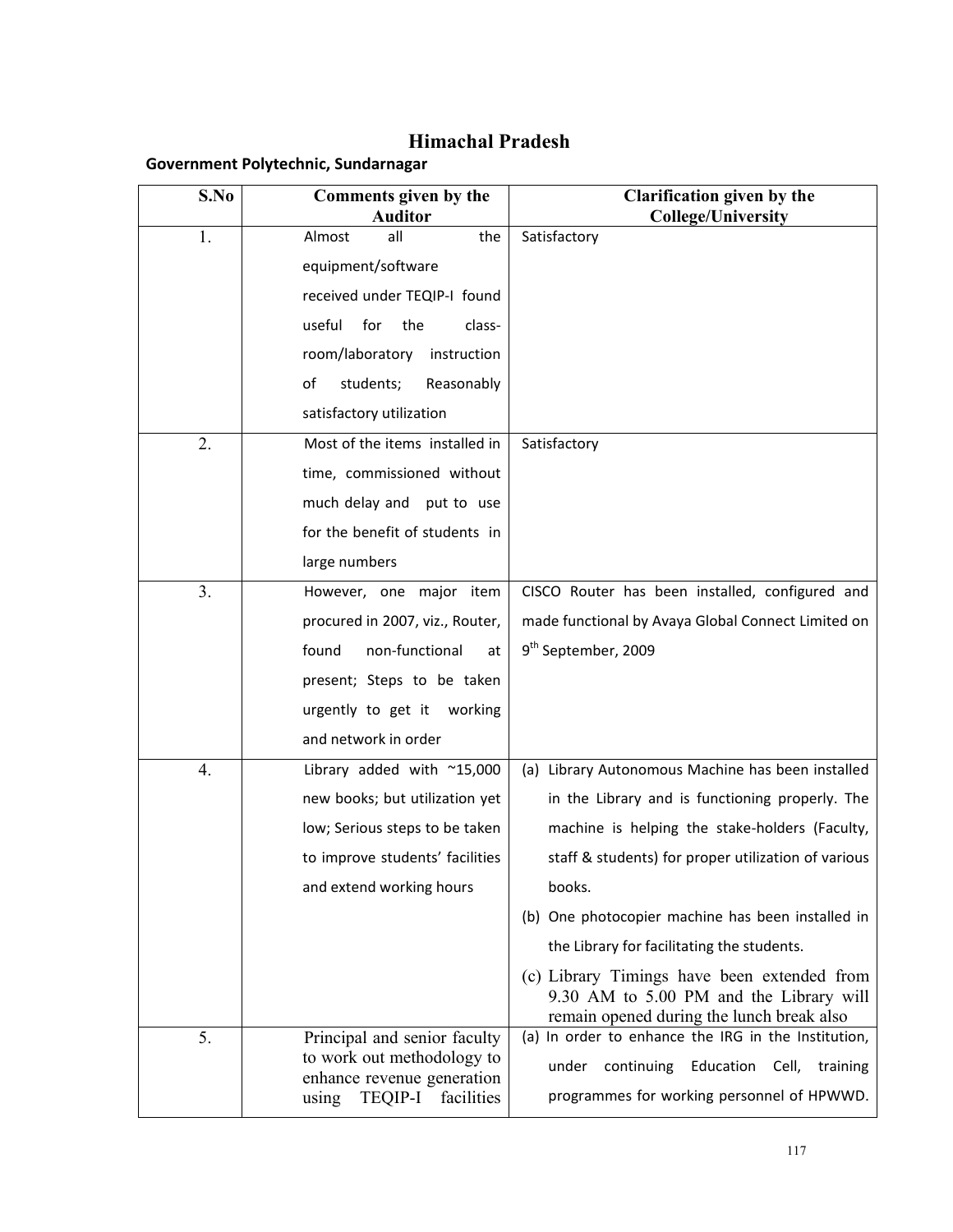| and also step up extension<br>activities | HIMUDA and I & PH are being conducted on<br>regular basis                                                                            |
|------------------------------------------|--------------------------------------------------------------------------------------------------------------------------------------|
|                                          | (b) IRG is being also generated by conducting                                                                                        |
|                                          | coaching classes for Polytechnic Admission Test                                                                                      |
|                                          | (PAT) for the matriculates                                                                                                           |
|                                          | (c) The institution has already generated an<br>amount of Rs. 31 lakhs approximately by<br>conducting training programmes, extending |
|                                          | testing facilities, hriring of infrastructure<br>facilities etc                                                                      |

# **Jharkhand**

### **Birla Institute of Technology, Sindri**

| S.No             | Comments given by the                                                                                                                                                                | <b>Clarification given by the</b>                                                                                                                                                                                                                                                           |
|------------------|--------------------------------------------------------------------------------------------------------------------------------------------------------------------------------------|---------------------------------------------------------------------------------------------------------------------------------------------------------------------------------------------------------------------------------------------------------------------------------------------|
|                  | <b>Auditor</b>                                                                                                                                                                       | <b>College/University</b>                                                                                                                                                                                                                                                                   |
| 1.               | Installation, commissioning<br>and utilization of Category<br>A and B items reasonably<br>satisfactory; UG<br>$\&$ PG<br>students making use of<br>these items for their studies     | Satisfactory                                                                                                                                                                                                                                                                                |
| 2.               | Data/information<br>on<br>installation<br>and<br>commissioning of Category<br>C and D items not provided,<br>inability<br>leading to<br>in<br>making comments on this                | Data provided as Annex-2                                                                                                                                                                                                                                                                    |
| 3.               | Category C and D items<br>actually installed include<br>HSD fired Steam boiler, and<br>Atomic Absorption Spectro<br>Photometer, yet used in a<br>limited way                         | fired<br>boiler &<br>HSD.<br>Steam<br>Atomic<br>absorption spectro photometer are now<br>being used to a larger extent. Students<br>started taking advantage of<br>have<br>equipments for their project work.<br>Faculty members are also using these<br>equipments for their research work |
| $\overline{4}$ . | Two other expensive items,<br>Electrochemical<br>Viz.,<br>Machining set and CNC m/c<br>already<br>installed<br>not<br>functioning well; to<br>be<br>brought to working order<br>soon | Electrochemical Machining Set and CNC<br>m/c are now functioning well and have<br>been brought in to working order                                                                                                                                                                          |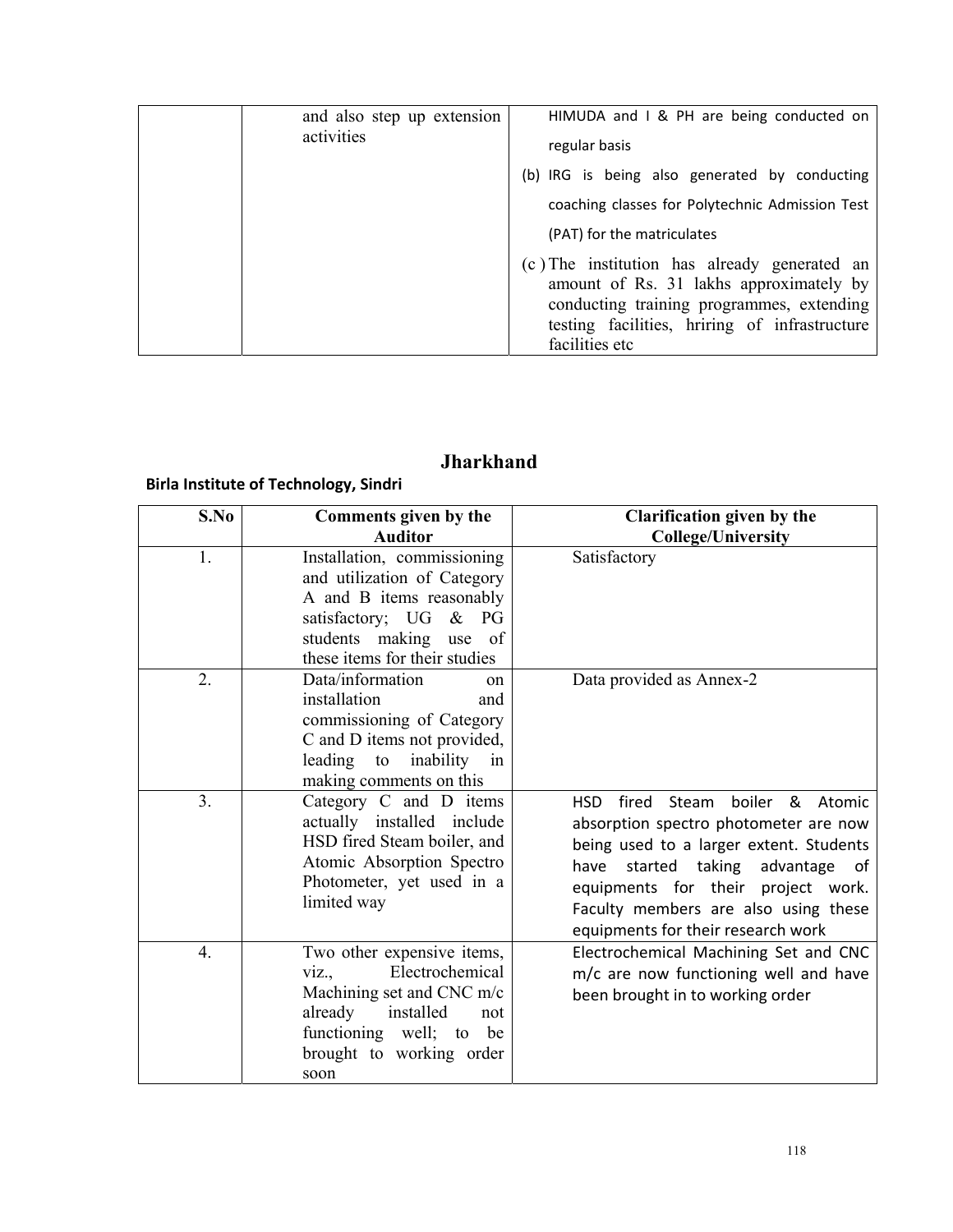| 5. | Library facilities including<br>books, e-resources, journals<br>added in large number,<br>reading<br>better<br>room<br>provided and working hours<br>extended; User numbers<br>increased |                                                                                                                                                                                                                                                                                   |
|----|------------------------------------------------------------------------------------------------------------------------------------------------------------------------------------------|-----------------------------------------------------------------------------------------------------------------------------------------------------------------------------------------------------------------------------------------------------------------------------------|
| 6. | Good encouragement given<br>to R&D and consultancy,<br>leading to a good culture of<br>sponsored projects<br>and<br>revenue generation at the<br>institution                             | Every possible encouragement is being<br>provided to take up the R & D activities &<br>consultancy assignments. This has led to<br>good culture for research work and to<br>some extent revenue generation                                                                        |
| 7. | Emphasis to be laid on need<br>analysis<br>while planning<br>future requirements under<br>TEQIP to derive increased<br>benefits<br>the<br>for<br>stake<br>holders                        | Need analysis has already been carried<br>out for future requirements under TEQIP<br>in order to derive increased benefits for<br>the stake holders. We have also carried<br>out TNA & SWOT analysis with the help<br>of expert in order to get maximum<br>benefit from the TEQIP |

# **Karnataka**

# **Siddaganga Institute of Technology, Tumkur**

| S.No | Comments given by the<br><b>Auditor</b>                                                                                                                                              | <b>Clarification given by the</b><br><b>College/University</b>                                                                                                                                                                                                                                                                                                                                                                                                                                                                                                                   |
|------|--------------------------------------------------------------------------------------------------------------------------------------------------------------------------------------|----------------------------------------------------------------------------------------------------------------------------------------------------------------------------------------------------------------------------------------------------------------------------------------------------------------------------------------------------------------------------------------------------------------------------------------------------------------------------------------------------------------------------------------------------------------------------------|
| 1.   | Installation,<br>commissioning<br>and utilization of common<br>laboratory<br>equipment/facilities<br>not<br>done properly and efficiently,<br>as expected from a good<br>institution | We would like to bring to your notice that<br>the overall utilization is satisfactory.<br>However, in respect of the equipments<br>cited in your letter the utilization was not<br>satisfactory till January, 2009. We noticed<br>this problem and took steps for better<br>utilization. A copy of the consolidated<br>statement showing the utilization of<br>equipments as cited in your letter is<br>enclosed for your kind reference. There is<br>improvement in the usage of these<br>equipments as evident from the increased<br>figures of utilization in hours per month |
| 2.   | Some Category B items found<br>utilized only sparingly after<br>delayed commissioning by<br>about 2 years: RF/DC Planar                                                              | We have developed a new $R \& D$ lab<br>called "Thin film laboratory" in the<br>Department<br>of Instrumentation<br>and<br>Electronics<br>RF/DC<br>Planar<br>using<br>Sputtering<br>Unit,<br>Magnetron<br>DC                                                                                                                                                                                                                                                                                                                                                                     |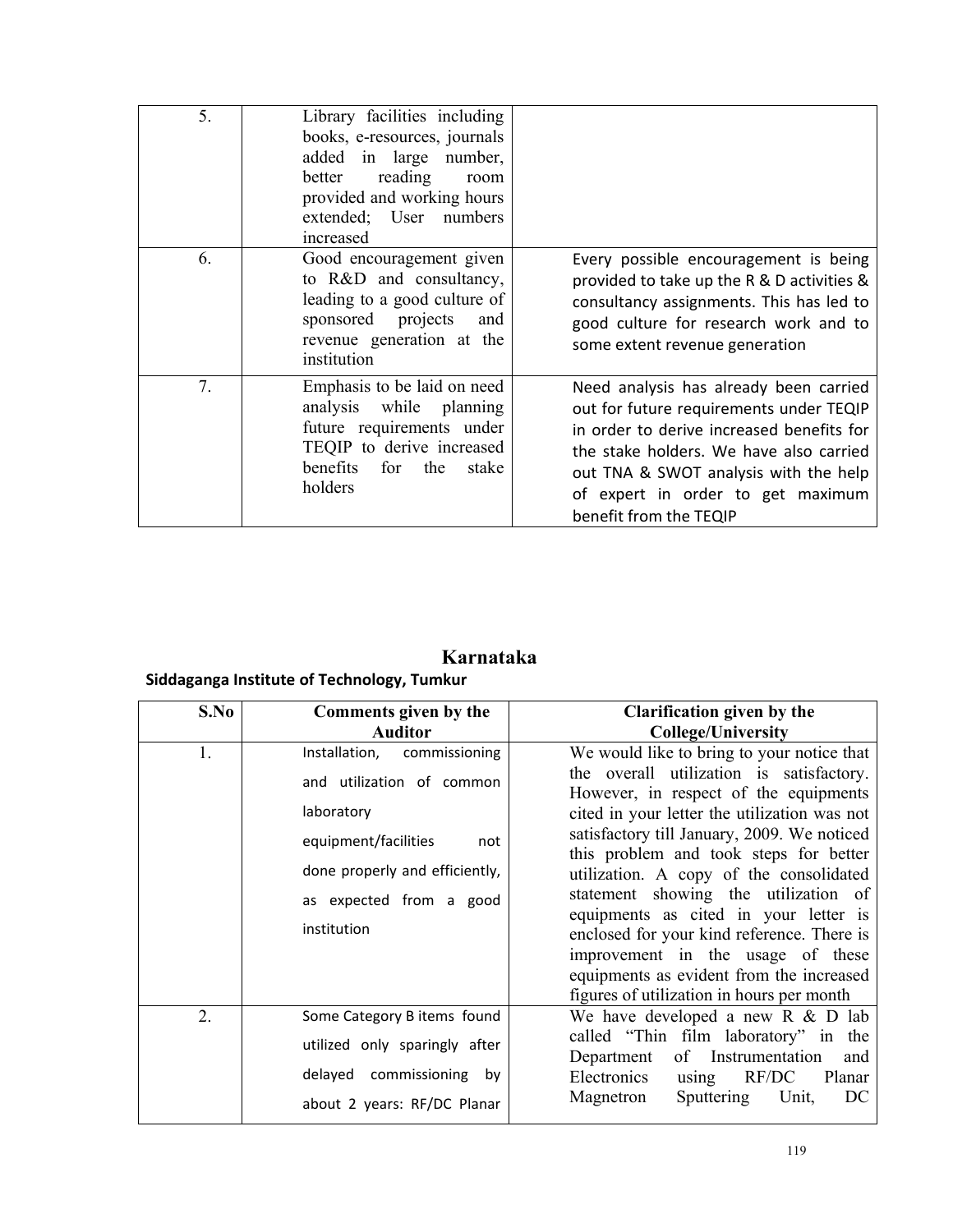|    | Sputtering<br>Unit,<br>D.C       | Magnetron Power Supply, RF Power                       |
|----|----------------------------------|--------------------------------------------------------|
|    | Magnetron/RF<br>Power            | Supply                                                 |
|    | supplies                         |                                                        |
| 3. | Besides, some items found        | Helium Mass Spectrometer with Automatic                |
|    | utilized too infrequently, like, | Leak Detector. We had submitted a research             |
|    | Engine Test Set, AAS and         | proposal titled "Studies on fan modules of             |
|    | Helium Mass Spectrograph.;       | gas turbines through thin film sensors" to             |
|    | senior faculty concerned to      | Aeronautical Research Development Board                |
|    | introspect and work<br>out       | under DRDO for Rs. 46.95 lakhs during                  |
|    | suitable<br>methodology<br>to    | 2009.<br>We<br>called<br>August<br>were<br>for         |
|    | make increased use of such       | presentation on 5 <sup>th</sup> March 2010 (Annexure 1 |
|    | items and avoid the above        | provides copy of the proposal and call letter          |
|    | situations at the Institute      | for presentation). We have received positive           |
|    |                                  | response from the funding agency and the               |
|    |                                  | official confirmation is awaited. The expert           |
|    |                                  | from HAL present during this presentation              |
|    |                                  | has invited Dr. R.J. Stephen, Principal                |
|    |                                  | Investigatory of Thin Film Laboratory for              |
|    |                                  | further discussion for using thin<br>film              |
|    |                                  | technology in the aircraft parts. In addition, 3       |
|    |                                  | scholars (two inhouse and one from non-                |
|    |                                  | program institute) are working for PhD                 |
|    |                                  | program using the facilities created in the            |
|    |                                  | thin film laboratory. The Engine Test Rigs             |
|    |                                  | Mechanical<br>procured<br>Engineering<br>to            |
|    |                                  | Department have been included for regular              |
|    |                                  | laboratory experiments for UG program (VI              |
|    |                                  | sem. Energy lab). A copy of the timetable and          |
|    |                                  | laboratory manual is enclosed for your kind            |
|    |                                  | reference (please see Annexure 2). Using               |
|    |                                  | Atomic Absorption Spectrophotometer two                |
|    |                                  | peer reviewed journals papers (Journal of              |
|    |                                  | Molecular Catalysts published by Elsever and           |
|    |                                  | Journal of Transition Metallic Chemistry               |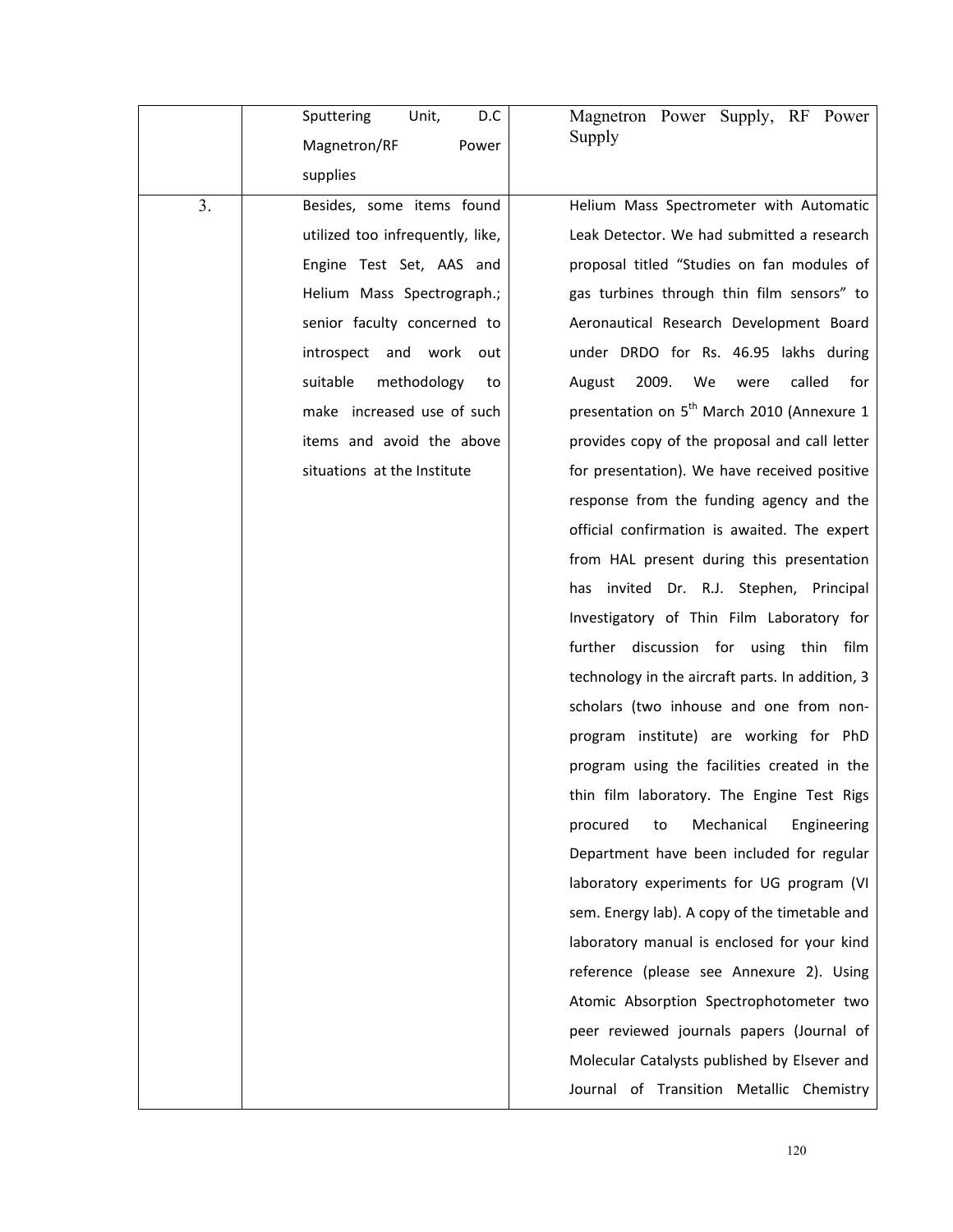|                  |                                                                                                                                                                       | published by Springer) have been published<br>jointly with faculty from Bangalore University                                                                                                                                                                                                                                            |
|------------------|-----------------------------------------------------------------------------------------------------------------------------------------------------------------------|-----------------------------------------------------------------------------------------------------------------------------------------------------------------------------------------------------------------------------------------------------------------------------------------------------------------------------------------|
| $\overline{4}$ . | Other facilities like Library,<br>campus wide LAN, computers<br>in various laboratories found<br>well used by students and<br>faculty alike                           | Satisfactory                                                                                                                                                                                                                                                                                                                            |
| 5.               | R&D culture yet to take<br>this<br>deep<br>roots<br>at<br>institution;<br>Only<br>then<br>possibility of innovation<br>and resource generation<br>expected to come up | In addition to the above, we have obtained R<br>& D funds of worth Rs. 129.40 lakhs by using<br>the equipments procured under TEQIP.<br>Annexure 4 provides the details of the<br>equipments and the amount of funds<br>obtained. Research Project presentation<br>worth Rs. 106.73 lakhs are made and the final<br>sanction is awaited |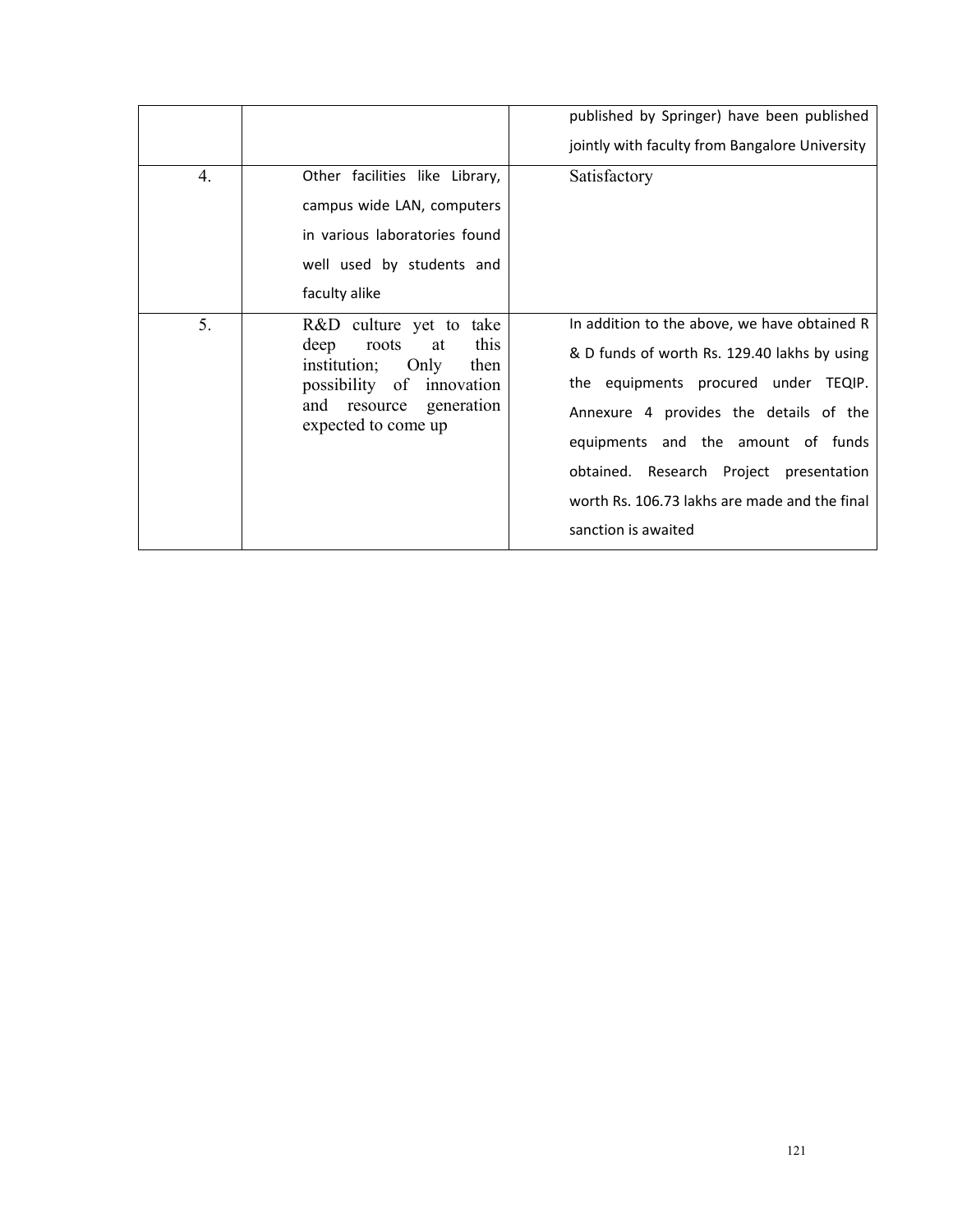# **Kerala**

### **College of Engineering, Thiruvananthapuram**

| S.No           | Comments given by the                             | <b>Clarification given by the</b>                                     |
|----------------|---------------------------------------------------|-----------------------------------------------------------------------|
| 1.             | <b>Auditor</b><br>Provisioning and utilization of | <b>College/University</b><br>Utilization of resources in all labs has |
|                | the<br>in<br>resources                            | achieved 100% . Log books are maintained in                           |
|                | laboratories/workshops<br>of                      | order to review the utilization. All students in                      |
|                | engineering.<br>core                              | B. Tech & M. Tech are provided with all                               |
|                | departments of a high order,                      | resources. We have taken steps to utilize the                         |
|                | barring a few exceptions                          | resources to the maximum possible extent in                           |
|                |                                                   | the few exceptional cases                                             |
| 2.             | Major items of Category C/D                       | M.Tech students are doing practical classes                           |
|                | include<br>HT laboratory and                      | in the CIM lab as a part of their syllabus.                           |
|                | <b>ATE</b><br>facility at EEE Dept                | B.Tech Mechanical/Industrial students are                             |
|                | CAM/CIM facility in ME Dept.;                     | doing practical as a part of their machine                            |
|                | but, so far used only sparingly                   | shop practical. Usage register is kept in the                         |
|                |                                                   | lab for entering the details                                          |
| 3 <sub>1</sub> | Some items received in time,                      | Status of Computerized Diesel/Petrol Engine                           |
|                | yet to be fully commissioned,                     | Test Rigs: After installation of computerized                         |
|                | like<br>Computerized                              | diesel and petrol engine test rigs, the                               |
|                | Diesel/Petrol Engine Test Rigs,                   | supplier M/s. Apex innovation, Sangli, came                           |
|                | CNC Milling m/c<br>and 3D                         | here when a complaint was reported, which                             |
|                | Visualization system                              | was during the warranty period (warranty                              |
|                |                                                   | was only for one year from 15.09.2007 to                              |
|                |                                                   | 14.09.2008). The engine is being given for                            |
|                |                                                   | practical classes for PG<br>(Thermal and                              |
|                |                                                   | propulsion). Demonstration of the working of                          |
|                |                                                   | the engine is being given to UG students                              |
|                |                                                   | Status of CNC Milling Machine: CNC Milling                            |
|                |                                                   | machine was commissioned and working                                  |
|                |                                                   | smoothly. This facility is being utilized for                         |
|                |                                                   | conducting practical classes for B.Tech &                             |
|                |                                                   | M.Tech students and CNC machine tool                                  |
|                |                                                   | programming<br>programmes<br>etc.<br>usage                            |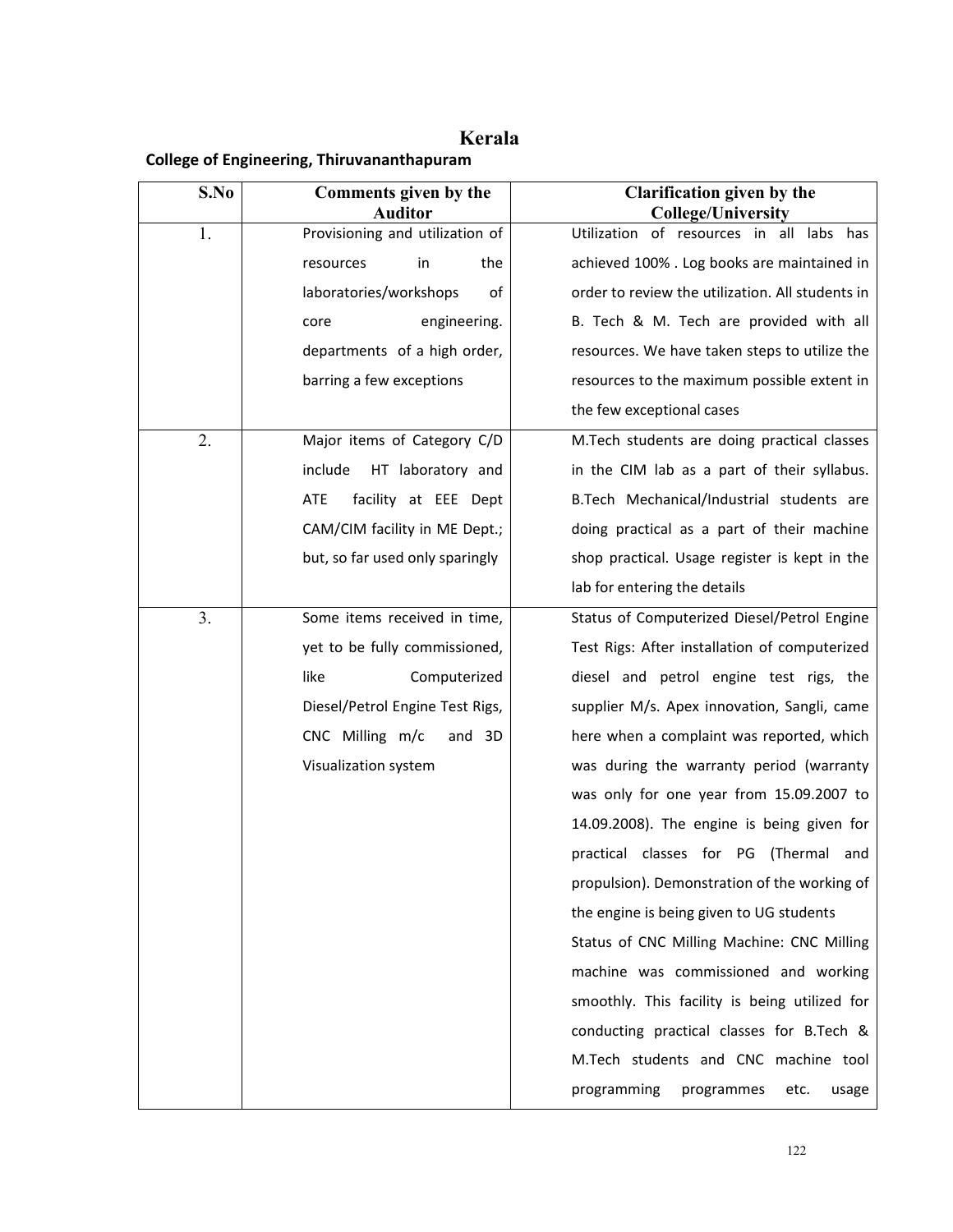|                  |                                                           | register is kept in the lab for entering the                                        |              |
|------------------|-----------------------------------------------------------|-------------------------------------------------------------------------------------|--------------|
|                  |                                                           | details                                                                             |              |
|                  |                                                           |                                                                                     |              |
|                  |                                                           | Visualization<br>3D<br>system<br>has                                                | been         |
|                  |                                                           | commissioned on 10.04.07 and is being used                                          |              |
|                  |                                                           | by 22 students and staff per month                                                  |              |
| $\overline{4}$ . | Such delays/under-utilization                             | Steps have already been taken to remedy                                             |              |
|                  | not conducive to high quality                             | utilization<br>of<br>under<br>the<br>Maintenance of log books has been made         | resources.   |
|                  | standard<br>οf<br>and                                     | compulsory for the review of utilization                                            |              |
|                  | academic/research<br>work;                                | of resources                                                                        |              |
|                  | Steps to be taken to remedy                               |                                                                                     |              |
|                  | the situation early                                       |                                                                                     |              |
| 5.               | Library books, e-resources                                | Space inadequacy - MBA Department which is<br>a)                                    |              |
|                  | and journals added in large                               | functioning in the Library Block will be shifted to                                 |              |
|                  | utilization<br>numbers;<br>But,                           | their own building in near future and then this                                     |              |
|                  | limited; Space inadequacy,                                | space can be utilized for Central Technical                                         |              |
|                  | reading room comforts and                                 | Library                                                                             |              |
|                  | working hours yet serious                                 | Reading room comforts and working hours -<br>b)                                     |              |
|                  |                                                           | since October 1 <sup>st</sup> 2009 working hours of the                             |              |
|                  |                                                           | library has been enhanced to eleven hrs, i.e.                                       |              |
|                  |                                                           | from 9am to 8pm. As the working hours was                                           |              |
|                  |                                                           | enhanced, utilization of Library books has also                                     |              |
|                  |                                                           | increased                                                                           |              |
|                  |                                                           | Drinking water facility is provided inside the<br>c)                                |              |
|                  |                                                           | Reference hall and the Air conditioning of the                                      |              |
|                  |                                                           | reference section is under consideration                                            |              |
| 6.               | Computing facilities, intranet                            | Single log books are now kept for all                                               |              |
|                  | and internet well provided;                               | software and internet access. Steps have<br>been taken to keep separate log book or |              |
|                  | Large numbers already using                               | pages for individual software usage. The                                            |              |
|                  | them; But, maintenance of log                             | software procured are being used for<br>B.Tech & M.Tech project work as well as     |              |
|                  | books yet not satisfactory                                | regular class work                                                                  |              |
| 7.               | Research culture<br>already                               | Centre for Engineering Research and<br>has                                          |              |
|                  | present; But, to be stepped<br>up considerable to take up | Development<br>(CERD)<br>established by the Government.                             | been<br>This |
|                  | sponsored projects<br>more                                | functions in the College. This centre will                                          |              |
|                  | and revenue generation                                    | faculty members of<br>found<br>the<br>Government Engineering Colleges to start      | all          |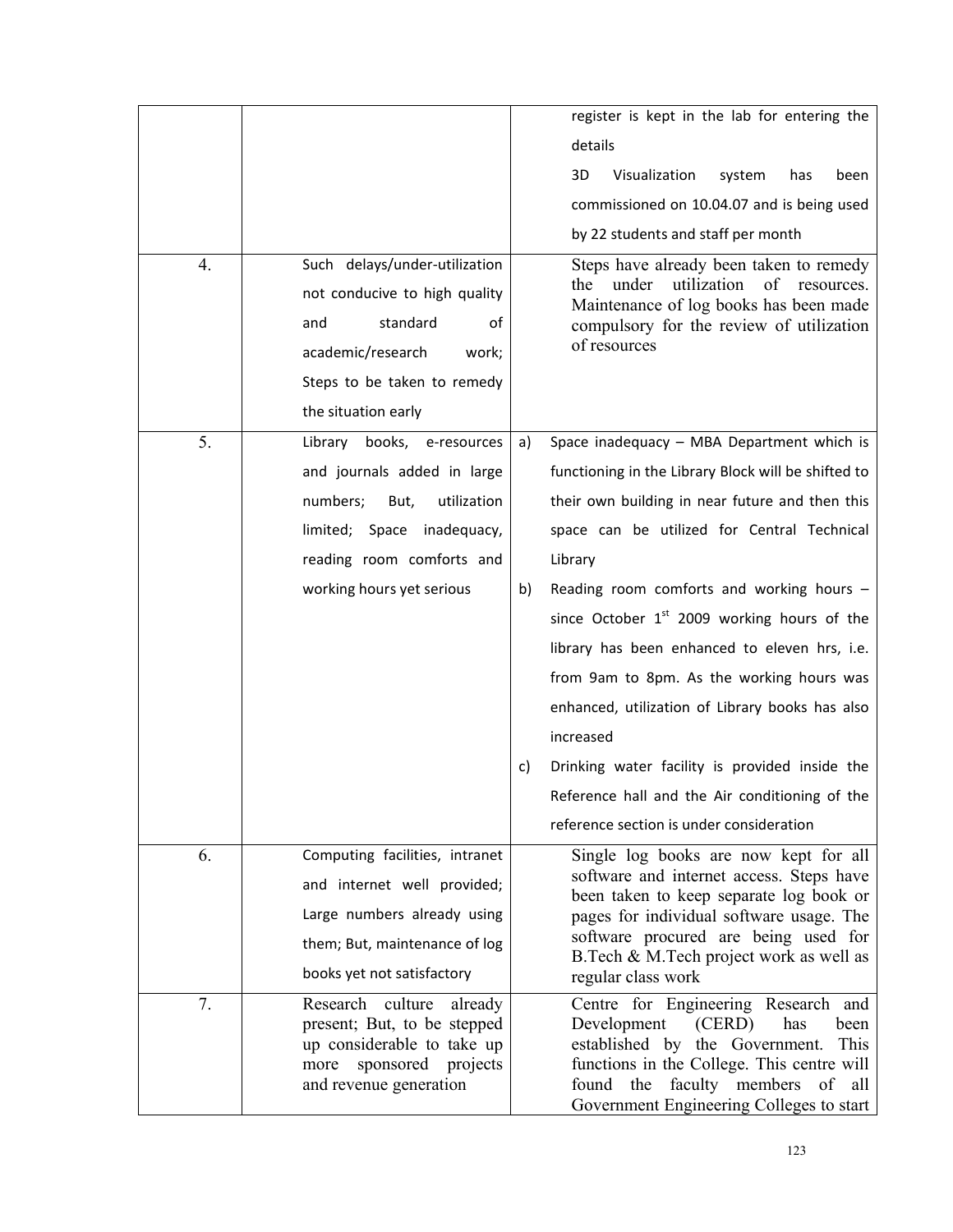| research and also to equip them to bring<br>more sponsored research projects to the          |
|----------------------------------------------------------------------------------------------|
| institute. Thus the establishment of CERD<br>will definitely enhance the research<br>culture |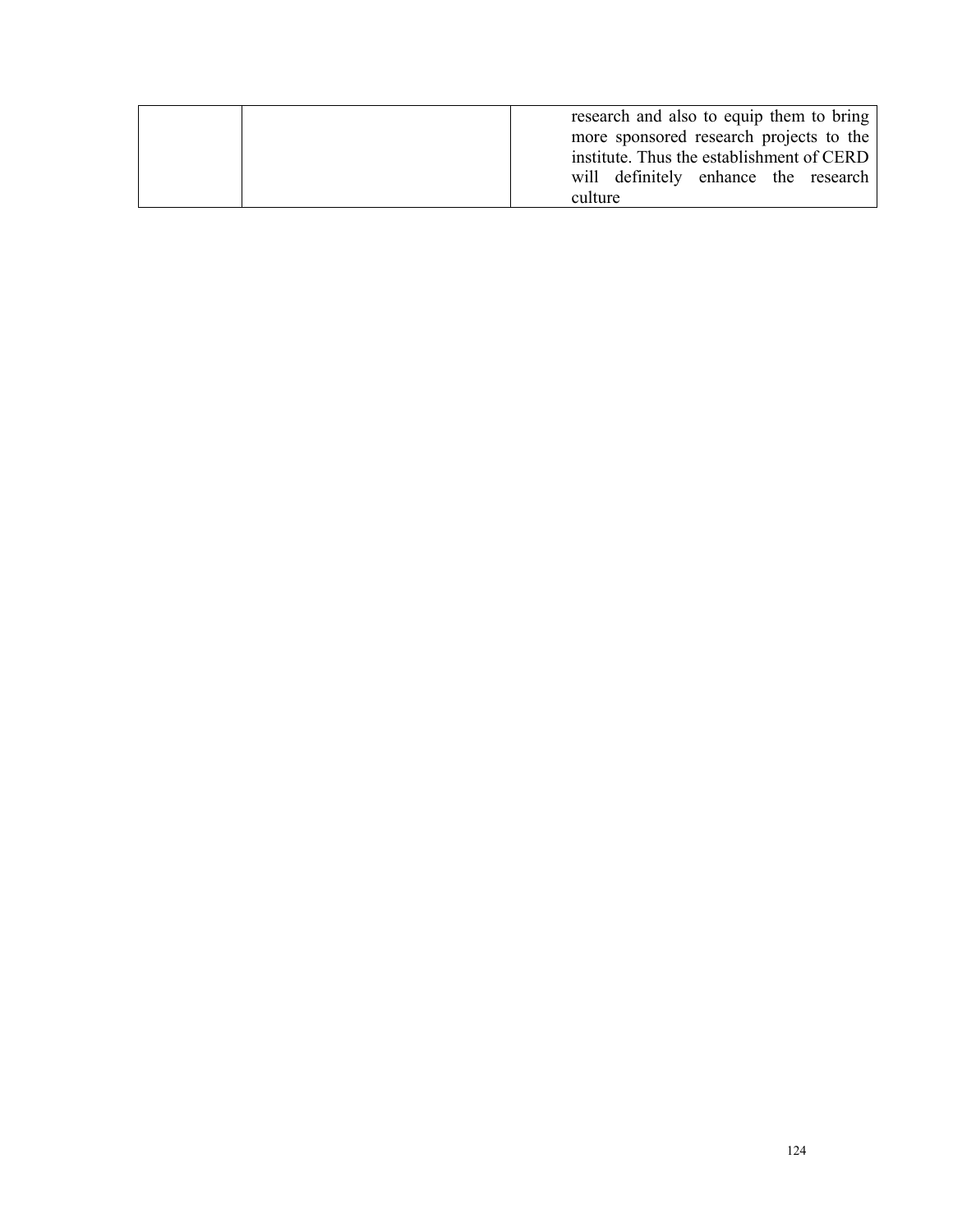**Madhya Pradesh Shri GS Institute of Technology & Science, Indore** 

| S.No | Comments given by the               | <b>Clarification given by the</b>                                                                           |
|------|-------------------------------------|-------------------------------------------------------------------------------------------------------------|
|      | <b>Auditor</b>                      | <b>College/University</b>                                                                                   |
| 1.   | Almost 100% utilization of          | "NOTED"                                                                                                     |
|      | grants by the institution to        |                                                                                                             |
|      | strengthen laboratories and         |                                                                                                             |
|      | facilities;<br>Procurement          |                                                                                                             |
|      | including mostly Category           |                                                                                                             |
|      | items<br>for<br>UG/PG<br>A          |                                                                                                             |
|      | students                            |                                                                                                             |
| 2.   | include<br>items<br>Other           | <b>Category C-9</b>                                                                                         |
|      | Category $B(=5)$ , $C(=9)$ and      | Equipment-- Projects in Single mode optical                                                                 |
|      | $D(=1)$<br>items;<br>While          | fibers, Optical Spectrum Analyzer (AQ6315A),<br>Standard Triaxial Testing Machine, Biomodelling             |
|      | Category B items used by            | RP System, Atomic Absorption Spectrophometer,                                                               |
|      | UG/PG/Research students,            | FTIR, Trace Element Analyser, Rheometer                                                                     |
|      | Category C <sub>,</sub> D items not | <b>Action taken:</b>                                                                                        |
|      | used by any one                     | These equipments were purchased for Applied                                                                 |
|      |                                     | Physics, Civil Engg., Biomedical Engg., &<br>Applied Chemistry Department and used by UG &                  |
|      |                                     | PG Students. Instruments as Optical Spectrum                                                                |
|      |                                     | Analyzer, FTIR, Trace Element Analyzer used for                                                             |
|      |                                     | research works by the Faculty Members &                                                                     |
|      |                                     | Research Scholars. Equipment like Standard                                                                  |
|      |                                     | Trizxial Testing Machine, purchased by Ce-AMD<br>for Testing/Consultancy along with teaching                |
|      |                                     | (Laboratory Practicals) by UG students.                                                                     |
|      |                                     | <b>Equipment - Visual Display System for GJA</b>                                                            |
|      |                                     | <b>Action taken:</b>                                                                                        |
|      |                                     | This equipment is used for Presentation in                                                                  |
|      |                                     | Seminar, Conference, Workshop etc. as Central<br>facility. Hence the student community is also              |
|      |                                     | benefited by this equipment. Institute always                                                               |
|      |                                     | encourage students to utilize this equipment as and                                                         |
|      |                                     | when it required.                                                                                           |
|      |                                     | <b>Category D-1</b>                                                                                         |
|      |                                     | Equipment-- 3D Digital Scanner                                                                              |
|      |                                     | <b>Action taken:</b>                                                                                        |
|      |                                     | This equipment as a scanner has been utilized by<br>the Institute in multifold activities for Academic $\&$ |
|      |                                     | Administration purpose, right from the day it was                                                           |
|      |                                     | installed                                                                                                   |
| 3.   | Surprisingly, one each of           | Category $C-1$ & D-1                                                                                        |
|      | Category C and D items              | Equipment- Biomodelling RP System, Standard                                                                 |
|      | obtained by the Dept of             | <b>Triaxial Testing Machine</b><br><b>Action taken:</b>                                                     |
|      | BME,<br>not<br>yet                  | These equipments were purchased for the benefit                                                             |
|      | commissioned<br>all,<br>at          | of IPE/MED/Biomedicalo Deptt. Now these                                                                     |
|      | quite<br>although received          | equipments have been installed in the Advanced                                                              |
|      | some time back                      | Technology Centre (CAD/CAM Laboratory).                                                                     |
|      |                                     | These instruments are fully operational for the                                                             |
|      |                                     | benefit of UG/PG & Research Scholars.                                                                       |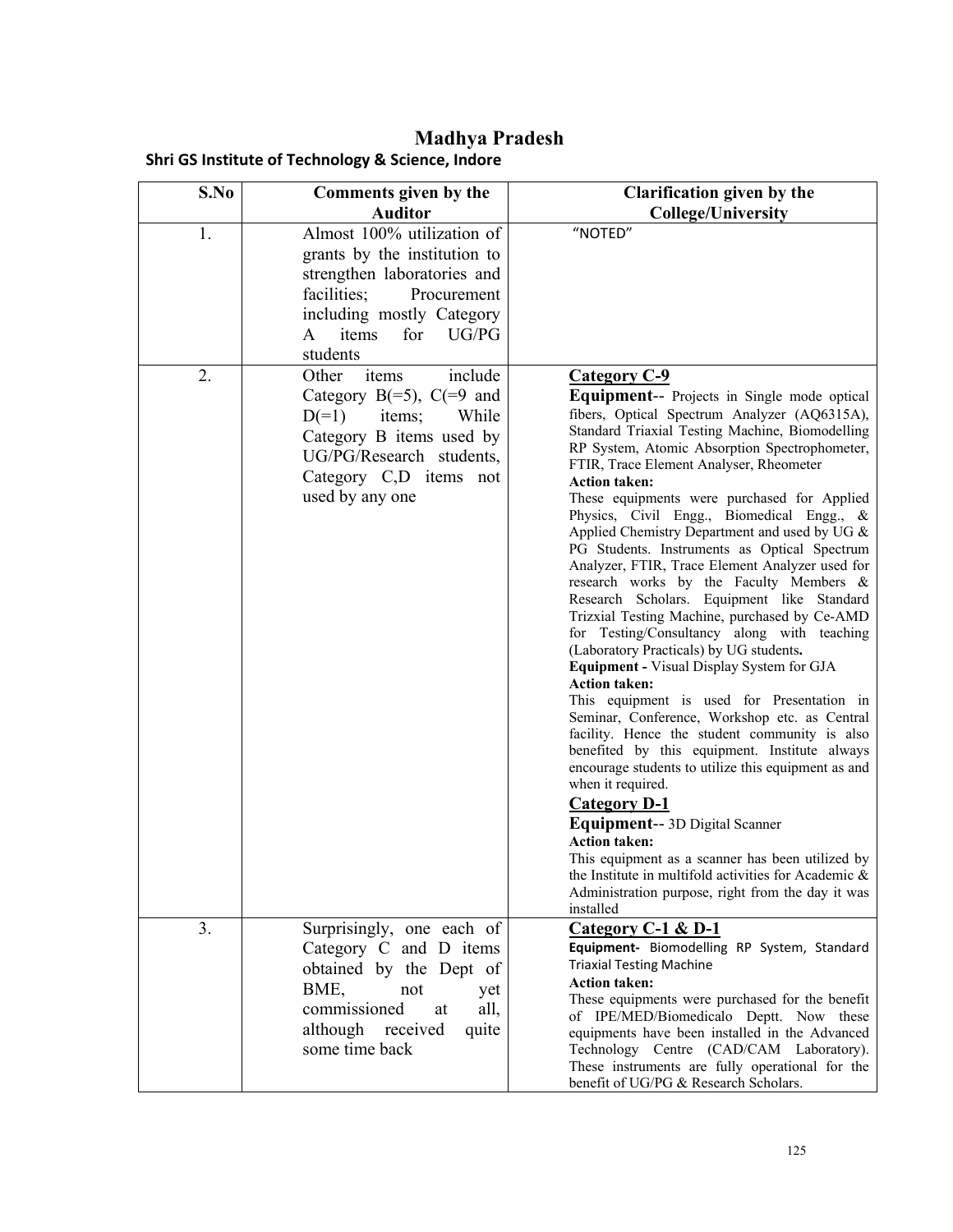| 4. | LRs<br>(Software)<br>The<br>procured found useful to<br>UG / PG students; Hence,<br>widely<br>Library<br>being<br>utilized by them                                                              | 'NOTED'                                                                                                                                                                                                                                                                                                                                                                                          |
|----|-------------------------------------------------------------------------------------------------------------------------------------------------------------------------------------------------|--------------------------------------------------------------------------------------------------------------------------------------------------------------------------------------------------------------------------------------------------------------------------------------------------------------------------------------------------------------------------------------------------|
| 5. | However,<br>revenue<br>generation using TEQIP-I<br>items found virtually non-<br>existent; Senior faculty of<br>the institution to look into<br>this<br>and<br>the<br>correct<br>situation soon | Instruments purchased under TEQIP-I<br>were mainly used for Academic purpose.<br>However Revenue generation was done<br>whenever such request came to the<br>institute. Special directive have been<br>issued to all the Departments to utilize<br>these equipments for the generation of the<br>revenue by testing and consultancy for the<br>benefit of the industries in and around<br>Indore |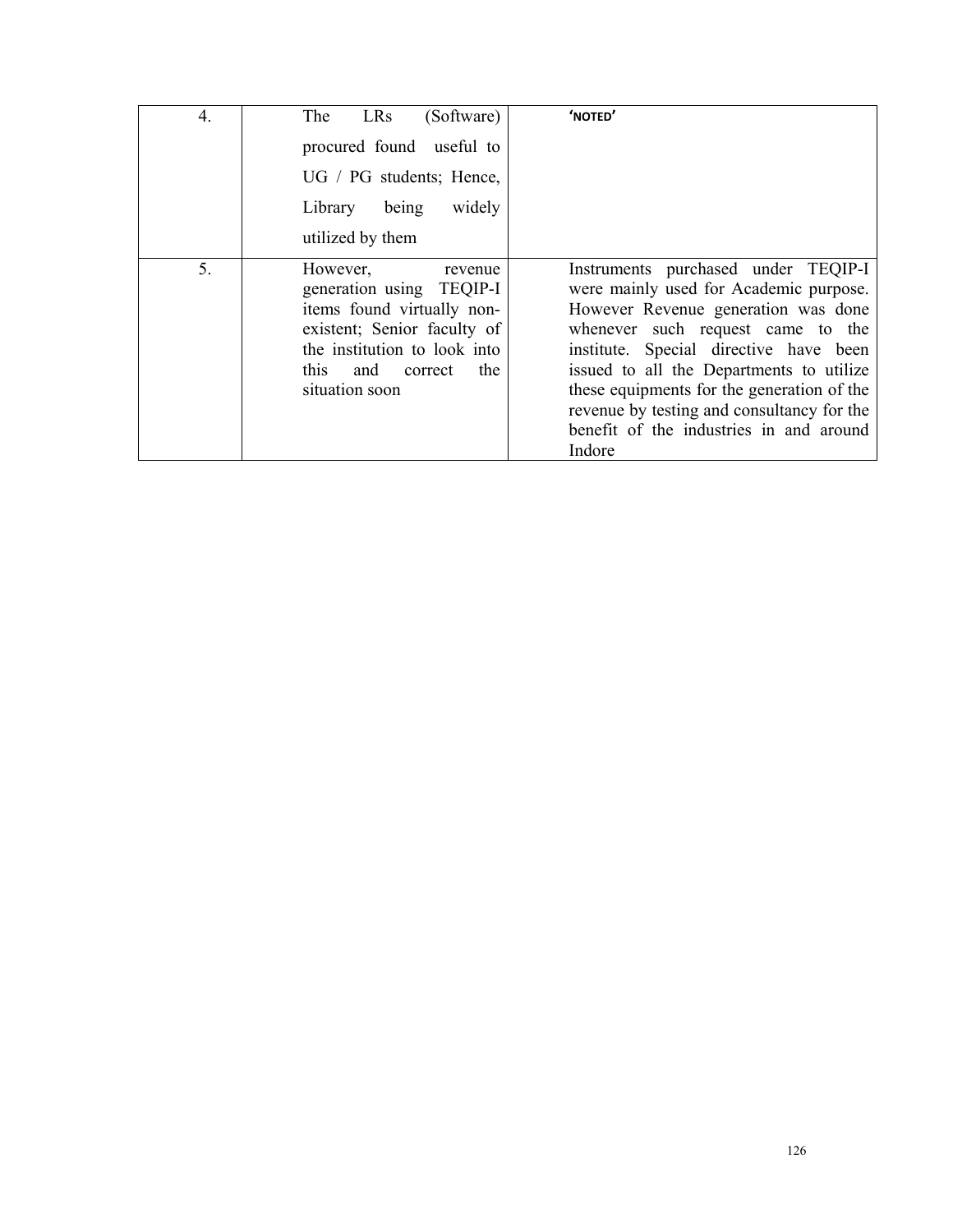# **Maharashtra**

| S.No           | Comments given by the<br><b>Auditor</b>                                                                                                                                                                                                                                                                                                                          | Clarification given by the<br><b>College/University</b>                                        |
|----------------|------------------------------------------------------------------------------------------------------------------------------------------------------------------------------------------------------------------------------------------------------------------------------------------------------------------------------------------------------------------|------------------------------------------------------------------------------------------------|
| 1.             | Log books maintained well for<br>equipment and software items                                                                                                                                                                                                                                                                                                    | Satisfactory                                                                                   |
| 2.             | Hours used in Jan '09 as per log<br>book Reasonable                                                                                                                                                                                                                                                                                                              | Satisfactory                                                                                   |
| 3 <sub>1</sub> | Modeling, Analysis, Drafting and<br>optimization<br>software<br>used<br>sparingly, even though of benefit<br>to many departments. Some<br>equipment under categories A<br>and B also underutilized (e.g.,<br>Nos. 24 - 29 in Table 6.1A)<br>Preparative LC also underutilized<br>use of rest of the equipment and<br>software<br>highly<br>other<br>satisfactory | Revised format provided by the Dr.<br>Babasaheb Ambedkar<br>Technological<br>University Lonere |
| 4.             | Cross-departmental usage<br>None reported                                                                                                                                                                                                                                                                                                                        |                                                                                                |
| 5.             | Use of expensive equipment yet<br>low University to initiate new<br>strategy for this, like increasing<br>sponsored R&D and consultancy                                                                                                                                                                                                                          |                                                                                                |

### **Dr. Babasaheb Ambedkar Technological University, Lonere**

#### **University In**s**titute of Chemical Technology, Mumbai**

| S.No | Comments given by the                                                                                                                                                                                                                                                                                                                                 | <b>Clarification given by the</b>                                                                                                                                                                                                                                                                                                                                                                                                                                                                                                                                                                                                                                                                      |
|------|-------------------------------------------------------------------------------------------------------------------------------------------------------------------------------------------------------------------------------------------------------------------------------------------------------------------------------------------------------|--------------------------------------------------------------------------------------------------------------------------------------------------------------------------------------------------------------------------------------------------------------------------------------------------------------------------------------------------------------------------------------------------------------------------------------------------------------------------------------------------------------------------------------------------------------------------------------------------------------------------------------------------------------------------------------------------------|
|      | <b>Auditor</b>                                                                                                                                                                                                                                                                                                                                        | <b>College/University</b>                                                                                                                                                                                                                                                                                                                                                                                                                                                                                                                                                                                                                                                                              |
| 1.   | Log books maintained well for<br>equipment and software items                                                                                                                                                                                                                                                                                         | Satisfactory                                                                                                                                                                                                                                                                                                                                                                                                                                                                                                                                                                                                                                                                                           |
| 2.   | Hours used in Jan '09 as per log<br>book reasonable                                                                                                                                                                                                                                                                                                   | Satisfactory                                                                                                                                                                                                                                                                                                                                                                                                                                                                                                                                                                                                                                                                                           |
| 3.   | Majority of the equipment and<br>software used for research work;<br>A few also used for sponsored<br>projects and consultancy.<br>But, few only used for UG/PG<br>teaching and practical classes.<br>Some items of equipment and<br>software found not used at all<br>even once since<br>Commissioning, (e.g., Nos. $116 -$<br>121 in Table $6.1A$ ) | The auditors have found the majority of<br>equipments and softwares are used in research<br>work and few are used for the consultation and<br>sponsored projects. The auditors, however, also<br>passed remarks that very few equipments are<br>used for UG and PG teaching and practical<br>classes. I would like to bring to your attention<br>that the Institute of Chemical Technology has 12<br>PG Courses of which 2 are interdisciplinary, i.e.<br>more than two Departments are involved in<br>conducting these programmes<br>On an average there are $120 + PG$<br>students are graduating every year from<br>the Institute of Chemical Technology. All<br>our PG programmes have one year of |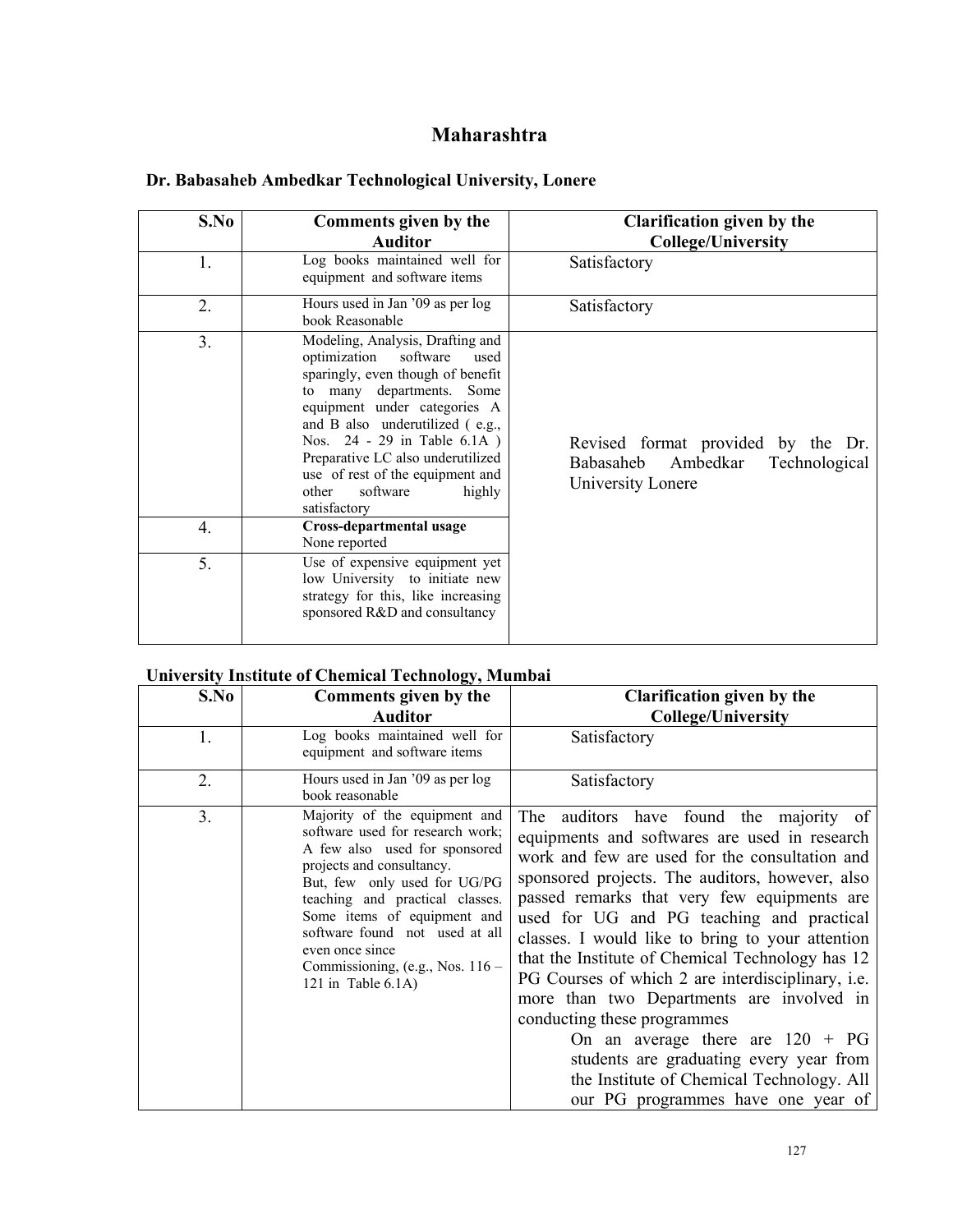|    |                                                                                                                                                                                      | theory courses and one year of research<br>work. All these PG students have a direct<br>access for all the equipments meant for<br>research. These gets reflected in number<br>of research papers which are published by<br>Masters students along with their guide<br>and along with other Ph.D. students in the<br>same or other departments. Therefore, all<br>the research equipments are used by more<br>than $250 +$ students. Many of the research<br>facilities are also made available to the<br>projects which are conducted in the final<br>year of the UG courses. However, the UG<br>students are given assistance by the PG<br>students in the same or the departments<br>operation<br>of<br>of<br>for<br>many<br>these<br>equipments. As a result, usages are<br>always recorded by the PG/Ph.D. students<br>only                                                                                                                                                                                                                                                               |
|----|--------------------------------------------------------------------------------------------------------------------------------------------------------------------------------------|------------------------------------------------------------------------------------------------------------------------------------------------------------------------------------------------------------------------------------------------------------------------------------------------------------------------------------------------------------------------------------------------------------------------------------------------------------------------------------------------------------------------------------------------------------------------------------------------------------------------------------------------------------------------------------------------------------------------------------------------------------------------------------------------------------------------------------------------------------------------------------------------------------------------------------------------------------------------------------------------------------------------------------------------------------------------------------------------|
| 4. | Cross-departmental<br>usage-<br>observed<br>Little<br>scope<br>for<br>interdepartmental activity                                                                                     | All the facilities which are generated under the<br>TEQIP are also made available to uses from other<br>departments as we have avoided duplication of<br>many equipments. Since there are atleast 80PG<br>students working in the interdisciplinary areas,<br>there is interdepartmental sharing of many<br>facilities. As the Institute conducts 2 M.Tech.<br>programmes i.e. Bioprocess Technology and<br>Perfumery Flavour Technology,<br>where<br>the<br>departments<br>of<br>Chemical<br>Engineering,<br>Pharmaceutical<br>Technology<br>Foods<br>and<br>Engineering Technology are actively involved.<br>Similarly, a Centre of Advanced Studies in<br>Physicochemical properties related to Fibers,<br>Dyes, Polymers is jointly supervised by the<br>Department of Fibres & Textile Processing<br>Technology, Dyes & Intermediates Technology,<br>Polymer Engineering and<br>Surface Coating<br>Technology and the Department of Physics. All<br>these departments have to share their facilities for<br>conducting UG/PG programmes as well as<br>research in interdisciplinary areas |
| 5. | The Institute explore ways and<br>means to use all items of<br>equipment/software for UG/PG<br>programmes in a better way, to<br>be in step with the objectives of<br><b>TEQIP-I</b> | All Chemical Technology Courses in Institute of<br>Chemical Technology are supported by the<br>Department of Physics, Chemistry, Applied<br>Mathematics, General Engineering and Chemical<br>Engineering where the facilities generated under<br>TEQIP Phase-I are used to conduct UG/PG<br>courses and UG practical<br>In the revised course structures at ICT,<br>Electives<br>being<br>offered<br>are<br>1n                                                                                                                                                                                                                                                                                                                                                                                                                                                                                                                                                                                                                                                                                 |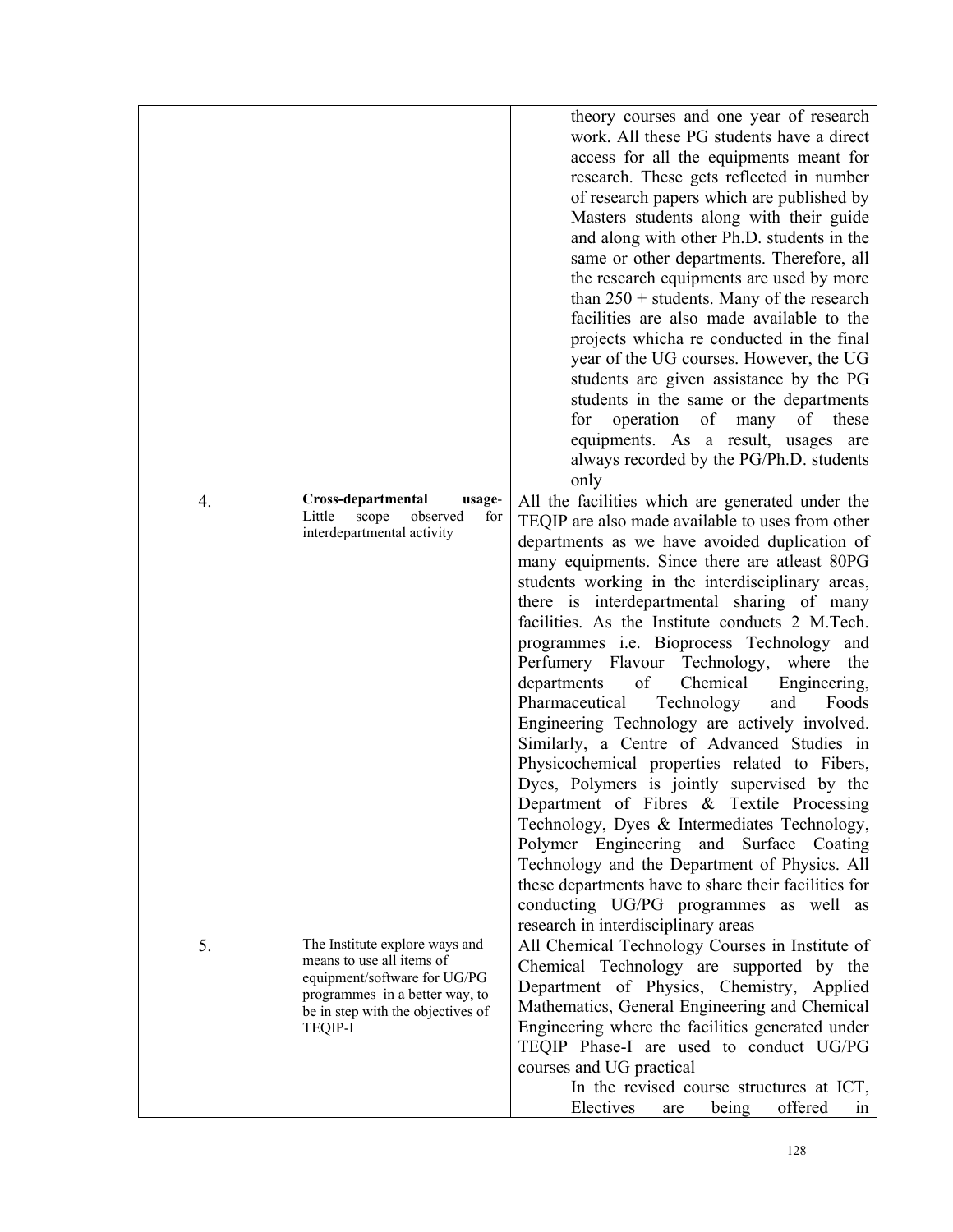|  | interdisciplinary manner. Similarly, the<br>intake of Masters and Ph.D. levels has<br>been made complete interdisciplinary |
|--|----------------------------------------------------------------------------------------------------------------------------|
|--|----------------------------------------------------------------------------------------------------------------------------|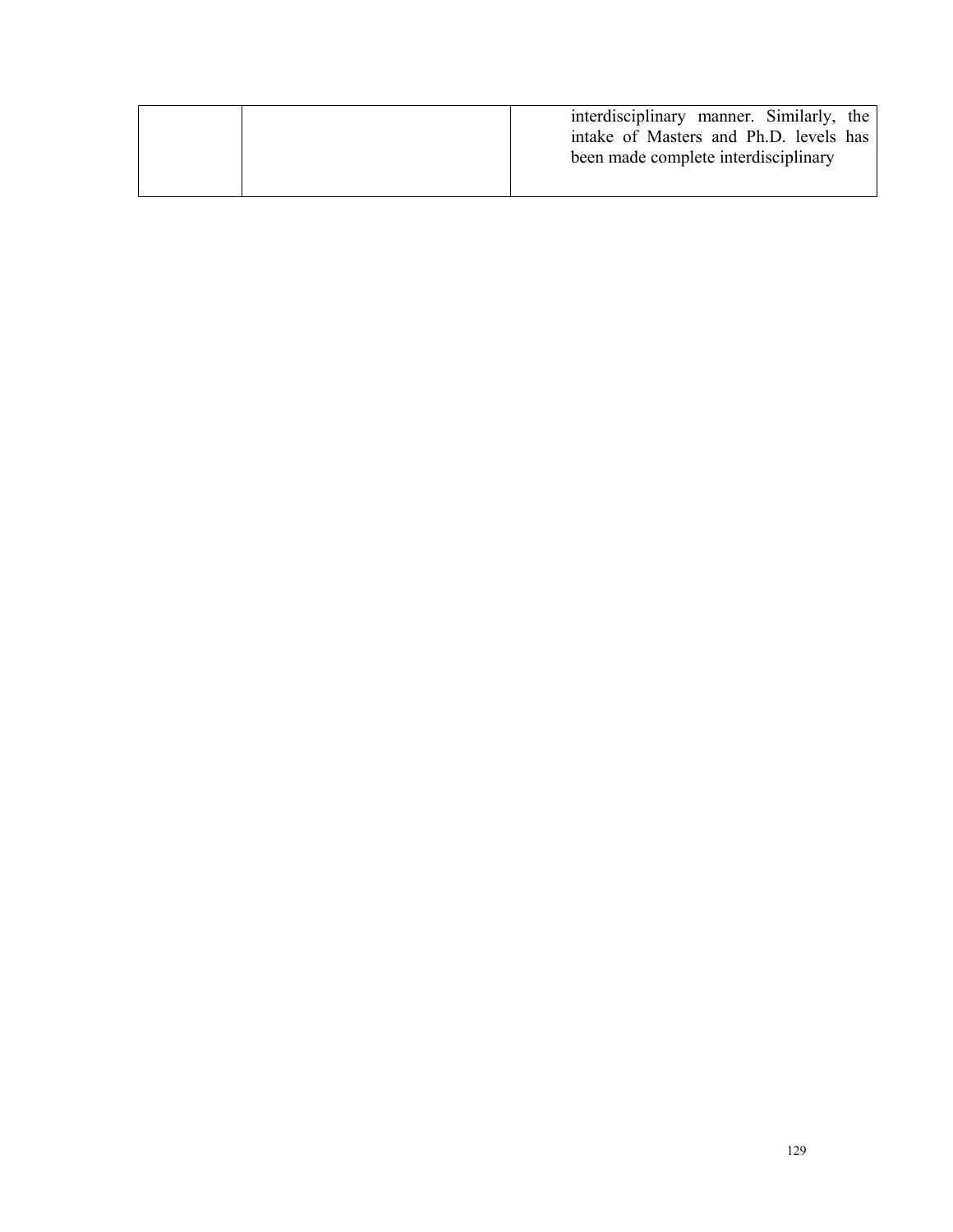| S.No | Comments given by the<br><b>Auditor</b>                                                                                                                                                                                   | Clarification given by the<br><b>College/University</b>                                                                                                                                                                                                                                                                                                                                                                                                                                                                                                                                                                                                                                        |
|------|---------------------------------------------------------------------------------------------------------------------------------------------------------------------------------------------------------------------------|------------------------------------------------------------------------------------------------------------------------------------------------------------------------------------------------------------------------------------------------------------------------------------------------------------------------------------------------------------------------------------------------------------------------------------------------------------------------------------------------------------------------------------------------------------------------------------------------------------------------------------------------------------------------------------------------|
| 1.   | Equipment utilization Log-<br><b>Books</b><br>and<br>Condition<br>Monitoring Status Reports<br>systematically<br>not<br>maintained by most of the<br>Laboratories                                                         | departments<br>of various<br>Heads<br>are<br>committed to maintain the Equipment<br>utilization Log books and Condition<br>Monitoring Status Reports systematically<br>for each laboratory and workshop. Every<br>month<br>it<br>will<br>verified<br>be<br>and<br>countersigned by HOD and Principal in<br>future                                                                                                                                                                                                                                                                                                                                                                              |
| 2.   | noticed<br>Discrepancy<br>at<br>several<br>places<br>the<br>in<br>records,<br>reported<br>particularly in the ECE<br>Department in the reporting<br>of items like, Date<br>of<br>of<br>Purchase,<br>Date<br>Commissioning | Discrepancy noted in the auditors report<br>has been rectified                                                                                                                                                                                                                                                                                                                                                                                                                                                                                                                                                                                                                                 |
| 3.   | Some items of equipment<br>wrongly classified (e.g.,<br>Category 'B' reported as<br>$'A$ , $'C$ reported as $'A$ ,<br>and 'D' reported as 'C')                                                                            | Discrepancy noted by the auditor against<br>wrong classification was corrected and the<br>same was handed over to the auditor on<br>the date of auditor's visit itself. The<br>corrected classified report is also enclosed<br>herewith                                                                                                                                                                                                                                                                                                                                                                                                                                                        |
| 4.   | Not many faculty members<br>yet in a position to operate<br>the new facilities created in<br>their Departments                                                                                                            | Steps are taken to expand the Professional<br>Development of Faculty members. All the<br>members<br>in<br>the<br>faculty<br>respective<br>departments are able to operate the new<br>installed facilities                                                                                                                                                                                                                                                                                                                                                                                                                                                                                      |
| 5.   | Lack of leadership due to<br>number<br>of<br>inadequate<br>senior faculty members in<br>Departments,<br>some<br>a<br>serious<br>issue<br>enable<br>to<br>utilization<br>of<br>better<br>facilities                        | In the department of ECE after the<br>auditor's visit the faculty members have<br>attended 4 training programmes in the<br>emerging fields. Out of them two<br>programmes are of two weeks duration.<br>The department of Civil Engineering has<br>organized<br>level<br>state<br>technical<br>a<br>symposium. Also six invited lectures were<br>organized<br>with<br>Industrial<br>experts.<br>Similarly the department of Mechanical,<br>Electrical and Computer Science & Engg.<br>have organized both National level<br>Technical Symposium and Conferences<br>with involvement of Faculties of this<br>organization,<br>Industrial<br>experts<br>and<br>delegates from other Institutions |

**Tamil Nadu Government College of Engineering, Tirunelveli**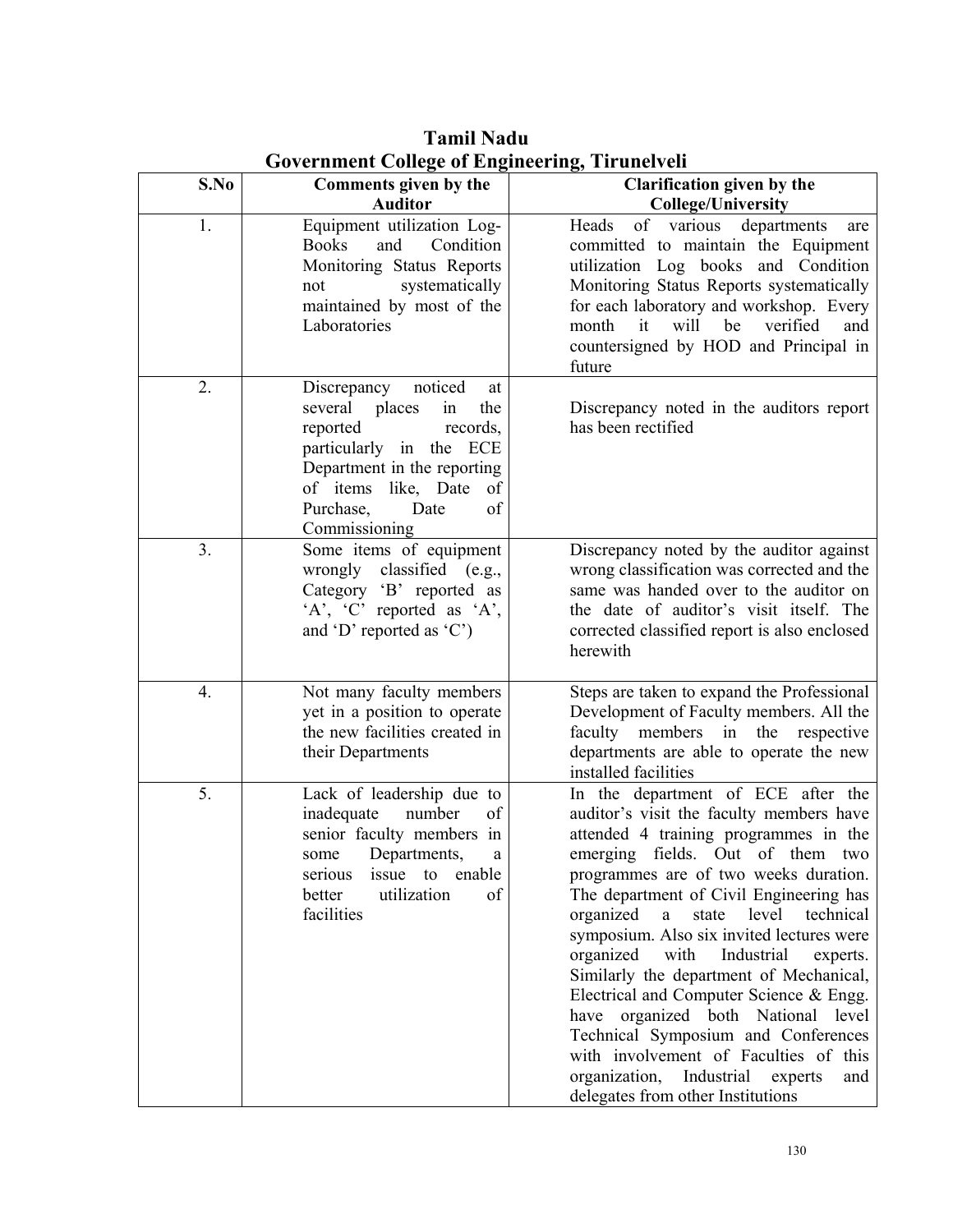| 6. | culture<br>R & D<br>at the  | In this year 12 projects were submitted   |
|----|-----------------------------|-------------------------------------------|
|    | Institution<br>weak,<br>yet | under MODROBS scheme, 4 projects          |
|    | leading<br>limited<br>to    | under RPS, 2 projects under TAPTEC and    |
|    | sponsored project<br>and    | 1 project under SERC scheme. Among        |
|    | consultancy; To be stepped  | them 1 RPS project was called for         |
|    | up for increased revenue    | presentation to expert committee panel at |
|    | generation                  | AICTE, New Delhi and awaiting for final   |
|    |                             | results. Financial aid has also been      |
|    |                             | granted from AICTE for the conduct of     |
|    |                             | two weeks faculty development             |
|    |                             | Programme. Department of ECE and          |
|    |                             | Mechanical Engineering have conducted     |
|    |                             | two CEP programmes each after the         |
|    |                             | auditor's visit. It is also proposed to   |
|    |                             | conduct many such programmes in the       |
|    |                             | near future                               |

**West Bengal Institute of Engineering & Management, Kolkata**

| S.No           | Comments given by the<br><b>Auditor</b>                                                                                                                                                                            | <b>Clarification given by the</b><br><b>College/University</b>                                                                                                                                                                                                                                                                                                                                                                                                                                                                                                                                                                                            |
|----------------|--------------------------------------------------------------------------------------------------------------------------------------------------------------------------------------------------------------------|-----------------------------------------------------------------------------------------------------------------------------------------------------------------------------------------------------------------------------------------------------------------------------------------------------------------------------------------------------------------------------------------------------------------------------------------------------------------------------------------------------------------------------------------------------------------------------------------------------------------------------------------------------------|
| 1.             | furnished<br>by<br>the<br>Data<br>institution (Table<br>6.1 A)<br>largely incomplete, making it<br>difficult<br>draw<br>to<br>any<br>inferences on<br>equipment<br>types, their utilization level<br>and successes | Data furnished in the Table 6.1 A has<br>been made complete with installation<br>dates. Annexure-I shows the tables which<br>are correct properly. The statement shows<br>the equipment type, their utilization level<br>and successes                                                                                                                                                                                                                                                                                                                                                                                                                    |
| 2.             | Records and log books on<br>equipment/facilities<br>as<br>required<br>by NPIU<br>not<br>maintained<br>properly;<br>Management to<br>look into<br>this lapse<br>and corrective<br>steps to be taken soon            | Records on equipment are maintained in<br>the stock register in each of the<br>laboratories. The utilization is calculated<br>based on the hours used in the specific<br>laboratory. This is obtained from the<br>routine which is maintained properly on a<br>daily basis and subsequently the usage is<br>calculated. As per the directive of the<br>NPIU, immediate actions were taken to<br>make the log book system more structured<br>and organized. The log book shows details<br>i.e. students' roll no., lab session, group<br>assignment/experiment, man-hour<br>no.,<br>utilization and total number of students<br>who utilized the equipment |
| 3 <sub>1</sub> | Data provided on the status                                                                                                                                                                                        | The data for reference books and text books                                                                                                                                                                                                                                                                                                                                                                                                                                                                                                                                                                                                               |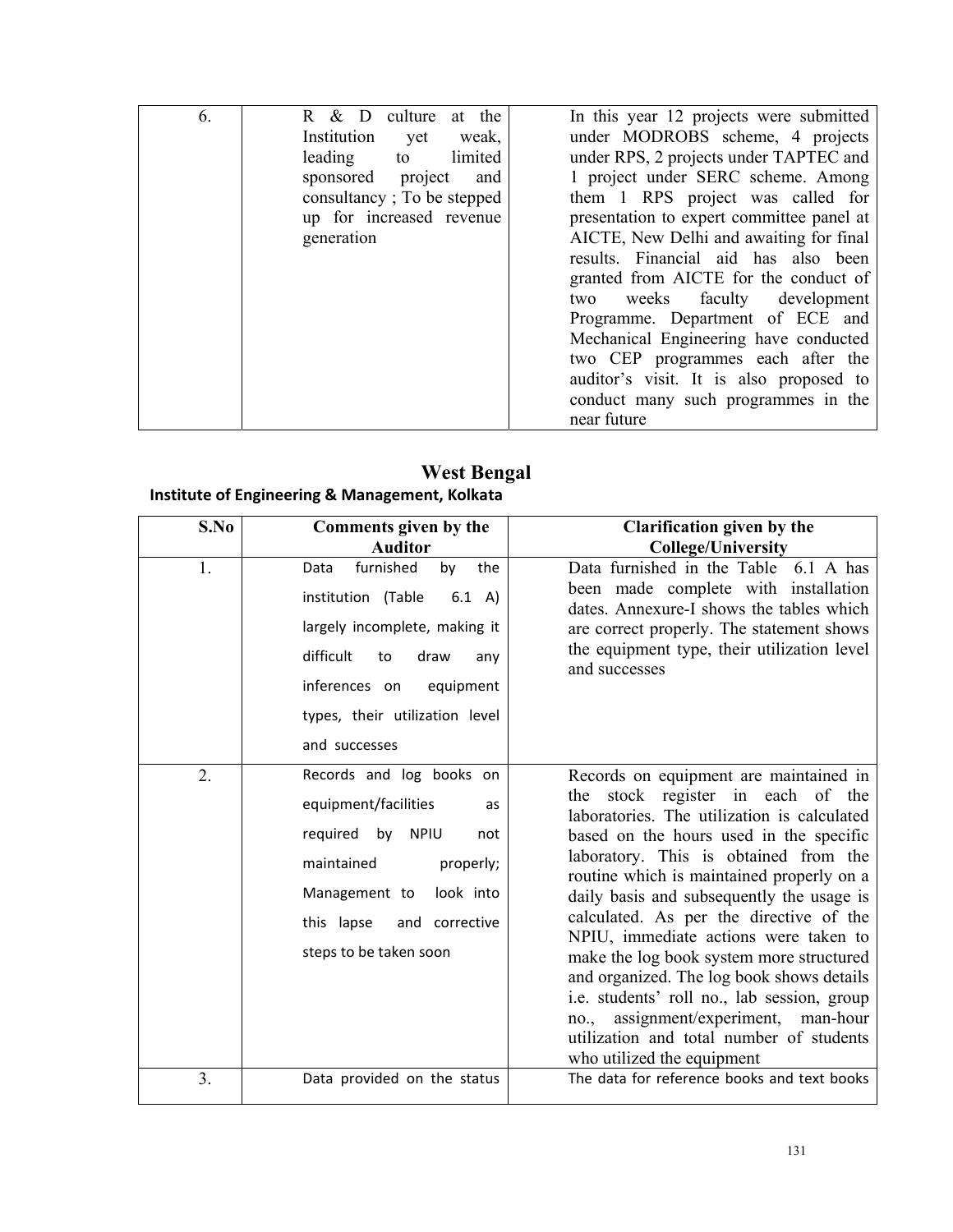|                                                                                     | of<br>Library acquisitions and               | were interchanged due to typographical error                                                                                                                                                                                                                                                                                                                                                           |
|-------------------------------------------------------------------------------------|----------------------------------------------|--------------------------------------------------------------------------------------------------------------------------------------------------------------------------------------------------------------------------------------------------------------------------------------------------------------------------------------------------------------------------------------------------------|
|                                                                                     | utilization also inconsistent;               | and it looked incorrect. It has been corrected                                                                                                                                                                                                                                                                                                                                                         |
|                                                                                     | Moreover daily working hours                 | since then. Hours used in January' 2009 is                                                                                                                                                                                                                                                                                                                                                             |
|                                                                                     | also<br>erroneously<br>given;                | incorporated as an example. The system                                                                                                                                                                                                                                                                                                                                                                 |
|                                                                                     | Special care to to be taken,                 | followed in the library is as following:                                                                                                                                                                                                                                                                                                                                                               |
|                                                                                     | while presenting data                        | Books and other materials are issued to the<br>students between 9am to 6 pm on weekdays.<br>The reading room however remains open for<br>24 hours where the students do study and<br>access the internet.<br>Table 6.1 B has been corrected. There was<br>typographical error. Instead of writing "Yes",<br>"No". I<br>overlooked<br>typist<br>wrote<br>it<br>unfortunately. The necessary corrections |
|                                                                                     |                                              | have been incorporated                                                                                                                                                                                                                                                                                                                                                                                 |
| $\overline{4}$ .                                                                    | institutional<br>In<br>short,                | From the viewpoint of the users and                                                                                                                                                                                                                                                                                                                                                                    |
| performance on equipment<br>LRs commissioning<br>and<br>utilization<br>under<br>and | stakeholders' audits. It has been found that |                                                                                                                                                                                                                                                                                                                                                                                                        |
|                                                                                     |                                              | there has been a substantial addition of                                                                                                                                                                                                                                                                                                                                                               |
|                                                                                     | TEQIP-I not satisfactory                     | resources during the TEQIP period. Institute                                                                                                                                                                                                                                                                                                                                                           |
|                                                                                     |                                              | however, take greater care while<br>will                                                                                                                                                                                                                                                                                                                                                               |
|                                                                                     |                                              | presenting the data in future                                                                                                                                                                                                                                                                                                                                                                          |
|                                                                                     |                                              |                                                                                                                                                                                                                                                                                                                                                                                                        |

#### **Jadavpur University, Jadavpur**

| S.No | Comments given by the<br><b>Auditor</b>           |             | <b>Clarification given by the</b><br><b>College/University</b>                                                                                                                                                                                                                                                                                                                                                                                                                                                                                                                                                                                                                                |
|------|---------------------------------------------------|-------------|-----------------------------------------------------------------------------------------------------------------------------------------------------------------------------------------------------------------------------------------------------------------------------------------------------------------------------------------------------------------------------------------------------------------------------------------------------------------------------------------------------------------------------------------------------------------------------------------------------------------------------------------------------------------------------------------------|
| 1.   | Inadequacies<br>inconsistencies<br>in<br>provided | and<br>data | Data provided by us have always been as<br>per the supplied format. The complete list<br>of equipments/LRs procured along with<br>ID marks was provided through SPFU.<br>Each of these items was properly<br>commissioned before final payment has<br>been audited by the financial auditors<br>appointed by NPIU. Table 6.1A indicates<br>date commissioning<br>the<br>of<br>each<br>equipment. Table 6.1B details<br>the<br>utilizations of equipments costing over 10<br>Lakh and the group of users. However, the<br>equipment under categories C and D the<br>number of persons who have used the<br>equipment refers to the faculty members<br>conducting classes and research and work |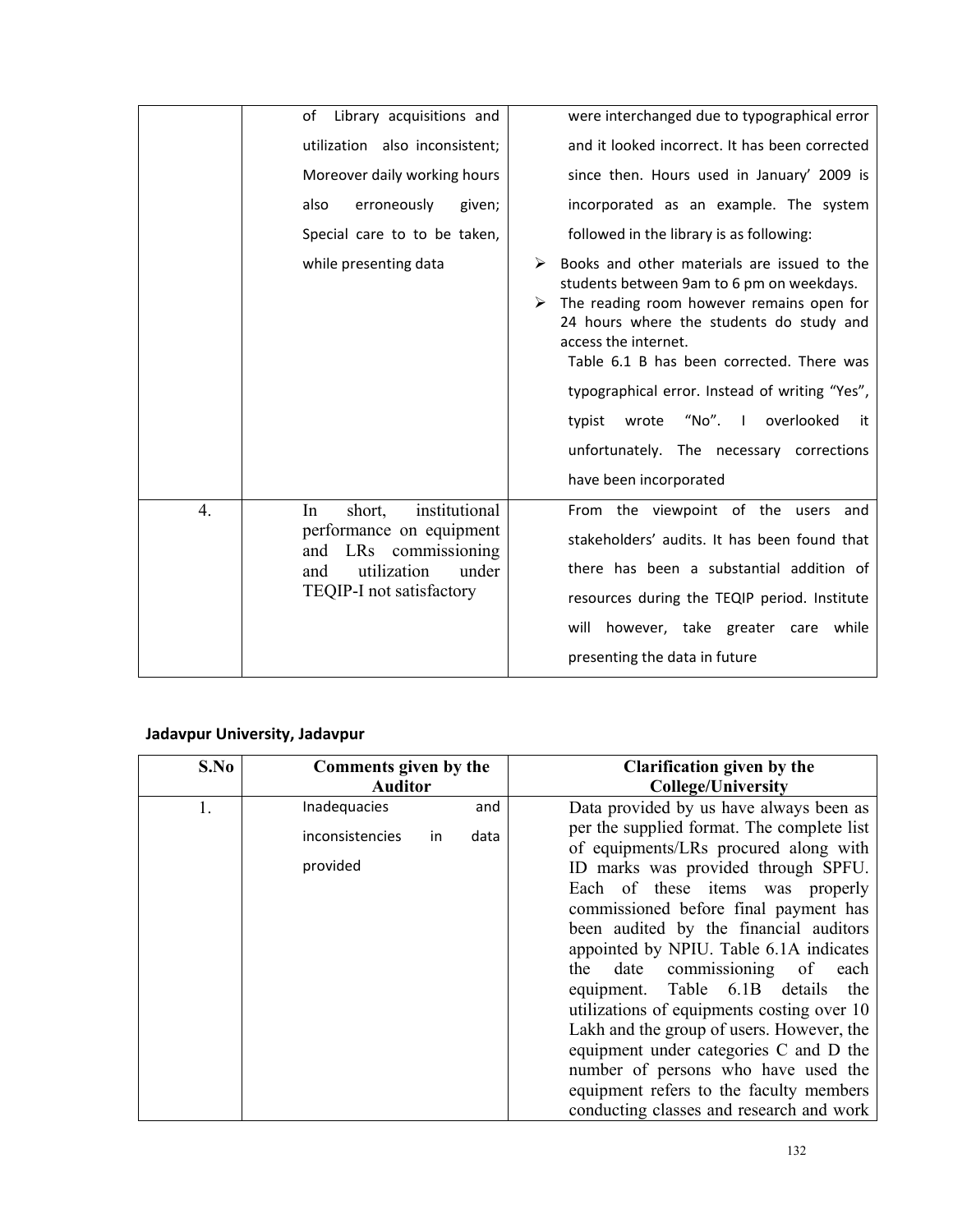|    |                             | and not the number of students/scholars                                            |
|----|-----------------------------|------------------------------------------------------------------------------------|
|    |                             | involved in a class or group. However,                                             |
|    |                             | data on actual no of students in a                                                 |
|    |                             | class/group using the facility will be                                             |
| 2. | Records and log books on    | recorded in future in the log book<br>Records and logbooks as per the format       |
|    |                             | give by NPIU are maintained. But, the                                              |
|    | equipment/facilities<br>as  | utilization audit in JU appeared to us quite                                       |
|    | required<br>by NPIU<br>not  | scanty and casual. We admit the low                                                |
|    | maintained properly         | utilization of research equipments in some                                         |
|    |                             | cases. However, it must be understood                                              |
|    |                             | that a research equipments in some cases.                                          |
|    |                             | However, it must be understood that a<br>research equipment needs a long gestation |
|    |                             | time for proper utilization as it requires                                         |
|    |                             | sensitization of researchers (both faculty                                         |
|    |                             | members and scholars) towards the use of                                           |
|    |                             | these equipments to enhance quality of                                             |
|    |                             | research output. Photocopy of logbook of                                           |
|    |                             | a sample equipment is enclosed with the<br>hard copy for reference. In addition it |
|    |                             | must also be mentioned that many of these                                          |
|    |                             | require<br>long<br>equipments<br>start-up,                                         |
|    |                             | stabilization and calibration time before                                          |
|    |                             | actual test performance/data collection.                                           |
|    |                             | For example, Cryogen Free High Field                                               |
|    |                             | Magnet and Cryogen Free Physical<br>Properties Measurement system run for 24       |
|    |                             | hrs a day, 365 days a year to maintain 4K                                          |
|    |                             | temperature at all times.                                                          |
| 3. | Many Category C & D items   | The increase in number of ME/M Tech, PhD                                           |
|    | procured for R&D activities | turned out, sponsored projects taken up,                                           |
|    |                             | journals papers published during this period                                       |
|    |                             | is given below:                                                                    |
|    |                             | Increase in number of PG and doctoral                                              |
|    |                             | <b>Students:</b>                                                                   |
|    |                             | ME/M.Tech annual intake increased by 45%                                           |
|    |                             | ME/M.Tech annual pass out increased by                                             |
|    |                             | 58%.                                                                               |
|    |                             | Number of PhD awarded in a year increased                                          |
|    |                             | by 82%                                                                             |
|    |                             | Number of PhD registration in a year                                               |
|    |                             | increased by 91%.                                                                  |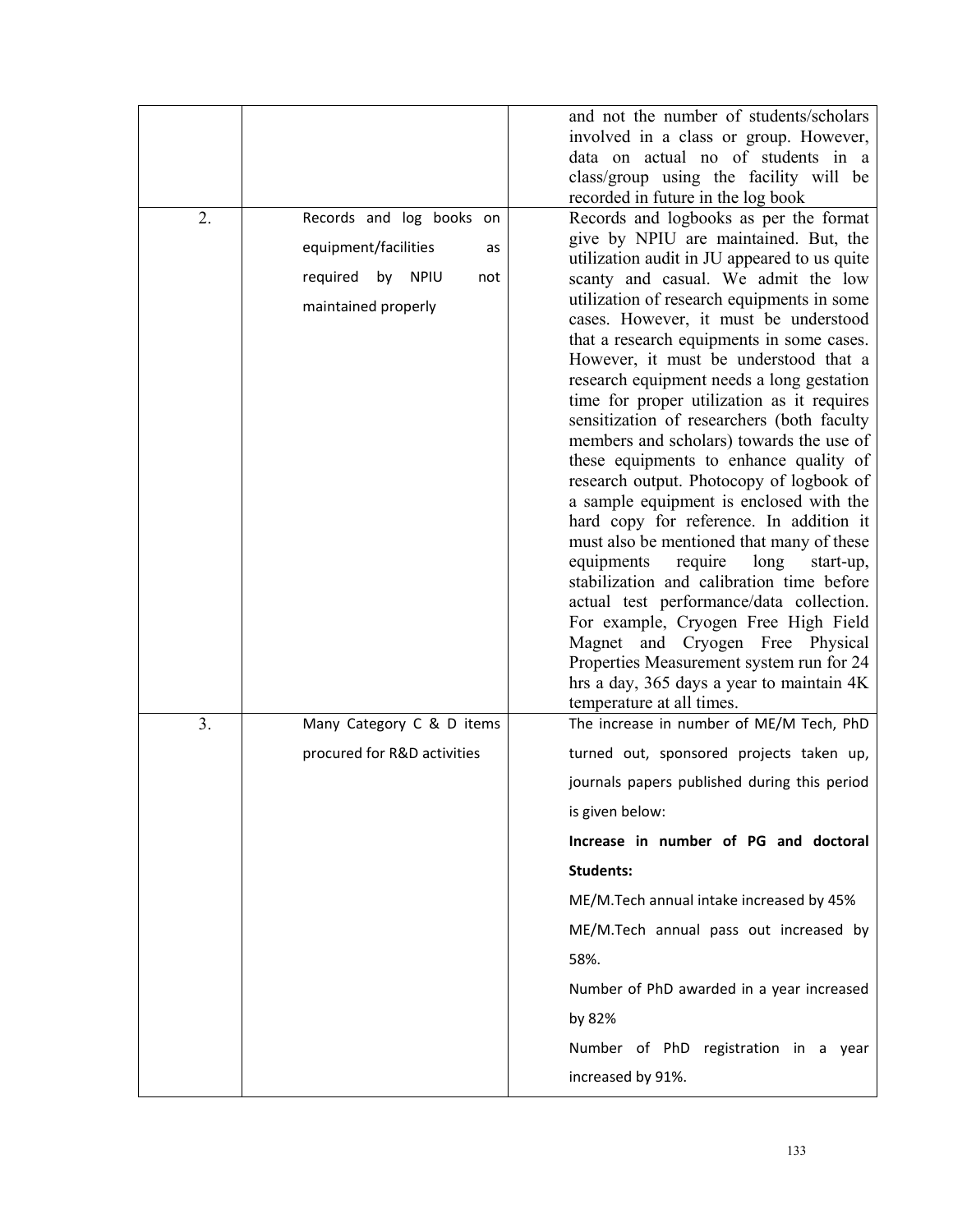|    |                                | Increase in number of sponsored research               |
|----|--------------------------------|--------------------------------------------------------|
|    |                                | projects:                                              |
|    |                                | Average number of sponsored research                   |
|    |                                | project sanctioned in a year has increased             |
|    |                                | by 38%, though the increase in project value           |
|    |                                | has increased by more than 60%.                        |
|    |                                | Journal papers published in                            |
|    |                                | 2004-05:346,                                           |
|    |                                | 2007-08: 562,                                          |
|    |                                | 2008-09 (upto Sept) : 658.                             |
|    |                                | These data were reported earlier in different formats. |
|    |                                | There has been almost 220% increase in 4 years of      |
|    |                                | TEQIP-I (taking total no of publication in 2008-09)    |
| 4. | item:<br>Super<br>One<br>Heavy | The comment on Super Heavy Deflectometer               |
|    | Deflectometer<br>(No.<br>358)  | (No. 358) appears confusing. This equipment            |
|    | costing Rs 14. 5 Million       | is kept in the Construction Engineering                |
|    |                                | Department but for use of faculties and                |
|    |                                | scholars of Civil Engineering and Construction         |
|    |                                | Engineering. Prof. P.P. Biswas and Prof. S.            |
|    |                                | Saraswaty have been formally trained at the            |
|    |                                | manufacturer's site (Kolding, Denmark) in              |
|    |                                | September, 2008 for seven days. Two                    |
|    |                                | technical staff members Sri Sadhan Ghosh, Sri          |
|    |                                | Surajit Som and a couple of PhD scholars               |
|    |                                | been trained on operation. The<br>have                 |
|    |                                | equipment has also been put to use in                  |
|    |                                | consultancy work for 1) Agra Highway 2)                |
|    |                                | Mumbai Airport 3) Nasik Military Airbase (4)           |
|    |                                | Barasat-Taki Highway generating a net IRG of           |
|    |                                | more than 5 Lakh Rupees. Usage pattern of              |
|    |                                | this equipment in 2009 in field testing (out of        |
|    |                                | campus) is enclosed with hard copy                     |
|    |                                |                                                        |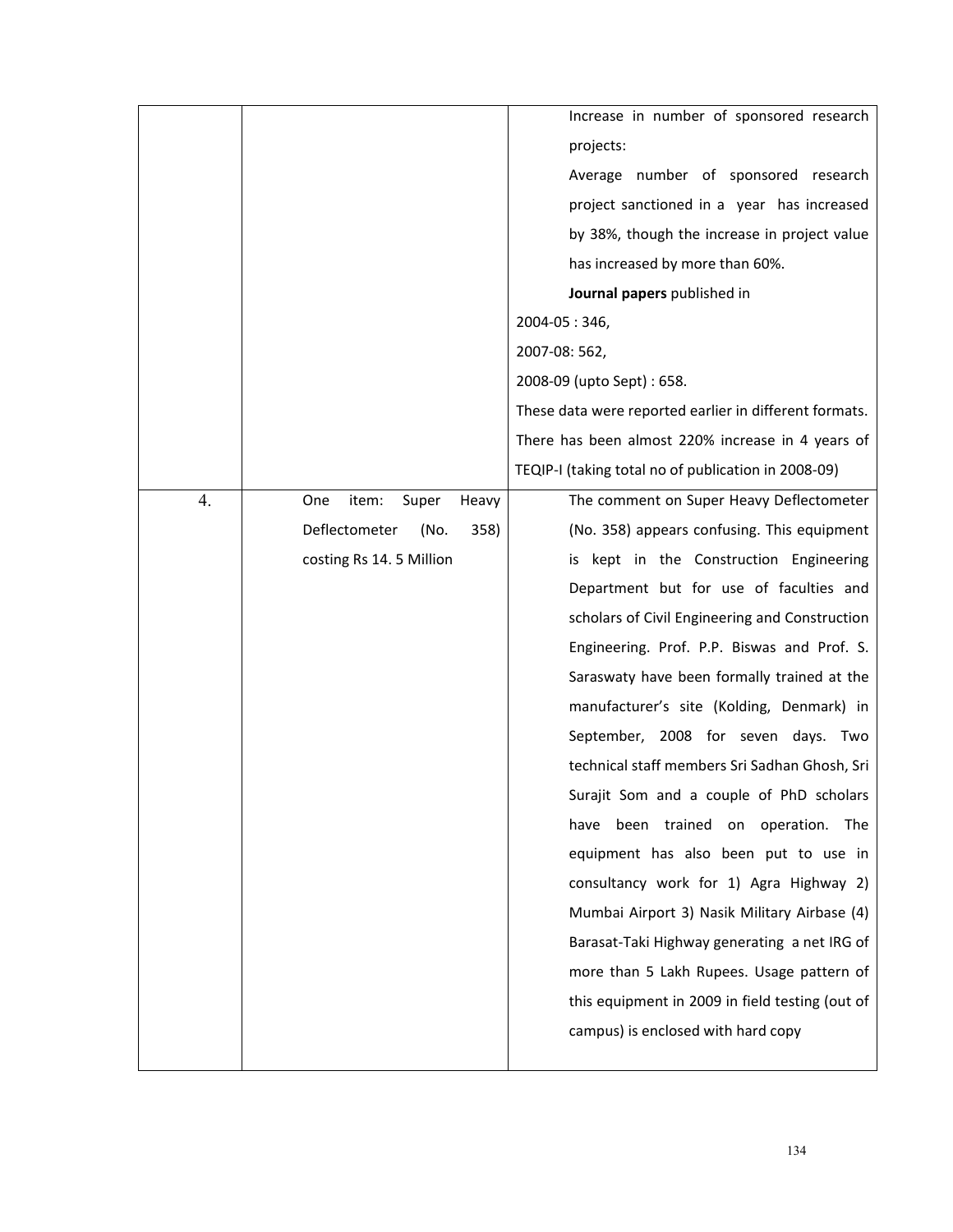| 5. | software<br>Wide<br>range<br>of<br>(including<br>licensed<br>one's)<br>procured and being used | The list of LRs procured with cost and<br>date of installation was supplied earlier<br>through different format. Item 6.2 B<br>contains the softwares costing more than 5<br>Lakh. These softwares are being used by<br>undergraduate and postgraduate students<br>during their laboratory work and project<br>work. Most of these are supported through<br>the campus wide network having multiple<br>user network licenses as indicated in Item<br>6.2B |
|----|------------------------------------------------------------------------------------------------|-----------------------------------------------------------------------------------------------------------------------------------------------------------------------------------------------------------------------------------------------------------------------------------------------------------------------------------------------------------------------------------------------------------------------------------------------------------|
| 6. | emphasis<br>laid<br>More<br>on                                                                 | JU receives a generous grant for purchase of                                                                                                                                                                                                                                                                                                                                                                                                              |
|    | expensive reference books for                                                                  | text books for use in the libraries. The TEQIP                                                                                                                                                                                                                                                                                                                                                                                                            |
|    | use in the Library                                                                             | fund has therefore been used for purchase of                                                                                                                                                                                                                                                                                                                                                                                                              |
|    |                                                                                                | reference books primarily for supporting                                                                                                                                                                                                                                                                                                                                                                                                                  |
|    |                                                                                                | research in emerging areas. Rightly has it                                                                                                                                                                                                                                                                                                                                                                                                                |
|    |                                                                                                | been pointed out "the utilization level rather                                                                                                                                                                                                                                                                                                                                                                                                            |
|    |                                                                                                | low, as expected". Item 6.2 A however,                                                                                                                                                                                                                                                                                                                                                                                                                    |
|    |                                                                                                | misquotes the number of books purchased                                                                                                                                                                                                                                                                                                                                                                                                                   |
|    |                                                                                                | against "Text Books". However, the general                                                                                                                                                                                                                                                                                                                                                                                                                |
|    |                                                                                                | utilization of library was never included in                                                                                                                                                                                                                                                                                                                                                                                                              |
|    |                                                                                                | any format and hence not reported. JU has                                                                                                                                                                                                                                                                                                                                                                                                                 |
|    |                                                                                                | two Central Libraries in two campuses and                                                                                                                                                                                                                                                                                                                                                                                                                 |
|    |                                                                                                | departmental<br>libraries<br>in<br>17                                                                                                                                                                                                                                                                                                                                                                                                                     |
|    |                                                                                                | departments/schools. The Central Libraries                                                                                                                                                                                                                                                                                                                                                                                                                |
|    |                                                                                                | are accessible for nine and half hours a day,                                                                                                                                                                                                                                                                                                                                                                                                             |
|    |                                                                                                | 360 days a year. This was seven and half hour                                                                                                                                                                                                                                                                                                                                                                                                             |
|    |                                                                                                | per day for about 270 days a year before the                                                                                                                                                                                                                                                                                                                                                                                                              |
|    |                                                                                                | commencement of TEQIP I.<br>Maximum                                                                                                                                                                                                                                                                                                                                                                                                                       |
|    |                                                                                                | number of books (5) issued to each student a                                                                                                                                                                                                                                                                                                                                                                                                              |
|    |                                                                                                | point of time did not increase during the                                                                                                                                                                                                                                                                                                                                                                                                                 |
|    |                                                                                                | TEQIP-I period but average number of books                                                                                                                                                                                                                                                                                                                                                                                                                |
|    |                                                                                                | issued to a student in a year has increased by                                                                                                                                                                                                                                                                                                                                                                                                            |
|    |                                                                                                | 22%                                                                                                                                                                                                                                                                                                                                                                                                                                                       |
| 7. | institution<br>known for<br><b>The</b><br>R&D contributions for a long<br>time                 | The impact of TEQIP I in terms of R $&D$<br>contribution<br>for<br>increased<br>revenue<br>generation was never asked for in such<br>quantitative terms. The total increased                                                                                                                                                                                                                                                                              |
|    |                                                                                                | <b>IRG</b><br>all<br>from<br>components<br>were                                                                                                                                                                                                                                                                                                                                                                                                           |